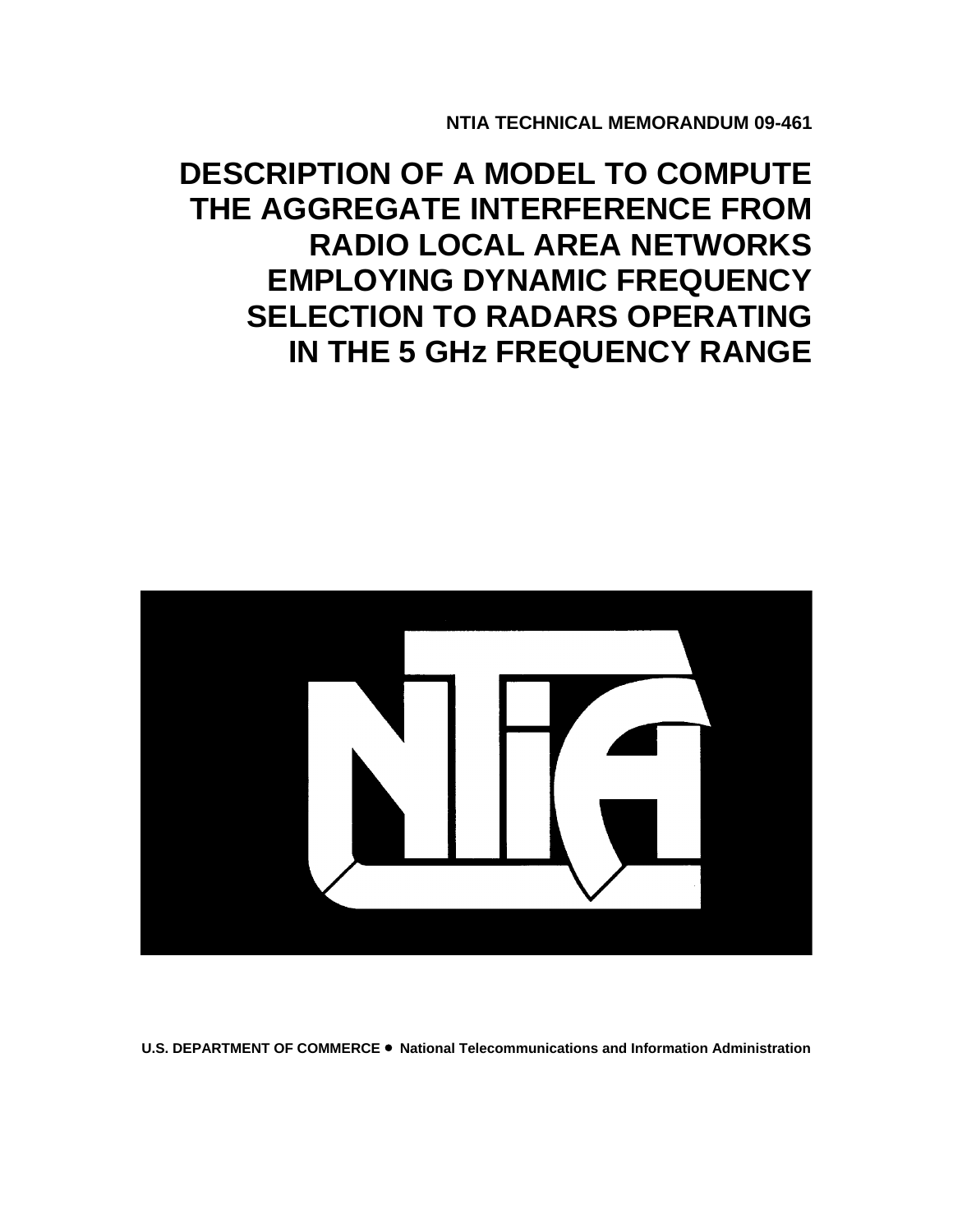**NTIA TECHNICAL MEMORANDUM 09-461**

**DESCRIPTION OF A MODEL TO COMPUTE THE AGGREGATE INTERFERENCE FROM RADIO LOCAL AREA NETWORKS EMPLOYING DYNAMIC FREQUENCY SELECTION TO RADARS OPERATING IN THE 5 GHz FREQUENCY RANGE** 

> **Edward F. Drocella Larry Brunson Charles T. Glass**



**U.S. DEPARTMENT OF COMMERCE Gary Locke, Secretary** 

**Anna Gomez Acting Assistant Secretary for Communications and Information** 

 **May 2009**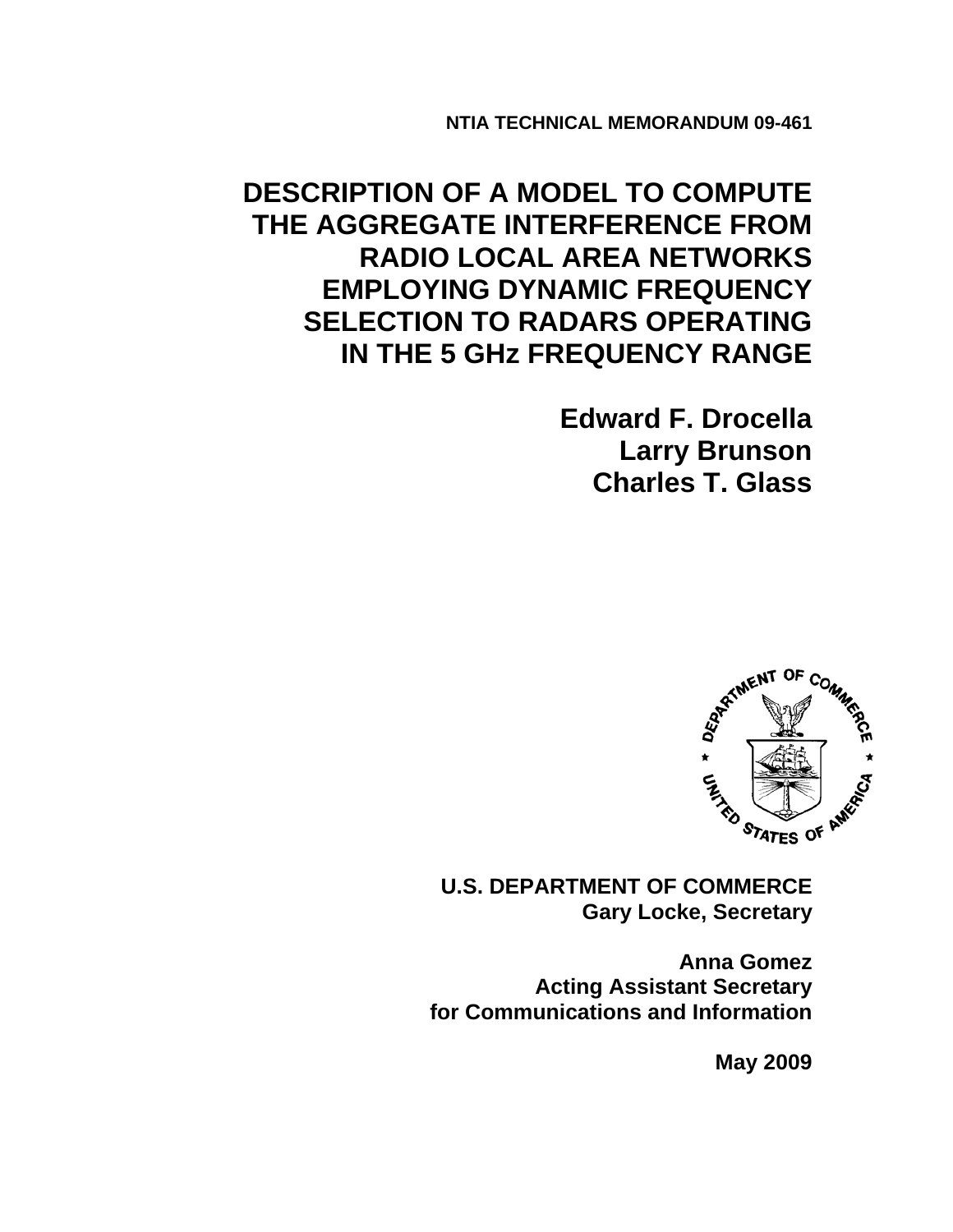## **ACKNOWLEDGMENTS**

The authors wish to thank the federal and non-federal participants who assisted in the development of the analysis model documented in this technical memorandum. We would particularly like to thank the Department of Defense, whose technical expertise was critical to the completion of this model. We also greatly appreciate the insight of industry participants from many different manufacturing companies and service providers which proved invaluable in the development of this model.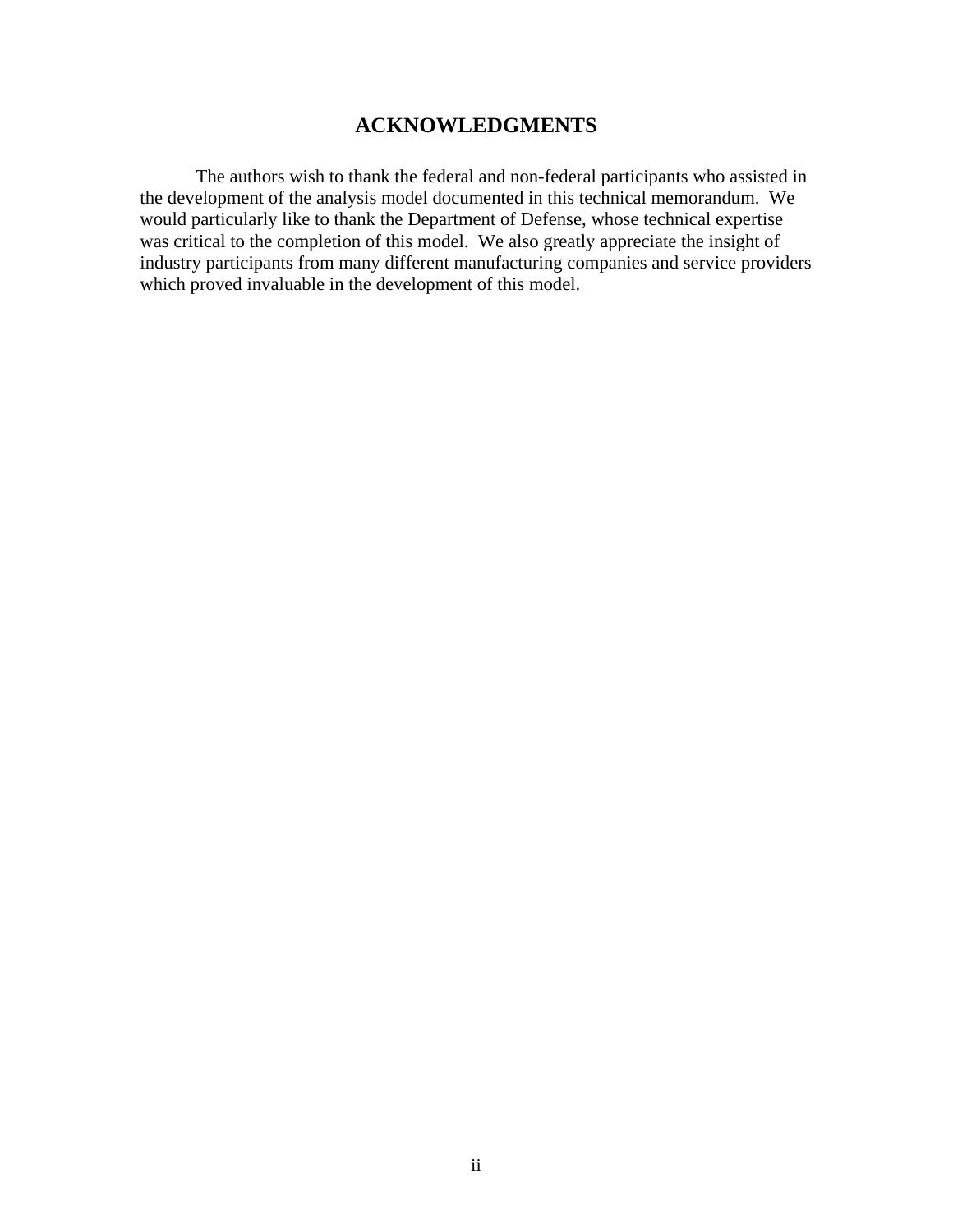## **EXECUTIVE SUMMARY**

 In 1997, the Federal Communications Commission (FCC) authorized the use of Unlicensed National Information Infrastructure (U-NII) devices in the 5150-5250 MHz, 5250-5350 MHz, and 5725-5825 MHz bands. The technical and operational requirements are different in each of these bands. Many of the devices presently operating under these rules are designed to meet the Institute of Electrical and Electronics Engineers (IEEE) 802.11(a) industry standard for wireless local area networks.

 The World Radiocommunication Conference 2003 (WRC-03) considered allocations for wireless access systems including unlicensed radio local area networks (RLANs), radar systems, and other services in the 5 GHz region of the spectrum. In preparing for WRC-03, the National Telecommunications and Information Administration (NTIA), in conjunction with the FCC, the Department of Defense, and the National Aeronautics and Space Administration, and working closely with industry, agreed to require U-NII devices operating in the 5250-5350 MHz and 5470-5725 MHz band to employ dynamic frequency selection (DFS), a listen-before-transmit mechanism. DFS works by selecting an alternate operating frequency for the U-NII device when a radar signal is detected above a minimum threshold.

 To determine the necessary DFS detection threshold, NTIA developed a computer model that calculated the aggregate interference level into a radar system from a population of RLANs. The model took into account RLAN transmit control of DFS to determine interference to four types of radar systems that operate in the 5 GHz frequency range. The types of radar included: ground-based scanning, ground-based tracking, airborne, and shipborne. Current and planned federal radar utilization of the 5 GHz frequency range was examined and characterized to study interactions between RLANs and the radars that operate at 5 GHz. Operational scenarios were developed that considered the operational deployments of unlicensed RLANs and typical deployments of radar systems representative of those that would operate in the band. These operational scenarios included physical placement factors, as well as technical characteristics of both the RLAN and radar systems. Link budget calculations were then performed to determine the effect of RLANs employing the DFS function and the aggregate level of RLAN signals that would be received by the different types of radar systems. The results of the NTIA analysis were used by the FCC to amend the Part 15 U-NII service rules.

 NTIA is in the process of developing a handbook documenting the best practices in spectrum engineering for use by regulators, technology developers, manufacturers, and service providers. This "Best Practices Handbook" will bring together a common set of approaches for conducting engineering analyses and will develop a common set of criteria for performing technical studies to evaluate emerging technologies.

The objective of this technical memorandum is to document the analysis methodology that NTIA developed and used in assessing interference from RLANs to 5 GHz radar systems. NTIA will consider the analysis methodology and operational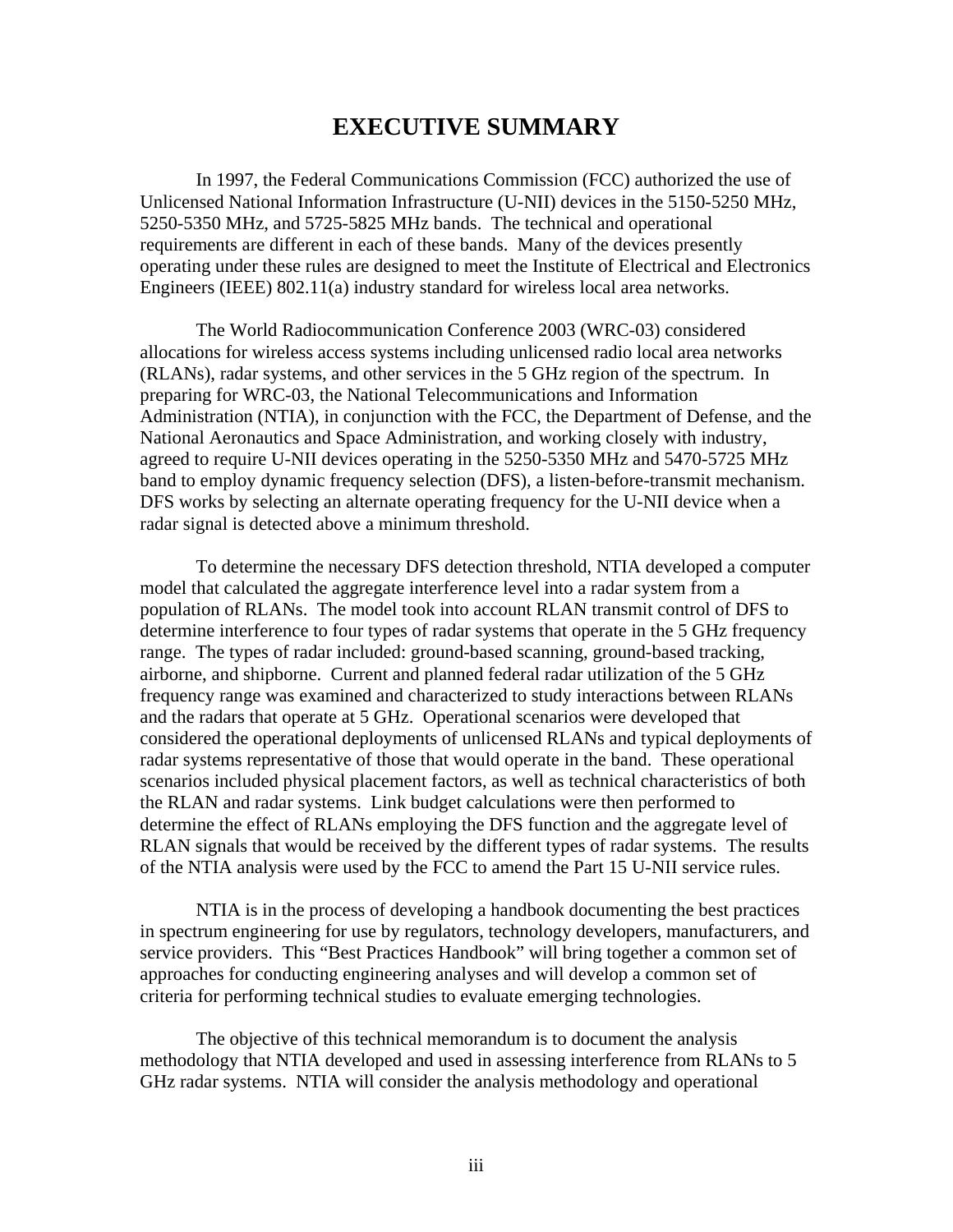scenarios described in this technical memorandum as it develops the Best Practices Handbook.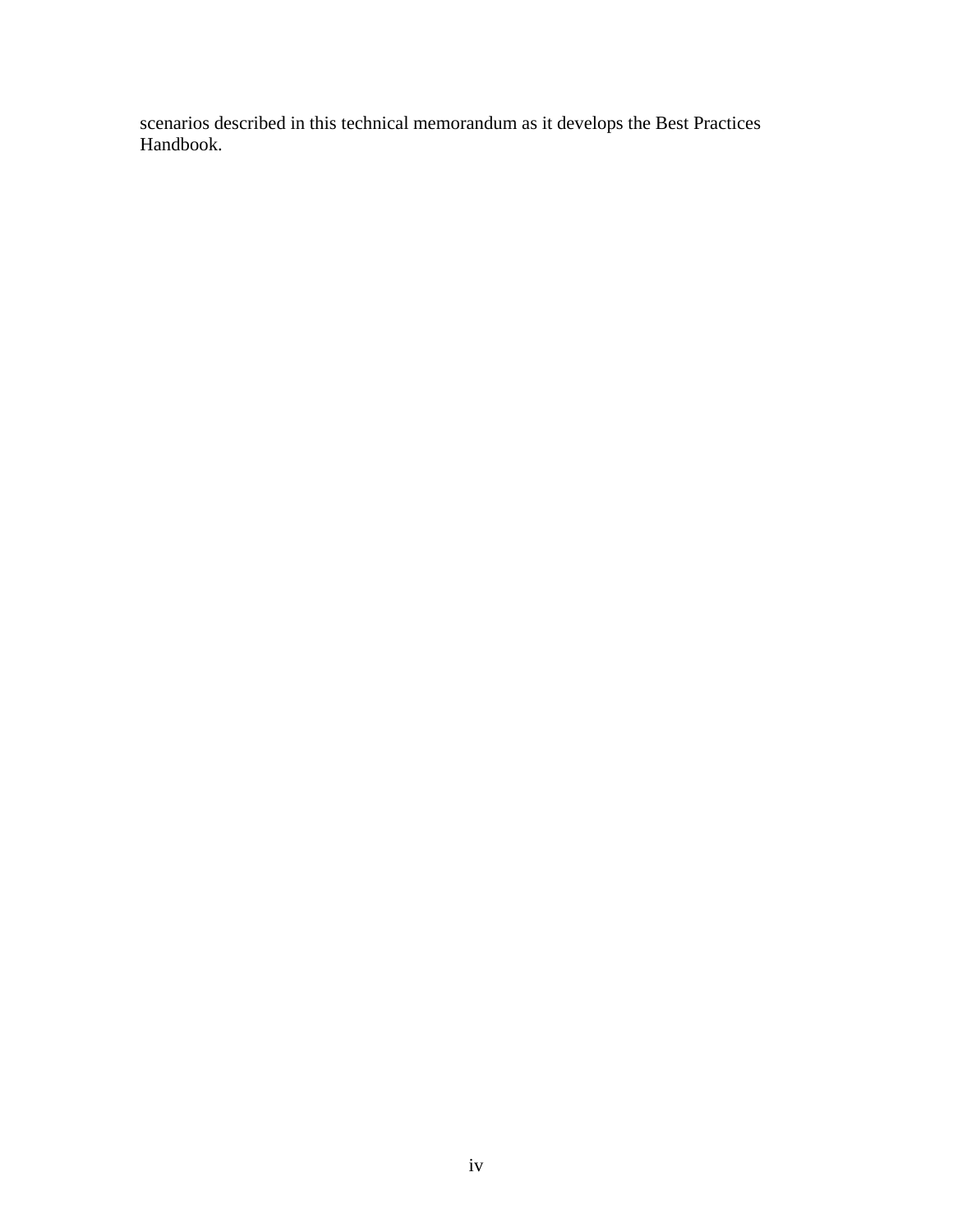# **TABLE OF CONTENTS**

| 1.1 |                                                             |  |
|-----|-------------------------------------------------------------|--|
| 1.2 |                                                             |  |
| 1.3 |                                                             |  |
|     |                                                             |  |
|     | DESCRIPTION OF RADAR USAGE IN THE 5 GHz FREQUENCY RANGE 2-1 |  |
|     |                                                             |  |
| 2.1 |                                                             |  |
| 2.2 |                                                             |  |
| 2.3 |                                                             |  |
| 2.4 |                                                             |  |
| 2.5 |                                                             |  |
| 2.6 |                                                             |  |
| 2.7 | ANTICIPATED FUTURE RADAR DEVELOPMEMT TRENDS AT 5 GHz 2-2    |  |
|     |                                                             |  |
|     |                                                             |  |
| 3.1 |                                                             |  |
| 3.2 |                                                             |  |
| 3.3 | DISTRIBUTION OF RLAN DEVICES TO BE ANALYZED 3-2             |  |
| 3.4 |                                                             |  |
| 3.5 |                                                             |  |
|     |                                                             |  |
|     |                                                             |  |
|     |                                                             |  |
| 4.1 |                                                             |  |
| 4.2 |                                                             |  |
| 4.3 |                                                             |  |
| 4.4 |                                                             |  |
|     |                                                             |  |
|     |                                                             |  |
| 5.1 |                                                             |  |
| 5.2 |                                                             |  |
| 5.3 |                                                             |  |
| 5.4 |                                                             |  |
| 5.5 |                                                             |  |
| 5.6 |                                                             |  |
|     |                                                             |  |
|     |                                                             |  |
|     |                                                             |  |
| 6.1 |                                                             |  |
| 6.2 |                                                             |  |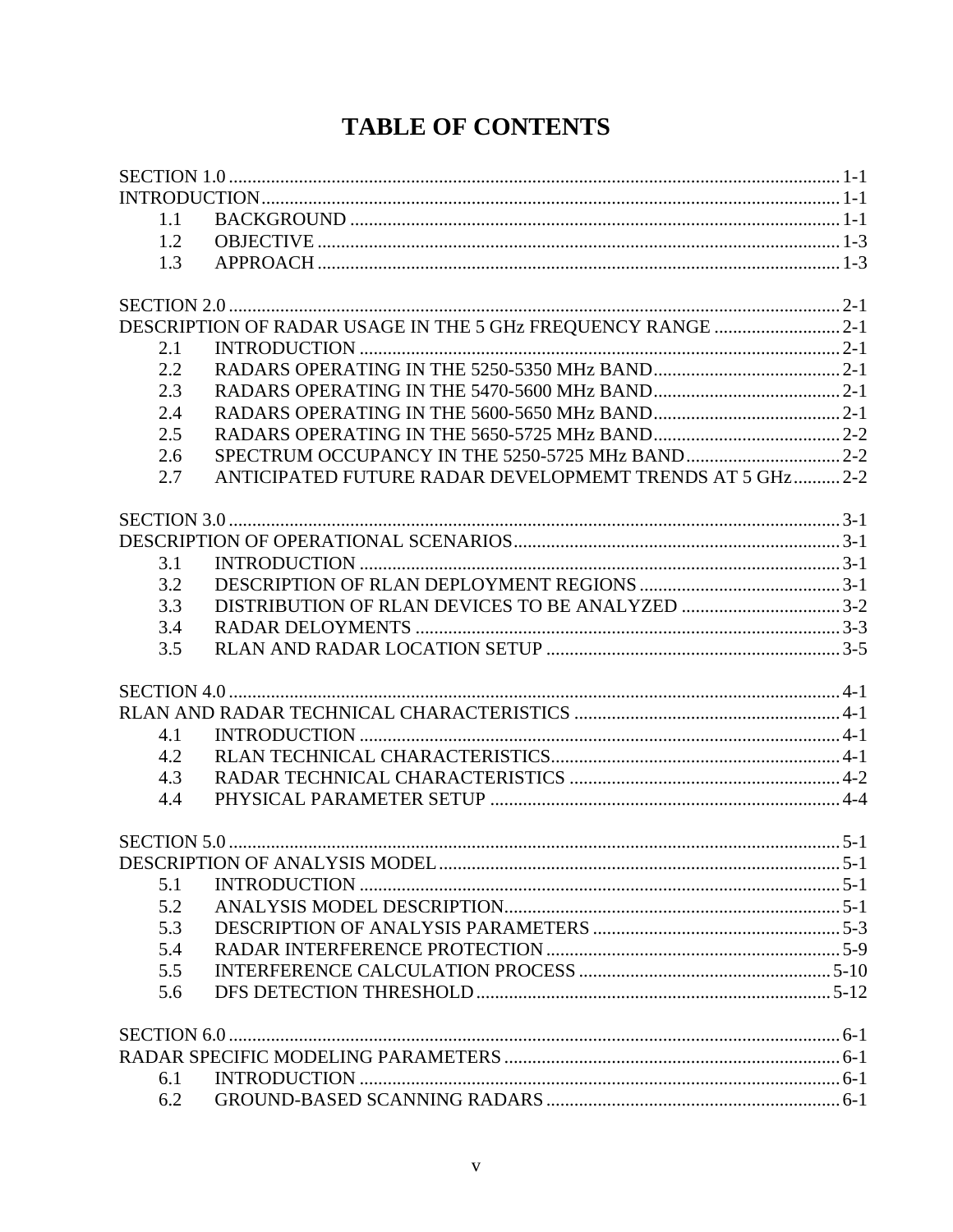| 6.4 |  |
|-----|--|
|     |  |
|     |  |
|     |  |
|     |  |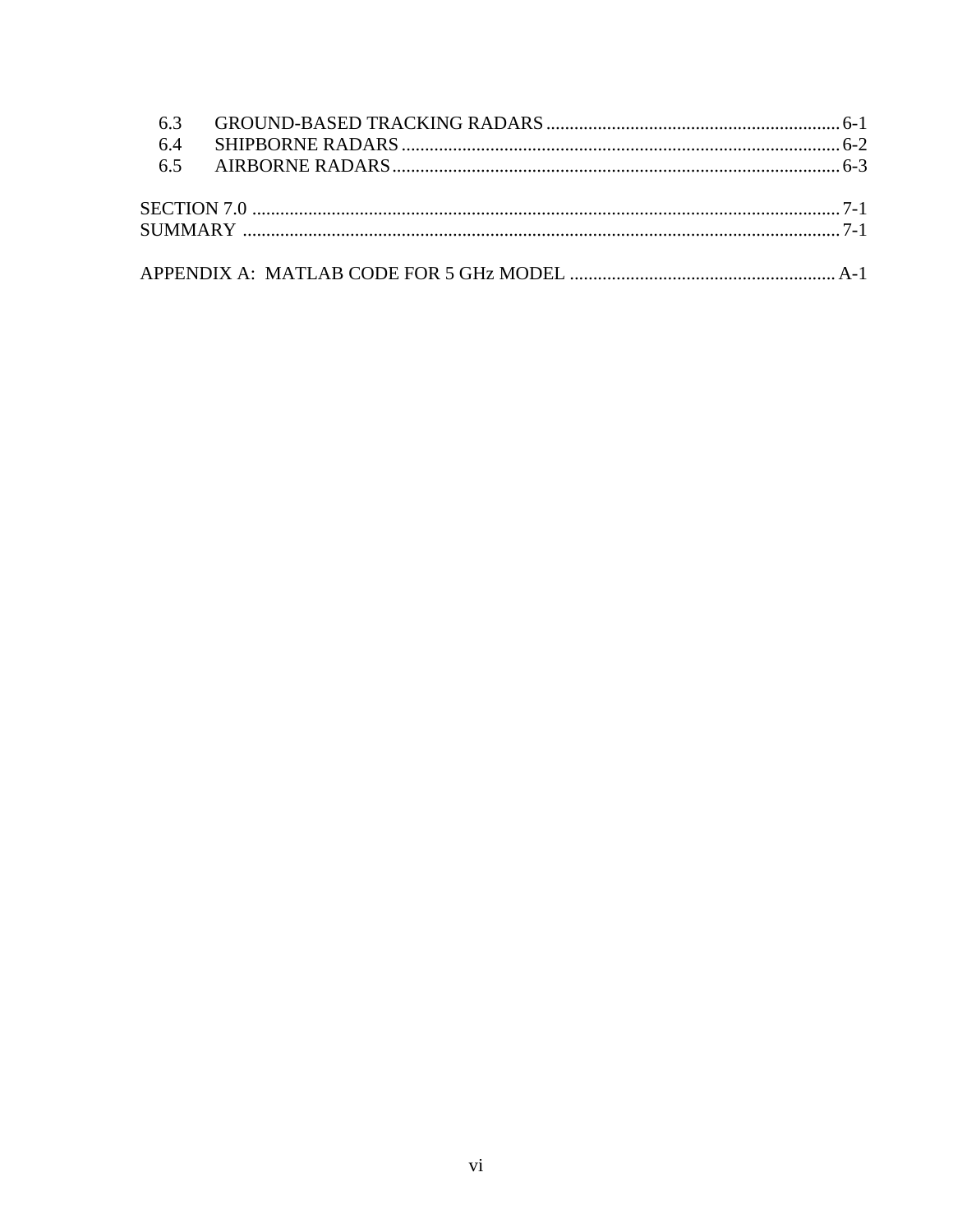# **ACRONYMS AND ABBREVIATIONS**

| AP           | <b>Access Point</b>                                             |
|--------------|-----------------------------------------------------------------|
| <b>CDF</b>   | <b>Cumulative Distribution Function</b>                         |
| <b>DFS</b>   | <b>Dynamic Frequency Selection</b>                              |
| DoD          | Department of Defense                                           |
| <b>EIRP</b>  | <b>Equivalent Isotropically Radiated Power</b>                  |
| <b>EMC</b>   | <b>Electromagnetic Compatibility</b>                            |
| <b>FCC</b>   | <b>Federal Communications Commission</b>                        |
| <b>FDR</b>   | <b>Frequency Dependent Rejection</b>                            |
| <b>IEEE</b>  | Institute for Electrical and Electronics Engineers              |
| IF           | <b>Intermediate Frequency</b>                                   |
| <b>ITM</b>   | Irregular Terrain Model                                         |
| <b>ITU-R</b> | International Telecommunication Union-Radiocommunication Sector |
| I/N          | Interference-to-Noise Ratio                                     |
| mW           | Milliwatts                                                      |
| <b>NTIA</b>  | National Telecommunications and Information Administration      |
| $N_{ch}$     | Number of Channels                                              |
| <b>PDF</b>   | <b>Probability Density Function</b>                             |
| <b>POC</b>   | Probability of Coincidence                                      |
| <b>RLAN</b>  | Radio Local Area Network                                        |
| <b>TDWR</b>  | <b>Terminal Doppler Weather Radar</b>                           |
| U-NII        | Unlicensed-National Information Infrastructure                  |
| <b>WECA</b>  | <b>Wireless Ethernet Compatibility Alliance</b>                 |
| Wi-Fi        | Wireless-Fidelity                                               |
| WRC-03       | <b>World Radiocommunication Conference 2003</b>                 |
|              |                                                                 |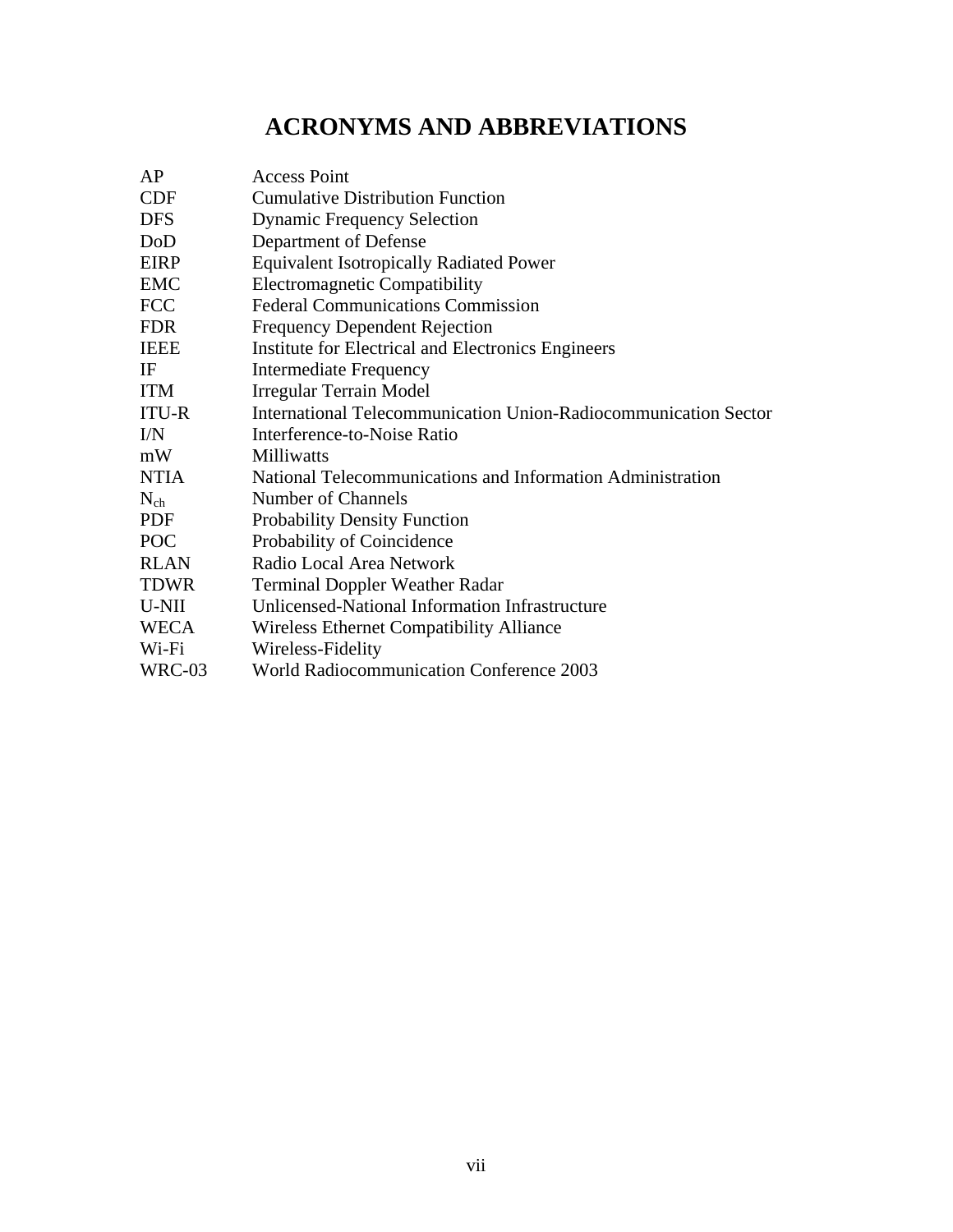## **SECTION 1.0 INTRODUCTION**

#### <span id="page-8-0"></span>**1.1 BACKGROUND**

The National Telecommunications and Information Administration (NTIA) is the Executive Branch agency principally responsible for developing and articulating domestic and international telecommunications policy. NTIA's responsibilities include establishing policies concerning spectrum assignments, allocation in use, and providing various departments and agencies with guidance to ensure that their conduct of telecommunication activities is consistent with these policies.<sup>[1](#page-8-1)</sup> Accordingly, NTIA conducts technical studies and makes recommendations regarding telecommunications policies and presents executive branch views on telecommunications matters to the Congress, the Federal Communications Commission (FCC), and the public.

 NTIA is responsible for managing federal use of the radio frequency spectrum. The FCC is responsible for managing spectrum use by the private sector and state and local governments. In support of its responsibilities, NTIA has undertaken numerous spectrum-related studies to assess spectrum utilization, examine the feasibility of reallocating spectrum used by the federal government to private sector uses and relocating federal government systems, identify existing or potential electromagnetic compatibility (EMC) problems between systems, provide recommendations for resolving any EMC conflicts, and recommend changes to promote efficient and effective use of the radio frequency spectrum and to improve federal spectrum management procedures.

 In 1997, the FCC authorized the use of Unlicensed National Information Infrastructure (U-NII) devices in the 5150-5250 MHz, 5250-5350 MHz, and 5725-5825 MHz bands. $2$  The technical and operational requirements are different in each of these bands. Many of the devices presently operating under these rules are designed to meet the Institute of Electrical and Electronics Engineers (IEEE) 802.11(a) industry standard for wireless local area networks. $3$ 

 On January 15, 2002, the Wireless-Fidelity (Wi-Fi) Alliance (formally referred to as the Wireless Ethernet Compatibility Alliance (WECA)) submitted a petition for rulemaking seeking an additional 255 MHz of spectrum for use by U-NII devices in the

 $\overline{a}$ 

<span id="page-8-1"></span><sup>1.</sup> National Telecommunications and Information Administration, U.S. Department of Commerce, *Manual of Regulations and Procedures for Federal Radio Frequency Management* (2008).

<span id="page-8-2"></span><sup>2.</sup> *See Amendment of the Commission's Rules to Provide for Operation of Unlicensed NII Devices in the 5 GHz Frequency Range, ET Docket 96-102*, *Report and Order*, 12 FCC Rcd 1576 (1997) *available at* http://www.fcc.gov/Bureaus/Engineering\_Technology/Orders/1997/fcc97005.pdf.

<span id="page-8-3"></span><sup>3.</sup> This is also referred to as a Wireless-Fidelity (Wi-Fi) standard.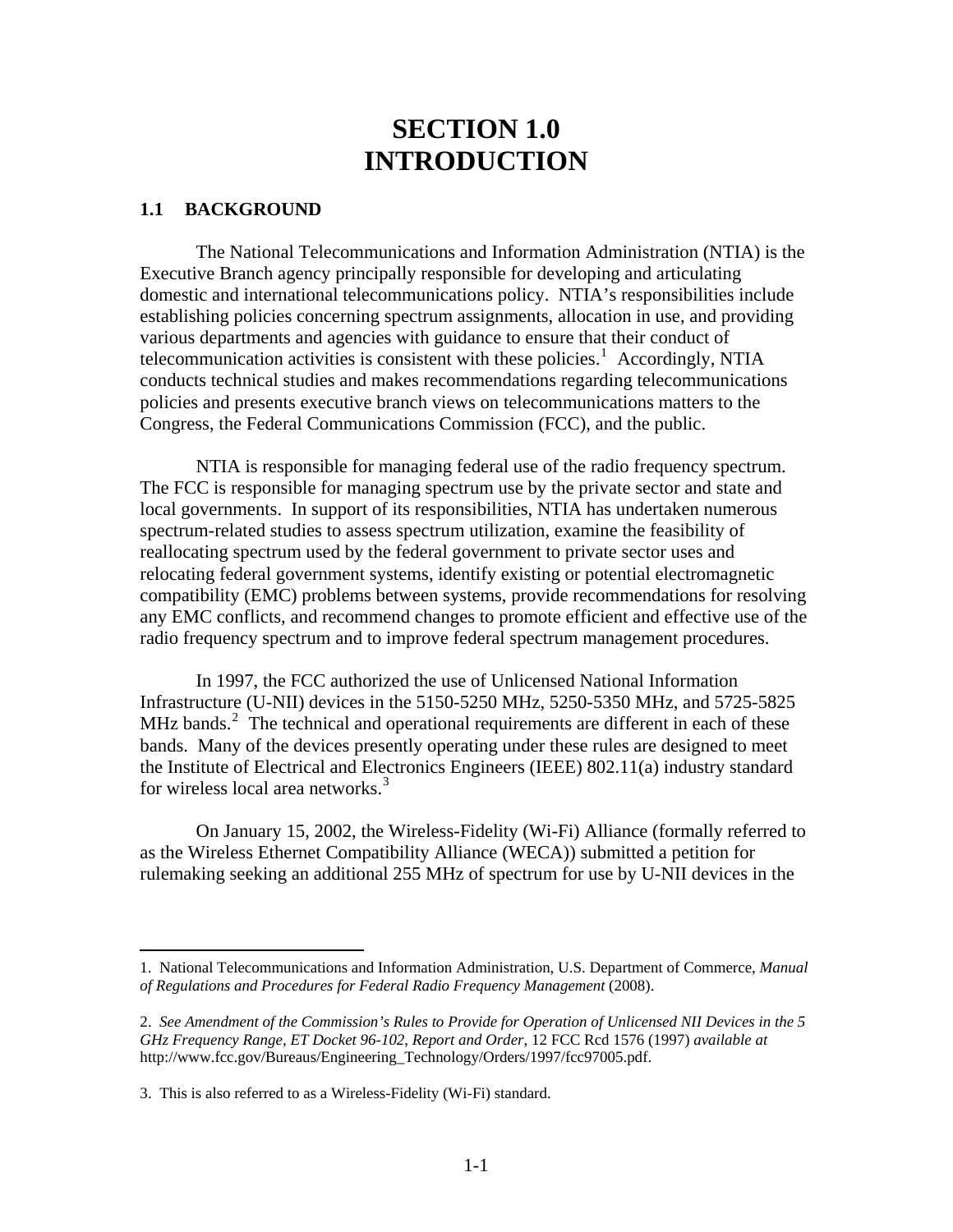5[4](#page-9-0)70-5725 MHz band.<sup>4</sup> In its petition, WECA stated that additional spectrum was needed to accommodate growing demand for unlicensed radio local area networks (RLANs) capable of operating at data rates of up to 54 megabits per second. WECA also stated that their proposal to expand the spectrum available for U-NII devices would align the United States with the European allocations for High Performance RLANs, thereby permitting the use of common products in both the United States and Europe.

 The World Radiocommunication Conference 2003 (WRC-03) considered allocations for wireless access systems including RLANs, radar systems, and other services in the 5 GHz region of the spectrum. In preparing for WRC-03 NTIA, in conjunction with the FCC, the Department of Defense (DoD), and the National Aeronautics and Space Administration, and working closely with industry, agreed to require U-NII devices operating in the 5250-5350 MHz and 5470-5725 MHz band to employ dynamic frequency selection (DFS), a listen-before-transmit mechanism.<sup>[5](#page-9-1)</sup> DFS works by selecting an alternate frequency if a signal is detected at power levels above a certain threshold.<sup>[6](#page-9-2)</sup>

 To determine the necessary DFS detection thresholds, NTIA developed a computer model (5 GHz Model) that calculated the aggregate interference level into a radar system from a deployment of RLANs. The model took into account the RLAN transmit control of DFS to determine interference to four types of radar systems that operate in the 5 GHz frequency range. The types of radar included: ground-based scanning, ground-based tracking, airborne, and shipborne. Current and planned federal radar utilization of the 5 GHz frequency range was examined and characterized to study interactions between RLANs and the radars that operate at 5 GHz. NTIA developed scenarios that considered the operational deployment of unlicensed RLANs and typical deployments of radar systems representative of those that would operate in the band. These scenarios included physical placement factors as well as technical characteristics of both the RLAN and radar systems. Link budget calculations were then performed to determine the effect of RLANs employing the DFS function and the aggregate level of RLAN signals that would be received by the radar systems. The FCC used the results of the NTIA analysis to amend the Part 15 U-NII service rules.<sup>[7](#page-9-3)</sup>

 $\overline{a}$ 

<span id="page-9-0"></span><sup>4.</sup> Wireless Ethernet Compatibility Alliance, *Petition for Rulemaking To Permit Unlicensed National Information Infrastructure Devices to Operate in the 5.470-5.725 GHz Band*, RM-10371 (Jan. 15, 2002).

<span id="page-9-1"></span><sup>5.</sup> Press Release, U.S. Department of Commerce, National Telecommunications and Information Administration, *Agreement Reached Regarding U.S. Position on 5 GHz Wireless Access Devices* (Jan. 31, 2003) *available at* http://www.ntia.doc.gov/ntiahome/press/2003/5ghzagreement.htm.

<span id="page-9-2"></span><sup>6.</sup> DFS is a mechanism that detects the presence of signals from other systems, such as radar systems, and avoids co-channel operation.

<span id="page-9-3"></span><sup>7.</sup> *See Revision of Parts 2 and 15 of the Commission's Rules to Permit Unlicensed National Information Infrastructure (U-NII) Devices in the 5 GHz Band*, *Order, ET Docket No. 03-122*, 21 FCC Rcd 1816 (2006) *available at* http://fjallfoss.fcc.gov/edocs\_public/attachmatch/DA-03-4096A1.pdf.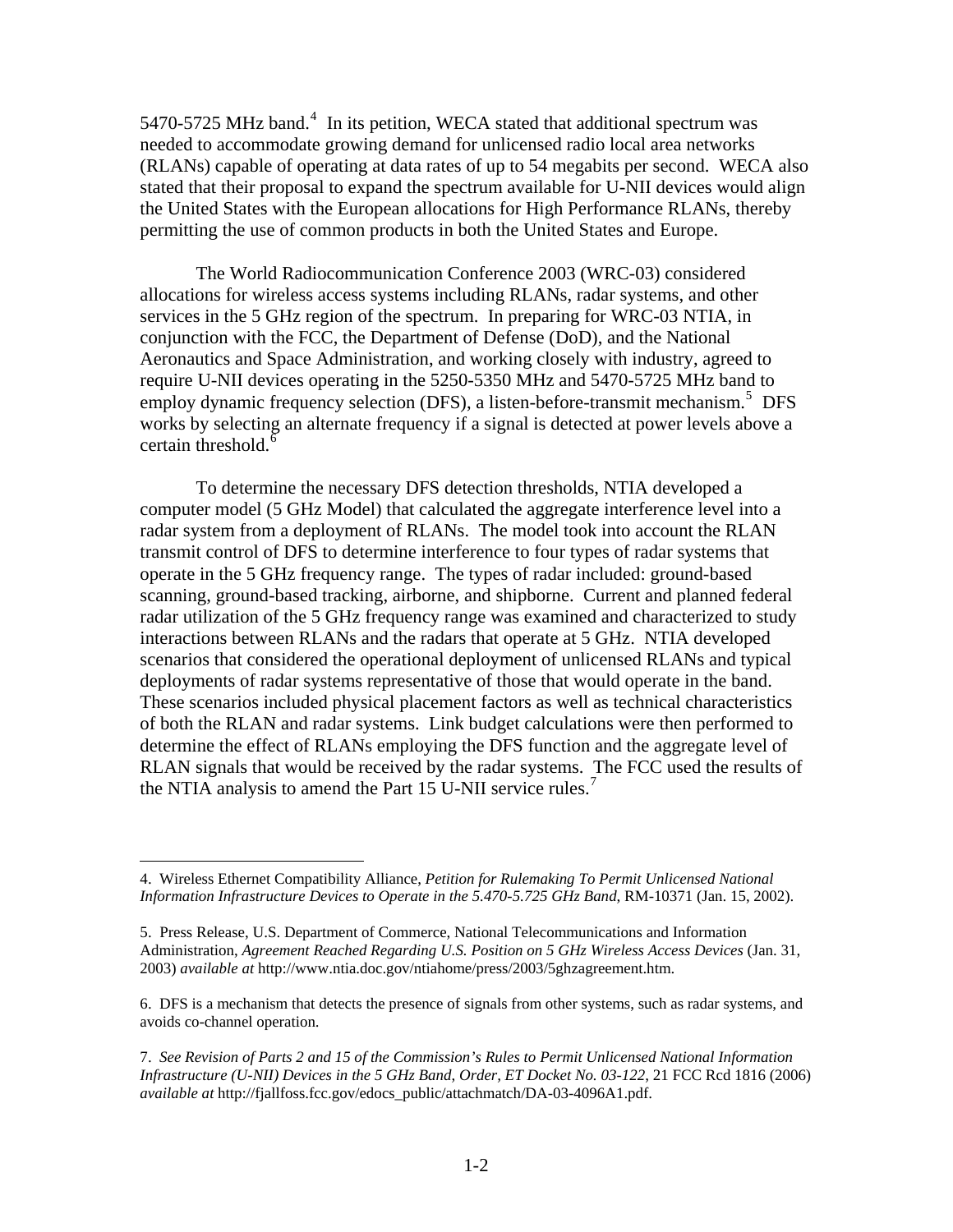<span id="page-10-0"></span> NTIA is in the process of developing a handbook documenting best practices in spectrum engineering for use by regulators, technology developers, manufacturers, and service providers. This "Best Practices Handbook" will bring together a common set of approaches for conducting engineering analyses and will develop a common set of criteria for performing technical studies to evaluate emerging technologies.

## **1.2 OBJECTIVE**

The objective of this technical memorandum is to document the analysis methodology NTIA developed to assess potential interference from RLANs to 5 GHz radar systems. The methodology and operational scenarios described in this technical memorandum will be considered in the Best Practices Handbook.

## **1.3 APPROACH**

NTIA used the following approach in the development of the 5 GHz Model to assess aggregate interference to radar systems.

- 1. Describe radar usage in the 5 GHz frequency range
- 2. Describe operational scenarios for RLAN and radar systems
	- a. urban, suburban, rural regions
	- b. number and location of RLANs by region
	- c. radar system deployments
- 3. Determine system characteristics for RLAN and radar systems

4. Develop interference analysis methodology consistent with accepted engineering procedures for performing electromagnetic compatibility (EMC) analyses including appropriate International Telecommunication Union-Radiocommunication Sector (ITU-R) recommendations to include:

- a. interference power calculation
- b. propagation loss
- c. frequency dependent rejection
- d. antenna gain patterns
- e. interference criteria

5. Develop the 5 GHz Model using the interference analysis methodology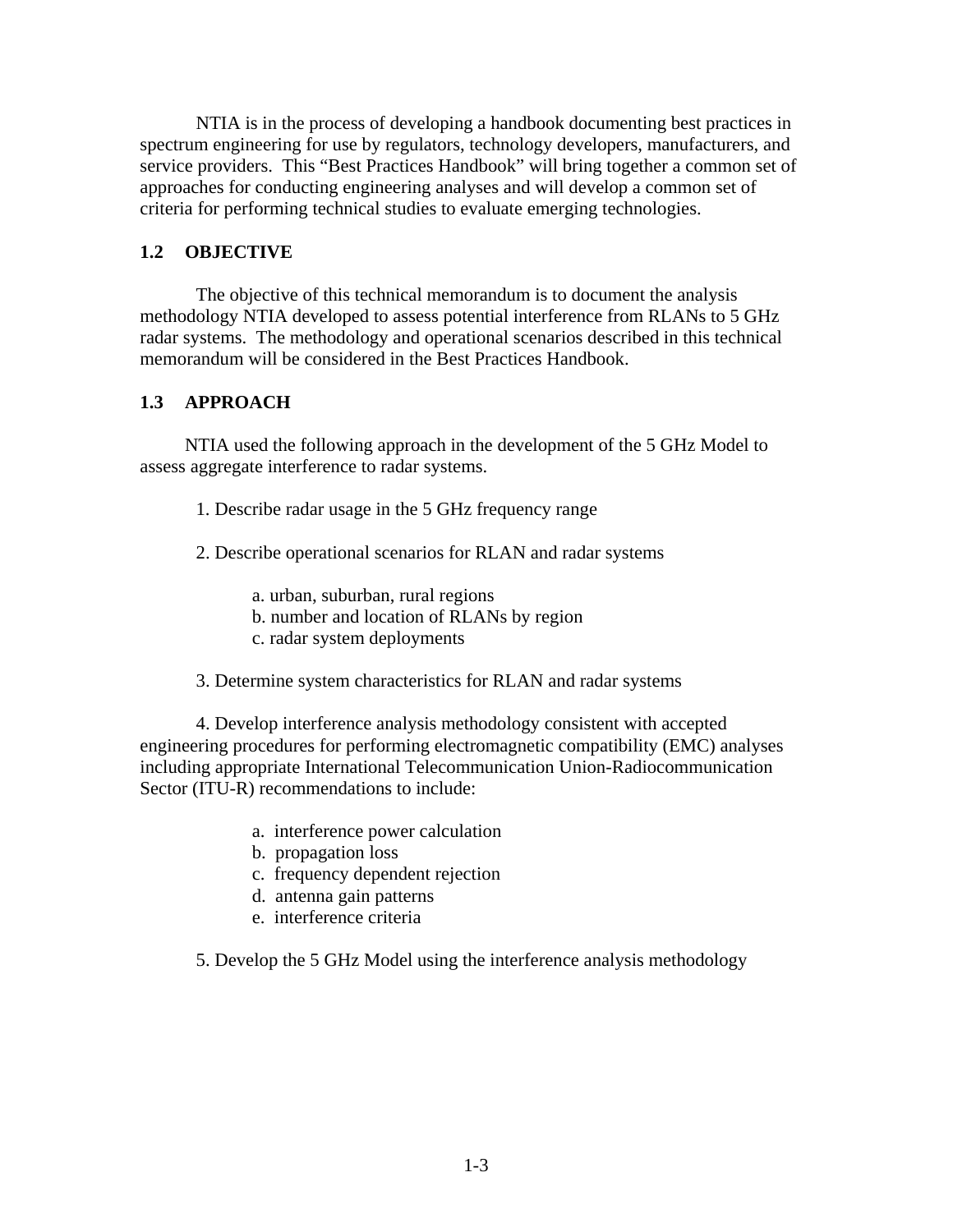# <span id="page-11-0"></span>**SECTION 2.0 DESCRIPTION OF RADAR USAGE IN THE 5 GHz FREQUENCY RANGE**

## **2.1 INTRODUCTION**

 This section provides a description of the federal radar usage in the 5 GHz frequency bands, divided into four distinct frequency bands: 5250-5350 MHz, 5470- 5600 MHz, 5600-5650 MHz, and 5650-5725 MHz. The spectral occupancy and the anticipated future development of radars in the 5250-5725 MHz frequency range are also discussed.

## **2.2 RADARS OPERATING IN THE 5250-5350 MHz BAND**

The federal radar systems operating in the 5250-5350 MHz band are primarily used by the military. These military radars have the operational capability to tune across the entire 5250-5725 MHz frequency range. The military radars that operate in this band include both target search and tracking radars that can use a single frequency or can employ frequency-hopping techniques across the entire band. In the past, these radars have been limited to operating on or near military installations. However, there may be situations where these radars may have to be used more widely in support of homeland security. One of the areas of concern in assessing interference to military radars regards future radar deployments and the expanding role of military radars in support of homeland defense. This expanded role could result in a requirement to deploy military radars in cities and metropolitan areas where RLANs are expected to have their highest usage.

#### **2.3 RADARS OPERATING IN THE 5470-5600 MHz BAND**

 The 5470-5600 MHz frequency band is used by marine radars for maritime navigation. The marine radar provides ships with surface search, navigation capabilities, and tracking services, particularly during inclement weather. These navigation radars are used by all categories of commercial and government vessels operating in U.S. waters, including foreign and U.S.-flagged cargo, oil tankers, and passenger ships. These radars are vital sensors for safe navigation of waterways. The marine navigation radar provides indications and data on surface craft, obstructions, buoy markers, and navigation marks to assist in navigation and collision avoidance. Emissions from maritime radionavigation radars are observable at distances of at least several kilometers inland. The radar emission levels are higher in the vicinity of the shoreline, on bridges near waterways, and on coastlines.

#### **2.4 RADARS OPERATING IN THE 5600-5650 MHz BAND**

 The 5600-5650 MHz band is used by Terminal Doppler Weather Radar (TDWR), which provides quantitative measurements of wind gusts, wind shear, micro bursts, and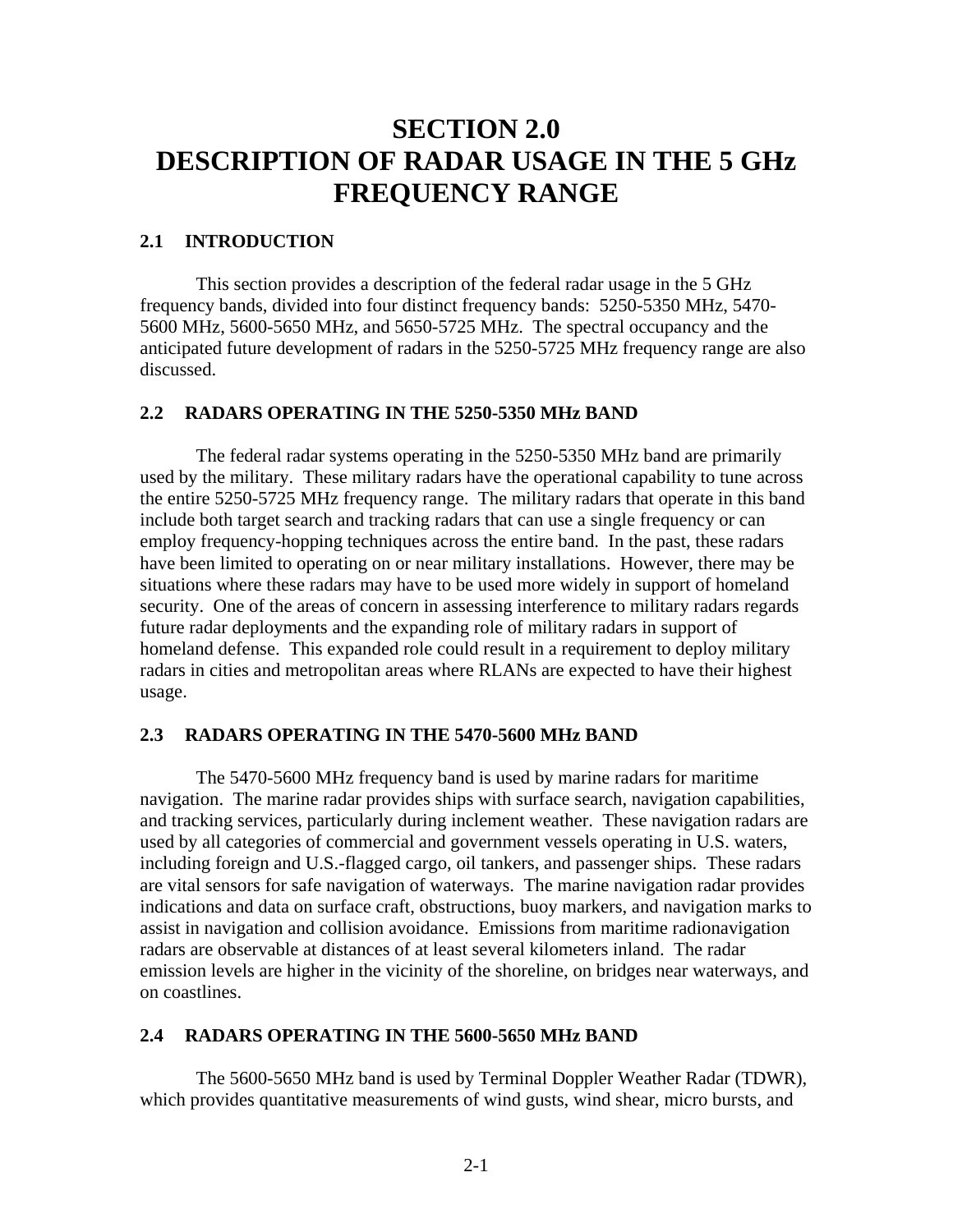<span id="page-12-0"></span>other weather hazards for improving the safety of operations at major airports in the United States. In addition to TDWR, non-federal meteorological radars operate throughout the 5350-5625 MHz frequency range. In general, weather surveillance radars operate near populated areas and can be in close proximity to RLANs.

#### **2.5 RADARS OPERATING IN THE 5650-5725 MHz BAND**

 The radars that operate in the 5650-5725 MHz band are primarily military systems that are capable of tuning across the entire 5400-5900 MHz frequency range. The radars operating in this band segment can be either mobile or transportable and are used for surveillance and test range instrumentation. Test range instrumentation radars are used to provide highly accurate position data on space launch vehicles and aeronautical vehicles undergoing developmental and operational testing. Periods of operation can last from minutes up to 4-5 hours, depending upon the test program that is being supported. Operations are conducted at scheduled times 24 hours per day, 7 days a week.

#### **2.6 SPECTRUM OCCUPANCY IN THE 5250-5725 MHz BAND**

 $\overline{a}$ 

NTIA performed spectrum occupancy measurements in the 5250-5725 MHz band near the cities of San Diego, Los Angles, San Francisco, and Denver.<sup>[8](#page-12-1)</sup> The activity in the 5250-5725 MHz band in all of these areas was found to be highly dynamic. Radar measurement personnel have noted that, during the past 25 years of spectrum survey measurements in the band 5250-5725 MHz, weather and diurnal cycles have had a strong effect on the levels of occupancy in the band. The measured spectral occupancy plots show that, in the frequency range between 5470-5725 MHz, the maximum observed signal levels are much higher as compared to levels in the  $5250-5350$  MHz band.<sup>[9](#page-12-2)</sup>

## **2.7 ANTICIPATED FUTURE RADAR DEVELOPMEMT TRENDS AT 5 GHz**

As a result of reductions in the existing radiolocation service allocations in the lower frequency bands, it is likely that new radar systems will be developed that operate in this frequency range. $^{10}$  $^{10}$  $^{10}$ 

<span id="page-12-1"></span><sup>8.</sup> National Telecommunications and Information Administration, NTIA Report 97-334, *Broadband Spectrum Survey at San Diego, California* (1996) (NTIA Report 97-334); National Telecommunications and Information Administration, NTIA Report 97-336, *Broadband Spectrum Survey at Los Angeles, California* (1997) (NTIA Report 97-336); National Telecommunications and Information Administration, NTIA Report 99-367, *Broadband Spectrum Survey at San Francisco, California* May-June 1995 (1999) (NTIA Report 99-367); National Telecommunications and Information Administration, NTIA Report 95- 321, *Broadband Spectrum Survey at Denver, Colorado* (1995) (NTIA Report 95-321).

<span id="page-12-2"></span><sup>9.</sup> NTIA Report 99-367 at 69; NTIA Report 97-336 at 40; NTIA Report 97-334 at 50; and NTIA Report 95-321 at 48.

<span id="page-12-3"></span><sup>10.</sup> Spectrum reallocations under Title VI – Omnibus Budget Reconcilliation Act of 1993 and Title III of the Balanced Budget Act of 1997 reduced the radar spectrum allocations in the 1 to 3 GHz frequency range. *See* National Telecommunications and Information Administration, NTIA Special Publication 95-32, *Spectrum Reallocation Final Report – Response to Title VI Omnubus Budget Reconcilliation Act of 1993*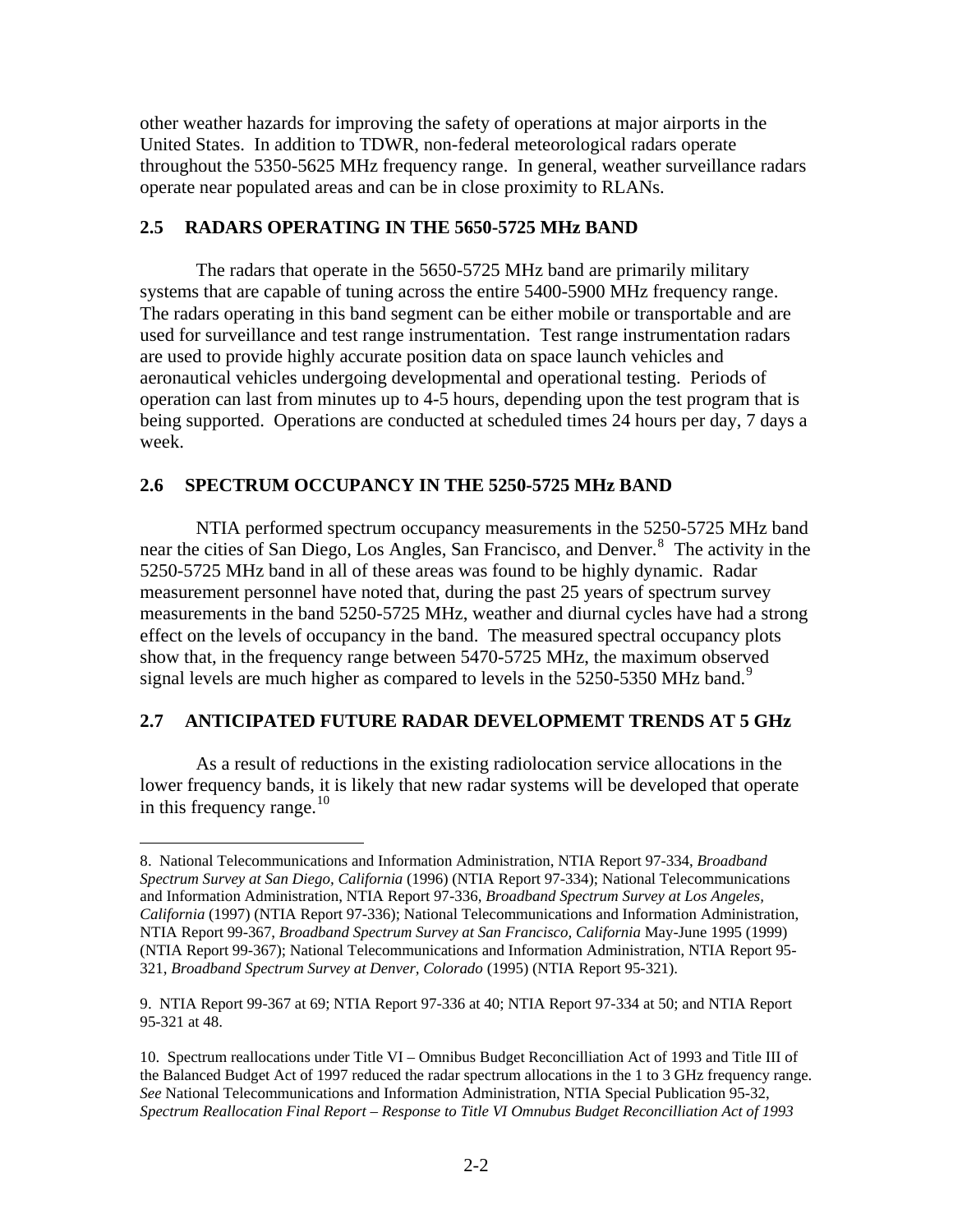Advanced radar designs are tending toward increased use of modulated compressed-pulse waveforms. These approaches include various types of phase coding (*e.g*., Barker codes, minimum shift keying, etc.) and frequency modulation (*e.g*., chirping). Assuming that this trend toward incorporating more complex modulation schemes within the radar pulses continues, it can be expected that pulse lengths will increase. At this time, some 3 GHz radars are transmitting pulse lengths on the order of 100 microseconds and longer pulse lengths are foreseeable. Longer pulses will tend to increase the average power output of the advanced radar transmitters. The trend is also toward solid state power output devices that will have lower peak power levels, resulting in lower detected power in the receiver systems. The longer pulse lengths will have the effect of increasing the duty cycle of the radar system.

 (1995) and National Telecommunications and Information Administration, NTIA Special Publication 98- 36, *Spectrum Reallocation Report – Response to Title III of the Balanced Budget Act of 1997* (1998).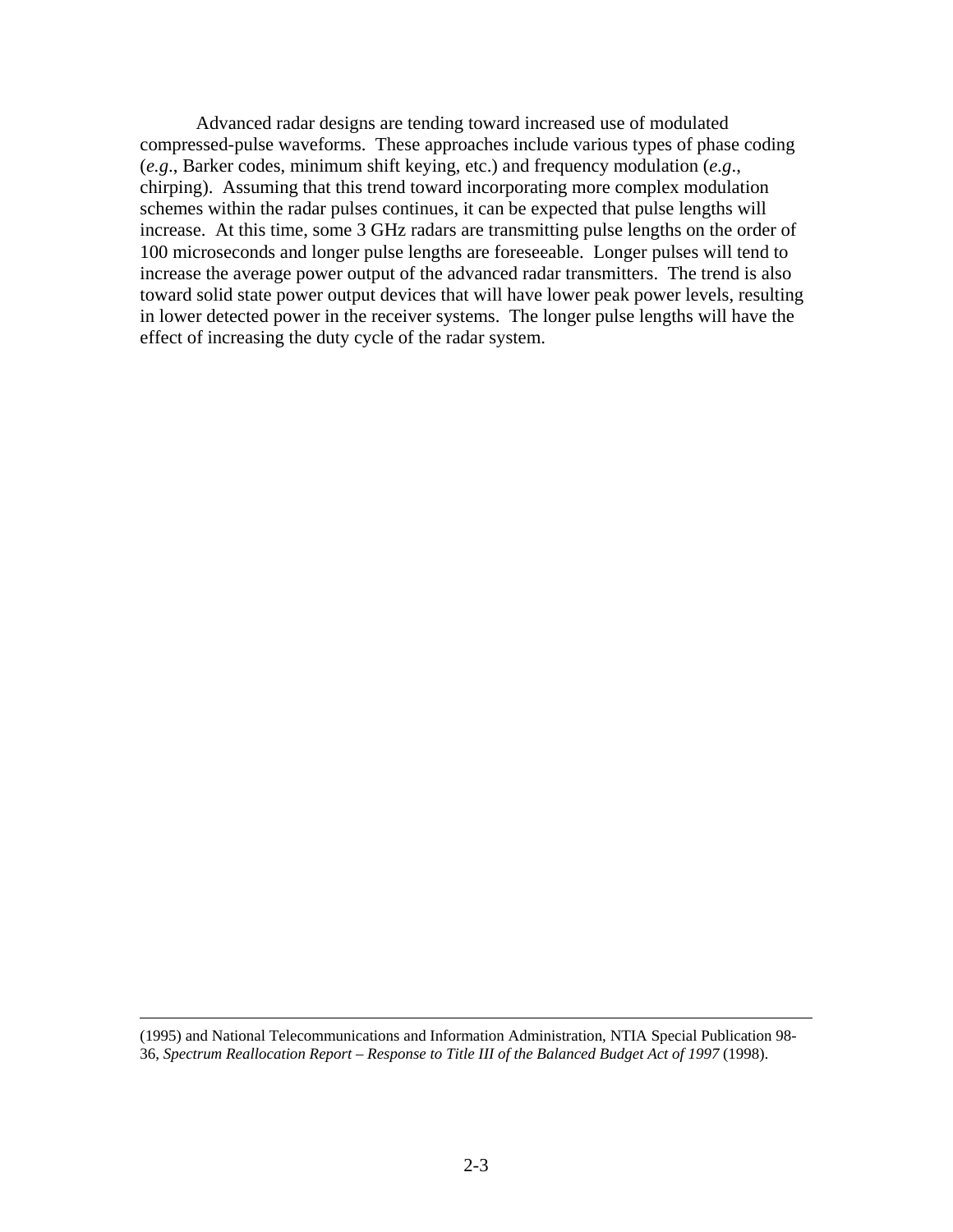## <span id="page-14-0"></span>**SECTION 3.0 DESCRIPTION OF OPERATIONAL SCENARIOS**

#### **3.1 INTRODUCTION**

This section describes the operational scenarios for the RLANs and the radars used in the 5 GHz Model to assess the potential aggregate interference to the radars operating in the 5 GHz frequency range. The RLAN deployment regions are first described, followed by an explanation of how the RLANs are distributed. The deployments for each category of radar are then described.

### **3.2 DESCRIPTION OF RLAN DEPLOYMENT REGIONS**

The 5 GHz Model distributes RLANs over three regions: urban, suburban, and rural. The urban region reflects the corporate and public access use of RLANs. The suburban region reflects corporate, public access, and home RLAN use. The rural region reflects only home RLAN use. The three regions are assumed to exist within concentric circles as shown in Figure 3-1. The locations of the RLANs within the three regions are determined randomly using a uniform probability distribution.



**Figure 3-1. RLAN Deployment Regions**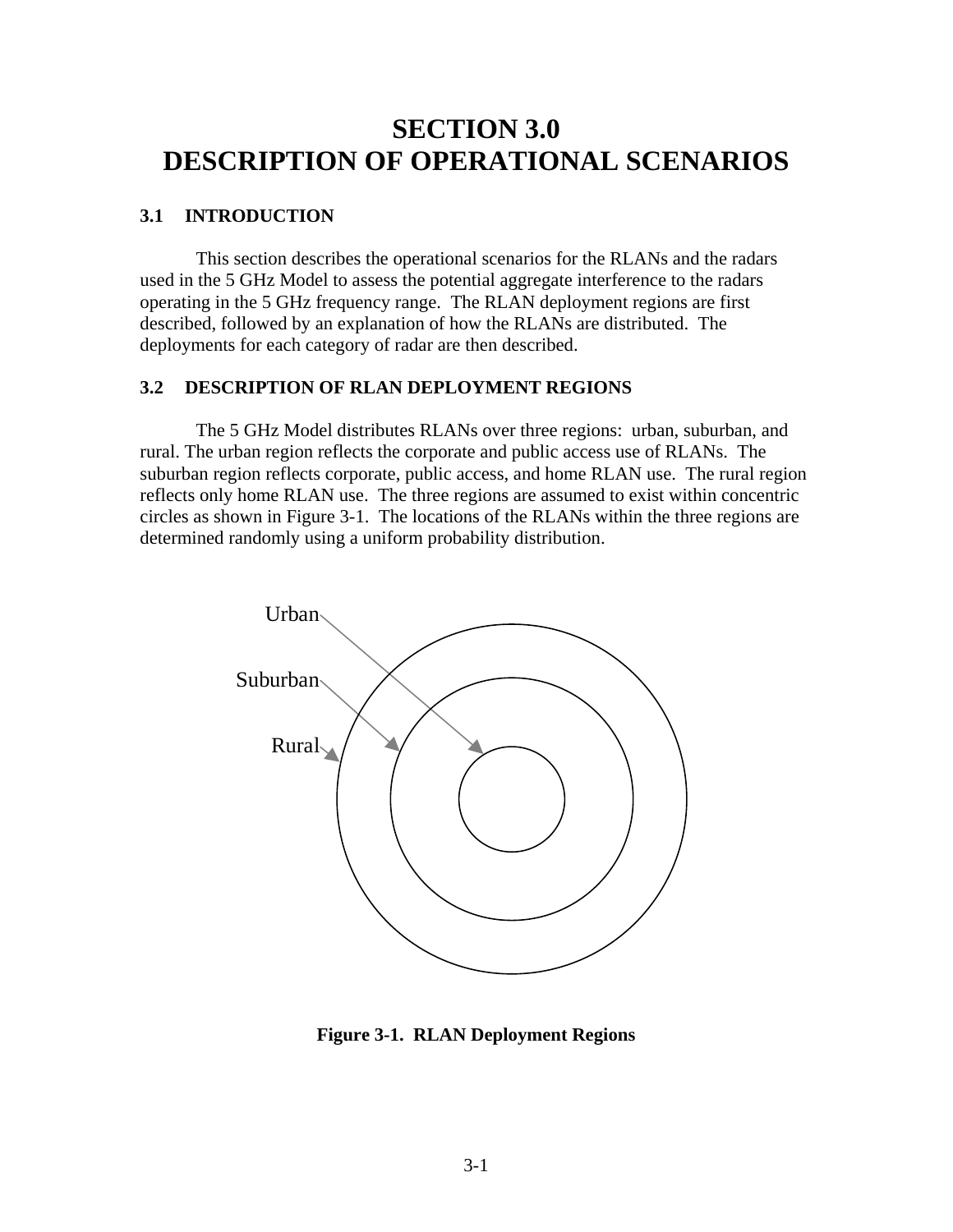<span id="page-15-0"></span> Each of the individual regions would be expected to contain various types of structures, with maximum structure heights varying from one region to the next. This arrangement of the deployment regions represents the structure of a typical city, with a dense urban core containing structures with greater maximum heights, a less dense suburban region with structures of lesser height, and a more sparsely populated rural region consisting mostly of residential structures. Table 3-1 provides a listing of the parameters that must be defined in order to adequately describe the deployment regions.

| <b>Parameter</b>    | <b>Description</b>                          |  |
|---------------------|---------------------------------------------|--|
| <b>Urban Radius</b> | Distance from the center of the city to the |  |
|                     | outer edge of the urban region              |  |
| Suburban Radius     | Distance from the center of the city to the |  |
|                     | outer edge of the suburban region           |  |
| <b>Rural Radius</b> | Distance from the center of the city to the |  |
|                     | outer edge of the rural region              |  |
| Urban Height        | Maximum urban structure height where        |  |
|                     | RLAN may be located                         |  |
| Suburban Height     | Maximum suburban structure height where     |  |
|                     | RLAN may be located                         |  |
| Rural Height        | Maximum rural structure height where        |  |
|                     | RLAN may be located                         |  |

**Table 3-1. Parameters Describing the RLAN Deployment Regions** 

The antenna heights of the RLANs within the three regions are determined randomly within a pre-determined range of values using a uniform probability distribution.

## **3.3 DISTRIBUTION OF RLAN DEVICES TO BE ANALYZED**

 To establish the sharing environment, it is important to build a representative model that defines the total number of co-channel RLANs within the environment where a particular radar in the 5 GHz frequency range could be deployed, and how the RLANs are expected to be deployed throughout the three regions. Table 3-2 provides a listing of the parameters that must be defined in order to adequately describe the RLAN distributions within these regions.

## **3.3.1 Determine the Total Number of Active RLANs Within the City**

 Since centralized architectures, mesh networks, and ad-hoc networks (peer-topeer) are all permissible in this band, it is appropriate to leave the number of RLANs as a variable. The value to be used should reflect the total population, market penetration rates, activity factors, and other factors as appropriate.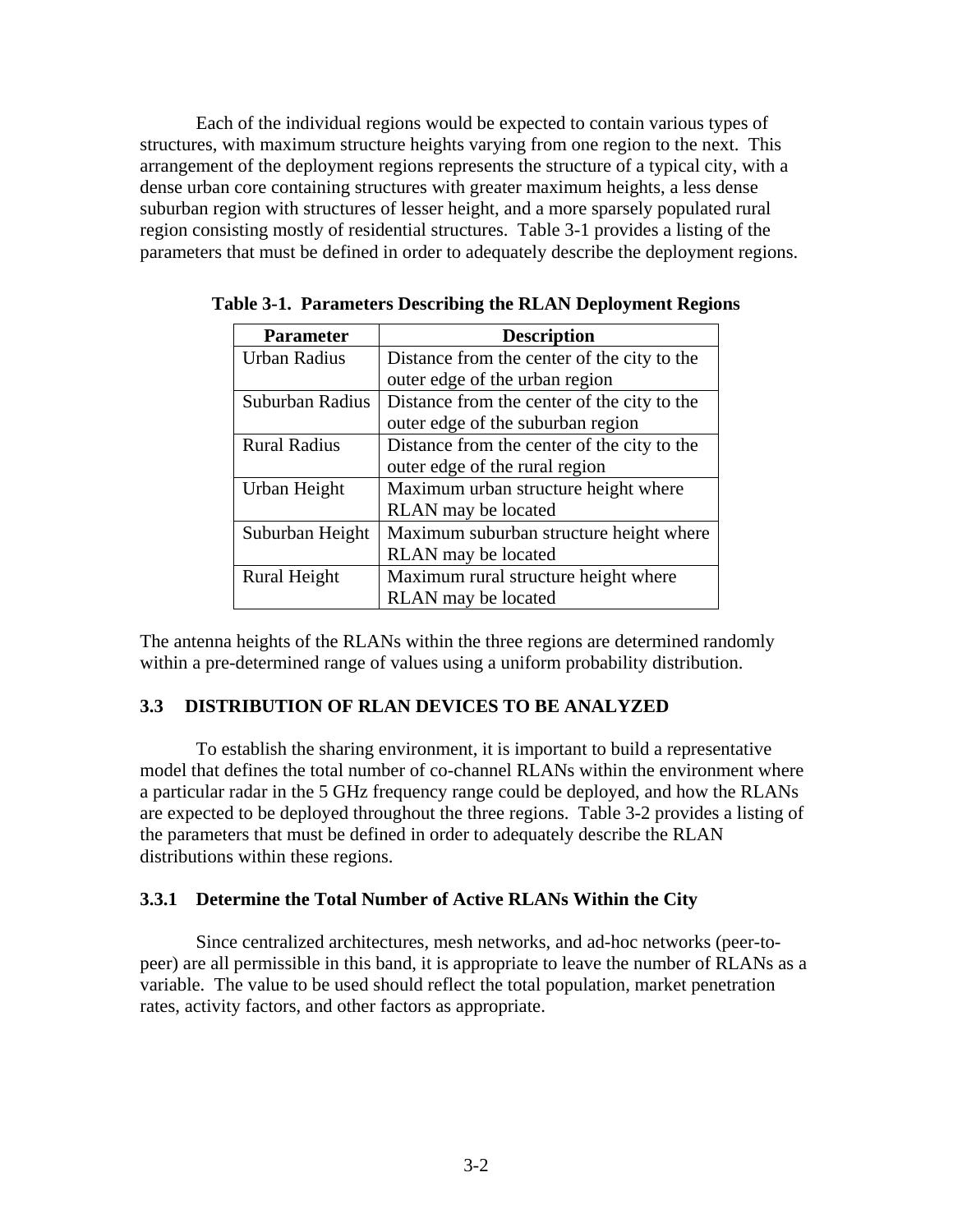## <span id="page-16-0"></span>**3.3.2 Determine the Relative Weights of Active RLANs Within Each Region**

 The relative weight for each region describes the fraction of the total users that can be expected to be found in any one particular region (*i.e.*, urban, suburban, or rural). The sum of the weights for each of these regions must equal 100 percent. The relative weights should consider the types of systems expected to be deployed within each of the regions (*e.g.*, rural users would primarily be expected to be residential in nature, and thus would receive a lower relative weight than the urban region, where most uses could be expected to be of a corporate nature).

| <b>Parameter</b>       | <b>Description</b>                  |
|------------------------|-------------------------------------|
| Number of RLANs        | Total number of RLANs considered    |
| Urban Weighting        | Percentage of RLANs that are in the |
|                        | urban region                        |
| Suburban Weighting     | Percentage of RLANs that are in the |
|                        | suburban region                     |
| <b>Rural Weighting</b> | Percentage of RLANs that are in the |
|                        | rural region                        |

**Table 3-2. Parameters Describing RLAN Device Distribution** 

## **3.4 RADAR DELOYMENTS**

The physical location of the radar and the scanning capability of the radar beam are considered in the 5 GHz Model. Four types of radar are considered:

- o Ground-based scanning radar where the specific radar location is chosen randomly in each of the three regions. The radar uses a 360 degree antenna beam scan.
- o Ground-based tracking radar where the radar will be located along a straight line starting at the urban zone and extending to the end of the rural zone in set increments. The radar operates at five starting azimuths: 0, 45, 90, 135, and 180 degrees. The radar uses a tracking antenna beam scan, where the beam begins at the horizon. The radar elevation angle increases until it reaches the zenith, and then begins to decrease in the opposite direction until it reaches the horizon once more.
- o Airborne radar where the radar location varies along a path passing directly over the city center as shown in Figure 3-2. The radar uses a 360 degree antenna beam scan with a 5 degree downward look angle and an altitude of 9 km.
- o Shipborne radar where the radar location varies along a path approaching the city center as shown in Figure 3-3. The radar uses a 360 degree antenna beam scan.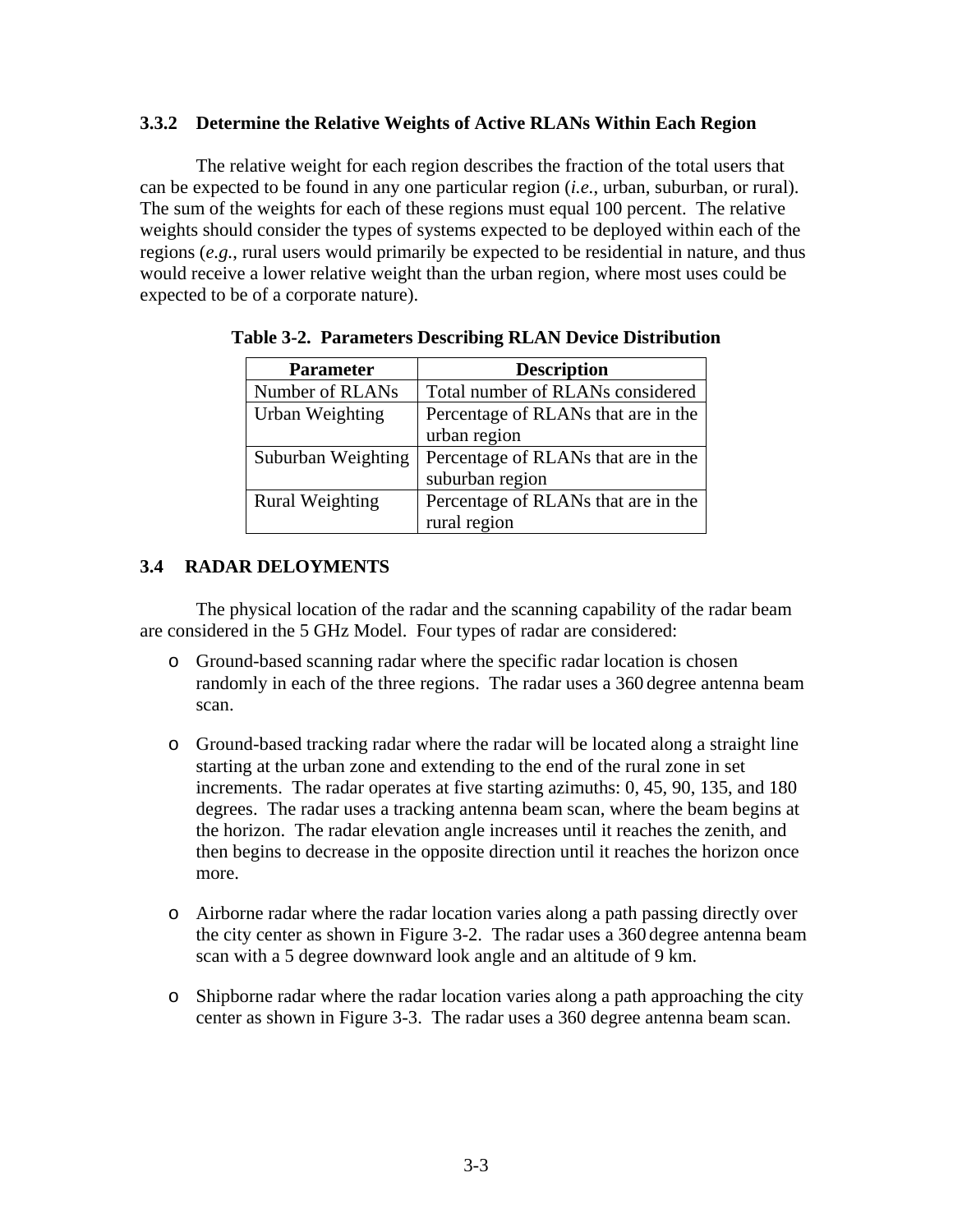

**Figure 3-2. Representative Airborne Radar Platform Path** 



**Figure 3-3. Representative Shipborne Radar Platform Path** 

Table 3-3 provides a listing of the parameters that must be defined in order to adequately describe the radar deployment.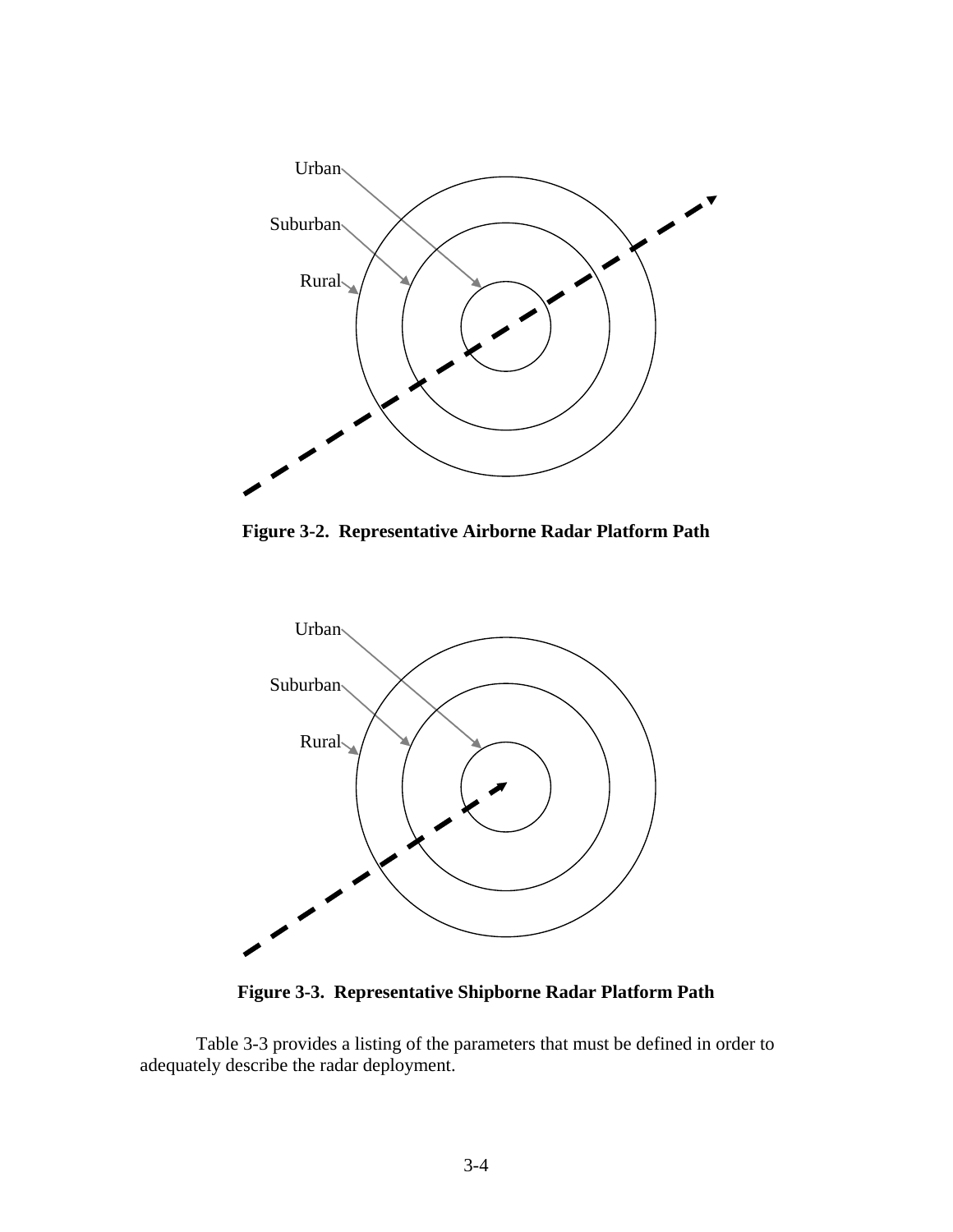<span id="page-18-0"></span>

| <b>Parameter</b> | <b>Description</b>                                         |
|------------------|------------------------------------------------------------|
| Radar Type       | Type of radar deployment being modeled                     |
|                  | ( <i>i.e.</i> , scanning, tracking, shipborne or airborne) |
|                  | Radar X Location   x-coordinate of radar                   |
| Radar Y Location | y-coordinate of radar                                      |
| Radar Z Location | z-coordinate of radar                                      |

| <b>Table 3-3. Parameters Describing Radar Deployment</b> |
|----------------------------------------------------------|
|----------------------------------------------------------|

Within the three regions defining the RLAN distribution, the location of the radar can be determined randomly or positioned at a specific location.

## **3.5 RLAN AND RADAR LOCATION SETUP**

The parameters described in Table 3-1, Table 3-2, and Table 3-3 are used to establish the physical locations of the RLANs and the radar. The process used to assign these locations is outlined in the flowchart shown in Figure 3-4.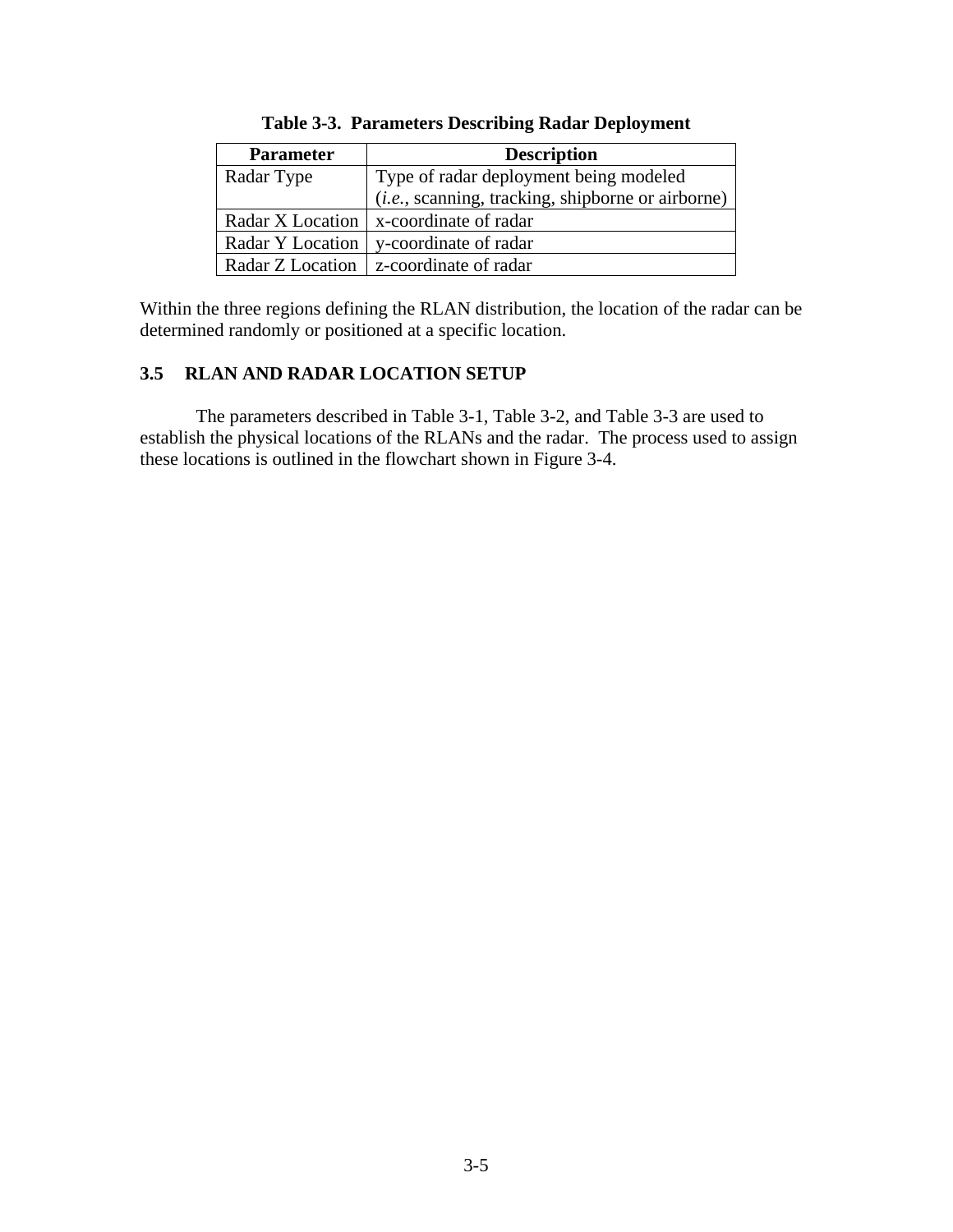

**Figure 3-4. RLAN and Radar Positioning Process**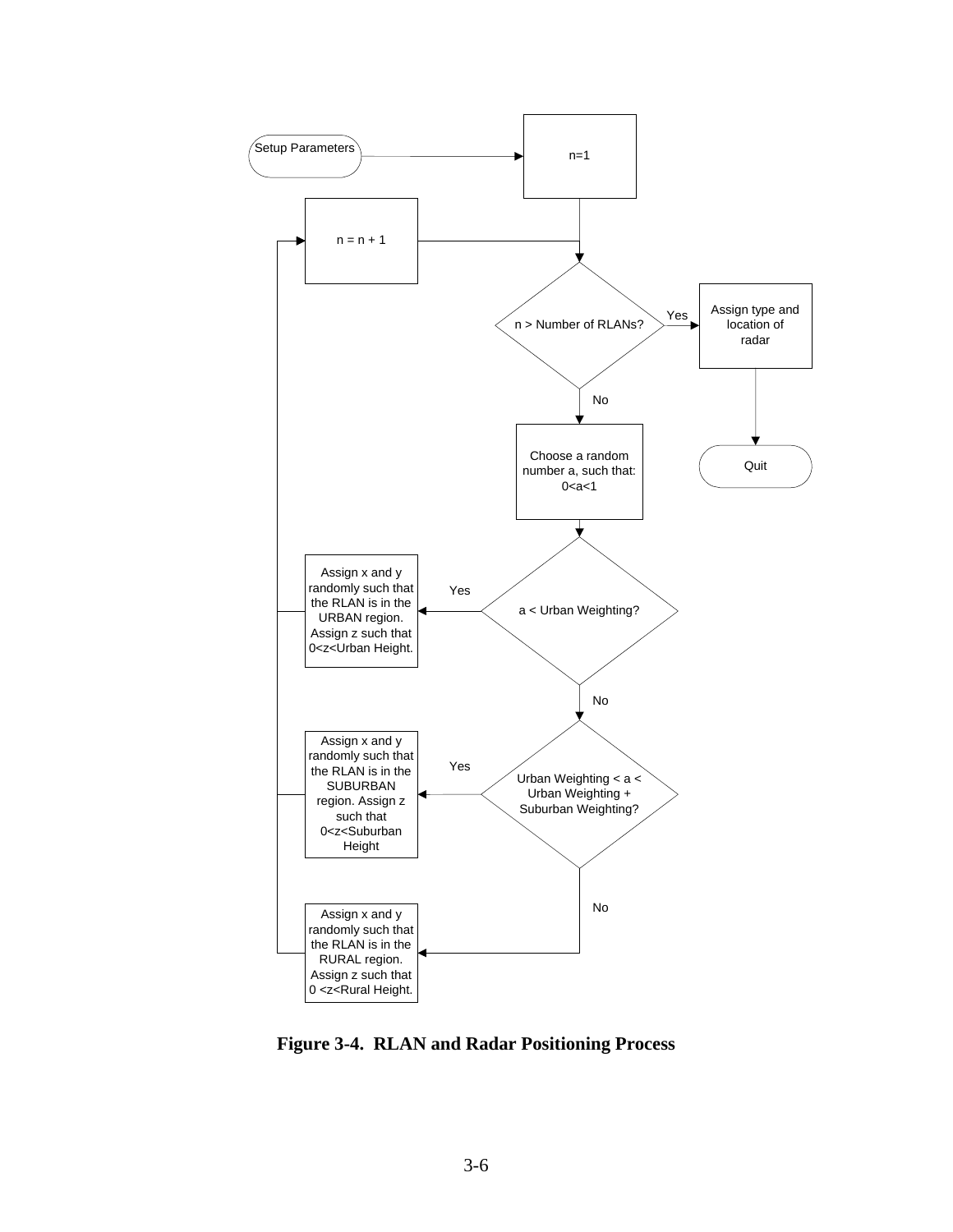# **SECTION 4.0 RLAN AND RADAR TECHNICAL CHARACTERISTICS**

## <span id="page-20-0"></span>**4.1 INTRODUCTION**

 This section provides the system characteristics of the RLANs and the radar systems used in the 5 GHz Model. The RLAN technical characteristics used in the 5 GHz Model include: power levels for the different classes of RLAN devices, transmit and receive antenna azimuth and elevation gain patterns, and transmitter and receiver bandwidths. The radar technical characteristics used in the 5 GHz Model include: transmitter power, transmit and receive antenna azimuth and elevation gain patterns, receiver intermediate frequency (IF) bandwidth, receiver noise figure, and type of radar (*e.g.*, scanning, tracking, airborne, or shipborne).

## **4.2 RLAN TECHNICAL CHARACTERISTICS**

## **4.2.1 RLAN Power Levels**

 RLAN devices used in different applications will have different power levels. The FCC Rules for U-NII devices permit a maximum equivalent isotropically radiated power (EIRP) level. However, because of battery and size limitations, EIRP levels lower than the maximum level permitted by the FCC can be employed. Since all of the RLANs in a given operational scenario will not have the same EIRP level, a distribution (*i.e.*, a weighting) of the EIRP levels is necessary. The RLAN device EIRP levels and the fraction of devices operating at each level can be modified to analyze other operational scenarios.

## **4.2.2 RLAN Transmitter and Receiver Bandwidth**

 The RLAN channel bandwidth is 20 MHz, however, the actual transmitter and receiver bandwidth is typically narrower (*e.g.*, 18 MHz).

## **4.2.3 RLAN Antenna Gain Patterns**

<u>.</u>

 The RLAN azimuth and elevation antenna patterns are defined in terms of the antenna gain in decibels relative to an isotropic antenna (dBi) as a function of the azimuth and elevation angles in degrees. The antenna patterns can be obtained from manufacturer data, from ITU-R recommendations, or defined by the user for a specific application.<sup>[11](#page-20-1)</sup>

<span id="page-20-1"></span><sup>11.</sup> International Telecommunication Union-Radiocommunication Sector, Recommendation ITU-R F.1336, *Reference Radiation Patterns of Omnidirectional and Other Antennas in Point-to-Multipoint Systems for Use in Sharing Studies* (1997) (document available through agency).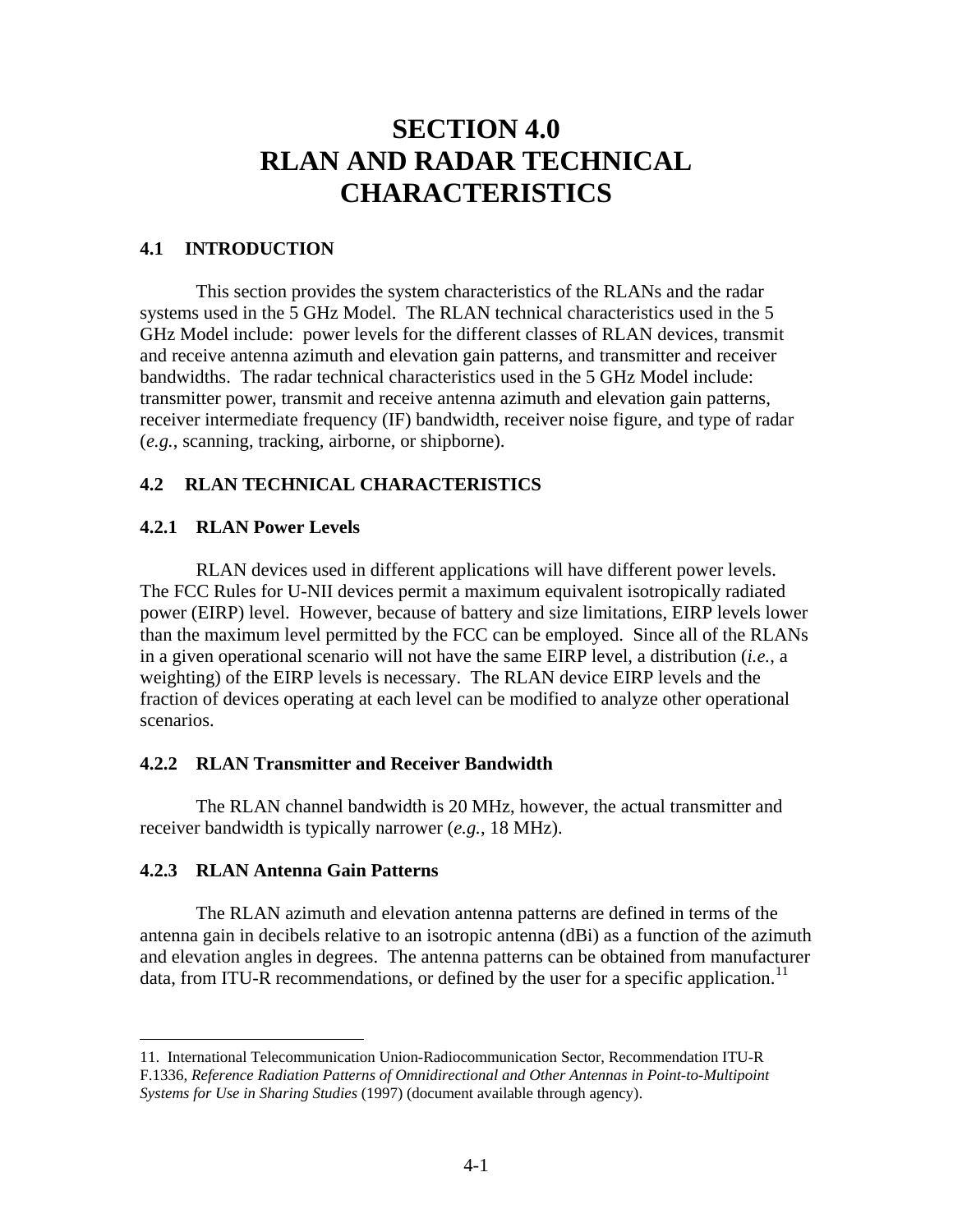## <span id="page-21-0"></span>**4.3 RADAR TECHNICAL CHARACTERISTICS**

### **4.3.1 Radar Transmitter and Receiver Characteristics**

Representative technical and operational characteristics of the scanning, tracking, and airborne radars used in the 5 GHz Model are provided in Recommendation ITU-R M.1638.<sup>[12](#page-21-1)</sup> For the shipborne radars, the technical characteristics in Recommendation ITU-R M.[13](#page-21-2)13 are used in the 5 GHz Model.<sup>13</sup> These ITU-R Recommendations provide the transmitter power level, mainbeam antenna gain, transmitter and receiver bandwidths, and receiver noise figure for each type of radar included in the model. Additional radars can be added to the model if necessary.

#### **4.3.2 Radar Antenna Gain Patterns**

 $\overline{a}$ 

 A statistical gain antenna model is used to determine the radar antenna gain in the azimuth and elevation orientations.<sup>[14](#page-21-3)</sup> The model gives the antenna gain as a function of off-axis angle  $(\theta)$  for a given main beam antenna gain  $(G)$ . The model includes separate algorithms for very high-gain  $(G > 48$  dBi), high-gain  $(22 < G < 48$  dBi), and medium-gain ( $10 < G < 22$  dBi) antennas. Figure 4-1 illustrates the general form of the antenna gain distribution. The equations for the angles  $\theta_M$  (first side-lobe region),  $\theta_R$ (near side-lobe region), and  $\theta_B$  (far side-lobe region) are given in Table 4-1. The antenna gains, as a function of off-axis angle, are given in Table 4-2 for very high-gain antennas, in Table 4-3 for high-gain antennas, and in Table 4-4 for medium-gain antennas. The angle  $\theta$  is in degrees and all gain values are given in terms of dBi.

<sup>12</sup>*.* International Telecommunication Union-Radiocommunication Sector, Recommendation ITU-R

<span id="page-21-1"></span>M.1638*, Characteristics of and Protection Criteria for Radiolocation, Aeronautical Radionavigation and Meteorological Radars Operating in the Frequency Bands Between 5250 and 5850 MHz* (2003) (document available through agency).

<span id="page-21-2"></span><sup>13.</sup> International Telecommunication Union-Radiocommunication Sector, Recommendation ITU-R M.1313-1, *Technical Characteristics of Maritime Radionavigation Radars* (2000) (document available through agency).

<span id="page-21-3"></span><sup>14.</sup> Joint Spectrum Center, JSC-CR-96-016B, *JSMSW Interference Analysis Algorithms* (1998) at 2-11.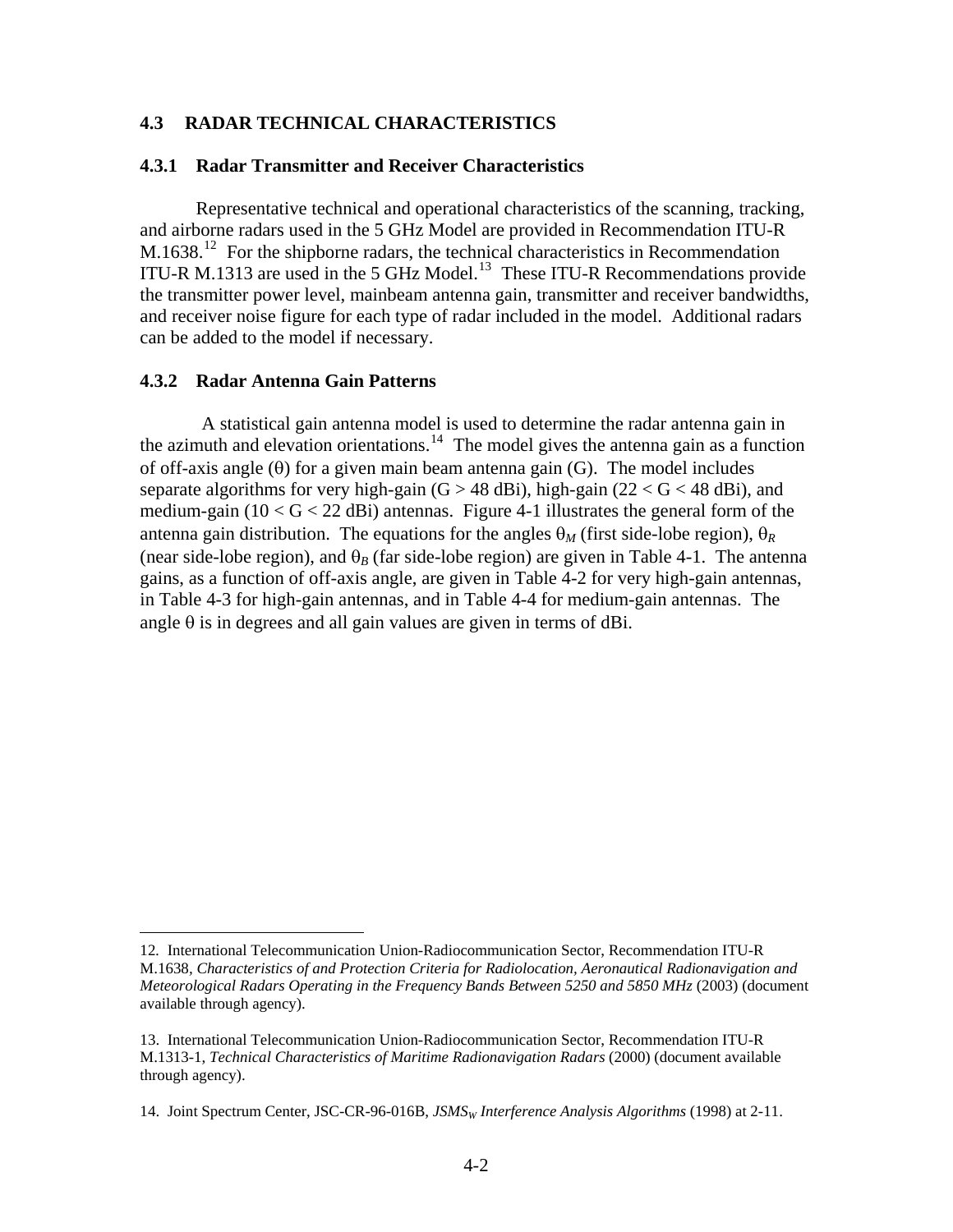



**Table 4-1. Angle Definitions** 

| Very high-gain<br>$(G > 48$ dBi)                                | High-gain<br>$(22 < G < 48$ dBi)                                | Medium-gain<br>$(10 < G < 22$ dBi)                              |
|-----------------------------------------------------------------|-----------------------------------------------------------------|-----------------------------------------------------------------|
| $\theta_M$ = 50 (0.25 G + 7) <sup>0.5</sup> /10 <sup>G/20</sup> | $\theta_M$ = 50 (0.25 G + 7) <sup>0.5</sup> /10 <sup>G/20</sup> | $\theta_M$ = 50 (0.25 G + 7) <sup>0.5</sup> /10 <sup>G/20</sup> |
| $\theta_R = 27.466 10^{-0.3 \text{G}/10}$                       | $\theta_R = 250/10^{G/20}$                                      | $\theta_R = 250/10^{G/20}$                                      |
| $\theta_R = 48$                                                 | $\theta_R = 48$                                                 | $\theta_B$ = 131.8257 10 <sup>-G/50</sup>                       |

## **Table 4-2. Equations for Very High-Gain Antennas (G > 48 dBi)**

| Angular interval<br>(degrees) | Gain<br>(dBi)                                           |
|-------------------------------|---------------------------------------------------------|
| 0 to $\theta_M$               | $G - 4 \times 10^{-4}$ (10 <sup>G/10</sup> ) $\theta^2$ |
| $\Theta_M$ to $\Theta_R$      | $0.75 G - 7$                                            |
| $\theta_R$ to $\theta_B$      | $29-25 \log(\theta)$                                    |
| $\theta_R$ to 180             | $-13$                                                   |

|  |  | Table 4-3. Equations for High-Gain Antennas $(22 < G < 48$ dBi) |  |  |
|--|--|-----------------------------------------------------------------|--|--|
|--|--|-----------------------------------------------------------------|--|--|

| Angular interval<br>(degrees) | Gain<br>(dBi)                                           |
|-------------------------------|---------------------------------------------------------|
| 0 to $\theta_M$               | $G - 4 \times 10^{-4}$ (10 <sup>G/10</sup> ) $\theta^2$ |
| $\theta_M$ to $\theta_R$      | $0.75$ G $-7$                                           |
| $\theta_R$ to $\theta_B$      | $53 - (G/2) - 25 \log(\theta)$                          |
| $\theta_B$ to 180             | $11 - G/2$                                              |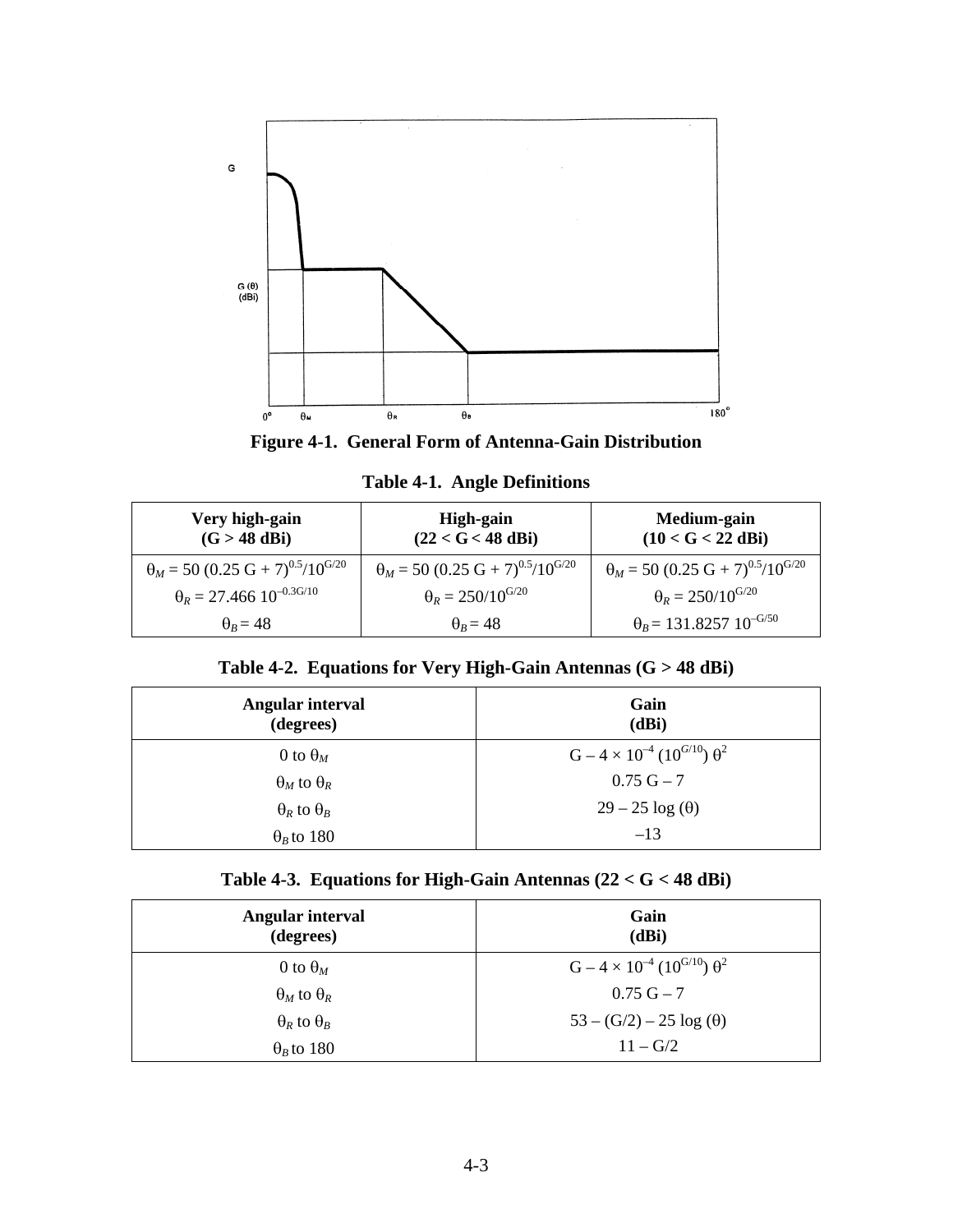<span id="page-23-0"></span>

| Angular interval<br>(degrees) | Gain<br>(dBi)                                           |
|-------------------------------|---------------------------------------------------------|
| 0 to $\theta_M$               | $G - 4 \times 10^{-4}$ (10 <sup>G/10</sup> ) $\theta^2$ |
| $\Theta_M$ to $\Theta_R$      | $0.75$ G $-7$                                           |
| $\theta_R$ to $\theta_B$      | $53 - (G/2) - 25 \log(\theta)$                          |
| $\theta_B$ to 180             | $\theta$                                                |

**Table 4-4. Equations for Medium-Gain Antennas (10 < G < 22 dBi)** 

This 5 GHz Model employs a far-field antenna pattern for the radar systems, even though the RLAN devices will sometimes be located within the antenna near-field. This approach is used because of the complexity of modeling the radar antenna in the nearfield, and the fact that RLAN devices close enough to be in the near-field should easily detect the radar, and thus immediately begin to move to a different RLAN channel.

## **4.4 PHYSICAL PARAMETER SETUP**

 $\overline{a}$ 

The parameters identified earlier in this section are used to establish the physical attributes of the RLANs and the radar. Most of the parameters described in this section are constant throughout the model run. The exceptions are the RLAN power level, which is assigned to each individual RLAN considered in the population, RLAN antenna heights, and the RLAN and radar antenna gains, which are a function of the locations and pointing directions of the RLAN and radar antennas. The process used to randomly assign the RLAN power over a range of pre-determined levels is described in the flowchart shown in Figure 4-2.<sup>[15](#page-23-1)</sup>

<span id="page-23-1"></span><sup>15.</sup> Assigning different EIRP levels for the RLANs would be consistent with implementing transmitter power control.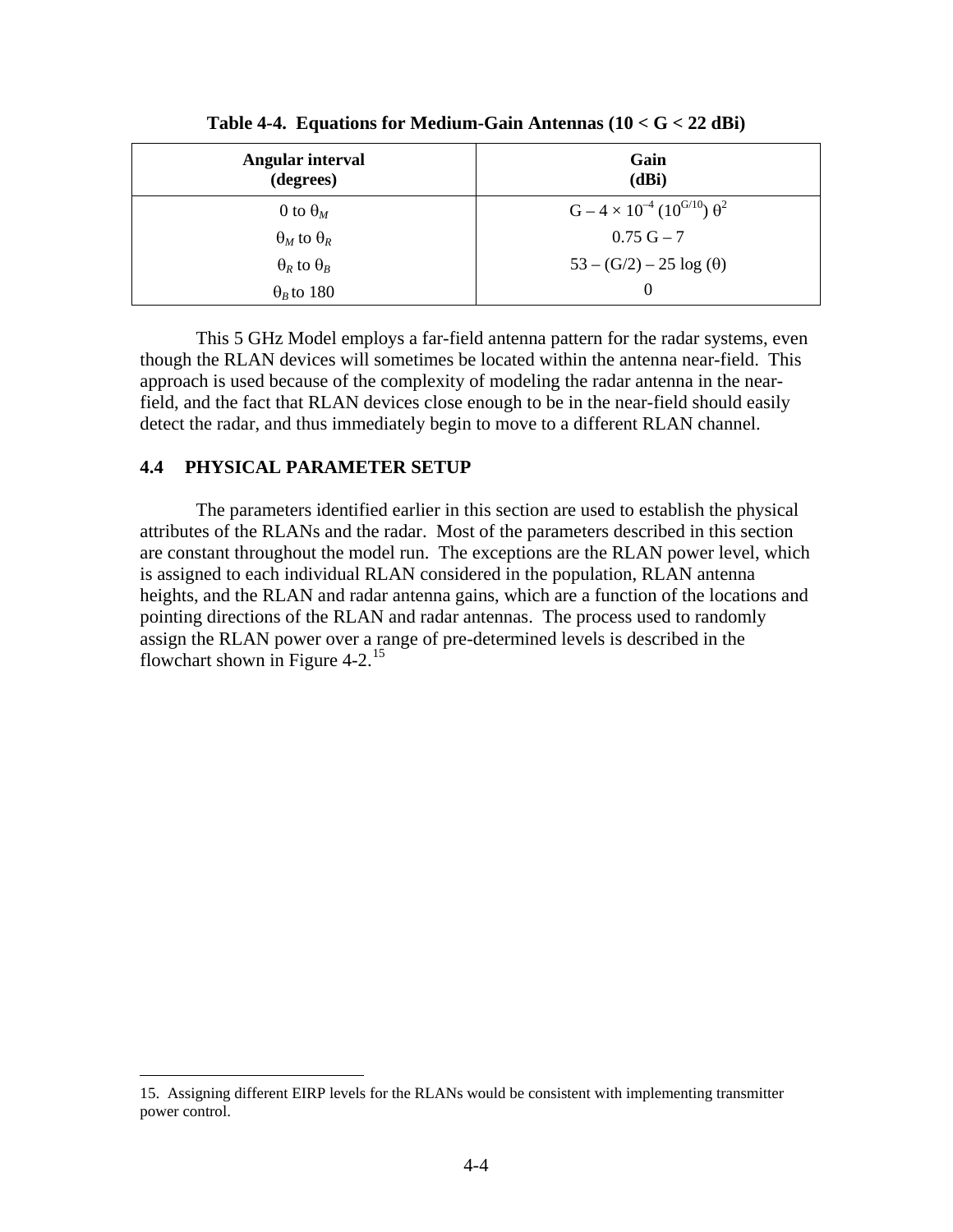

**Figure 4-2. Physical Parameter Setup Process**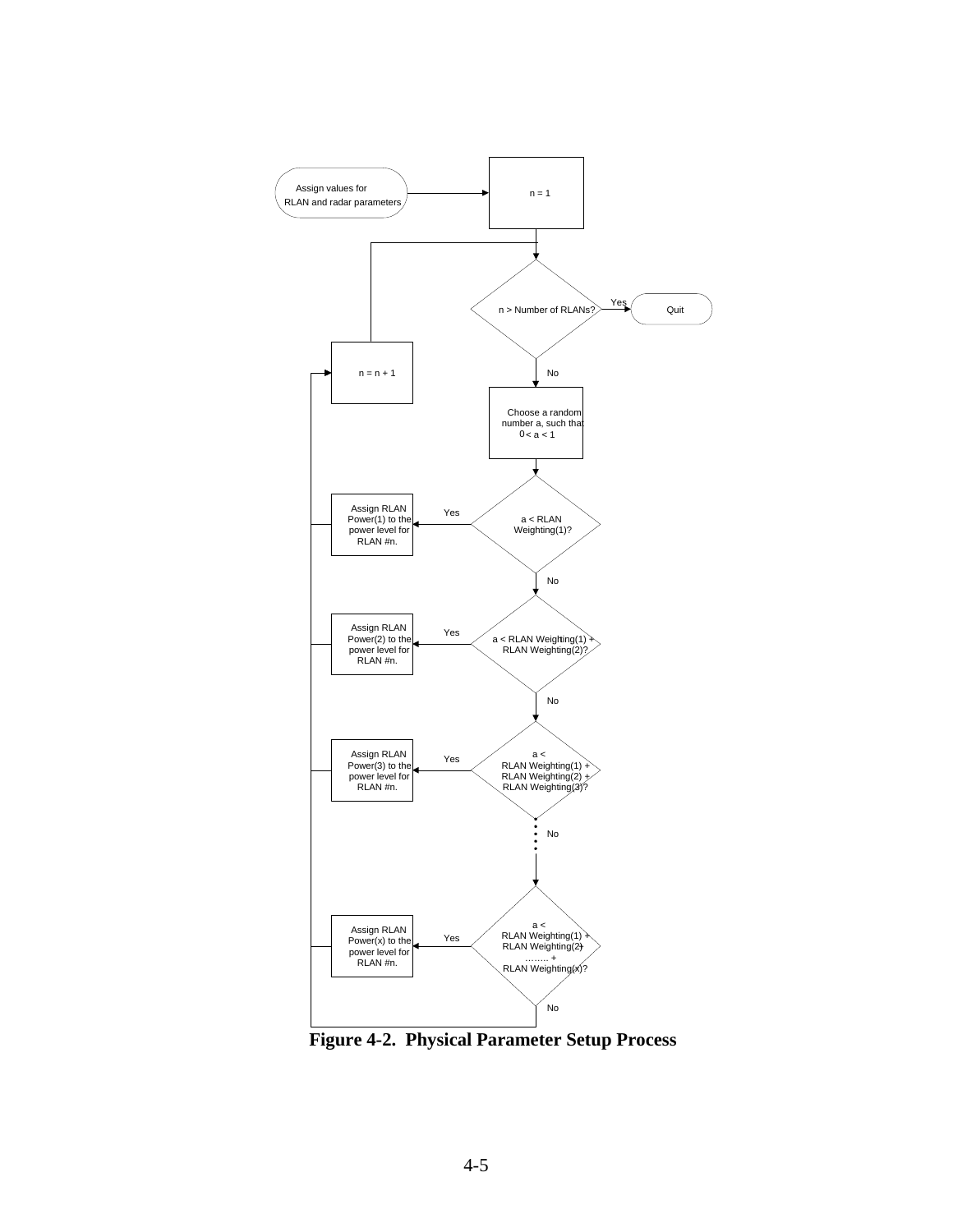## **SECTION 5.0 DESCRIPTION OF ANALYSIS MODEL**

#### <span id="page-25-0"></span>**5.1 INTRODUCTION**

 This section describes the engineering algorithms that the 5 GHz Model uses. The 5 GHz Model uses the methodology described in ITU-R Recommendation M.1461 to compute the received interference power levels at the radar and RLAN receivers.<sup>[16](#page-25-1)</sup> A DFS algorithm may provide a means of mitigating this interference by causing the RLAN devices to move to another channel once a radar has been detected on the currently active channel. This model first considers the interference caused by the radar to the RLAN device at the output of the RLAN antenna. If the received interference power level at the output of the RLAN antenna exceeds the DFS detection threshold, the RLAN will cease transmissions and move to another channel. The model then computes the aggregate interference to the radar from the remaining RLAN devices. Each of the technical parameters used in the 5 GHz Model and the radar interference criteria are described in this section.

### **5.2 ANALYSIS MODEL DESCRIPTION**

The received interference signal level from the radar at the output of the RLAN antenna is evaluated by using Equation 5-1.

$$
I^{RLAN} = P_{Radar} + G_{Radar} + G_{RLAN} - L_{Radar} - L_{RLAN} - L_P - L_L - FDR
$$
\n
$$
(5-1)
$$

where:

 $\overline{a}$ 

 $I^{RLAN}$  = Received interference power at the output of the RLAN antenna (dBm);  $P_{Radar}$  = Peak power of the radar (dBm);

*GRadar* = Antenna gain of the radar in the direction (azimuth and elevation) of the RLAN device (dBi);

 $G_{RIAN}$  = Antenna gain of the RLAN in the direction (azimuth and elevation) of the radar (dBi);

*LRadar*= Radar transmit insertion loss (dB);

 $L_{RLAN}$  = RLAN device receiver insertion loss (dB);

 $L_P$  = Propagation loss (dB);

 $L_l$  = Building and non-specific terrain losses (dB); and

*FDR* = Frequency dependent rejection (dB).

The antenna gain values  $G_{Radar}$  and  $G_{RLAN}$  are determined from the appropriate antenna gain patterns. The gain patterns for the model as currently implemented, are considered to be symmetrical relative to boresight (center of mainbeam) in both the

<span id="page-25-1"></span><sup>16.</sup> International Telecommunication Union-Radiocommunication Sector, Recommendation ITU-R M.1461-1, *Procedures for Determining the Potential for Interference Between Radars Operating in the Radiodetermination Service and Systems in Other Services* (2000-2003), at Annex 1, (ITU-R M.1461-1) (document available through agency).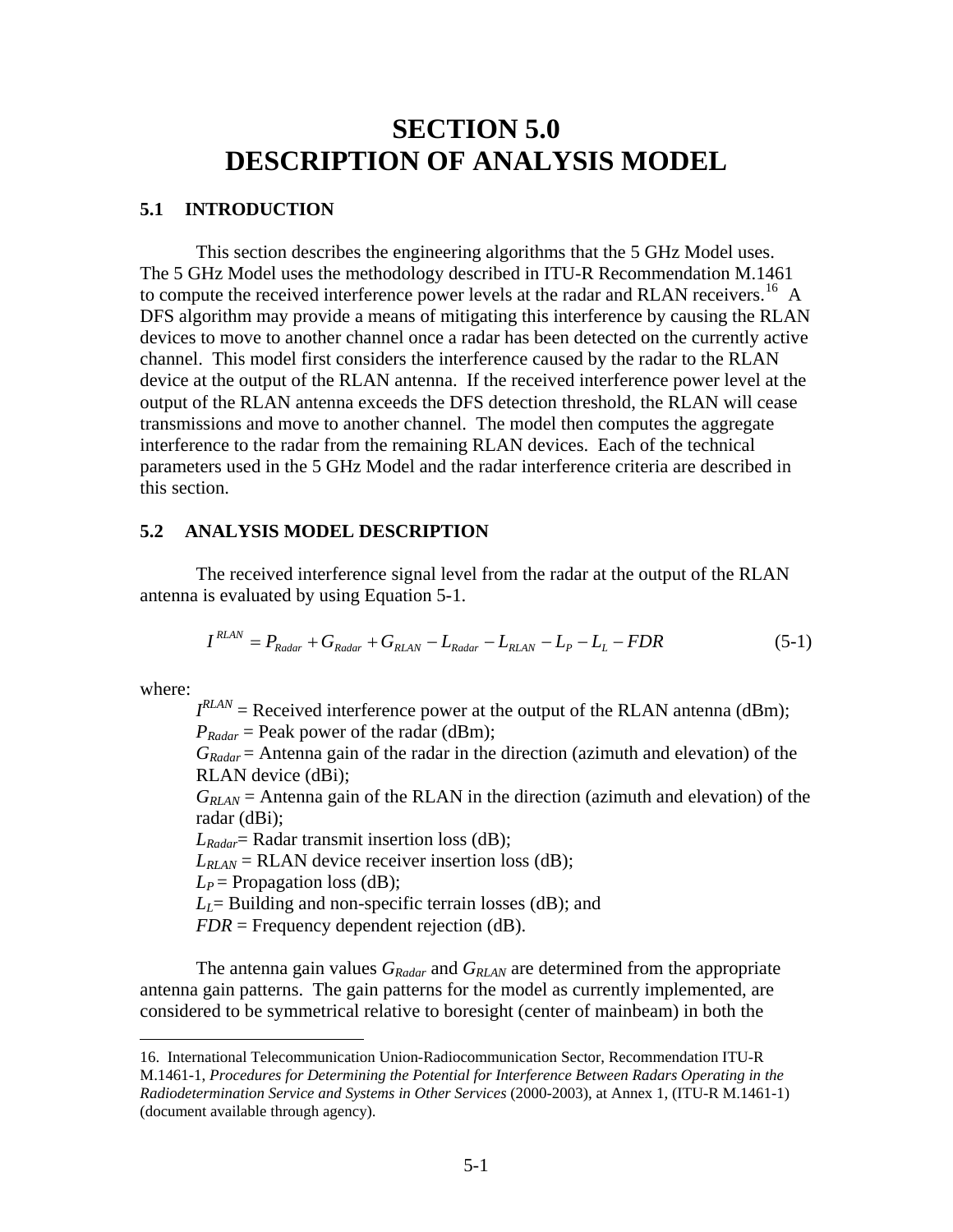elevation and azimuth plane. Furthermore, the pattern in the elevation plane is considered the same as the azimuth plane. For example, the antenna gain would be the same for X degrees above or below boresight as the gain for X degrees in either the clockwise or counter clockwise direction from boresight.

 For a given boresight direction of the radar antenna, the 5 GHz Model determines the bearing to the RLAN from the coordinates (azimuth angle) of the radar and RLAN locations. From the difference in the RLAN and radar antenna heights and the distance between the antennas, the model determines the relative elevation angle. These azimuth and elevation angles are then used with the antenna pattern data to determine the appropriate values for *GRadar* and *GRLAN* for reach RLAN and radar combination.

 The 5 GHz Model calculates the received interference signal level using Equation 5-1 for each RLAN device in the distribution. The computed interference signal level is compared to the DFS detection threshold under investigation. If the DFS detection threshold is exceeded for a particular RLAN, the model generates a uniform number and compares it to the probability of an RLAN detecting a radar signal, which in this model is referred to as the probability of coincidence (POC). In the 5 GHz Model bases the POC on a combination of the probability of a radar signal being present and the probability of the DFS detection not being blocked by the DFS-equipped device being in a transmit mode. The POC expresses the probability that the DFS-equipped device is able to detect the radar signal when the radar signal is present. The time the radar signal is present is based on radar parameters such as 3 dB antenna beamwidth, antenna scan rate, pulsewidth, and pulse repetition frequency. The time that the DFS-equipped device is capable of detecting the radar signal is based on the packet length and timing of the RLAN transmissions. The 5 GHz Model uses the parameters and methodology for calculating the POC for the DFS RLAN devices described in Recommendation ITU-R  $M.1652.<sup>17</sup>$  $M.1652.<sup>17</sup>$  $M.1652.<sup>17</sup>$  In implementing the 5 GHz Model, NTIA assumed that the RLAN is capable of detecting power levels in excess of the threshold, and the POC is only considered with respect to investigating the likelihood that radar pulses will occur while the RLAN is in a "quiet period" when DFS detection is possible. If this is the case, the model will move the RLAN to another channel, and the RLAN is not considered (for the remainder of the simulation run) in the calculation of interference to the radar, as given by Equation 5-2.

$$
I^{RADAR} = P_{RLAN} + G_{RLAN} + G_{Radar} - L_{RLAN} - L_{Radar} - L_P - L_L - FDR
$$
\n
$$
(5-2)
$$

where:

 $\overline{a}$ 

 $I^{RADAR}$  = Received interference power at the output of the radar antenna (dBm);  $P_{RLAN}$  = Power of the RLAN device (dBm);

*G<sub>RLAN</sub>* = Antenna gain of the RLAN device in the direction of the radar (dBi);  $G_{Radar}$  = Antenna gain of the radar in the direction of the RLAN device (dBi);  $L_{RLAN}$  = RLAN device transmit insertion loss (dB);

<span id="page-26-0"></span><sup>17.</sup> International Telecommunication Union-Radiocommunication Sector, Recommendation ITU-R M.1652, *Dynamic Frequency Selection (DFS) in Wireless Access Systems Including Radio Local Area Networks for the Purpose of Protecting the Radiodetermination Service in the 5 GHz Band* (2003), at Annex 4 (ITU-R M.1652) (document available through agency).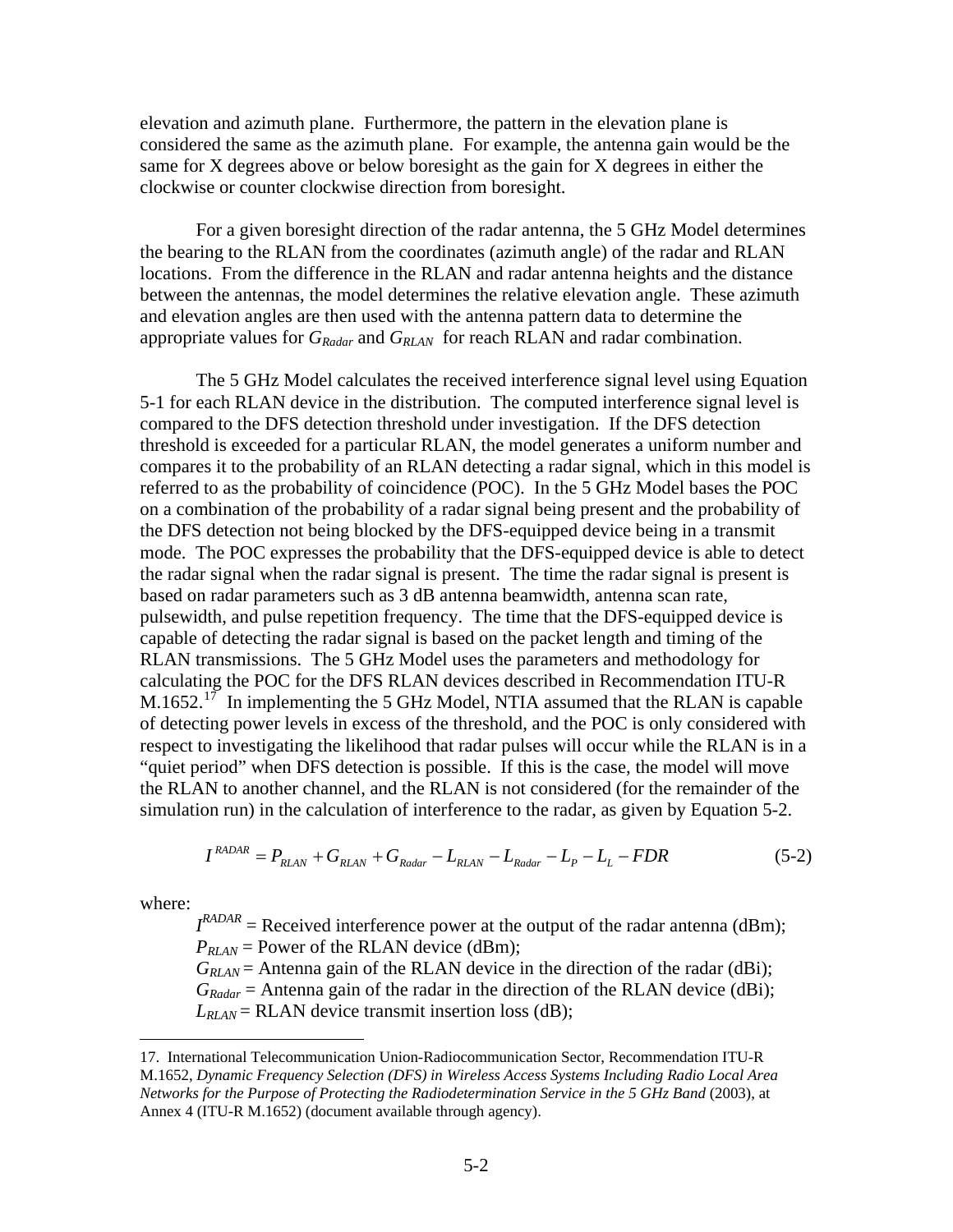<span id="page-27-0"></span> $L_{Radar}$  = Radar receiver insertion loss (dB);  $L_P$  = Propagation loss (dB);  $L_l$ = Building and non-specific terrain losses (dB); and *FDR* = Frequency dependent rejection (dB).

 The model retains the combination of propagation loss and building/terrain losses that is determined for each *I RLAN* computation and uses it in the corresponding computation of  $I^{RADAR}$ . This is done to maintain reciprocity of the propagation loss over the same path. When the radar antenna is repositioned to initiate a new analysis configuration, a new value for the propagation loss and building/terrain losses is determined for each RLAN and radar combination.

 Using Equation 5-2, the values are calculated for each RLAN device being considered in the simulation that has not detected a power level from the radar in excess of the DFS detection threshold. These values are then used in the calculation of the aggregate interference to the radar by the remaining RLAN devices using Equation 5-3.

$$
I^{AGG} = \sum_{j=1}^{N} I_j^{RADAR}
$$
 (5-3)

where:

 $I^{AGG}$  = Aggregate interference to the radar from the RLAN devices (Watts);  $N =$  Number of RLAN devices remaining in the simulation; and  $I^{RADAR}$  = Interference into the radar from an individual RLAN device (Watts).

The interference power calculated in Equation 5-2 must be converted from dBm to Watts before calculating the aggregate interference seen by the radar using Equation 5-3.

## **5.3 DESCRIPTION OF ANALYSIS PARAMETERS**

 The following subsections discuss each of the parameters used in the 5 GHz Model. These parameters include: RLAN and radar technical characteristics such as power and antenna gain, the radiowave propagation models, and frequency dependent rejection.

#### **5.3.1 Radar Peak Power Level** ( $P_{Radar}$ )

The peak power levels of the radars that are used in the 5 GHz Model vary depending on the type (*e.g.*, tracking, scanning) and function (*e.g.*, instrumentation, meteorological) of the radar. The power levels from the radars are given in ITU-R Recommendations M.1461 and M.1313. The peak power levels range from 400 Watts to around 1 million Watts. If additional radars are identified their characteristics can be added to the analysis model.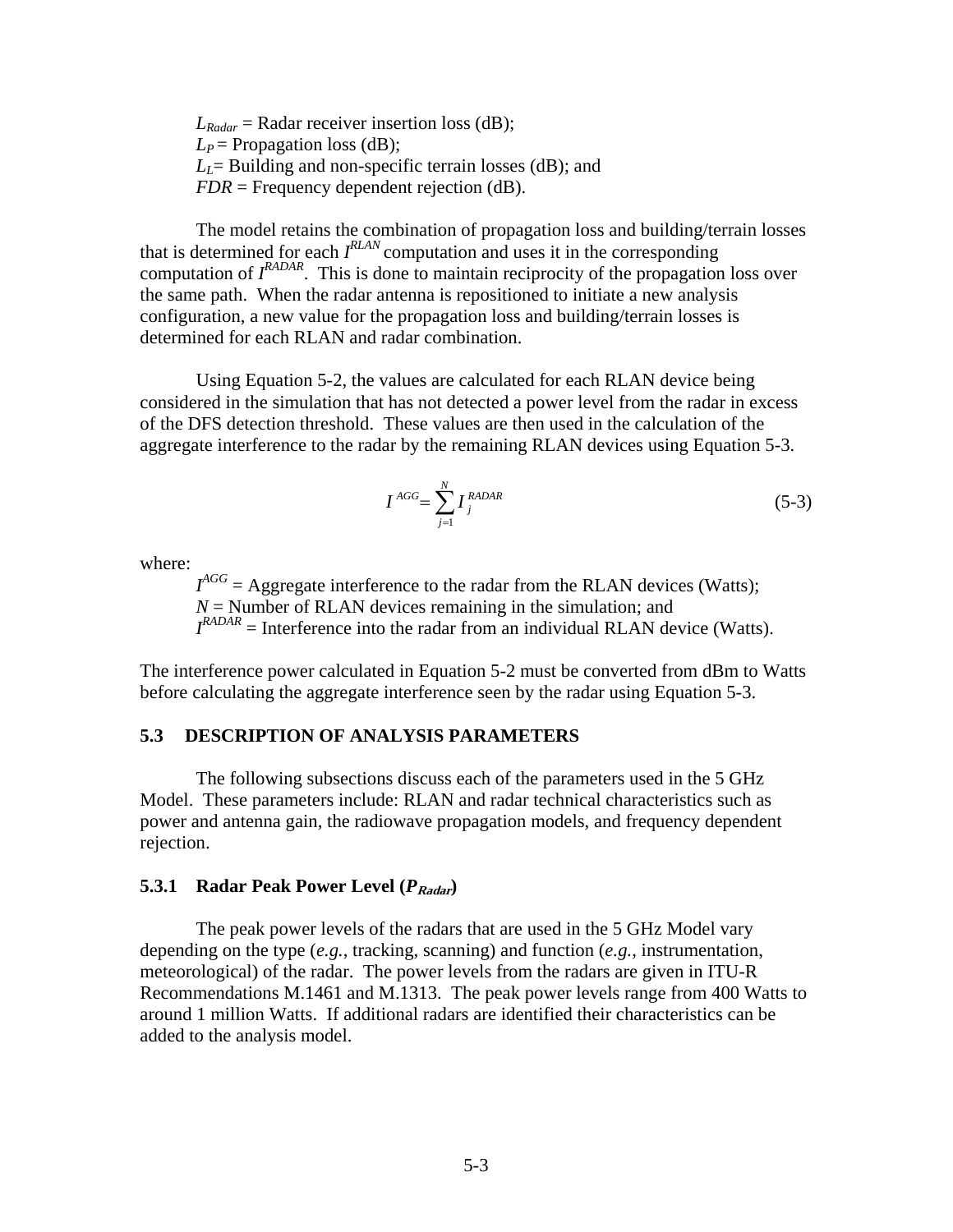#### **5.3.2 Radar Antenna Gain (***GRadar***)**

The azimuth and elevation antenna pattern models for the radar are described in Section 4.3.2. The models give the antenna gain as a function of off-axis angle for a given mainbeam antenna gain. The radar mainbeam antenna gains are provided in ITU-R Recommendations M.1461 and M.1313 and range from 30 to 45 dBi. The analysis model includes antenna pattern models for low gain, medium gain, and high gain radar antennas. If additional antenna pattern models are identified in the future, they can be added to the analysis model.

#### **5.3.3 RLAN Power Level**  $(P_{RLAN})$

The power levels of the RLAN devices will vary depending on how the individual device is to be deployed. For example, a RLAN in a laptop computer will use lower power than a RLAN device used as an access point.

#### 5.3.4 RLAN Antenna Gain ( $G_{RLAN}$ )

 The RLAN azimuth and elevation antenna pattern models are described in Section 4.2.3. These antenna patterns can be based on commercially available patterns or ITU-R antenna pattern models. Additional RLAN antenna patterns can be included in the analysis model.

## **5.3.5 Radar and RLAN Transmitter and Receiver Insertion Losses (***L***Radar and**   $L_{RLAN}$

The analysis model includes a nominal 2 dB for the insertion losses between the transmitter and receiver antenna and the transmitter and receiver inputs for the radar and the RLAN.

#### **5.3.6 Radiowave Propagation Loss (***LP***)**

The analysis model has three options to compute the radiowave propagation loss used in the analysis. The propagation option to use depends on the radar type being analyzed. Section 6 contains descriptions of the analysis for each radar type and will indicate the propagation model used. Two options are variations on the freespace propagation model and the other employs an area prediction propagation model. Each of the options available in the model for computing the radiowave propagation loss are described below.

The first option available in the analysis model to compute the radiowave propagation loss uses the free space equation shown in Equation 5-4.

$$
L_{P,FS} = 32.44 + 20Log(f) + 20Log(d)
$$
 (5-4)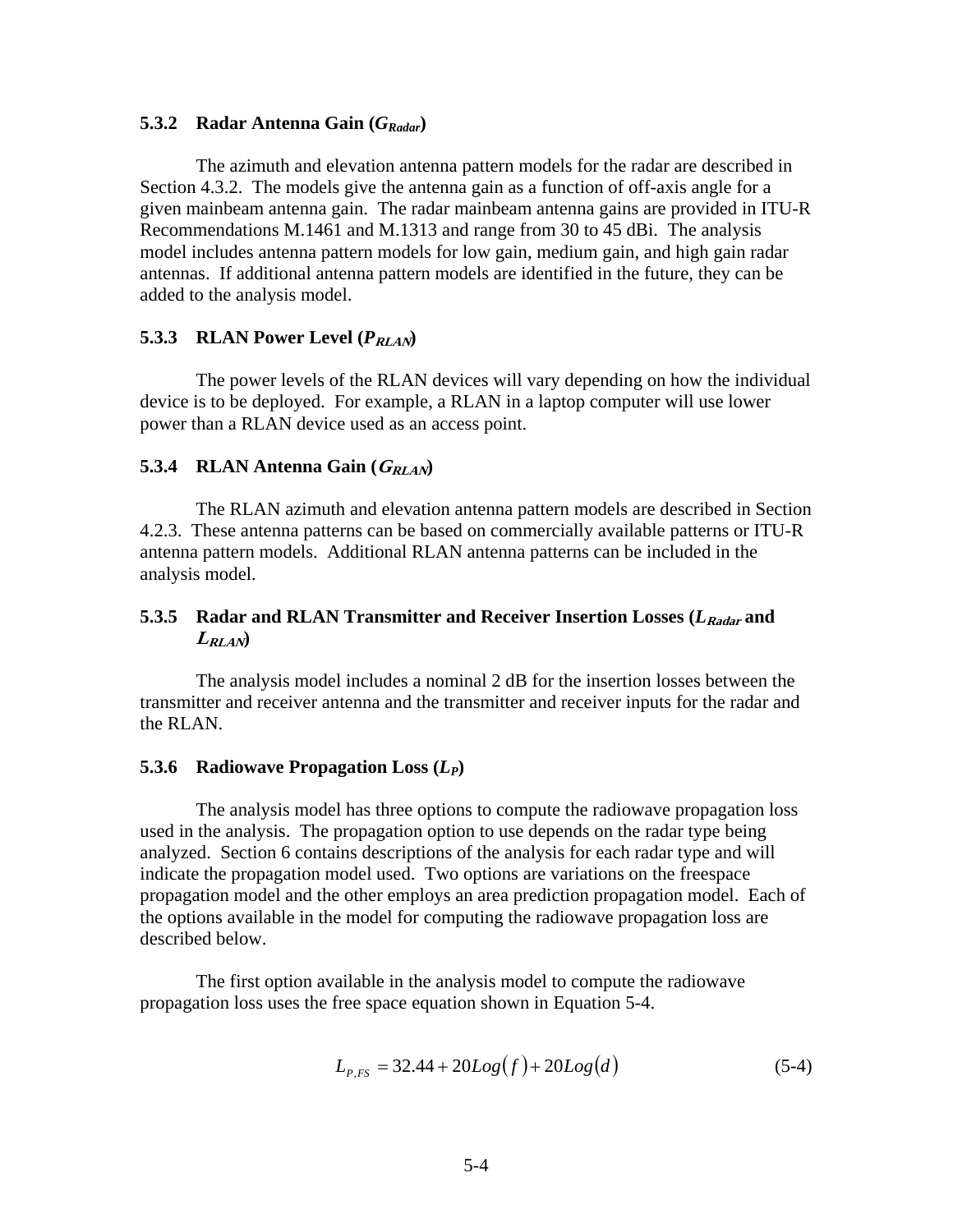where:

 $L_{P,FS}$  = Propagation loss due to free space (dB); *f* = Frequency (MHz); and  $d =$  Distance between transmitter and receiver (km).

 Other losses taken into account include the loss due to buildings or non-specific terrain,  $L_L$ . The total propagation loss is the sum of  $L_{P,FS}$  and  $L_L$  as appropriate. In this option, an average number is chosen to represent a median loss for building blockage, terrain features, multi-path, etc. In this option, the following factor is used.

$$
L_L = 13 \text{ dB}
$$

The second option available in the analysis model to compute the radiowave propagation loss uses a variation of Equation 5-4 as shown in Equation 5-5.

$$
L_{P,RD} = 32.44 + 20Log(f) + ALog(d)
$$
 (5-5)

where:

 $\overline{a}$ 

 $L_{P, RD}$  = Propagation loss with the distance exponent represented by a uniform random variable (dB);

*A =* A uniform random number between 20 and 35;

 $f =$  Frequency (MHz); and

*d* = Distance between transmitter and receiver (km).

 Other losses taken into account include the loss due to buildings or non-specific terrain,  $L_L$ . The total propagation loss is the sum of  $L_{P,RD}$  and  $L_L$  as appropriate. In this option, a uniform random number is chosen to represent a varying loss case for building blockage, terrain features, multi-path, etc. Furthermore, it is assumed the following factor applies.

 $L<sub>L</sub>$  = A uniform random value between 0 and 20 dB

The third option available in the analysis model to compute the radiowave propagation loss uses the NTIA Institute for Telecommunication Sciences Irregular  $T$ errain Model (ITM).<sup>[18](#page-29-0)</sup> The ITM model computes radiowave propagation based on electromagnetic theory and on statistical analysis of both terrain features and radio measurements to predict the median attenuation as a function of distance and variability of the signal in time and space. A description of the ITM parameters is provided in Table 5-1.

<span id="page-29-0"></span><sup>18.</sup> National Telecommunications and Information Administration, NTIA Report 82-100, *A Guide to the Use of the ITS Irregular Terrain Model in the Area Prediction Mode* (1982).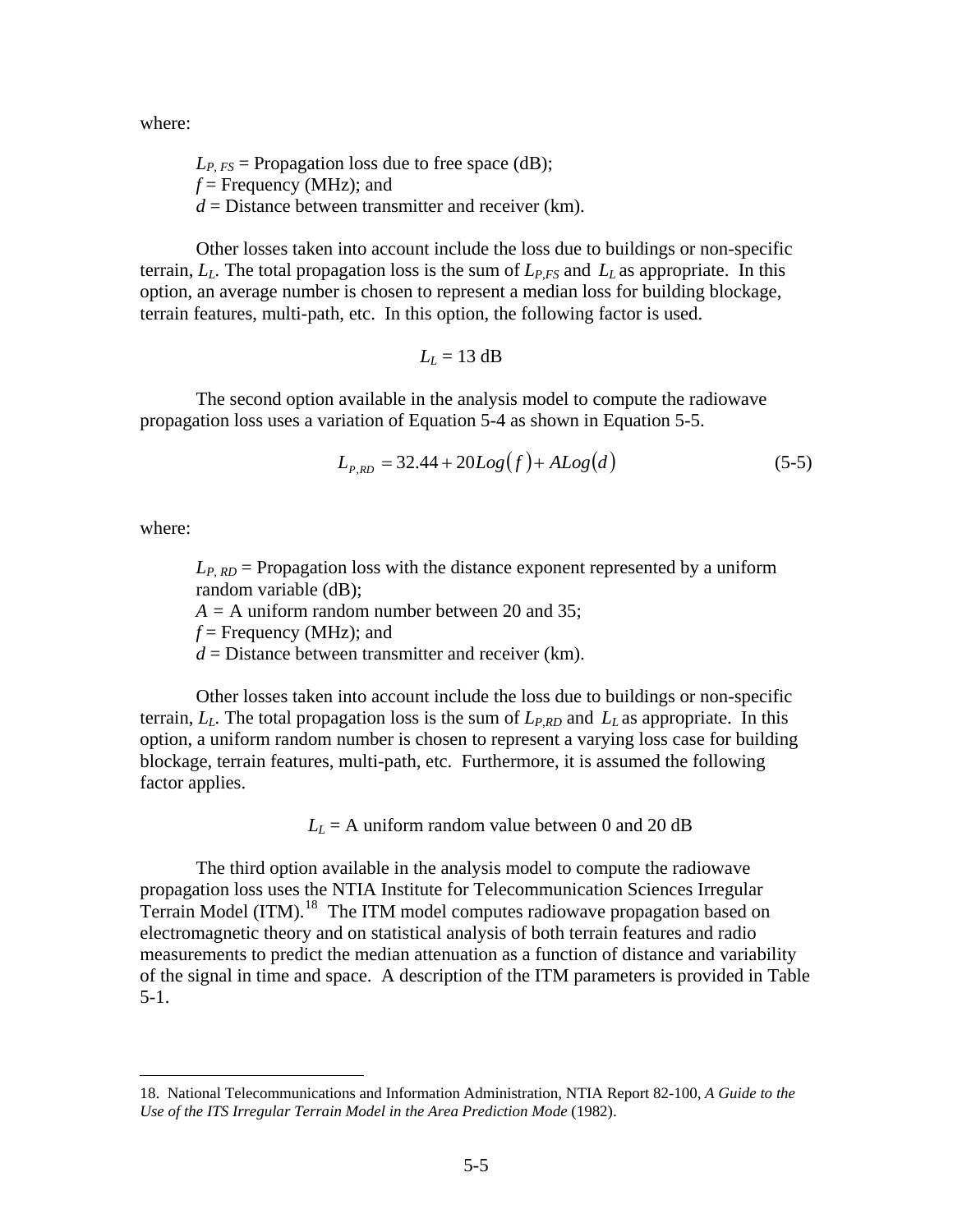For each transmit and receive path, the ITM model is used to compute the propagation loss as a function of distance and variability. The ITM model includes three separate aspects of variability: situation variability, location variability, and time variability. For the purpose of simulating instantaneous path loss, ITM should be operated in the single message mode. This mode combines all three types of variability considered in the ITM model into one value. The statistics involved would be described in terms of confidence levels. The parameter values used in the ITM propagation model are provided in Table 5-2. The instantaneous confidence level is simulated by selecting a uniformly generated variability number that is input to the ITM propagation model.

Other losses taken into account include the loss due to buildings or non-specific terrain,  $L_L$ . The total propagation loss is the sum of  $L_{P,RD}$  and  $L_L$  as appropriate. In this option, a uniform random number is chosen to represent a varying loss for building blockage, terrain features, multi-path, etc. In this option, the following factor is used.

 $L<sub>L</sub>$  = A uniform random value between 0 and 20 dB.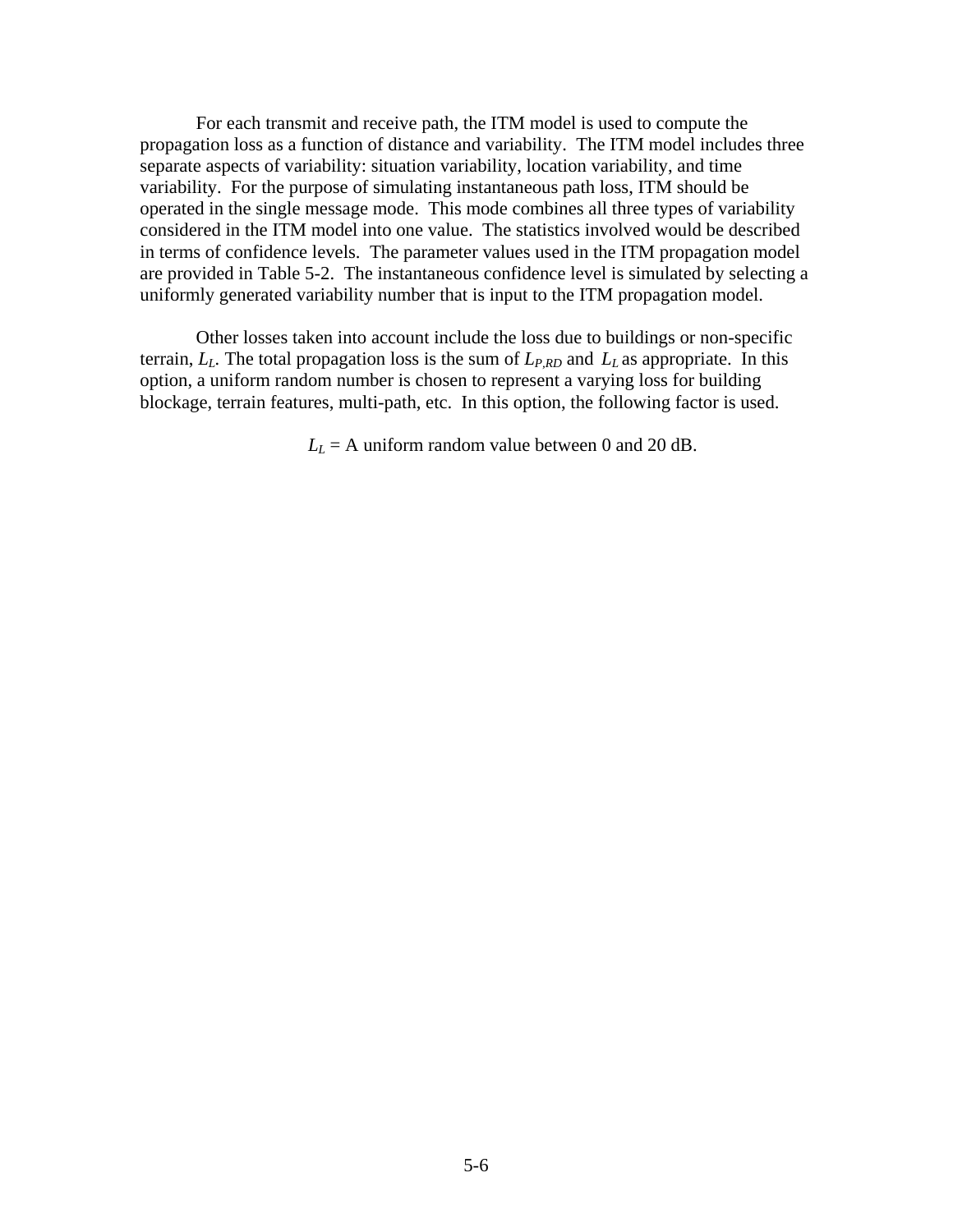| Parameter                           | <b>Description</b>                                                    |
|-------------------------------------|-----------------------------------------------------------------------|
| Transmitter/Receiver Antenna Height | The height of the center of radiation above ground in meters          |
| Frequency                           | The carrier frequency of the transmitted signal in MHz                |
| Polarization                        | Vertical or horizontal, assumes both antennas to be the same          |
| Transmitter/Receiver Site Criteria  | Qualitative description of the care taken to site each terminal on    |
|                                     | higher ground                                                         |
|                                     | Random - Antenna placed anywhere                                      |
|                                     | Careful – Antenna placed at a high terrain point                      |
|                                     | Very Careful - Antenna placed at a higher terrain point and signal    |
|                                     | strength checked                                                      |
| Delta H                             | Terrain Roughness Factor in meters                                    |
|                                     | $30 m - Plains$                                                       |
|                                     | 90 m - Hills (Default)                                                |
|                                     | 200 m - Mountains                                                     |
| <b>Surface Refractivity</b>         | Normal value of refractivity near ground levels in N-Units            |
|                                     | 360 - Equatorial (Congo)                                              |
|                                     | 320 - Continental Subtropical (Sudan)                                 |
|                                     | 370 – Maritime Subtropical (West Coast of Africa)                     |
|                                     | 280 - Desert (Sahara)                                                 |
|                                     | 301 - Continental Temperate (Default)                                 |
|                                     | 320 - Maritime Temperate, Over Land (Continental West Coast)          |
|                                     | 350 - Continental Temperate, Over Sea                                 |
| Dielectric Constant                 | The relative permittivity and conductivity of ground                  |
|                                     | 15 - Average Ground (Default)                                         |
|                                     | 4 - Poor Ground                                                       |
|                                     | 25 - Good Ground                                                      |
|                                     | 81 – Fresh and Sea Water                                              |
| Conductivity                        | The conductivity of ground in $S/m$                                   |
|                                     | 0.005 - Average Ground (Default)                                      |
|                                     | $0.01 -$ Poor Ground                                                  |
|                                     | 0.02 - Good Ground                                                    |
|                                     | $0.01$ – Fresh Water                                                  |
| Radio Climate                       | 5 - Sea Water                                                         |
|                                     | Equatorial                                                            |
|                                     | <b>Continental Subtropical</b>                                        |
|                                     | Maritime Subtropical<br>Desert                                        |
|                                     | Continental Temperate (Default)                                       |
|                                     | Maritime Temperate, Over Land                                         |
|                                     | Continental Temperate, Over Sea                                       |
| Percent Time                        | Received signal variation on a path over time, expressed as percent   |
|                                     | time                                                                  |
| Percent Location                    | Received signal variation in an area of the earth, expressed as       |
|                                     | percent location                                                      |
| Percent Confidence                  | Variability related to the notion of "adequate service"               |
| Mode Variability                    | Broadcast - Time, Location, Confidence are treated separately         |
|                                     | Individual – Combines location and situation compared with time       |
|                                     | variability                                                           |
|                                     | Mobile – Combines location and time variability                       |
|                                     | Single Message - Combines location time and situation variability     |
| Distance                            | The great circle distance between the transmitter and receiver, in km |

**Table 5-1. Description of ITM Parameters**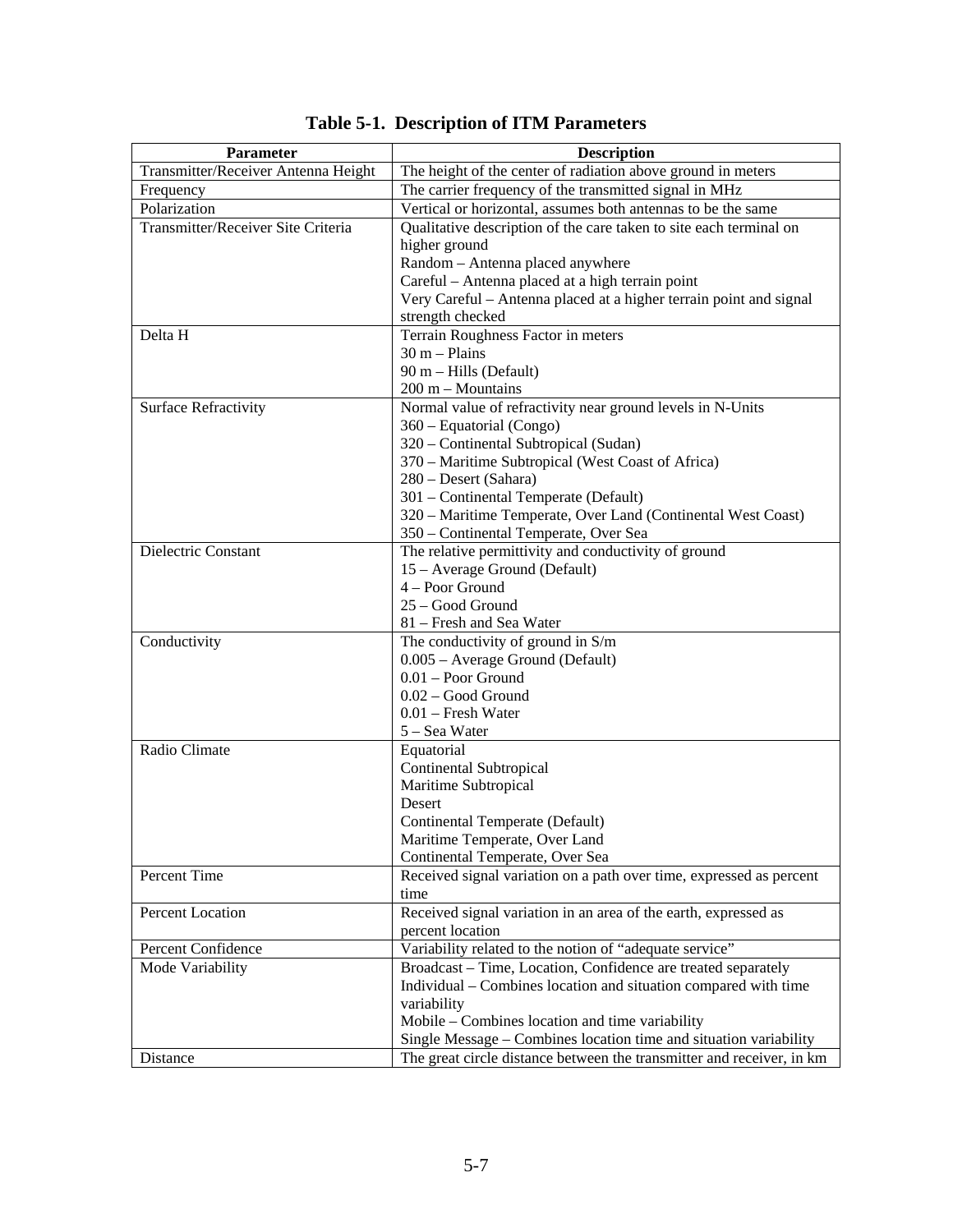| <b>Parameter</b>                 | <b>Description</b>                                          |
|----------------------------------|-------------------------------------------------------------|
| Transmitter/Receiver Antenna     | The RLAN antenna height varies depending building           |
| Height                           | deployment and the radar antenna height varies depending on |
|                                  | the type of radar                                           |
| Frequency                        | The mid-band frequency of the radar                         |
| Polarization                     | Vertical polarization is used for the radar and RLAN        |
| <b>Transmitter/Receiver Site</b> | Random for the RLAN location                                |
| Criteria                         | Careful for the radar location                              |
| Delta H                          | 90 meters                                                   |
| <b>Surface Refractivity</b>      | 301                                                         |
| Dielectric Constant              | 15                                                          |
| Conductivity                     | 0.005                                                       |
| Radio Climate                    | <b>Continental Temperate</b>                                |
| Percent                          | 1 to 99 percent selected randomly for each RLAN and radar   |
| Time/Location/Variability        | interaction                                                 |
| Mode of Variability              | <b>Single Message</b>                                       |
| <b>Distance</b>                  | Variable depending on the path under consideration which is |
|                                  | determined by the random placement of the RLAN and radar    |
|                                  | locations                                                   |

**Table 5-2. ITM Parameter Values Used in the Analysis Model** 

## **5.3.7 Frequency Dependent Rejection**

 Frequency Dependent Rejection (FDR) accounts for the fact that not all of the undesired transmitter energy at the receiver input will be available at the detector. FDR is a calculation of the amount of undesired transmitter energy that is rejected by a victim receiver. A detailed description of how to compute FDR can be found in Recommendation ITU-R SM.337-4.<sup>[19](#page-32-0)</sup>

FDR can be stated mathematically as:

$$
FDR = 10\log_{10}\left[\int_{0}^{\infty} p(f - f_{tx})df\right]
$$
  

$$
\int_{0}^{\infty} p(f - f_{tx})h(f - f_{rx})df\right]
$$
 (5-6)

where:

 $\overline{a}$ 

 $f_{tr}$  = Undesired transmitter tuned frequency;

 $f<sub>rr</sub>$  = Victim receiver tuned frequency;

 $p(f - f_{k})$  = Normalized emission spectrum of the undesired transmitter;

 $h(f - f<sub>rx</sub>)$  = Normalized transfer function of the victim receiver; and

<span id="page-32-0"></span><sup>19.</sup> International Telecommunication Union-Radiocommunication Sector, Recommendation ITU-R SM.337-4, *Frequency and Distance Separations* (1997), at Annex 1 (document available through agency).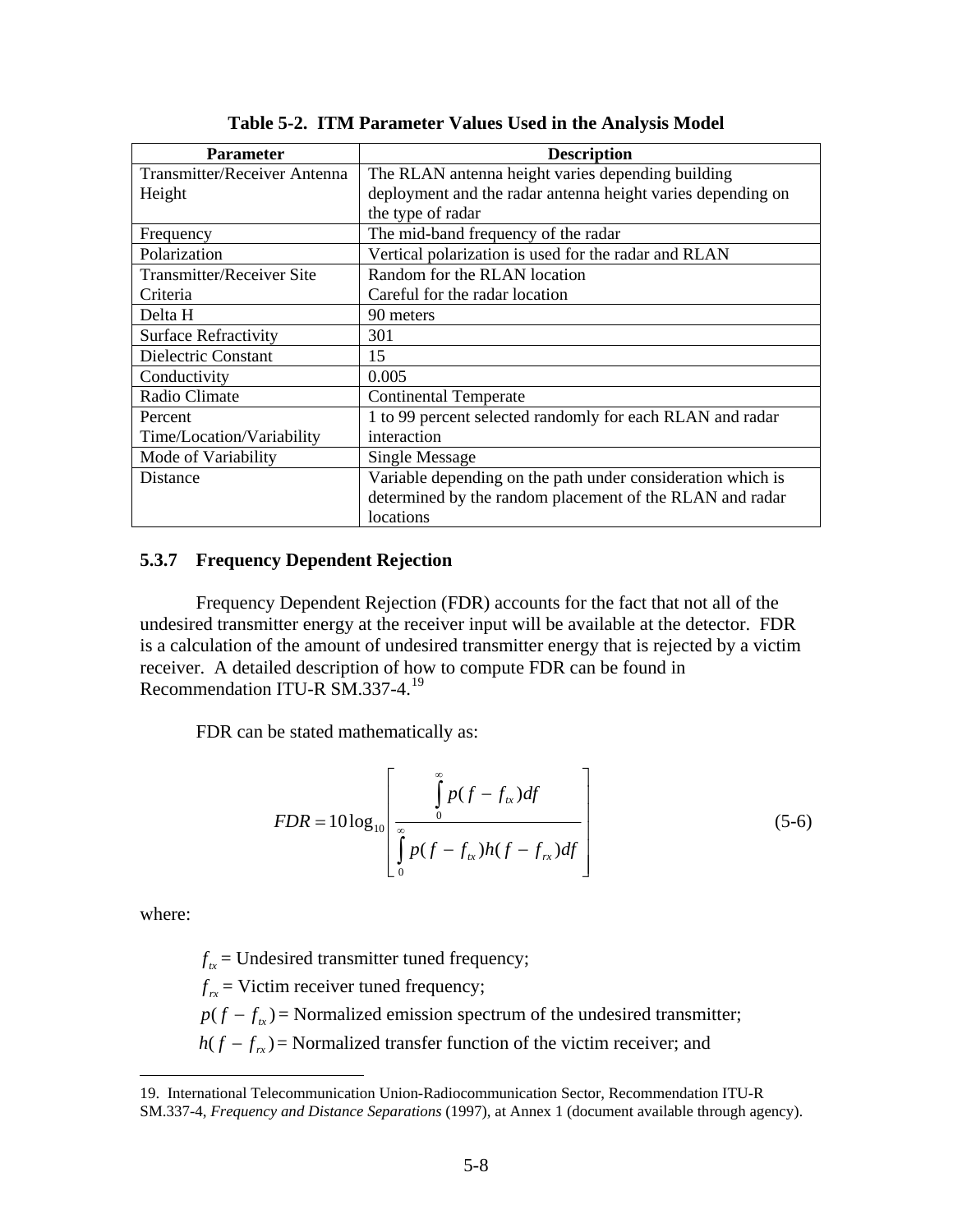$f =$ Absolute frequency.

<span id="page-33-0"></span>Numerical integration and convolution routines can be used to solve Equation 5-6.

 In the special case of an undesired transmitter operating co-channel to a victim receiver, the following simplified form may be used.

$$
FDR = \max\left(0,10Log\left(\frac{B_{tx}}{B_{rx}}\right)\right) \tag{5-7}
$$

where:

 $B_{tx}$  = Emission bandwidth of the undesired transmitter; and

 $B_{rr}$  = IF bandwidth of the victim receiver.

The analysis model only considers co-channel operation of the radar and RLANs. Therefore, Equation 5-7 is used to compute the FDR.

#### **5.4 RADAR INTERFERENCE PROTECTION**

 The desensitizing effect on a radar system from other services of a noise-like type modulation such as those from the RLANs is predictably related to its intensity. In any azimuth sectors in which such interference arrives, its power spectral density can, to within a reasonable approximation, simply be added to the power density of the radar receiver thermal noise.

The aggregate interference-to-noise  $(I^{AGG}/N)$  ratio is determined by comparing the interference power  $(I^{AGG})$  to the receiver noise power (N), which is given by:

$$
N = -114 + 10Log(B_{RX}) + NF
$$
\n(5-8)

where:

 $\overline{a}$ 

 $N =$  Receiver inherent noise level (dBm);  $B_{RX}$  = Receiver IF bandwidth (MHz); and  $NF = Receiver noise figure (dB)$ .

In the analysis model, the protection criterion for the radar is based on an  $I^{AGG}/N$ of  $-6$  dB.<sup>[20](#page-33-1)</sup> An I/N of  $-6$  dB corresponds to a 1 dB increase in the receiver noise. The contribution of the output from a RLAN that has detected the radar and has begun to move from the affected channel is not considered in calculating the aggregate interference power at the radar antenna output.

<span id="page-33-1"></span><sup>20.</sup> ITU-R M.1461-1, *supra* note 16, at Annex 1.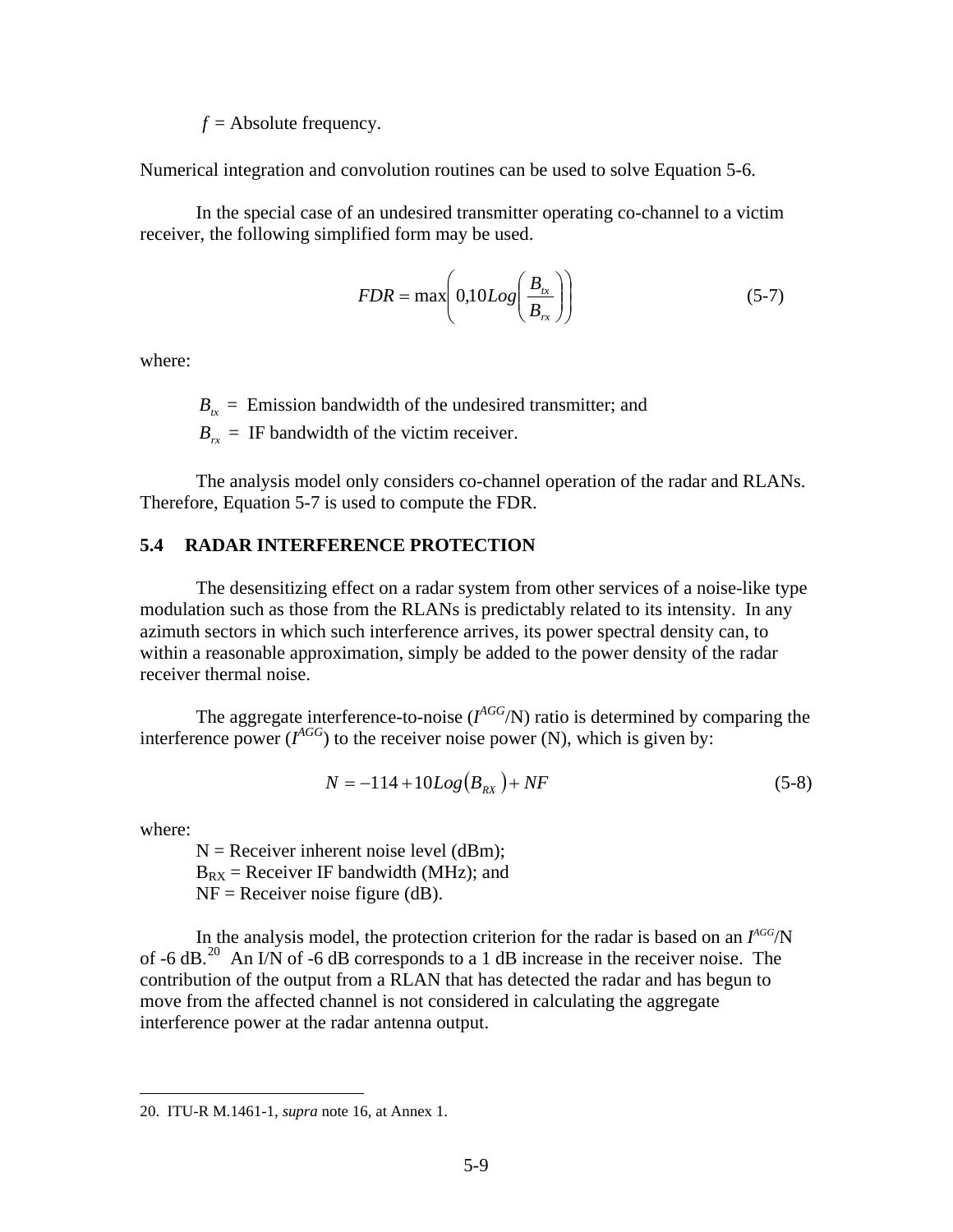## <span id="page-34-0"></span>**5.5 INTERFERENCE CALCULATION PROCESS**

 The equations and parameters identified earlier in this section are used to implement the calculation of the aggregate interference to the radar, considering the effect of DFS. The process used in performing these calculations is delineated in the flowchart shown in Figure 5-1.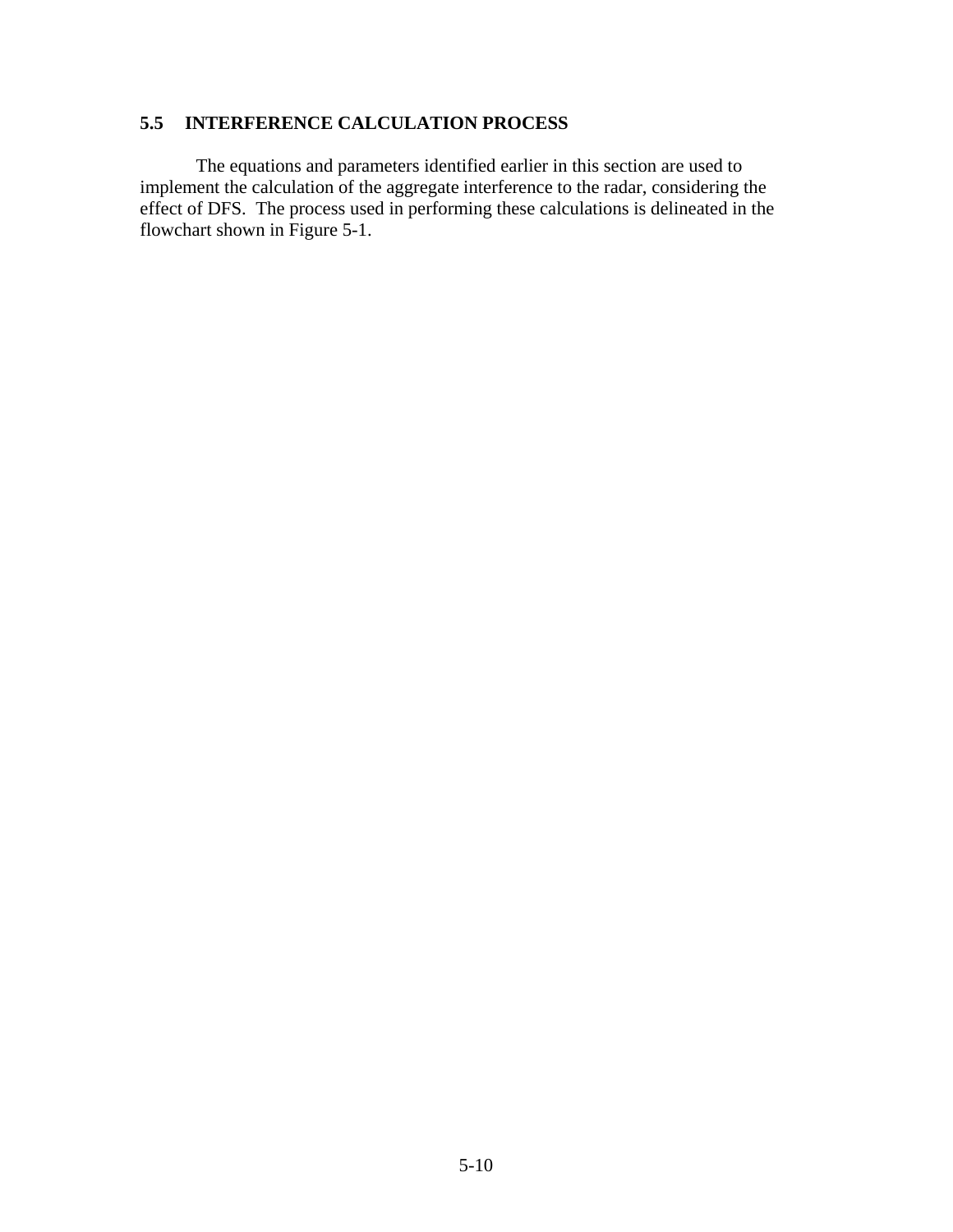

**Figure 5-1. Interference Calculation Process**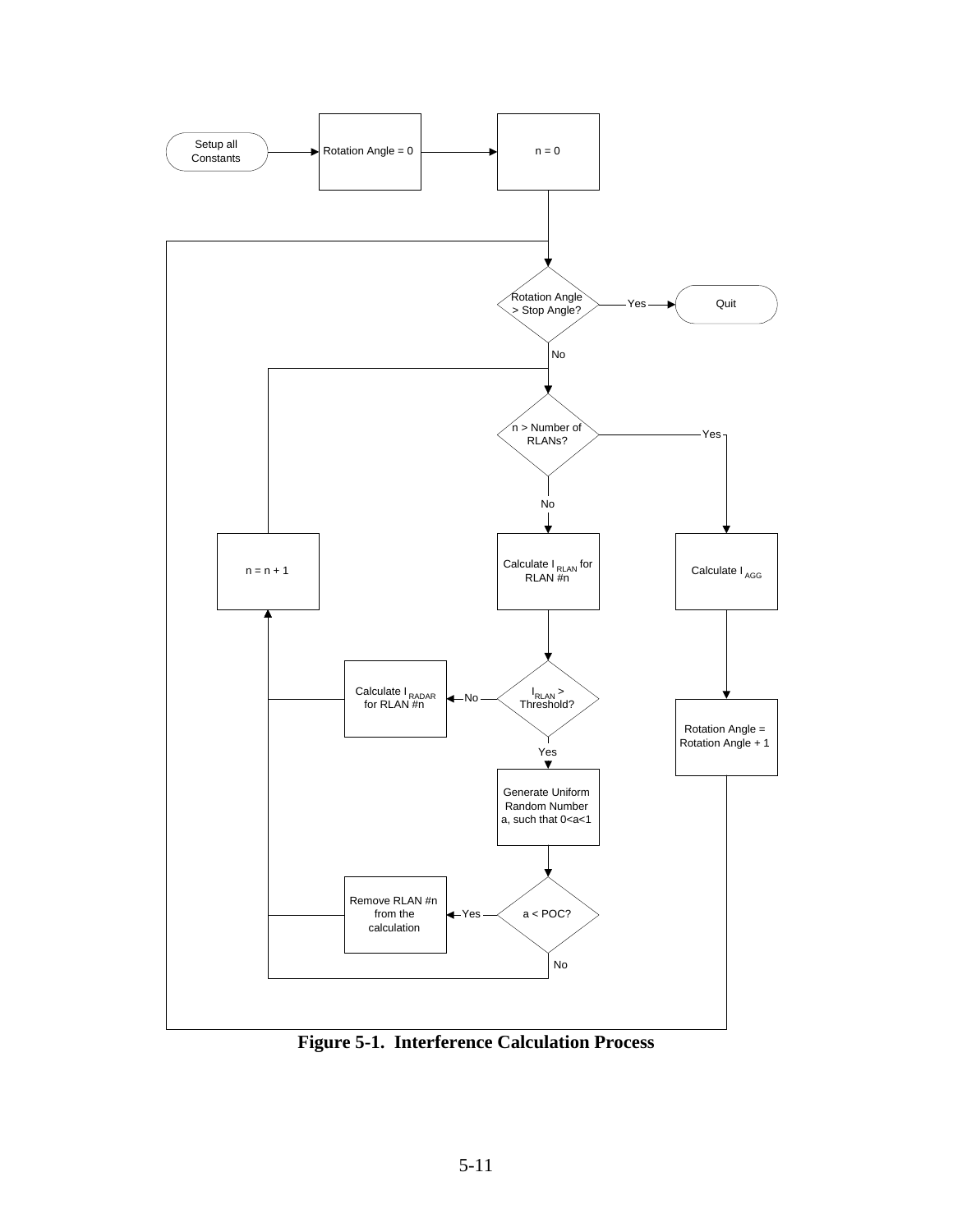## **5.6 DFS DETECTION THRESHOLD**

1

The output of the model can be used to determine the impact of the DFS detection threshold on interference to the radar. The DFS detection threshold is the power level (*e.g.*, in dBm) of a signal that will cause the RLAN to cease transmitting and move to another channel. The DFS detection threshold is a key parameter in the success of a RLAN employing DFS. If the detection threshold is too low, the DFS-equipped device could react to noise or other RLAN signals (*e.g.*, packet collisions) which would impact RLAN performance. If the detection threshold is too high, the DFS equipped RLAN could miss detecting the radar signals resulting in potential interference to the radar (*e.g.*, not shifting frequency as intended). Compounding this problem is the lack of beforehand knowledge of the RLAN environment or the radar characteristics.

The impact of the DFS detection threshold was examined by establishing a number of RLAN environments and a number of radar types and deployments. The model was used to perform numerous calculations for various environmental conditions such as: number of RLANs, random RLAN location, random RLAN EIRP level, random RLAN antenna height, radar location, and radar type. The model was then executed hundreds of times to examine the impact of the DFS detection threshold on the *I AGG/N*. Because of the random selection of many of the analysis parameters, it is a form of Monte Carlo simulation.<sup>[21](#page-36-0)</sup> For each series of analysis runs, the model produced distributions of the aggregate interference-to-noise levels as the radar scanned the environment. The model can use various DFS detection thresholds. The radar types and the associated scanning procedures are discussed in Section 6. The output data generated by the model was examined statistically to evaluate the trade-off between the DFS detection threshold and interference to the radar. The results of the model can be used to arrive at a DFS detection threshold that results in an *I AGG*/N of less than -6 dB.

<span id="page-36-0"></span><sup>21.</sup> Monte Carlo methods are a class of [computational](http://en.wikipedia.org/wiki/Computation) [algorithms](http://en.wikipedia.org/wiki/Algorithm) that rely on repeated [random](http://en.wikipedia.org/wiki/Random) sampling to compute their results. Monte Carlo methods are often used when [simulating](http://en.wikipedia.org/wiki/Computer_simulation) [physical](http://en.wikipedia.org/wiki/Physics) and [mathematical](http://en.wikipedia.org/wiki/Mathematics) systems. Because of their reliance on repeated computation and [random](http://en.wikipedia.org/wiki/Random_number) or [pseudo-random](http://en.wikipedia.org/wiki/Pseudorandomness) numbers, Monte Carlo methods are most suited to calculation by a [computer.](http://en.wikipedia.org/wiki/Computer) Monte Carlo methods tend to be used when it is infeasible or impossible to compute an exact result with a [deterministic algorithm.](http://en.wikipedia.org/wiki/Deterministic_algorithm)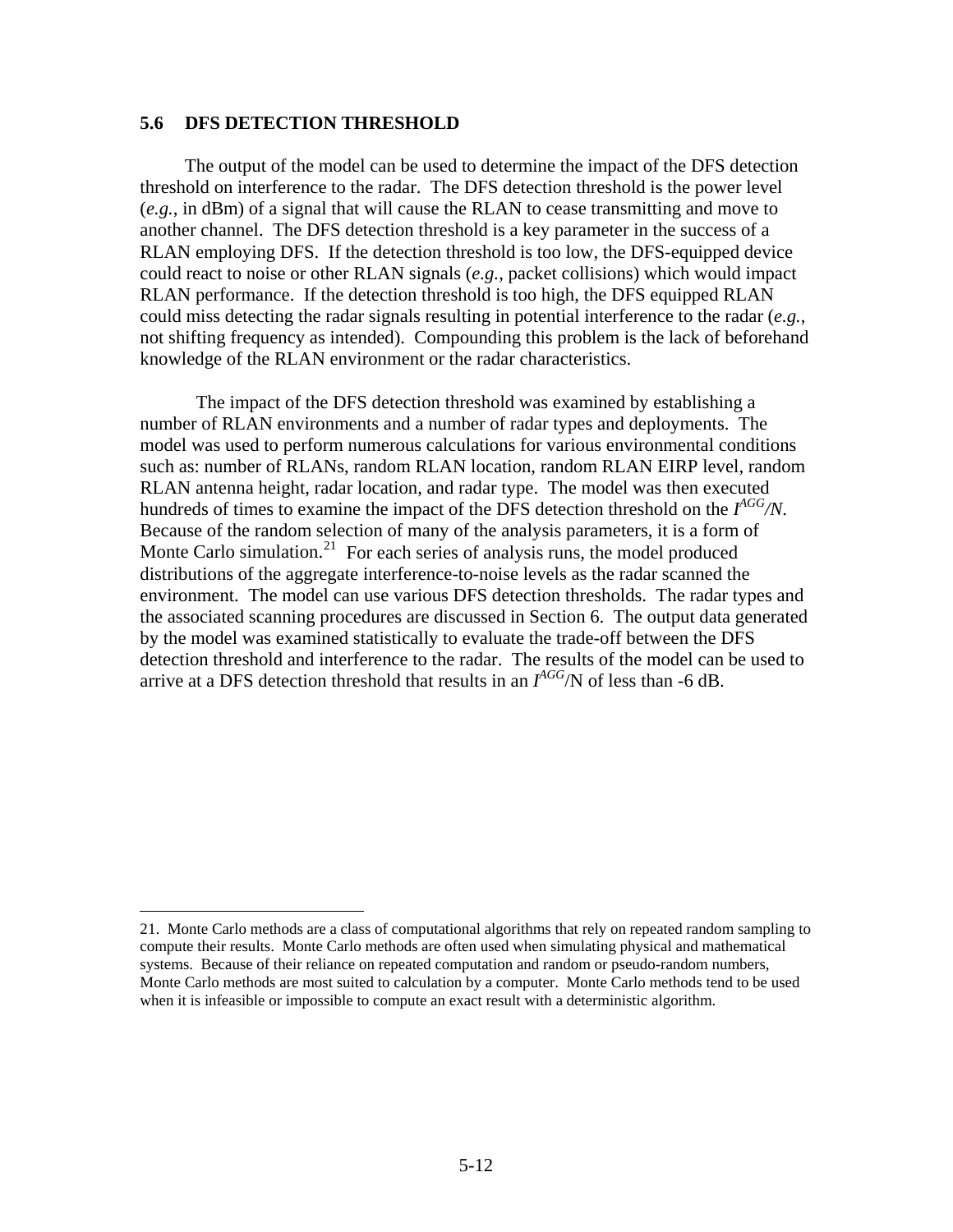## <span id="page-37-0"></span>**SECTION 6.0 RADAR SPECIFIC MODELING PARAMETERS**

## **6.1 INTRODUCTION**

 In Section 3, the radar deployments considered in the sharing scenarios are described for the various types of radars. This section describes the approach used for each different type of radar evaluated using the 5 GHz Model.

#### **6.2 GROUND-BASED SCANNING RADARS**

 The 5 GHz Model considers ground-based scanning radars by distributing RLAN device locations randomly within the three zones of concentric circles described in Section 3.2 and by placing the radar in a random location within the urban, suburban, or rural zones of concentric circles. The model then begins calculating *I RLAN* for each RLAN device, assuming the main beam of the radar antenna is pointing at 0 degrees (due east). Either propagation model option 2 or 3 is used in the analysis.<sup>[22](#page-37-1)</sup> The model then proceeds to compare each individual value of  $I^{RLAN}$  to the DFS detection threshold. In addition to exceeding the DFS detection threshold, the probability of the RLAN detecting the radar signal based on the radar signal parameters  $(e.g., 3 dB)$  beamwidth, antenna scan rate, pulsewidth, and pulse repetition frequency) and the packet lengths of the RLAN transmissions are also considered. For scanning radars, the POC is determined using the parameters and methodology described in ITU-R Recommendation M.1652.<sup>[23](#page-37-2)</sup> For each *I*<sup>RLAN</sup> that exceeds the DFS detection threshold, the corresponding RLAN device is eliminated from further consideration during the particular model run. *I RADAR* is then calculated for each RLAN device remaining in the simulation, and is then used to calculate  $I^{AGG}$ . The radar pointing angle is then incremented by one degree in azimuth and the calculations are repeated. This process is continued until two revolutions of the radar antenna are completed, and 720 values of  $I^{AGG}$  have been calculated. These values are then used to calculate the  $I^{AGG}/N$  ratio as a function of radar rotation angle in degrees.

#### **6.3 GROUND-BASED TRACKING RADARS**

 The 5 GHz Model considers ground-based tracking radars by distributing RLAN device locations randomly within the three zones of concentric circles described in Section 3.2, and by placing the radar along a straight line starting at the urban zone and extending to the end of the rural zone in user defined distance locations.<sup>[24](#page-37-3)</sup> The model run then begins by placing the radar at one of the user-defined distance locations. At each of

1

<span id="page-37-1"></span><sup>22.</sup> ITU-R M.1652, *supra* note 17, at Annex 6.

<span id="page-37-2"></span><sup>23.</sup> *Id.* at Annex 4.

<span id="page-37-3"></span><sup>24.</sup> Since the RLAN devices are distributed uniformly within the three zones defining the urban, suburban, and rural areas, the actual location of the tracking radar is not believed to be a critical parameter in the analysis provided that a sufficient number of radar locations and starting azimuths are considered.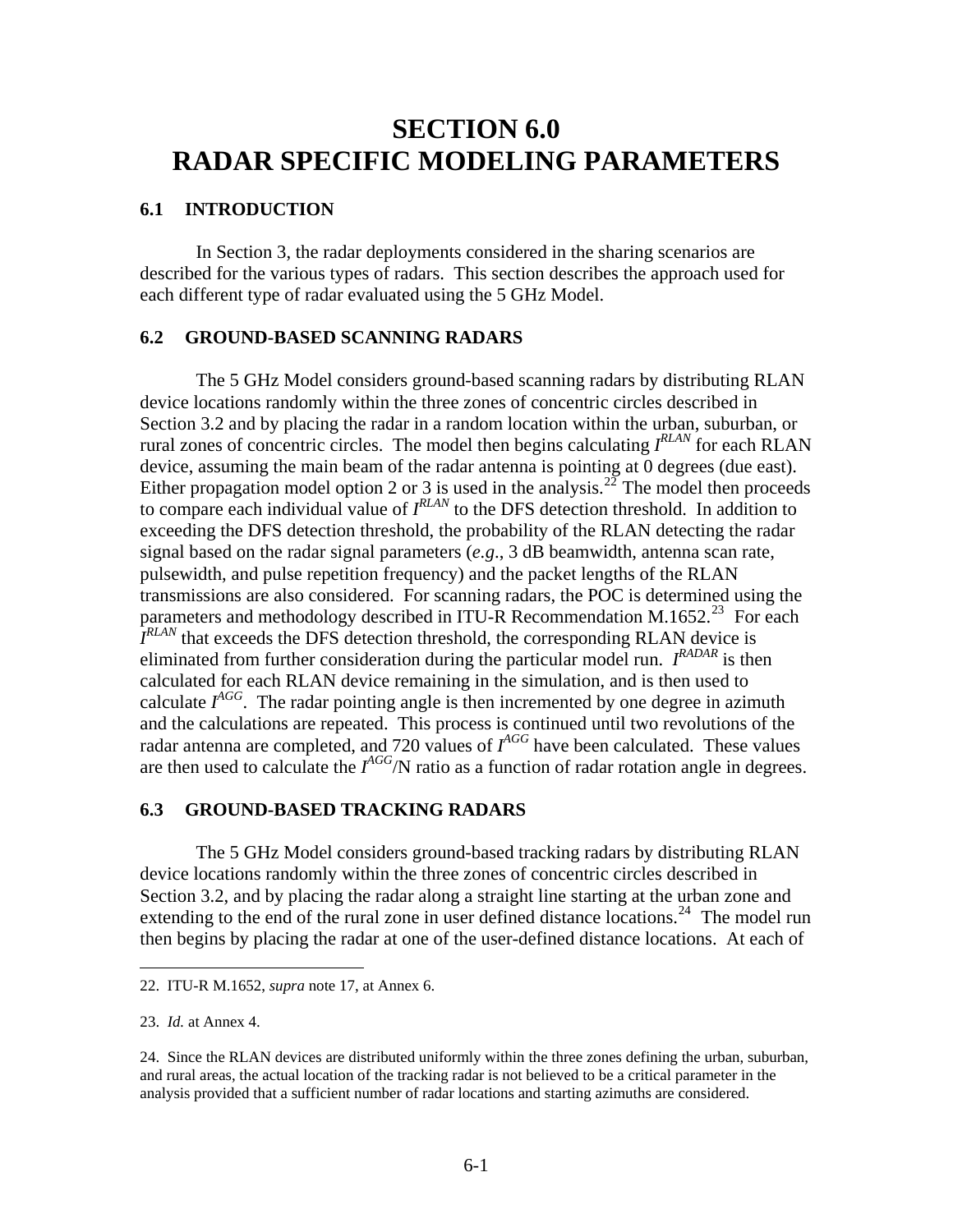<span id="page-38-0"></span>the locations, the model then chooses one of five starting azimuths: 0, 45, 90, 135, or 180 degrees. For each starting azimuth, the model then begins calculating *I RLAN* for each RLAN device, assuming the main beam of the radar antenna is pointing at 0 degrees elevation in the direction of the starting azimuth. Either propagation model option 2 or 3 is used in the analysis.<sup>[25](#page-38-1)</sup> The model then proceeds to compare each individual value of *I RLAN* to the DFS detection threshold. For each *I RLAN* that exceeds the DFS detection threshold, the corresponding RLAN device is eliminated from further consideration during the particular model run. The POC for tracking radars is determined using the parameters and methodology described in ITU-R Recommendation M.1652.<sup>[26](#page-38-2)</sup> I<sup>RADAR</sup> is then calculated for each RLAN device remaining in the simulation, and is then used to calculate  $I^{AGG}$ . The radar elevation angle is then incremented by one degree and the calculations are repeated. This process is continued until the main beam of the radar antenna is pointing directly at the zenith (elevation angle of 90 degrees). The model then continues the calculations by decrementing the elevation angle one degree at a time. In that way, this process provides simulation of the radar's tracking of a target from horizon-to-horizon, passing directly overhead. These aggregate values are then used to calculate the  $I^{AGG}/N$  ratio as a function of radar rotation angle in degrees.

#### **6.4 SHIP-BASED RADARS**

 The 5 GHz Model considers ship-based scanning radars by distributing RLAN device locations randomly within the three zones of concentric circles described in Section 3.2, and by placing the radar on a course directed at the center of the urban region. The ship is placed at a user-defined initial starting distance away from the center of the urban zone, on a 45 degrees east of north heading. The model then begins calculating  $I^{RLAN}$  for each RLAN device, assuming the main beam of the radar antenna is pointing at 0 degrees (due east). The model then proceeds to compare each individual value of  $I^{RLAN}$  to the DFS detection threshold. For each  $I^{RLAN}$  that exceeds the DFS detection threshold the corresponding RLAN device is eliminated from further consideration during the particular model run. *I RADAR* is then calculated for each RLAN device remaining in the simulation, and is then used to calculate *I AGG*. The radar pointing angle is then incremented by one degree and the calculations are repeated. This process is continued until two revolutions of the radar antenna are completed, and 720 values of  $I<sup>AGG</sup>$  have been calculated. The ship is then moved closer to the city in user defined distance increments and the values of *I RLAN*, *IRADAR*, and *IAGG* are calculated again. The maximum aggregate value from each location is then used to calculate the *I AGG*/N ratio as a function of the distance from the center of the urban region defining the RLAN device distribution.

<u>.</u>

<span id="page-38-1"></span><sup>25.</sup> ITU-R M.1652, *supra* note 17, at Annex 6.

<span id="page-38-2"></span><sup>26.</sup> *Id.* at Annex 4.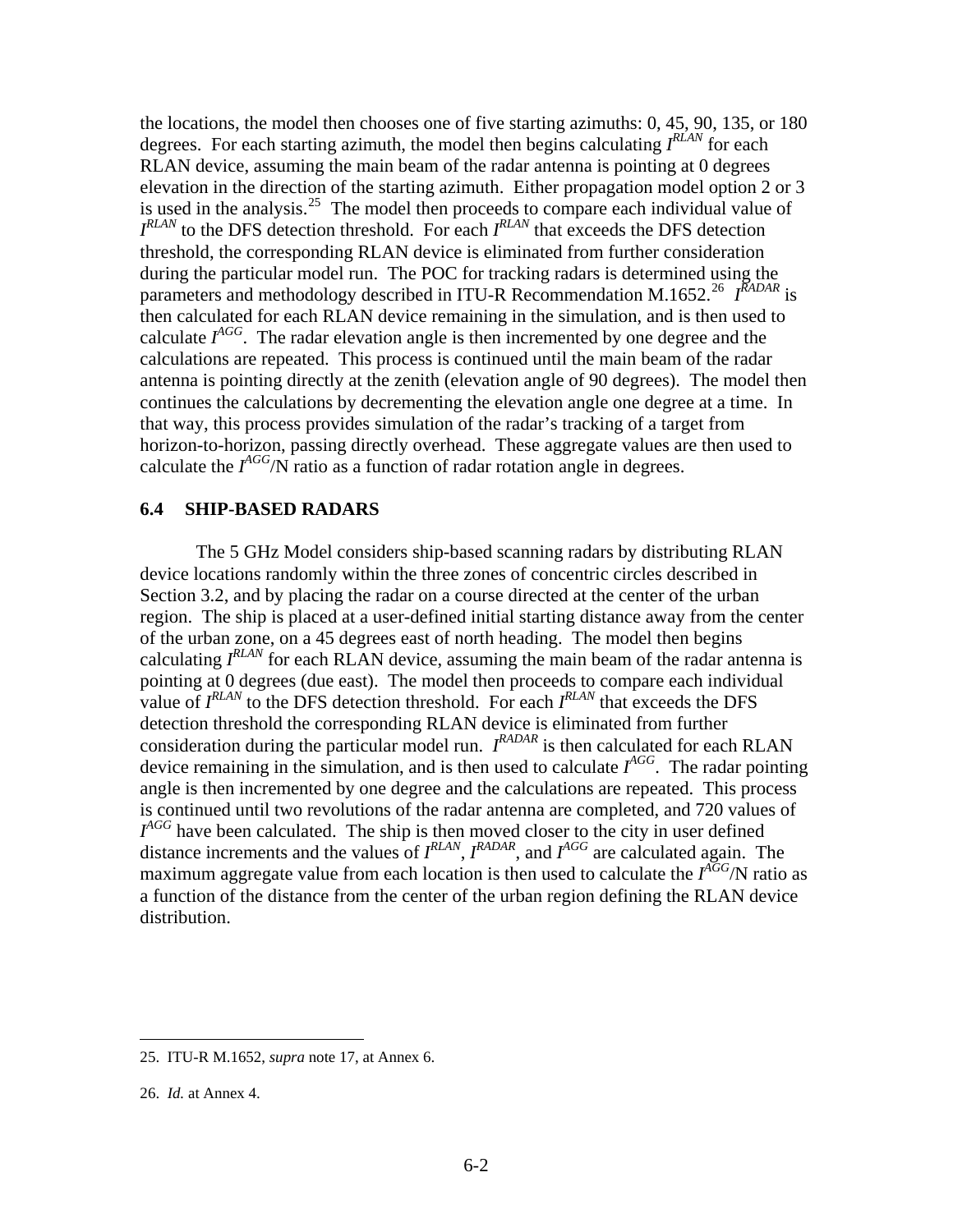#### <span id="page-39-0"></span>**6.5 AIRBORNE RADARS**

 Since interference in the mainbeam is the primary concern for the airborne scanning and fixed forward-looking radars, the 5 GHz Model handles them as fixed forward looking, with the main beam of the antenna at an appropriate down-look angle. The radar is placed on a course directed at the center of the urban region, at a userdefined initial starting distance away from the center of the urban zone, on a 45 degrees east of north heading. The model then begins calculating  $I^{RLAN}$  for each RLAN device, assuming the main beam of the radar antenna is pointing at 45 degrees (directly toward the city) and at an appropriate down-look angle. The model then proceeds to compare each individual value of  $I^{RLAN}$  to the DFS detection threshold. For each  $I^{RLAN}$  that exceeds the DFS detection threshold, the corresponding RLAN device is eliminated from further consideration during the particular model run. *I RADAR* is then calculated for each RLAN device remaining in the simulation, and is then used to calculate *I AGG*. The radar is then moved closer in specified user defined distance increments toward the center of the urban area and the calculations are repeated. This process is continued until the aircraft reaches the center of the urban area and all values of  $I^{AGG}$  have been calculated. The maximum aggregate value from each location is then used to calculate the *I AGG*/N ratio as a function of the distance from the center of the urban region defining the RLAN device distribution.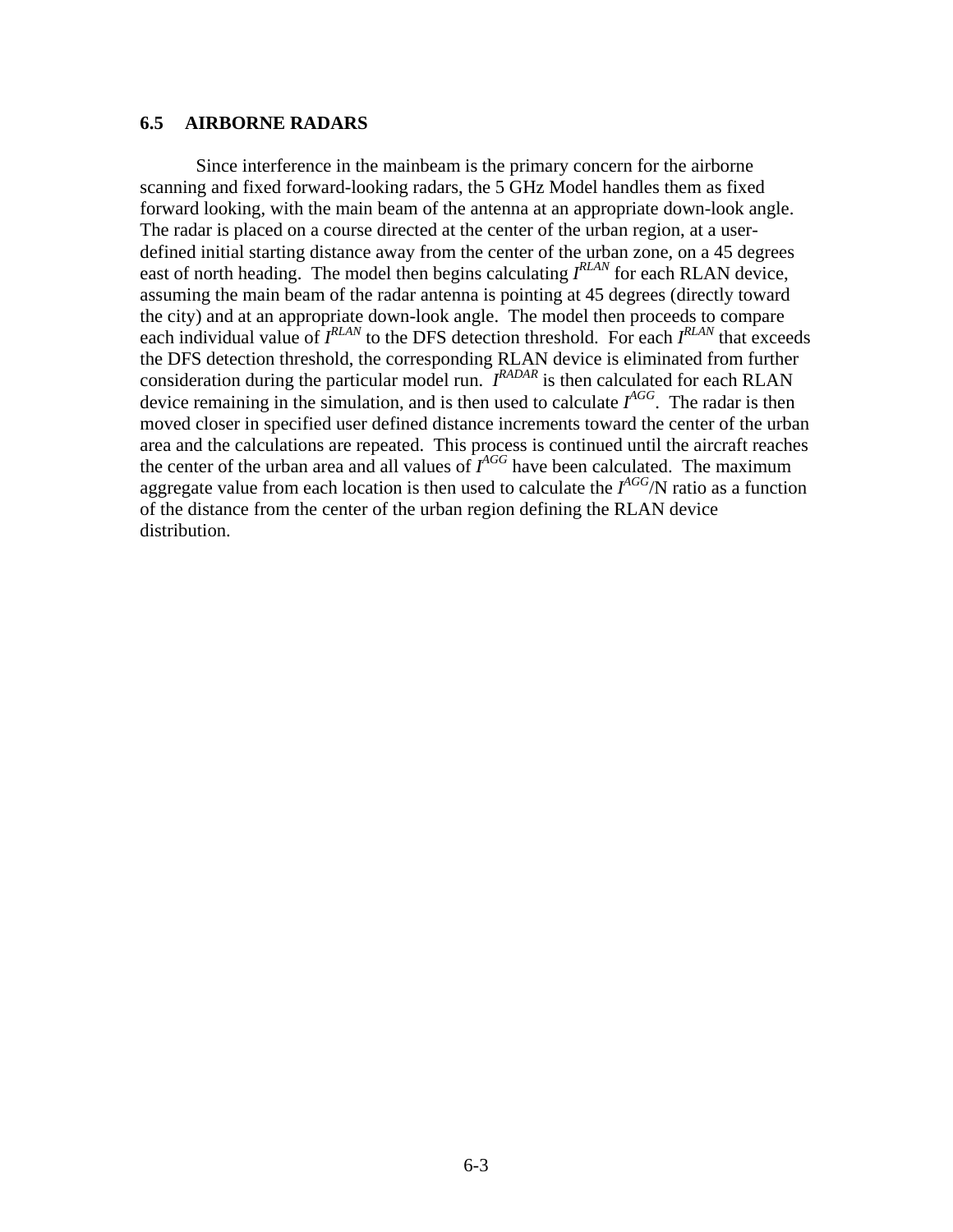# **SECTION 7.0 SUMMARY**

 NTIA developed the 5 GHz Model described in this document to assess the potential aggregate interference from RLANs using DFS to radar systems operating in the 5 GHz frequency range. The model can be used to examine the trade-offs between the detection threshold of the DFS mechanism and the resulting interference to the radar system. The various analytical modules (*e.g.*, propagation models, antenna models) can be modified or new models added to satisfy the requirements of another analysis. In the 5 GHz Model NTIA selected certain parameter values from probability distributions. The range of the distributions and the characterization of the specific random processes can be modified or new ones added as necessary. The MATLAB code for the 5 GHz Model is provided in Appendix  $A^{27}$  $A^{27}$  $A^{27}$ .

 This technical memorandum documents the analysis methodology that NTIA developed and used in assessing interference from RLANs to 5 GHz radar systems. NTIA will consider the analysis methodology and scenarios described in this technical memorandum as it develops the Best Practices Handbook.

1

<span id="page-40-0"></span><sup>27.</sup> MATLAB is a numerical computing engineering and programming language.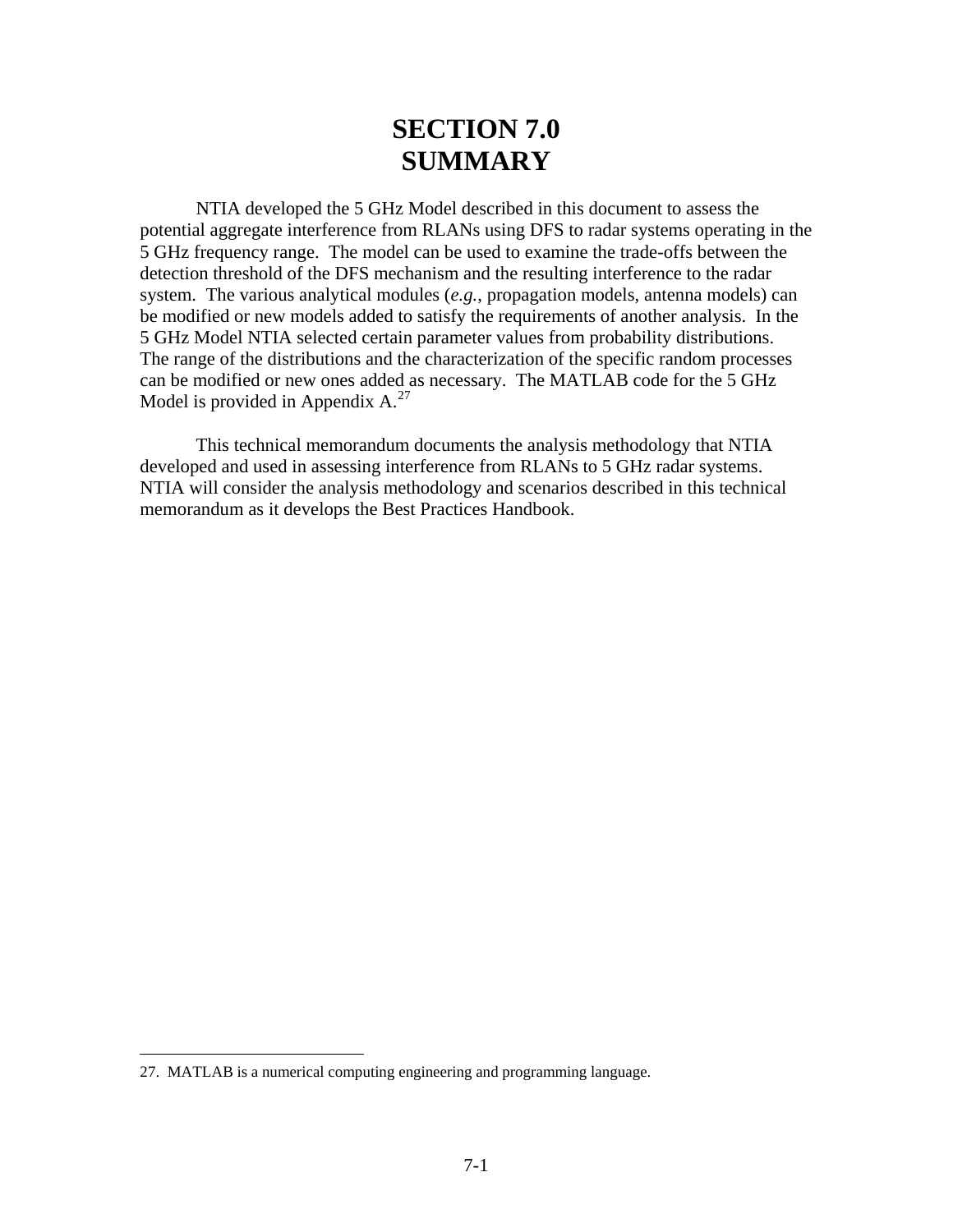## **APPENDIX A MATLAB CODE FOR 5 GHz MODEL**

## **A.1 INTRODUCTION**

 NTIA considered four types of radar in developing the 5 GHz Model: groundbased scanning radars, ground-based tracking radars, airborne radars, and shipborne radars. The 5 GHz Model consists of four sub-models, which are differentiated according to motion of antenna and antenna pointing. If antenna moves, it is referred to as "mobile;" otherwise it is referred to as "fixed." If antenna pointing scans, it is referred to as "scan." If the antenna tracks, it is referred to as "track." If antenna pointing is not specified, it is fixed pointed. Thus, the four sub-models that make up the 5 GHz Model are referred to as "fixedscan," "fixedtrack," "mobilescan," and "mobile".

 The 5 GHz Model consists of 36 MATLAB module files (\*.m). Three of these files are devoted for "fixedscan," three for "fixedtrack," three for "mobilescan," and three to "mobile." The remaining module files are common. In addition there is one \*.mat file for each model which saves the radio local area network (RLAN) distribution, including: x, y, z values and associated position vectors, and the region, power, and threshold associated with each RLAN. There is one additional \*.mat file which contains the technical characteristics for the nineteen 5 GHz radars described in International Telecommunication Union-Radiocommunication Sector (ITU-R) recommendations.<sup>[1](#page-41-0)</sup>

 The 5 GHz Model works with MATLAB versions 2006 and 2007, including the Mapping Toolbox. The only other necessary file is the pmitm6, which contains the library file for the Irregular Terrain Model. $<sup>2</sup>$  $<sup>2</sup>$  $<sup>2</sup>$ </sup>

## **A.2 MODEL OVERVIEW**

 $\overline{a}$ 

 Table A-1 lists the file names for the different modules and a brief description of each module. **Table A-1.** 

| 1 adie A-1.         |                                                                                                                                                                                                                                                                                                                                                                       |  |  |
|---------------------|-----------------------------------------------------------------------------------------------------------------------------------------------------------------------------------------------------------------------------------------------------------------------------------------------------------------------------------------------------------------------|--|--|
| <b>Module Name</b>  | <b>Description</b>                                                                                                                                                                                                                                                                                                                                                    |  |  |
| pmitm6.dll          | A program library file for the Irregular Terrain Model.                                                                                                                                                                                                                                                                                                               |  |  |
| Fixedscan rlan.mat  | In this mode the radar is fixed and its antenna scans any number of degrees in azimuth. The<br>antenna elevation is constant throughout the simulation with the horizontal defined as 0 degrees<br>(elevation angles above the horizontal are positive). In the current version the RLANs are all<br>fixed and their antenna azimuths and elevations remain constant. |  |  |
| fixedtrack rlan.mat | In this mode the radar is fixed and its antenna tracks up to 180 degrees in elevation. The<br>antenna azimuth is constant throughout the simulation with north defined as 0 degrees (the                                                                                                                                                                              |  |  |

<span id="page-41-0"></span><sup>1.</sup> International Telecommunication Union-Radiocommunication Sector, Recommendation ITU-R M.1638*, Characteristics of and Protection Criteria for Radiolocation, Aeronautical Radionavigation and Meteorological Radars Operating in the Frequency Bands Between 5250 and 5850 MHz* (2003) (document available through agency) and International Telecommunication Union-Radiocommunication Sector, Recommendation ITU-R M.1313-1, *Technical Characteristics of Maritime Radionavigation Radars* (2000) (document available through agency).

<span id="page-41-1"></span>2. The pmitm6.dll file is available from the NTIA Spectrum Engineering and Analysis Division upon request. The pmitm6.dll file should be copied to the "\WINDOWS\SYSTEM\" directory.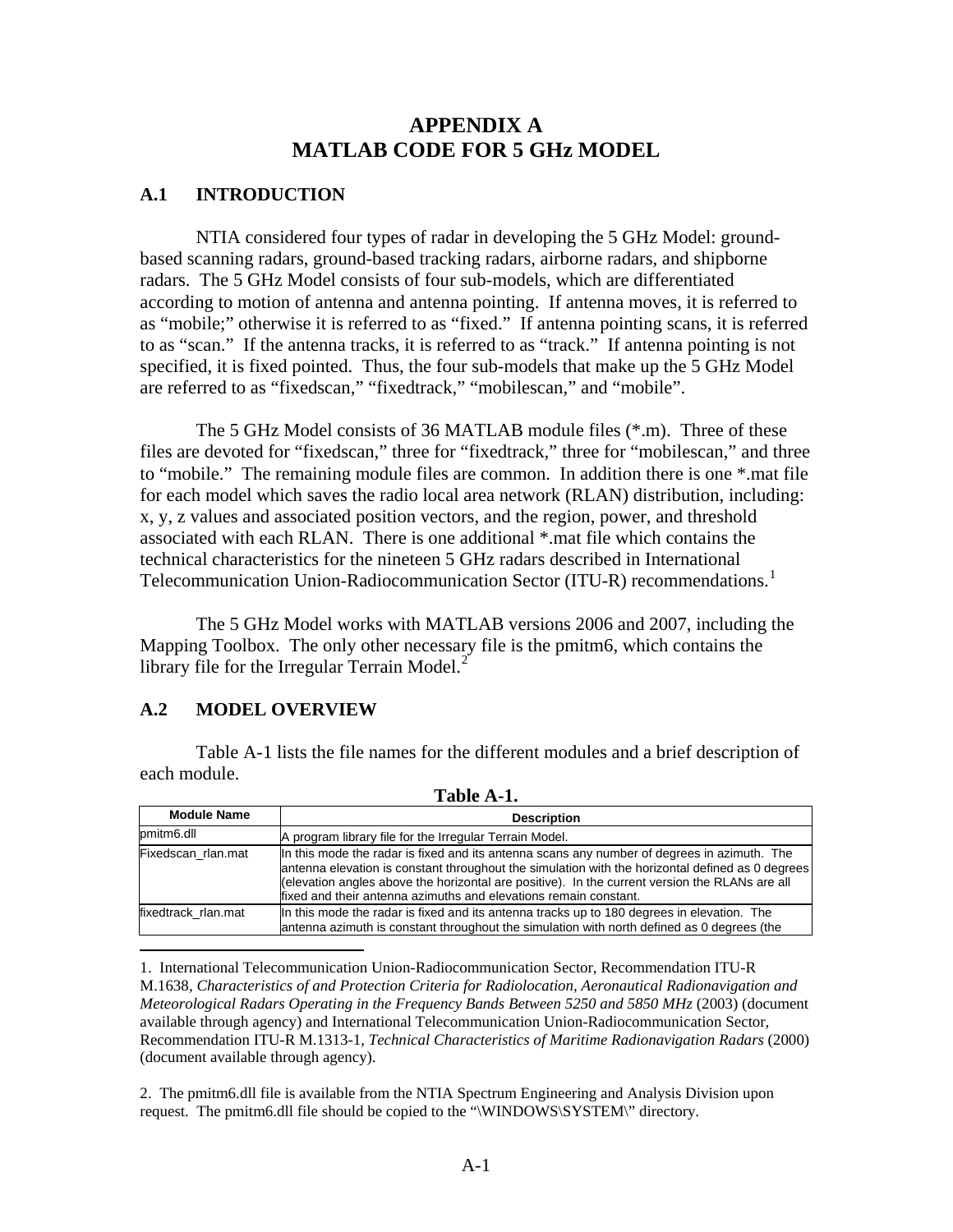|                     | clockwise direction is positive). In the current version the RLANs are all fixed and their antenna<br>azimuths and elevations remain constant.                                                                                                                                                                                                                                                                                                                                                                                                                                                                                                                                                                                                                                                                                                                                                                                                                                                                                                                                                                                                                                                                                                                                                                                                                                                                                                                                                                                                                                                                                                                                                                                                                                                                                                                                                                                                                                                                                                                                                                                                                                                               |  |  |
|---------------------|--------------------------------------------------------------------------------------------------------------------------------------------------------------------------------------------------------------------------------------------------------------------------------------------------------------------------------------------------------------------------------------------------------------------------------------------------------------------------------------------------------------------------------------------------------------------------------------------------------------------------------------------------------------------------------------------------------------------------------------------------------------------------------------------------------------------------------------------------------------------------------------------------------------------------------------------------------------------------------------------------------------------------------------------------------------------------------------------------------------------------------------------------------------------------------------------------------------------------------------------------------------------------------------------------------------------------------------------------------------------------------------------------------------------------------------------------------------------------------------------------------------------------------------------------------------------------------------------------------------------------------------------------------------------------------------------------------------------------------------------------------------------------------------------------------------------------------------------------------------------------------------------------------------------------------------------------------------------------------------------------------------------------------------------------------------------------------------------------------------------------------------------------------------------------------------------------------------|--|--|
| mobile_rlan.mat     | In this mode the radar moves north along its current longitude, while its antenna scans any<br>number of degrees in azimuth. If the radar passes through the north pole it will continue along<br>the same great circle path moving south, and its antenna azimuth will flip 180 degrees. The<br>antenna elevation is constant throughout the simulation with the horizontal defined as 0 degrees<br>(elevation angles above the horizontal are positive). In the current version the RLANs are all<br>fixed and their antenna azimuths and elevations remain constant.                                                                                                                                                                                                                                                                                                                                                                                                                                                                                                                                                                                                                                                                                                                                                                                                                                                                                                                                                                                                                                                                                                                                                                                                                                                                                                                                                                                                                                                                                                                                                                                                                                      |  |  |
| mobilescan_rlan.mat | In this mode the radar moves north along its current longitude. The antenna azimuth is constant<br>throughout the simulation with north defined as 0 degrees (the clockwise direction is positive).<br>The antenna elevation is also constant throughout the simulation with the horizontal defined as<br>0 degrees (elevation angles above the horizontal are positive). If the radar passes through the<br>north pole it will continue along the same great circle path moving south, and its antenna<br>azimuth will flip 180 degrees. In the current version the RLANs are all fixed and their antenna<br>azimuths and elevations remain constant.                                                                                                                                                                                                                                                                                                                                                                                                                                                                                                                                                                                                                                                                                                                                                                                                                                                                                                                                                                                                                                                                                                                                                                                                                                                                                                                                                                                                                                                                                                                                                       |  |  |
| radar_data.mat      | Contains technical parameters for 19 different radars in the 5 GHz frequency range from ITU-R<br>Recommendation M.1638.                                                                                                                                                                                                                                                                                                                                                                                                                                                                                                                                                                                                                                                                                                                                                                                                                                                                                                                                                                                                                                                                                                                                                                                                                                                                                                                                                                                                                                                                                                                                                                                                                                                                                                                                                                                                                                                                                                                                                                                                                                                                                      |  |  |
| azelR2ecef.m        | Converts from local azimuth, elevation, and range, to earth centered earth fixed (ecef) x,y,z<br>coordinates. All angles are radians, including local latitude and longitude. This function is used<br>exclusively to identify the end of an antenna pointing vector.<br>h is height above mean sea level. More precisely, it is the height above the reference<br>Line 1<br>ellipsoid, as measured along a normal to the ellipsoid.<br>Converts azimuth (relative to north) to local vertical (Iv) theta, relative to x+, which<br>Line 6<br>points east.<br>Line 8<br>Converts Iv coordinates from spherical to x,y,z<br>Converts Iv to ecef $x, y, z$ . Output is a position vector. Vectors are used to make use<br>Line 9<br>of MATLAB dot product, etc. Iv2ecef is part of the Mapping Toolbox.                                                                                                                                                                                                                                                                                                                                                                                                                                                                                                                                                                                                                                                                                                                                                                                                                                                                                                                                                                                                                                                                                                                                                                                                                                                                                                                                                                                                        |  |  |
|                     | CreateLabelIdentifiers.m This module generates the various labels used in output plots.                                                                                                                                                                                                                                                                                                                                                                                                                                                                                                                                                                                                                                                                                                                                                                                                                                                                                                                                                                                                                                                                                                                                                                                                                                                                                                                                                                                                                                                                                                                                                                                                                                                                                                                                                                                                                                                                                                                                                                                                                                                                                                                      |  |  |
| do_DFS.m            | Performs the dynamic frequency selection (DFS)<br>I_rlan is a vector containing radar power into each RLAN (in dBm). omega is the<br>Line 1<br>current omega vector. POC is the probability of coincidence, which is the probability that the<br>radar will be on between bursts of a given RLAN over the length of time between numsteps. In<br>most cases, the longer the time between numsteps, the higher POC should be if it is to be<br>realistic. new_omega is the omega vector after DFS has been applied.<br>Line 3<br>new_omega is initialized in case the "for" loop doesn't change its value. This would                                                                                                                                                                                                                                                                                                                                                                                                                                                                                                                                                                                                                                                                                                                                                                                                                                                                                                                                                                                                                                                                                                                                                                                                                                                                                                                                                                                                                                                                                                                                                                                         |  |  |
| FDR.m               | correspond to turning every single RLAN "off".<br><b>Calculates Frequency Dependent Rejection</b><br>Btx is bandwidth of interfering signal. Brx is bandwidth of victim receiver.<br>Line 1<br>Currently performs only OTR.<br>Line 2                                                                                                                                                                                                                                                                                                                                                                                                                                                                                                                                                                                                                                                                                                                                                                                                                                                                                                                                                                                                                                                                                                                                                                                                                                                                                                                                                                                                                                                                                                                                                                                                                                                                                                                                                                                                                                                                                                                                                                        |  |  |
| fixedscan_do.m      | All the *_do files for each submodel are very similar to each other. They perform the heart of<br>the simulations.<br>Line 1<br>ItIndex is useful when doing more than one iteration. Az is radar antenna pointing<br>azimuth (in radians) at the start of the simulation. El is radar antenna pointing elevation (in<br>radians) at the start of the simulation.<br>Line 2<br>rlan is the array of structures for the RLANs. YMagOmega keeps track of length of<br>omega across all numsteps. B_RLAN, LT_RLAN, and LR_RLAN are bandwidth, and transmit<br>and receive line losses of RLANs. These parameters are not included in RLAN array of<br>structures to save memory space, since they are the same for all RLANs. numsteps is the<br>abscissa for ItoN and Omega plots. Animate allows radar antenna pointing to be animated.<br>This provides a visual interface into the operation of the model.<br>Line 3<br>Radar is the radar structure. Gradar b keeps track of radar gain in the direction of<br>RLAN. gNiterations specifies how many I/N curves to calculate for given simulation. If POC < 1<br>the different curves should vary from one another to some extent<br>Omega is the indices of all "on" RLANs. All RLANs are turned "on" at the start of the<br>Line 4<br>simulation.<br>Line 5<br>radar receive noise is calculated here, in watts.<br>Line 6<br>Initializes YMagOmega to 0. Initializes Iradar, which is aggregate interference from<br>rlans into radar (in watts). If DFS turns all RLANs off, the current iteration will abruptly stop, and<br>the ItoN and Omega plots will show -50 dB and 0 for all remaining numsteps. -50 dB is arbitrary<br>and can be modified by changing the exponent on "1.000e-5".<br>The Omega plot only plots one iteration. In the event the user specifies more than<br>Line 7<br>one iteration, it will plot the last one.<br>Line 8<br>VecLen is magnitude (meters) of radar antenna pointing vector. The value is<br>important only when animating, and is user adjusted for aesthetics. If antenna pointing is below<br>horizontal, you would probably want to reduce the vector length if it would intersect with earth<br>surface. |  |  |
|                     | Line 9<br>If animating, only the last iteration will be animated.<br>The end of the radar antenna pointing vector is saved for use in animation. Az is<br>Line 11                                                                                                                                                                                                                                                                                                                                                                                                                                                                                                                                                                                                                                                                                                                                                                                                                                                                                                                                                                                                                                                                                                                                                                                                                                                                                                                                                                                                                                                                                                                                                                                                                                                                                                                                                                                                                                                                                                                                                                                                                                            |  |  |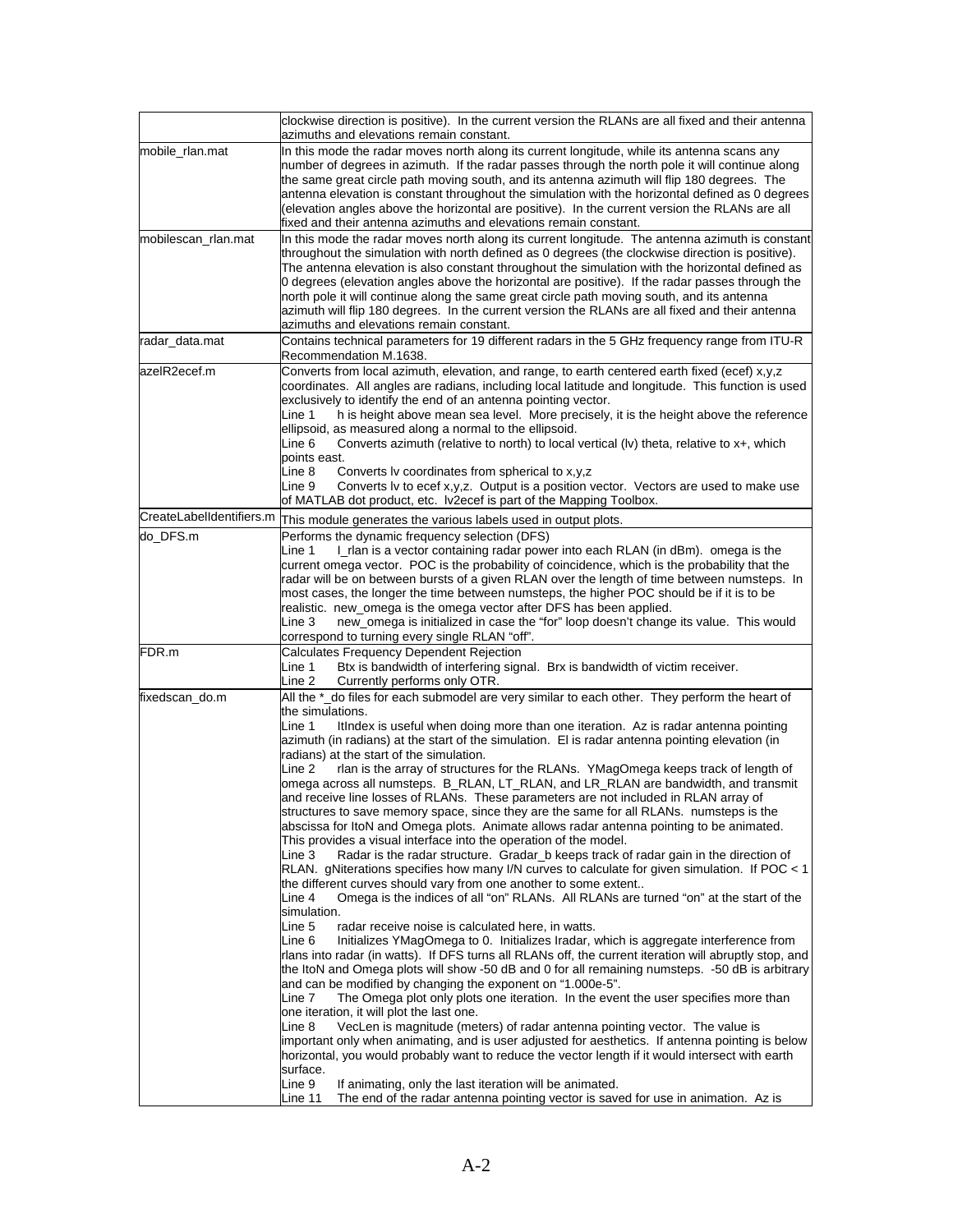| horizontal. radar.lat and radar.lon are current geodetic coordinates of the radar, and radar.h is<br>the current height above mean sea level.<br>antenna pointing vector. If it was set to 'background' it would update the pointing vector and<br>redraw all but lines in the path of the pointing vector.<br>Line 15 Gradar_b and Irlan include indices for all RLANs, whether RLANs are "on" or "off".<br>daz is the azimuthal component of RLAN off-axis angle between antenna main beam and radar.<br>It is set to an arbitrarily low number because RLAN antennas are currently considered to be<br>omnidirectional in azimuth, and the RLAN antenna pattern chooses the larger of azimuth and<br>the RLAN gain will be a function only of the elevation from RLAN to radar.<br>Line 16 The "for" loop immediately following is where propagation loss is calculated.<br>Therefore, if ITM is chosen, load the "pmitm6.dll" dynamic link library<br>Line 17 This "for" loop establishes vector relationships between RLANs and radar. For this<br>simulation, in which both radar and RLANs are "fixed", it loops through all RLANs. If any<br>antennas have non-zero velocity, the loop would only consider RLANs which are turned "on",<br>hence the reference to omega(j) in each line of the loop.<br>Line 18 Rlan2radar is the vector from RLAN pointing to the radar. radar.Pos and rlan.Pos are<br>ecef position vectors.<br>prop_model path loss.<br>Line 20 Great circle distance is also calculated for use with itm_model path loss.<br>Line 21<br>The RLAN off-axis angle is calculated here. If the antenna pattern is omni-directional,<br>the off-axis angle in radians will be the elevation angle from RLAN to radar.<br>Line 22 This calculates RLAN gain in the direction of the radar.<br>Returns the path loss for a particular RLAN/radar link<br>Line 23<br>In each *_do script this "for" loop is where the simulation takes place, in which the<br>Line 26<br>radar antenna pointing and/or position is changed. If RLANs also changed, it would also take<br>place in this loop.<br>Line 28<br>In fixedscan_do the azimuth of the antenna is stepped clockwise in one degree<br>increments: Az+deg2rad(i)<br>In each *_do script the motion of the antenna can be visually reflected in this "if"<br>Line 29<br>statement.<br>Line 34<br>Calculates the radar antenna pointing vector for use in determining radar off-axis<br>angle<br>Line 35 Loop through all "on" RLANs to find radar off-axis angle to RLAN, and associated<br>gain. Only loop through "on" RLANs to minimize time of program execution<br>The RIan2Radar vector is negated to become Radar2RIan.<br>Line 36<br>Line 37<br>an approximation is made by using this in radar_antenna.<br>Line 39 Calculates radar power into each "on" RLAN. dBm is chosen to match units of the<br>threshold. Square brackets must surround fields of the RLAN array of structures on the right<br>side of the equation. This avoids necessity of using a loop, which may run slower.<br>Line 41 Update the omega vector by testing for threshold crossings. Omega contains indices<br>of "on" RLANs. RLAN indices which do not appear in omega are assumed to be "off".<br>Line 42 If omega is empty, all RLANs are "off". RLAN interference to radar is impossible,<br>"for" loop. In such cases the program resumes at line 51.<br>Calculate interference (I) in watts from each "on" RLAN into the radar.<br>Line 43<br>sum(I) returns the aggregate interference from all "on" RLANs into the radar, for that<br>Line 46<br>numstep, which in this case is the current scanning angle. The aggregate interference from "on"<br>RLANs into radar for each numstep is stored in Iradar.<br>For the final iteration this "if" statement ends up keeping track of length of Omega<br>Line 48<br>vector for each degree of scanning rotation.<br>Iradar is converted to dBW<br>Line 51<br>The radar receiver noise is converted to dBW<br>Line 52<br>Line 53<br>call.<br>All the *_main files contain the main subroutine for the respective submodel, and are very<br>similar to each other. Program execution for each submodel begins in the respective *_main<br>script.<br>The Boolean "loadrlan" determines whether a new RLAN distribution is generated, or<br>Line 5<br>whether the saved distribution is reused.<br>Runs the setup script to initialize various simulation parameters<br>Line 6<br>Determines that the simulation will account for 360 degrees of radar rotation in<br>Line 7<br>azimuth. This number could be increased, but not necessary if probability of coincidence is<br>100%. |                  | current antenna azimuth, always referenced to north, regardless of antenna velocity. El is<br>current antenna elevation, always referenced to the horizontal. Positive radians are above the |
|----------------------------------------------------------------------------------------------------------------------------------------------------------------------------------------------------------------------------------------------------------------------------------------------------------------------------------------------------------------------------------------------------------------------------------------------------------------------------------------------------------------------------------------------------------------------------------------------------------------------------------------------------------------------------------------------------------------------------------------------------------------------------------------------------------------------------------------------------------------------------------------------------------------------------------------------------------------------------------------------------------------------------------------------------------------------------------------------------------------------------------------------------------------------------------------------------------------------------------------------------------------------------------------------------------------------------------------------------------------------------------------------------------------------------------------------------------------------------------------------------------------------------------------------------------------------------------------------------------------------------------------------------------------------------------------------------------------------------------------------------------------------------------------------------------------------------------------------------------------------------------------------------------------------------------------------------------------------------------------------------------------------------------------------------------------------------------------------------------------------------------------------------------------------------------------------------------------------------------------------------------------------------------------------------------------------------------------------------------------------------------------------------------------------------------------------------------------------------------------------------------------------------------------------------------------------------------------------------------------------------------------------------------------------------------------------------------------------------------------------------------------------------------------------------------------------------------------------------------------------------------------------------------------------------------------------------------------------------------------------------------------------------------------------------------------------------------------------------------------------------------------------------------------------------------------------------------------------------------------------------------------------------------------------------------------------------------------------------------------------------------------------------------------------------------------------------------------------------------------------------------------------------------------------------------------------------------------------------------------------------------------------------------------------------------------------------------------------------------------------------------------------------------------------------------------------------------------------------------------------------------------------------------------------------------------------------------------------------------------------------------------------------------------------------------------------------------------------------------------------------------------------------------------------------------------------------------------------------------------------------------------------------------------------------------------------------------------------------------------------------------------------------------------------------------------------------------------------------------------------------------------------------------------------------------------------------------------------------------------------------------------------------------------------------------------------------|------------------|----------------------------------------------------------------------------------------------------------------------------------------------------------------------------------------------|
|                                                                                                                                                                                                                                                                                                                                                                                                                                                                                                                                                                                                                                                                                                                                                                                                                                                                                                                                                                                                                                                                                                                                                                                                                                                                                                                                                                                                                                                                                                                                                                                                                                                                                                                                                                                                                                                                                                                                                                                                                                                                                                                                                                                                                                                                                                                                                                                                                                                                                                                                                                                                                                                                                                                                                                                                                                                                                                                                                                                                                                                                                                                                                                                                                                                                                                                                                                                                                                                                                                                                                                                                                                                                                                                                                                                                                                                                                                                                                                                                                                                                                                                                                                                                                                                                                                                                                                                                                                                                                                                                                                                                                                                                                                    |                  |                                                                                                                                                                                              |
|                                                                                                                                                                                                                                                                                                                                                                                                                                                                                                                                                                                                                                                                                                                                                                                                                                                                                                                                                                                                                                                                                                                                                                                                                                                                                                                                                                                                                                                                                                                                                                                                                                                                                                                                                                                                                                                                                                                                                                                                                                                                                                                                                                                                                                                                                                                                                                                                                                                                                                                                                                                                                                                                                                                                                                                                                                                                                                                                                                                                                                                                                                                                                                                                                                                                                                                                                                                                                                                                                                                                                                                                                                                                                                                                                                                                                                                                                                                                                                                                                                                                                                                                                                                                                                                                                                                                                                                                                                                                                                                                                                                                                                                                                                    |                  |                                                                                                                                                                                              |
|                                                                                                                                                                                                                                                                                                                                                                                                                                                                                                                                                                                                                                                                                                                                                                                                                                                                                                                                                                                                                                                                                                                                                                                                                                                                                                                                                                                                                                                                                                                                                                                                                                                                                                                                                                                                                                                                                                                                                                                                                                                                                                                                                                                                                                                                                                                                                                                                                                                                                                                                                                                                                                                                                                                                                                                                                                                                                                                                                                                                                                                                                                                                                                                                                                                                                                                                                                                                                                                                                                                                                                                                                                                                                                                                                                                                                                                                                                                                                                                                                                                                                                                                                                                                                                                                                                                                                                                                                                                                                                                                                                                                                                                                                                    |                  | Line 12 Sets the erase mode for animation to 'xor', which redraws the plot updating only the                                                                                                 |
|                                                                                                                                                                                                                                                                                                                                                                                                                                                                                                                                                                                                                                                                                                                                                                                                                                                                                                                                                                                                                                                                                                                                                                                                                                                                                                                                                                                                                                                                                                                                                                                                                                                                                                                                                                                                                                                                                                                                                                                                                                                                                                                                                                                                                                                                                                                                                                                                                                                                                                                                                                                                                                                                                                                                                                                                                                                                                                                                                                                                                                                                                                                                                                                                                                                                                                                                                                                                                                                                                                                                                                                                                                                                                                                                                                                                                                                                                                                                                                                                                                                                                                                                                                                                                                                                                                                                                                                                                                                                                                                                                                                                                                                                                                    |                  |                                                                                                                                                                                              |
|                                                                                                                                                                                                                                                                                                                                                                                                                                                                                                                                                                                                                                                                                                                                                                                                                                                                                                                                                                                                                                                                                                                                                                                                                                                                                                                                                                                                                                                                                                                                                                                                                                                                                                                                                                                                                                                                                                                                                                                                                                                                                                                                                                                                                                                                                                                                                                                                                                                                                                                                                                                                                                                                                                                                                                                                                                                                                                                                                                                                                                                                                                                                                                                                                                                                                                                                                                                                                                                                                                                                                                                                                                                                                                                                                                                                                                                                                                                                                                                                                                                                                                                                                                                                                                                                                                                                                                                                                                                                                                                                                                                                                                                                                                    |                  |                                                                                                                                                                                              |
|                                                                                                                                                                                                                                                                                                                                                                                                                                                                                                                                                                                                                                                                                                                                                                                                                                                                                                                                                                                                                                                                                                                                                                                                                                                                                                                                                                                                                                                                                                                                                                                                                                                                                                                                                                                                                                                                                                                                                                                                                                                                                                                                                                                                                                                                                                                                                                                                                                                                                                                                                                                                                                                                                                                                                                                                                                                                                                                                                                                                                                                                                                                                                                                                                                                                                                                                                                                                                                                                                                                                                                                                                                                                                                                                                                                                                                                                                                                                                                                                                                                                                                                                                                                                                                                                                                                                                                                                                                                                                                                                                                                                                                                                                                    |                  |                                                                                                                                                                                              |
|                                                                                                                                                                                                                                                                                                                                                                                                                                                                                                                                                                                                                                                                                                                                                                                                                                                                                                                                                                                                                                                                                                                                                                                                                                                                                                                                                                                                                                                                                                                                                                                                                                                                                                                                                                                                                                                                                                                                                                                                                                                                                                                                                                                                                                                                                                                                                                                                                                                                                                                                                                                                                                                                                                                                                                                                                                                                                                                                                                                                                                                                                                                                                                                                                                                                                                                                                                                                                                                                                                                                                                                                                                                                                                                                                                                                                                                                                                                                                                                                                                                                                                                                                                                                                                                                                                                                                                                                                                                                                                                                                                                                                                                                                                    |                  |                                                                                                                                                                                              |
|                                                                                                                                                                                                                                                                                                                                                                                                                                                                                                                                                                                                                                                                                                                                                                                                                                                                                                                                                                                                                                                                                                                                                                                                                                                                                                                                                                                                                                                                                                                                                                                                                                                                                                                                                                                                                                                                                                                                                                                                                                                                                                                                                                                                                                                                                                                                                                                                                                                                                                                                                                                                                                                                                                                                                                                                                                                                                                                                                                                                                                                                                                                                                                                                                                                                                                                                                                                                                                                                                                                                                                                                                                                                                                                                                                                                                                                                                                                                                                                                                                                                                                                                                                                                                                                                                                                                                                                                                                                                                                                                                                                                                                                                                                    |                  |                                                                                                                                                                                              |
|                                                                                                                                                                                                                                                                                                                                                                                                                                                                                                                                                                                                                                                                                                                                                                                                                                                                                                                                                                                                                                                                                                                                                                                                                                                                                                                                                                                                                                                                                                                                                                                                                                                                                                                                                                                                                                                                                                                                                                                                                                                                                                                                                                                                                                                                                                                                                                                                                                                                                                                                                                                                                                                                                                                                                                                                                                                                                                                                                                                                                                                                                                                                                                                                                                                                                                                                                                                                                                                                                                                                                                                                                                                                                                                                                                                                                                                                                                                                                                                                                                                                                                                                                                                                                                                                                                                                                                                                                                                                                                                                                                                                                                                                                                    |                  | elevation off-axis components. Since RLAN antennas are considered to be pointing horizontal,                                                                                                 |
|                                                                                                                                                                                                                                                                                                                                                                                                                                                                                                                                                                                                                                                                                                                                                                                                                                                                                                                                                                                                                                                                                                                                                                                                                                                                                                                                                                                                                                                                                                                                                                                                                                                                                                                                                                                                                                                                                                                                                                                                                                                                                                                                                                                                                                                                                                                                                                                                                                                                                                                                                                                                                                                                                                                                                                                                                                                                                                                                                                                                                                                                                                                                                                                                                                                                                                                                                                                                                                                                                                                                                                                                                                                                                                                                                                                                                                                                                                                                                                                                                                                                                                                                                                                                                                                                                                                                                                                                                                                                                                                                                                                                                                                                                                    |                  |                                                                                                                                                                                              |
|                                                                                                                                                                                                                                                                                                                                                                                                                                                                                                                                                                                                                                                                                                                                                                                                                                                                                                                                                                                                                                                                                                                                                                                                                                                                                                                                                                                                                                                                                                                                                                                                                                                                                                                                                                                                                                                                                                                                                                                                                                                                                                                                                                                                                                                                                                                                                                                                                                                                                                                                                                                                                                                                                                                                                                                                                                                                                                                                                                                                                                                                                                                                                                                                                                                                                                                                                                                                                                                                                                                                                                                                                                                                                                                                                                                                                                                                                                                                                                                                                                                                                                                                                                                                                                                                                                                                                                                                                                                                                                                                                                                                                                                                                                    |                  |                                                                                                                                                                                              |
|                                                                                                                                                                                                                                                                                                                                                                                                                                                                                                                                                                                                                                                                                                                                                                                                                                                                                                                                                                                                                                                                                                                                                                                                                                                                                                                                                                                                                                                                                                                                                                                                                                                                                                                                                                                                                                                                                                                                                                                                                                                                                                                                                                                                                                                                                                                                                                                                                                                                                                                                                                                                                                                                                                                                                                                                                                                                                                                                                                                                                                                                                                                                                                                                                                                                                                                                                                                                                                                                                                                                                                                                                                                                                                                                                                                                                                                                                                                                                                                                                                                                                                                                                                                                                                                                                                                                                                                                                                                                                                                                                                                                                                                                                                    |                  |                                                                                                                                                                                              |
|                                                                                                                                                                                                                                                                                                                                                                                                                                                                                                                                                                                                                                                                                                                                                                                                                                                                                                                                                                                                                                                                                                                                                                                                                                                                                                                                                                                                                                                                                                                                                                                                                                                                                                                                                                                                                                                                                                                                                                                                                                                                                                                                                                                                                                                                                                                                                                                                                                                                                                                                                                                                                                                                                                                                                                                                                                                                                                                                                                                                                                                                                                                                                                                                                                                                                                                                                                                                                                                                                                                                                                                                                                                                                                                                                                                                                                                                                                                                                                                                                                                                                                                                                                                                                                                                                                                                                                                                                                                                                                                                                                                                                                                                                                    |                  |                                                                                                                                                                                              |
|                                                                                                                                                                                                                                                                                                                                                                                                                                                                                                                                                                                                                                                                                                                                                                                                                                                                                                                                                                                                                                                                                                                                                                                                                                                                                                                                                                                                                                                                                                                                                                                                                                                                                                                                                                                                                                                                                                                                                                                                                                                                                                                                                                                                                                                                                                                                                                                                                                                                                                                                                                                                                                                                                                                                                                                                                                                                                                                                                                                                                                                                                                                                                                                                                                                                                                                                                                                                                                                                                                                                                                                                                                                                                                                                                                                                                                                                                                                                                                                                                                                                                                                                                                                                                                                                                                                                                                                                                                                                                                                                                                                                                                                                                                    |                  |                                                                                                                                                                                              |
|                                                                                                                                                                                                                                                                                                                                                                                                                                                                                                                                                                                                                                                                                                                                                                                                                                                                                                                                                                                                                                                                                                                                                                                                                                                                                                                                                                                                                                                                                                                                                                                                                                                                                                                                                                                                                                                                                                                                                                                                                                                                                                                                                                                                                                                                                                                                                                                                                                                                                                                                                                                                                                                                                                                                                                                                                                                                                                                                                                                                                                                                                                                                                                                                                                                                                                                                                                                                                                                                                                                                                                                                                                                                                                                                                                                                                                                                                                                                                                                                                                                                                                                                                                                                                                                                                                                                                                                                                                                                                                                                                                                                                                                                                                    |                  |                                                                                                                                                                                              |
|                                                                                                                                                                                                                                                                                                                                                                                                                                                                                                                                                                                                                                                                                                                                                                                                                                                                                                                                                                                                                                                                                                                                                                                                                                                                                                                                                                                                                                                                                                                                                                                                                                                                                                                                                                                                                                                                                                                                                                                                                                                                                                                                                                                                                                                                                                                                                                                                                                                                                                                                                                                                                                                                                                                                                                                                                                                                                                                                                                                                                                                                                                                                                                                                                                                                                                                                                                                                                                                                                                                                                                                                                                                                                                                                                                                                                                                                                                                                                                                                                                                                                                                                                                                                                                                                                                                                                                                                                                                                                                                                                                                                                                                                                                    |                  |                                                                                                                                                                                              |
|                                                                                                                                                                                                                                                                                                                                                                                                                                                                                                                                                                                                                                                                                                                                                                                                                                                                                                                                                                                                                                                                                                                                                                                                                                                                                                                                                                                                                                                                                                                                                                                                                                                                                                                                                                                                                                                                                                                                                                                                                                                                                                                                                                                                                                                                                                                                                                                                                                                                                                                                                                                                                                                                                                                                                                                                                                                                                                                                                                                                                                                                                                                                                                                                                                                                                                                                                                                                                                                                                                                                                                                                                                                                                                                                                                                                                                                                                                                                                                                                                                                                                                                                                                                                                                                                                                                                                                                                                                                                                                                                                                                                                                                                                                    |                  |                                                                                                                                                                                              |
|                                                                                                                                                                                                                                                                                                                                                                                                                                                                                                                                                                                                                                                                                                                                                                                                                                                                                                                                                                                                                                                                                                                                                                                                                                                                                                                                                                                                                                                                                                                                                                                                                                                                                                                                                                                                                                                                                                                                                                                                                                                                                                                                                                                                                                                                                                                                                                                                                                                                                                                                                                                                                                                                                                                                                                                                                                                                                                                                                                                                                                                                                                                                                                                                                                                                                                                                                                                                                                                                                                                                                                                                                                                                                                                                                                                                                                                                                                                                                                                                                                                                                                                                                                                                                                                                                                                                                                                                                                                                                                                                                                                                                                                                                                    |                  | Line 19 The magnitude of previous vector is the slant range, which is used for fs_model and                                                                                                  |
|                                                                                                                                                                                                                                                                                                                                                                                                                                                                                                                                                                                                                                                                                                                                                                                                                                                                                                                                                                                                                                                                                                                                                                                                                                                                                                                                                                                                                                                                                                                                                                                                                                                                                                                                                                                                                                                                                                                                                                                                                                                                                                                                                                                                                                                                                                                                                                                                                                                                                                                                                                                                                                                                                                                                                                                                                                                                                                                                                                                                                                                                                                                                                                                                                                                                                                                                                                                                                                                                                                                                                                                                                                                                                                                                                                                                                                                                                                                                                                                                                                                                                                                                                                                                                                                                                                                                                                                                                                                                                                                                                                                                                                                                                                    |                  |                                                                                                                                                                                              |
|                                                                                                                                                                                                                                                                                                                                                                                                                                                                                                                                                                                                                                                                                                                                                                                                                                                                                                                                                                                                                                                                                                                                                                                                                                                                                                                                                                                                                                                                                                                                                                                                                                                                                                                                                                                                                                                                                                                                                                                                                                                                                                                                                                                                                                                                                                                                                                                                                                                                                                                                                                                                                                                                                                                                                                                                                                                                                                                                                                                                                                                                                                                                                                                                                                                                                                                                                                                                                                                                                                                                                                                                                                                                                                                                                                                                                                                                                                                                                                                                                                                                                                                                                                                                                                                                                                                                                                                                                                                                                                                                                                                                                                                                                                    |                  |                                                                                                                                                                                              |
|                                                                                                                                                                                                                                                                                                                                                                                                                                                                                                                                                                                                                                                                                                                                                                                                                                                                                                                                                                                                                                                                                                                                                                                                                                                                                                                                                                                                                                                                                                                                                                                                                                                                                                                                                                                                                                                                                                                                                                                                                                                                                                                                                                                                                                                                                                                                                                                                                                                                                                                                                                                                                                                                                                                                                                                                                                                                                                                                                                                                                                                                                                                                                                                                                                                                                                                                                                                                                                                                                                                                                                                                                                                                                                                                                                                                                                                                                                                                                                                                                                                                                                                                                                                                                                                                                                                                                                                                                                                                                                                                                                                                                                                                                                    |                  |                                                                                                                                                                                              |
|                                                                                                                                                                                                                                                                                                                                                                                                                                                                                                                                                                                                                                                                                                                                                                                                                                                                                                                                                                                                                                                                                                                                                                                                                                                                                                                                                                                                                                                                                                                                                                                                                                                                                                                                                                                                                                                                                                                                                                                                                                                                                                                                                                                                                                                                                                                                                                                                                                                                                                                                                                                                                                                                                                                                                                                                                                                                                                                                                                                                                                                                                                                                                                                                                                                                                                                                                                                                                                                                                                                                                                                                                                                                                                                                                                                                                                                                                                                                                                                                                                                                                                                                                                                                                                                                                                                                                                                                                                                                                                                                                                                                                                                                                                    |                  |                                                                                                                                                                                              |
|                                                                                                                                                                                                                                                                                                                                                                                                                                                                                                                                                                                                                                                                                                                                                                                                                                                                                                                                                                                                                                                                                                                                                                                                                                                                                                                                                                                                                                                                                                                                                                                                                                                                                                                                                                                                                                                                                                                                                                                                                                                                                                                                                                                                                                                                                                                                                                                                                                                                                                                                                                                                                                                                                                                                                                                                                                                                                                                                                                                                                                                                                                                                                                                                                                                                                                                                                                                                                                                                                                                                                                                                                                                                                                                                                                                                                                                                                                                                                                                                                                                                                                                                                                                                                                                                                                                                                                                                                                                                                                                                                                                                                                                                                                    |                  |                                                                                                                                                                                              |
|                                                                                                                                                                                                                                                                                                                                                                                                                                                                                                                                                                                                                                                                                                                                                                                                                                                                                                                                                                                                                                                                                                                                                                                                                                                                                                                                                                                                                                                                                                                                                                                                                                                                                                                                                                                                                                                                                                                                                                                                                                                                                                                                                                                                                                                                                                                                                                                                                                                                                                                                                                                                                                                                                                                                                                                                                                                                                                                                                                                                                                                                                                                                                                                                                                                                                                                                                                                                                                                                                                                                                                                                                                                                                                                                                                                                                                                                                                                                                                                                                                                                                                                                                                                                                                                                                                                                                                                                                                                                                                                                                                                                                                                                                                    |                  |                                                                                                                                                                                              |
|                                                                                                                                                                                                                                                                                                                                                                                                                                                                                                                                                                                                                                                                                                                                                                                                                                                                                                                                                                                                                                                                                                                                                                                                                                                                                                                                                                                                                                                                                                                                                                                                                                                                                                                                                                                                                                                                                                                                                                                                                                                                                                                                                                                                                                                                                                                                                                                                                                                                                                                                                                                                                                                                                                                                                                                                                                                                                                                                                                                                                                                                                                                                                                                                                                                                                                                                                                                                                                                                                                                                                                                                                                                                                                                                                                                                                                                                                                                                                                                                                                                                                                                                                                                                                                                                                                                                                                                                                                                                                                                                                                                                                                                                                                    |                  |                                                                                                                                                                                              |
|                                                                                                                                                                                                                                                                                                                                                                                                                                                                                                                                                                                                                                                                                                                                                                                                                                                                                                                                                                                                                                                                                                                                                                                                                                                                                                                                                                                                                                                                                                                                                                                                                                                                                                                                                                                                                                                                                                                                                                                                                                                                                                                                                                                                                                                                                                                                                                                                                                                                                                                                                                                                                                                                                                                                                                                                                                                                                                                                                                                                                                                                                                                                                                                                                                                                                                                                                                                                                                                                                                                                                                                                                                                                                                                                                                                                                                                                                                                                                                                                                                                                                                                                                                                                                                                                                                                                                                                                                                                                                                                                                                                                                                                                                                    |                  |                                                                                                                                                                                              |
|                                                                                                                                                                                                                                                                                                                                                                                                                                                                                                                                                                                                                                                                                                                                                                                                                                                                                                                                                                                                                                                                                                                                                                                                                                                                                                                                                                                                                                                                                                                                                                                                                                                                                                                                                                                                                                                                                                                                                                                                                                                                                                                                                                                                                                                                                                                                                                                                                                                                                                                                                                                                                                                                                                                                                                                                                                                                                                                                                                                                                                                                                                                                                                                                                                                                                                                                                                                                                                                                                                                                                                                                                                                                                                                                                                                                                                                                                                                                                                                                                                                                                                                                                                                                                                                                                                                                                                                                                                                                                                                                                                                                                                                                                                    |                  |                                                                                                                                                                                              |
|                                                                                                                                                                                                                                                                                                                                                                                                                                                                                                                                                                                                                                                                                                                                                                                                                                                                                                                                                                                                                                                                                                                                                                                                                                                                                                                                                                                                                                                                                                                                                                                                                                                                                                                                                                                                                                                                                                                                                                                                                                                                                                                                                                                                                                                                                                                                                                                                                                                                                                                                                                                                                                                                                                                                                                                                                                                                                                                                                                                                                                                                                                                                                                                                                                                                                                                                                                                                                                                                                                                                                                                                                                                                                                                                                                                                                                                                                                                                                                                                                                                                                                                                                                                                                                                                                                                                                                                                                                                                                                                                                                                                                                                                                                    |                  |                                                                                                                                                                                              |
|                                                                                                                                                                                                                                                                                                                                                                                                                                                                                                                                                                                                                                                                                                                                                                                                                                                                                                                                                                                                                                                                                                                                                                                                                                                                                                                                                                                                                                                                                                                                                                                                                                                                                                                                                                                                                                                                                                                                                                                                                                                                                                                                                                                                                                                                                                                                                                                                                                                                                                                                                                                                                                                                                                                                                                                                                                                                                                                                                                                                                                                                                                                                                                                                                                                                                                                                                                                                                                                                                                                                                                                                                                                                                                                                                                                                                                                                                                                                                                                                                                                                                                                                                                                                                                                                                                                                                                                                                                                                                                                                                                                                                                                                                                    |                  |                                                                                                                                                                                              |
|                                                                                                                                                                                                                                                                                                                                                                                                                                                                                                                                                                                                                                                                                                                                                                                                                                                                                                                                                                                                                                                                                                                                                                                                                                                                                                                                                                                                                                                                                                                                                                                                                                                                                                                                                                                                                                                                                                                                                                                                                                                                                                                                                                                                                                                                                                                                                                                                                                                                                                                                                                                                                                                                                                                                                                                                                                                                                                                                                                                                                                                                                                                                                                                                                                                                                                                                                                                                                                                                                                                                                                                                                                                                                                                                                                                                                                                                                                                                                                                                                                                                                                                                                                                                                                                                                                                                                                                                                                                                                                                                                                                                                                                                                                    |                  |                                                                                                                                                                                              |
|                                                                                                                                                                                                                                                                                                                                                                                                                                                                                                                                                                                                                                                                                                                                                                                                                                                                                                                                                                                                                                                                                                                                                                                                                                                                                                                                                                                                                                                                                                                                                                                                                                                                                                                                                                                                                                                                                                                                                                                                                                                                                                                                                                                                                                                                                                                                                                                                                                                                                                                                                                                                                                                                                                                                                                                                                                                                                                                                                                                                                                                                                                                                                                                                                                                                                                                                                                                                                                                                                                                                                                                                                                                                                                                                                                                                                                                                                                                                                                                                                                                                                                                                                                                                                                                                                                                                                                                                                                                                                                                                                                                                                                                                                                    |                  |                                                                                                                                                                                              |
|                                                                                                                                                                                                                                                                                                                                                                                                                                                                                                                                                                                                                                                                                                                                                                                                                                                                                                                                                                                                                                                                                                                                                                                                                                                                                                                                                                                                                                                                                                                                                                                                                                                                                                                                                                                                                                                                                                                                                                                                                                                                                                                                                                                                                                                                                                                                                                                                                                                                                                                                                                                                                                                                                                                                                                                                                                                                                                                                                                                                                                                                                                                                                                                                                                                                                                                                                                                                                                                                                                                                                                                                                                                                                                                                                                                                                                                                                                                                                                                                                                                                                                                                                                                                                                                                                                                                                                                                                                                                                                                                                                                                                                                                                                    |                  |                                                                                                                                                                                              |
|                                                                                                                                                                                                                                                                                                                                                                                                                                                                                                                                                                                                                                                                                                                                                                                                                                                                                                                                                                                                                                                                                                                                                                                                                                                                                                                                                                                                                                                                                                                                                                                                                                                                                                                                                                                                                                                                                                                                                                                                                                                                                                                                                                                                                                                                                                                                                                                                                                                                                                                                                                                                                                                                                                                                                                                                                                                                                                                                                                                                                                                                                                                                                                                                                                                                                                                                                                                                                                                                                                                                                                                                                                                                                                                                                                                                                                                                                                                                                                                                                                                                                                                                                                                                                                                                                                                                                                                                                                                                                                                                                                                                                                                                                                    |                  |                                                                                                                                                                                              |
|                                                                                                                                                                                                                                                                                                                                                                                                                                                                                                                                                                                                                                                                                                                                                                                                                                                                                                                                                                                                                                                                                                                                                                                                                                                                                                                                                                                                                                                                                                                                                                                                                                                                                                                                                                                                                                                                                                                                                                                                                                                                                                                                                                                                                                                                                                                                                                                                                                                                                                                                                                                                                                                                                                                                                                                                                                                                                                                                                                                                                                                                                                                                                                                                                                                                                                                                                                                                                                                                                                                                                                                                                                                                                                                                                                                                                                                                                                                                                                                                                                                                                                                                                                                                                                                                                                                                                                                                                                                                                                                                                                                                                                                                                                    |                  |                                                                                                                                                                                              |
|                                                                                                                                                                                                                                                                                                                                                                                                                                                                                                                                                                                                                                                                                                                                                                                                                                                                                                                                                                                                                                                                                                                                                                                                                                                                                                                                                                                                                                                                                                                                                                                                                                                                                                                                                                                                                                                                                                                                                                                                                                                                                                                                                                                                                                                                                                                                                                                                                                                                                                                                                                                                                                                                                                                                                                                                                                                                                                                                                                                                                                                                                                                                                                                                                                                                                                                                                                                                                                                                                                                                                                                                                                                                                                                                                                                                                                                                                                                                                                                                                                                                                                                                                                                                                                                                                                                                                                                                                                                                                                                                                                                                                                                                                                    |                  | This particular radar antenna pattern is a function of both azimuth and elevation off-                                                                                                       |
|                                                                                                                                                                                                                                                                                                                                                                                                                                                                                                                                                                                                                                                                                                                                                                                                                                                                                                                                                                                                                                                                                                                                                                                                                                                                                                                                                                                                                                                                                                                                                                                                                                                                                                                                                                                                                                                                                                                                                                                                                                                                                                                                                                                                                                                                                                                                                                                                                                                                                                                                                                                                                                                                                                                                                                                                                                                                                                                                                                                                                                                                                                                                                                                                                                                                                                                                                                                                                                                                                                                                                                                                                                                                                                                                                                                                                                                                                                                                                                                                                                                                                                                                                                                                                                                                                                                                                                                                                                                                                                                                                                                                                                                                                                    |                  | axis components. The off-axis angle calculated in 36 is not broken down into components, so                                                                                                  |
|                                                                                                                                                                                                                                                                                                                                                                                                                                                                                                                                                                                                                                                                                                                                                                                                                                                                                                                                                                                                                                                                                                                                                                                                                                                                                                                                                                                                                                                                                                                                                                                                                                                                                                                                                                                                                                                                                                                                                                                                                                                                                                                                                                                                                                                                                                                                                                                                                                                                                                                                                                                                                                                                                                                                                                                                                                                                                                                                                                                                                                                                                                                                                                                                                                                                                                                                                                                                                                                                                                                                                                                                                                                                                                                                                                                                                                                                                                                                                                                                                                                                                                                                                                                                                                                                                                                                                                                                                                                                                                                                                                                                                                                                                                    |                  |                                                                                                                                                                                              |
|                                                                                                                                                                                                                                                                                                                                                                                                                                                                                                                                                                                                                                                                                                                                                                                                                                                                                                                                                                                                                                                                                                                                                                                                                                                                                                                                                                                                                                                                                                                                                                                                                                                                                                                                                                                                                                                                                                                                                                                                                                                                                                                                                                                                                                                                                                                                                                                                                                                                                                                                                                                                                                                                                                                                                                                                                                                                                                                                                                                                                                                                                                                                                                                                                                                                                                                                                                                                                                                                                                                                                                                                                                                                                                                                                                                                                                                                                                                                                                                                                                                                                                                                                                                                                                                                                                                                                                                                                                                                                                                                                                                                                                                                                                    |                  |                                                                                                                                                                                              |
|                                                                                                                                                                                                                                                                                                                                                                                                                                                                                                                                                                                                                                                                                                                                                                                                                                                                                                                                                                                                                                                                                                                                                                                                                                                                                                                                                                                                                                                                                                                                                                                                                                                                                                                                                                                                                                                                                                                                                                                                                                                                                                                                                                                                                                                                                                                                                                                                                                                                                                                                                                                                                                                                                                                                                                                                                                                                                                                                                                                                                                                                                                                                                                                                                                                                                                                                                                                                                                                                                                                                                                                                                                                                                                                                                                                                                                                                                                                                                                                                                                                                                                                                                                                                                                                                                                                                                                                                                                                                                                                                                                                                                                                                                                    |                  |                                                                                                                                                                                              |
|                                                                                                                                                                                                                                                                                                                                                                                                                                                                                                                                                                                                                                                                                                                                                                                                                                                                                                                                                                                                                                                                                                                                                                                                                                                                                                                                                                                                                                                                                                                                                                                                                                                                                                                                                                                                                                                                                                                                                                                                                                                                                                                                                                                                                                                                                                                                                                                                                                                                                                                                                                                                                                                                                                                                                                                                                                                                                                                                                                                                                                                                                                                                                                                                                                                                                                                                                                                                                                                                                                                                                                                                                                                                                                                                                                                                                                                                                                                                                                                                                                                                                                                                                                                                                                                                                                                                                                                                                                                                                                                                                                                                                                                                                                    |                  |                                                                                                                                                                                              |
|                                                                                                                                                                                                                                                                                                                                                                                                                                                                                                                                                                                                                                                                                                                                                                                                                                                                                                                                                                                                                                                                                                                                                                                                                                                                                                                                                                                                                                                                                                                                                                                                                                                                                                                                                                                                                                                                                                                                                                                                                                                                                                                                                                                                                                                                                                                                                                                                                                                                                                                                                                                                                                                                                                                                                                                                                                                                                                                                                                                                                                                                                                                                                                                                                                                                                                                                                                                                                                                                                                                                                                                                                                                                                                                                                                                                                                                                                                                                                                                                                                                                                                                                                                                                                                                                                                                                                                                                                                                                                                                                                                                                                                                                                                    |                  |                                                                                                                                                                                              |
|                                                                                                                                                                                                                                                                                                                                                                                                                                                                                                                                                                                                                                                                                                                                                                                                                                                                                                                                                                                                                                                                                                                                                                                                                                                                                                                                                                                                                                                                                                                                                                                                                                                                                                                                                                                                                                                                                                                                                                                                                                                                                                                                                                                                                                                                                                                                                                                                                                                                                                                                                                                                                                                                                                                                                                                                                                                                                                                                                                                                                                                                                                                                                                                                                                                                                                                                                                                                                                                                                                                                                                                                                                                                                                                                                                                                                                                                                                                                                                                                                                                                                                                                                                                                                                                                                                                                                                                                                                                                                                                                                                                                                                                                                                    |                  |                                                                                                                                                                                              |
|                                                                                                                                                                                                                                                                                                                                                                                                                                                                                                                                                                                                                                                                                                                                                                                                                                                                                                                                                                                                                                                                                                                                                                                                                                                                                                                                                                                                                                                                                                                                                                                                                                                                                                                                                                                                                                                                                                                                                                                                                                                                                                                                                                                                                                                                                                                                                                                                                                                                                                                                                                                                                                                                                                                                                                                                                                                                                                                                                                                                                                                                                                                                                                                                                                                                                                                                                                                                                                                                                                                                                                                                                                                                                                                                                                                                                                                                                                                                                                                                                                                                                                                                                                                                                                                                                                                                                                                                                                                                                                                                                                                                                                                                                                    |                  | therefore don't waste time doing any more calculations. The "break" command exits the current                                                                                                |
|                                                                                                                                                                                                                                                                                                                                                                                                                                                                                                                                                                                                                                                                                                                                                                                                                                                                                                                                                                                                                                                                                                                                                                                                                                                                                                                                                                                                                                                                                                                                                                                                                                                                                                                                                                                                                                                                                                                                                                                                                                                                                                                                                                                                                                                                                                                                                                                                                                                                                                                                                                                                                                                                                                                                                                                                                                                                                                                                                                                                                                                                                                                                                                                                                                                                                                                                                                                                                                                                                                                                                                                                                                                                                                                                                                                                                                                                                                                                                                                                                                                                                                                                                                                                                                                                                                                                                                                                                                                                                                                                                                                                                                                                                                    |                  |                                                                                                                                                                                              |
|                                                                                                                                                                                                                                                                                                                                                                                                                                                                                                                                                                                                                                                                                                                                                                                                                                                                                                                                                                                                                                                                                                                                                                                                                                                                                                                                                                                                                                                                                                                                                                                                                                                                                                                                                                                                                                                                                                                                                                                                                                                                                                                                                                                                                                                                                                                                                                                                                                                                                                                                                                                                                                                                                                                                                                                                                                                                                                                                                                                                                                                                                                                                                                                                                                                                                                                                                                                                                                                                                                                                                                                                                                                                                                                                                                                                                                                                                                                                                                                                                                                                                                                                                                                                                                                                                                                                                                                                                                                                                                                                                                                                                                                                                                    |                  |                                                                                                                                                                                              |
|                                                                                                                                                                                                                                                                                                                                                                                                                                                                                                                                                                                                                                                                                                                                                                                                                                                                                                                                                                                                                                                                                                                                                                                                                                                                                                                                                                                                                                                                                                                                                                                                                                                                                                                                                                                                                                                                                                                                                                                                                                                                                                                                                                                                                                                                                                                                                                                                                                                                                                                                                                                                                                                                                                                                                                                                                                                                                                                                                                                                                                                                                                                                                                                                                                                                                                                                                                                                                                                                                                                                                                                                                                                                                                                                                                                                                                                                                                                                                                                                                                                                                                                                                                                                                                                                                                                                                                                                                                                                                                                                                                                                                                                                                                    |                  |                                                                                                                                                                                              |
|                                                                                                                                                                                                                                                                                                                                                                                                                                                                                                                                                                                                                                                                                                                                                                                                                                                                                                                                                                                                                                                                                                                                                                                                                                                                                                                                                                                                                                                                                                                                                                                                                                                                                                                                                                                                                                                                                                                                                                                                                                                                                                                                                                                                                                                                                                                                                                                                                                                                                                                                                                                                                                                                                                                                                                                                                                                                                                                                                                                                                                                                                                                                                                                                                                                                                                                                                                                                                                                                                                                                                                                                                                                                                                                                                                                                                                                                                                                                                                                                                                                                                                                                                                                                                                                                                                                                                                                                                                                                                                                                                                                                                                                                                                    |                  |                                                                                                                                                                                              |
|                                                                                                                                                                                                                                                                                                                                                                                                                                                                                                                                                                                                                                                                                                                                                                                                                                                                                                                                                                                                                                                                                                                                                                                                                                                                                                                                                                                                                                                                                                                                                                                                                                                                                                                                                                                                                                                                                                                                                                                                                                                                                                                                                                                                                                                                                                                                                                                                                                                                                                                                                                                                                                                                                                                                                                                                                                                                                                                                                                                                                                                                                                                                                                                                                                                                                                                                                                                                                                                                                                                                                                                                                                                                                                                                                                                                                                                                                                                                                                                                                                                                                                                                                                                                                                                                                                                                                                                                                                                                                                                                                                                                                                                                                                    |                  |                                                                                                                                                                                              |
|                                                                                                                                                                                                                                                                                                                                                                                                                                                                                                                                                                                                                                                                                                                                                                                                                                                                                                                                                                                                                                                                                                                                                                                                                                                                                                                                                                                                                                                                                                                                                                                                                                                                                                                                                                                                                                                                                                                                                                                                                                                                                                                                                                                                                                                                                                                                                                                                                                                                                                                                                                                                                                                                                                                                                                                                                                                                                                                                                                                                                                                                                                                                                                                                                                                                                                                                                                                                                                                                                                                                                                                                                                                                                                                                                                                                                                                                                                                                                                                                                                                                                                                                                                                                                                                                                                                                                                                                                                                                                                                                                                                                                                                                                                    |                  |                                                                                                                                                                                              |
|                                                                                                                                                                                                                                                                                                                                                                                                                                                                                                                                                                                                                                                                                                                                                                                                                                                                                                                                                                                                                                                                                                                                                                                                                                                                                                                                                                                                                                                                                                                                                                                                                                                                                                                                                                                                                                                                                                                                                                                                                                                                                                                                                                                                                                                                                                                                                                                                                                                                                                                                                                                                                                                                                                                                                                                                                                                                                                                                                                                                                                                                                                                                                                                                                                                                                                                                                                                                                                                                                                                                                                                                                                                                                                                                                                                                                                                                                                                                                                                                                                                                                                                                                                                                                                                                                                                                                                                                                                                                                                                                                                                                                                                                                                    |                  |                                                                                                                                                                                              |
|                                                                                                                                                                                                                                                                                                                                                                                                                                                                                                                                                                                                                                                                                                                                                                                                                                                                                                                                                                                                                                                                                                                                                                                                                                                                                                                                                                                                                                                                                                                                                                                                                                                                                                                                                                                                                                                                                                                                                                                                                                                                                                                                                                                                                                                                                                                                                                                                                                                                                                                                                                                                                                                                                                                                                                                                                                                                                                                                                                                                                                                                                                                                                                                                                                                                                                                                                                                                                                                                                                                                                                                                                                                                                                                                                                                                                                                                                                                                                                                                                                                                                                                                                                                                                                                                                                                                                                                                                                                                                                                                                                                                                                                                                                    |                  |                                                                                                                                                                                              |
|                                                                                                                                                                                                                                                                                                                                                                                                                                                                                                                                                                                                                                                                                                                                                                                                                                                                                                                                                                                                                                                                                                                                                                                                                                                                                                                                                                                                                                                                                                                                                                                                                                                                                                                                                                                                                                                                                                                                                                                                                                                                                                                                                                                                                                                                                                                                                                                                                                                                                                                                                                                                                                                                                                                                                                                                                                                                                                                                                                                                                                                                                                                                                                                                                                                                                                                                                                                                                                                                                                                                                                                                                                                                                                                                                                                                                                                                                                                                                                                                                                                                                                                                                                                                                                                                                                                                                                                                                                                                                                                                                                                                                                                                                                    |                  | The aggregate I/N ratio for each numstep is returned from the "fixedscan_do" function                                                                                                        |
|                                                                                                                                                                                                                                                                                                                                                                                                                                                                                                                                                                                                                                                                                                                                                                                                                                                                                                                                                                                                                                                                                                                                                                                                                                                                                                                                                                                                                                                                                                                                                                                                                                                                                                                                                                                                                                                                                                                                                                                                                                                                                                                                                                                                                                                                                                                                                                                                                                                                                                                                                                                                                                                                                                                                                                                                                                                                                                                                                                                                                                                                                                                                                                                                                                                                                                                                                                                                                                                                                                                                                                                                                                                                                                                                                                                                                                                                                                                                                                                                                                                                                                                                                                                                                                                                                                                                                                                                                                                                                                                                                                                                                                                                                                    |                  |                                                                                                                                                                                              |
|                                                                                                                                                                                                                                                                                                                                                                                                                                                                                                                                                                                                                                                                                                                                                                                                                                                                                                                                                                                                                                                                                                                                                                                                                                                                                                                                                                                                                                                                                                                                                                                                                                                                                                                                                                                                                                                                                                                                                                                                                                                                                                                                                                                                                                                                                                                                                                                                                                                                                                                                                                                                                                                                                                                                                                                                                                                                                                                                                                                                                                                                                                                                                                                                                                                                                                                                                                                                                                                                                                                                                                                                                                                                                                                                                                                                                                                                                                                                                                                                                                                                                                                                                                                                                                                                                                                                                                                                                                                                                                                                                                                                                                                                                                    | fixedscan_main.m |                                                                                                                                                                                              |
|                                                                                                                                                                                                                                                                                                                                                                                                                                                                                                                                                                                                                                                                                                                                                                                                                                                                                                                                                                                                                                                                                                                                                                                                                                                                                                                                                                                                                                                                                                                                                                                                                                                                                                                                                                                                                                                                                                                                                                                                                                                                                                                                                                                                                                                                                                                                                                                                                                                                                                                                                                                                                                                                                                                                                                                                                                                                                                                                                                                                                                                                                                                                                                                                                                                                                                                                                                                                                                                                                                                                                                                                                                                                                                                                                                                                                                                                                                                                                                                                                                                                                                                                                                                                                                                                                                                                                                                                                                                                                                                                                                                                                                                                                                    |                  |                                                                                                                                                                                              |
|                                                                                                                                                                                                                                                                                                                                                                                                                                                                                                                                                                                                                                                                                                                                                                                                                                                                                                                                                                                                                                                                                                                                                                                                                                                                                                                                                                                                                                                                                                                                                                                                                                                                                                                                                                                                                                                                                                                                                                                                                                                                                                                                                                                                                                                                                                                                                                                                                                                                                                                                                                                                                                                                                                                                                                                                                                                                                                                                                                                                                                                                                                                                                                                                                                                                                                                                                                                                                                                                                                                                                                                                                                                                                                                                                                                                                                                                                                                                                                                                                                                                                                                                                                                                                                                                                                                                                                                                                                                                                                                                                                                                                                                                                                    |                  |                                                                                                                                                                                              |
|                                                                                                                                                                                                                                                                                                                                                                                                                                                                                                                                                                                                                                                                                                                                                                                                                                                                                                                                                                                                                                                                                                                                                                                                                                                                                                                                                                                                                                                                                                                                                                                                                                                                                                                                                                                                                                                                                                                                                                                                                                                                                                                                                                                                                                                                                                                                                                                                                                                                                                                                                                                                                                                                                                                                                                                                                                                                                                                                                                                                                                                                                                                                                                                                                                                                                                                                                                                                                                                                                                                                                                                                                                                                                                                                                                                                                                                                                                                                                                                                                                                                                                                                                                                                                                                                                                                                                                                                                                                                                                                                                                                                                                                                                                    |                  |                                                                                                                                                                                              |
|                                                                                                                                                                                                                                                                                                                                                                                                                                                                                                                                                                                                                                                                                                                                                                                                                                                                                                                                                                                                                                                                                                                                                                                                                                                                                                                                                                                                                                                                                                                                                                                                                                                                                                                                                                                                                                                                                                                                                                                                                                                                                                                                                                                                                                                                                                                                                                                                                                                                                                                                                                                                                                                                                                                                                                                                                                                                                                                                                                                                                                                                                                                                                                                                                                                                                                                                                                                                                                                                                                                                                                                                                                                                                                                                                                                                                                                                                                                                                                                                                                                                                                                                                                                                                                                                                                                                                                                                                                                                                                                                                                                                                                                                                                    |                  |                                                                                                                                                                                              |
|                                                                                                                                                                                                                                                                                                                                                                                                                                                                                                                                                                                                                                                                                                                                                                                                                                                                                                                                                                                                                                                                                                                                                                                                                                                                                                                                                                                                                                                                                                                                                                                                                                                                                                                                                                                                                                                                                                                                                                                                                                                                                                                                                                                                                                                                                                                                                                                                                                                                                                                                                                                                                                                                                                                                                                                                                                                                                                                                                                                                                                                                                                                                                                                                                                                                                                                                                                                                                                                                                                                                                                                                                                                                                                                                                                                                                                                                                                                                                                                                                                                                                                                                                                                                                                                                                                                                                                                                                                                                                                                                                                                                                                                                                                    |                  |                                                                                                                                                                                              |
|                                                                                                                                                                                                                                                                                                                                                                                                                                                                                                                                                                                                                                                                                                                                                                                                                                                                                                                                                                                                                                                                                                                                                                                                                                                                                                                                                                                                                                                                                                                                                                                                                                                                                                                                                                                                                                                                                                                                                                                                                                                                                                                                                                                                                                                                                                                                                                                                                                                                                                                                                                                                                                                                                                                                                                                                                                                                                                                                                                                                                                                                                                                                                                                                                                                                                                                                                                                                                                                                                                                                                                                                                                                                                                                                                                                                                                                                                                                                                                                                                                                                                                                                                                                                                                                                                                                                                                                                                                                                                                                                                                                                                                                                                                    |                  |                                                                                                                                                                                              |
|                                                                                                                                                                                                                                                                                                                                                                                                                                                                                                                                                                                                                                                                                                                                                                                                                                                                                                                                                                                                                                                                                                                                                                                                                                                                                                                                                                                                                                                                                                                                                                                                                                                                                                                                                                                                                                                                                                                                                                                                                                                                                                                                                                                                                                                                                                                                                                                                                                                                                                                                                                                                                                                                                                                                                                                                                                                                                                                                                                                                                                                                                                                                                                                                                                                                                                                                                                                                                                                                                                                                                                                                                                                                                                                                                                                                                                                                                                                                                                                                                                                                                                                                                                                                                                                                                                                                                                                                                                                                                                                                                                                                                                                                                                    |                  |                                                                                                                                                                                              |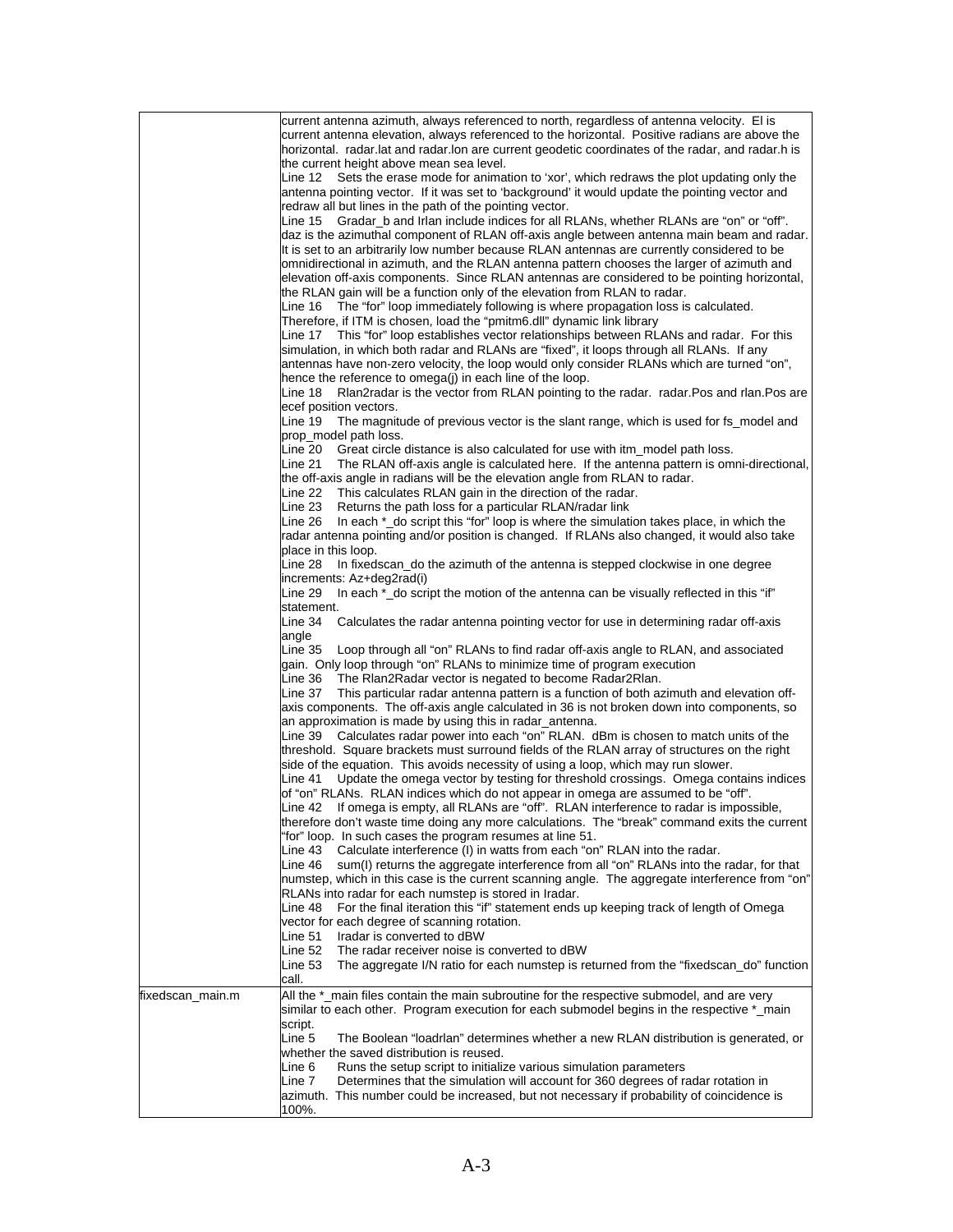|                    | Line 8<br>Loads parameters for the selected radar into the "radar" structure.                                                                                      |
|--------------------|--------------------------------------------------------------------------------------------------------------------------------------------------------------------|
|                    | Line 10<br>Returns user-entered number of iterations. An iteration is defined to be a complete                                                                     |
|                    | simulation. Thus, if more than one iteration is selected the ItoN vs. numsteps plot will show                                                                      |
|                    | more than one curve. If randomness in one or more variables is permitted from simulation to<br>simulation, these curves will differ at least slightly.             |
|                    | The starting azimuth for radar antenna pointing must be in radians.<br>Line 11                                                                                     |
|                    | The starting elevation for radar antenna pointing must be in radians.<br>Line 12                                                                                   |
|                    | Line 13<br>gFinalMatrix contains the radar I/N for each iteration.                                                                                                 |
|                    | Line 18<br>Any time the user elects to generate a new RLAN distribution, it is saved                                                                               |
|                    | Line 20<br>If the simulation includes use of high gain RLAN antennas, this line generates an                                                                       |
|                    | antenna azimuth and elevation for each selected RLAN. In this particular case 10% of RLANs                                                                         |
|                    | are randomly selected to have directional antennas where their azimuth is randomly selected                                                                        |
|                    | between 0 and 2pi, and their elevation angle is randomly selected between -10 and 50 degrees.                                                                      |
|                    | Line 23 A new ItoN vector is generated for each iteration. Each element of ItoN contains an<br>I/N calculation in dB for each degree of radar scanning in azimuth. |
|                    | Line 34  Optionally generate an Excel file containing the Gradar_b matrix.                                                                                         |
| fixedscan_setup.m  | All the *_setup files for each submodel are very similar to each other. They allow user to set                                                                     |
|                    | variables used for the simulation.                                                                                                                                 |
|                    | gHighGain provides for the possibility of using directional RLAN antennas, whose<br>Line 11                                                                        |
|                    | azimuth could be randomly generated.                                                                                                                               |
|                    | gStart_Az_deg is the local azimuth (in degrees) of the radar antenna at the start of the<br>Line 12                                                                |
|                    | simulation. Antenna pointing azimuth is always referenced to north, regardless of the possible                                                                     |
|                    | velocity of the antenna.                                                                                                                                           |
|                    | gStart_El_deg is the local elevation (in degrees) of the radar antenna at the start of<br>Line 13                                                                  |
|                    | the simulation. Antenna pointing elevation is always referenced to the horizontal, with positive<br>radians above the horizontal.                                  |
|                    | Line $16 \times$ and y values of the radar must be coordinated with flat-earth x and y values of the                                                               |
|                    | rlan distribution. Currently, the center of the distribution is x=RURAL_RADIUS                                                                                     |
|                    | y=RURAL RADIUS. All distances are meters unless otherwise noted.                                                                                                   |
|                    | Line 24 B_RLAN is the bandwidth of the RLAN (MHz). Since all RLANs are currently                                                                                   |
|                    | assumed to have the same bandwidth this parameter is separated from the RLAN array of                                                                              |
|                    | structures, to save memory space.                                                                                                                                  |
|                    | Line 25 LR_RLAN is the line loss (dB) for the RLAN receiver.                                                                                                       |
|                    | Line 26 LT_RLAN is the line loss for the RLAN transmitter.                                                                                                         |
|                    | Line 30 NUM_RLANS is the number of RLANs in the distribution. If loadrlan was set to 1,                                                                            |
|                    | NUM_RLANS will be ignored.<br>Line 31 RADAR_VALUE is the sequential number used to identify the radar as listed in Rec.                                            |
|                    | ITU_R M.1638 Table 2. The integers 1,2 3,  are used to identify Radar A, B, C,  There are                                                                          |
|                    | 19 radars to choose from.                                                                                                                                          |
|                    | Line 32 PROP_VALUE identifies which propagation model to use.                                                                                                      |
|                    | DFSThresh contains the DFS threshold(s) (dBm). Although any number of thresholds<br>Line 33                                                                        |
|                    | could be entered, there should be a one-to-one correspondence between elements of                                                                                  |
|                    | DFSThresh and powers and weights (the next 2 line items).                                                                                                          |
|                    | This is where POC (the probability of coincidence) is set.<br>Line 36                                                                                              |
|                    | Re is earth radius at the equator (meters). More precisely, it is the semi-major axis of<br>Line 37                                                                |
|                    | the earth.<br>Line 38<br>ellips describes the specified ellipsoid where Re is the semi-major axis and 0 is the                                                     |
|                    | eccentricity. The model currently specifies a spherical earth. For the WGS84 ellipsoidal earth                                                                     |
|                    | use [Re 0.081819184]                                                                                                                                               |
|                    | Line 39 Animate is a Boolean used to provide animation of radar antenna position and                                                                               |
|                    | pointing.                                                                                                                                                          |
| fixedtrack do.m    | Currently, this submodel tracks by maintaining radar antenna azimuth while advancing                                                                               |
|                    | elevation. Thus all lines of this script are the same as "fixedscan_do" except the following:                                                                      |
|                    | With numsteps set to 180 the antenna pointing vector steps through 180 degrees of<br>Line 28                                                                       |
|                    | elevation about the radar antenna base. El+deg2rad(i).                                                                                                             |
| fixedtrack_main.m  | See description for fixedscan_main.m.                                                                                                                              |
| fixedtrack_setup.m | See description for fixedscan_main.m.                                                                                                                              |
| fs_model.m         | Calculates free space path loss.                                                                                                                                   |
|                    | Frequency (radar.f) must be in MHz. Distance (dist_km) is slant range and must be in<br>Line 4                                                                     |
|                    | kilometers.                                                                                                                                                        |
|                    | Line 5<br>This path loss model is actually 13 dB higher than free-space, but can be readily                                                                        |
|                    | edited in this script.                                                                                                                                             |
| get_angle.m        | Calculates the angle in radians between two vectors. Vectors could be 2 or 3 dimensional.                                                                          |
| get_gcd.m          | Calculates the great circle distance between two position vectors                                                                                                  |
| get_off_ax.m       | RLAN off-axis angle is either the elevation from RLAN to radar (for cases where the antenna                                                                        |
|                    | pattern is omni-directional in azimuth), or it is the angle between RLAN antenna pointing and the                                                                  |
|                    | RLAN to radar vector (for high gain antennas).                                                                                                                     |
|                    | Even though gHighGain is true, only a portion of RLAN antennas may be high gain.<br>Line 3                                                                         |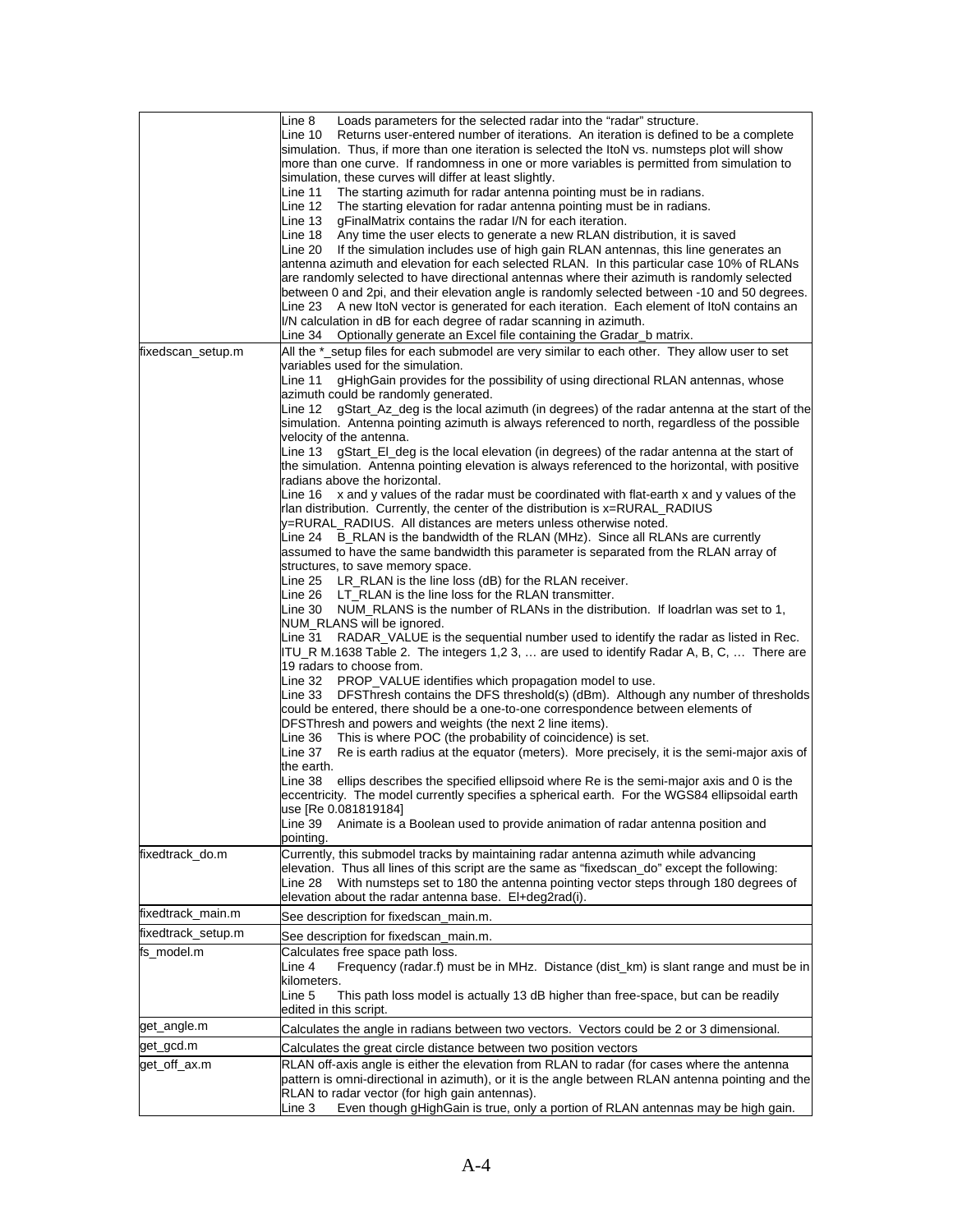| get_pathloss.m     | All three path loss models require a distance input in kilometers.                                                                                                                             |
|--------------------|------------------------------------------------------------------------------------------------------------------------------------------------------------------------------------------------|
|                    | prop_model uses slant range. X.R_b/1000 converts to kilometers.<br>Line 6                                                                                                                      |
|                    | Line 8<br>itm_model uses great circle distance.                                                                                                                                                |
| get_radar.m        | ine 10<br>fs_model uses slant range.<br>Loads data for appropriate radar.                                                                                                                      |
|                    | Line 20 Calculates theta, the CCW angle at topocentric origin from x+ to the radar. Also                                                                                                       |
|                    | calculates "a", the distance from origin to radar.                                                                                                                                             |
|                    | Converts the initial radar position from local vertical flat earth to ecef spherical earth.<br>Line 21                                                                                         |
|                    | Theta flat earth is theta spherical. "a" flat earth becomes the great circle distance on spherical                                                                                             |
|                    | earth.<br>Line 22<br>Calculates radar latitude and longitude. ecef2geodetic is part of the Mapping                                                                                             |
|                    | Toolbox.                                                                                                                                                                                       |
| get_rlan_azel.m    | This function returns a randomly selected azimuth from 0 to 2pi, and a randomly selected                                                                                                       |
|                    | elevation from low_el to high_el (radians), for only a portion (weight) of the RLANs of X. The .az                                                                                             |
|                    | and .el fields of other RLANs are assigned to be "empty".                                                                                                                                      |
| get_rlan_gain.m    | This function selects which antenna pattern to use for determining RLAN off=axis gain.                                                                                                         |
| get_rlans.m        | Uses the identical algorithm for determining RLAN distribution used in 5 GHz model. Since that<br>topology was local vertical flat earth, Lines 80 and 81 of this script also converts to ecef |
|                    | spherical earth.                                                                                                                                                                               |
| itm_model.m        | Calculates ITM path loss. Lines 33 and 36 indicate that randint could be used to generate                                                                                                      |
|                    | integer percentages from 1 to 99. randint is contained in the Communications Toolbox. If this is                                                                                               |
|                    | not available, use rand to generate a real number from 0 to 1.                                                                                                                                 |
| mag.m              | Calculates the magnitude of a vector. The vector could be 2 or 3 dimensional.                                                                                                                  |
| mobile_do.m        | The mobile*_do functions differ from fixed*_do mostly in that the "for" loop that establishes                                                                                                  |
|                    | vector relationships between RLANs and radar must be brought inside of the main simulation<br>loop. This is because in mobile*_do the radar position changes, and thus, so do associated       |
|                    | RLAN/radar vectors.                                                                                                                                                                            |
|                    | Line 16 dist is the great circle distance the radar moves within the simulation. The RLAN                                                                                                      |
|                    | distribution is centered about the north pole, and mobile radars always move north along $0^{\circ}$                                                                                           |
|                    | longitude. The "flip" Boolean is required in case dist is great enough to cause the radar to cross                                                                                             |
|                    | 90° latitude. In such cases the radar antenna azimuth will be flipped since the reference north is<br>now facing in the opposite direction.                                                    |
|                    | Line 17 track1 calculates a set of numsteps geodetic tracks along a great circle arc equally                                                                                                   |
|                    | spaced every dist/(numsteps-1) starting from the current coordinates. These tracks move along                                                                                                  |
|                    | 0 azimuth. track1 is part of the Mapping Toolbox.                                                                                                                                              |
|                    | This is the "for" loop that contains the simulation.<br>Line 18                                                                                                                                |
|                    | Calculates radar ecef position based on next latitude and longitude.<br>Line 19<br>As radar goes north along 0° longitude, if it crosses the north pole the longitude will<br>Line 21          |
|                    | no longer be $0^\circ$ , in which case the radar antenna azimuth needs to be flipped 180 $^\circ$ .                                                                                            |
|                    | Line 22 Calculates the end of the radar antenna pointing vector (antenna pointing is fixed in                                                                                                  |
|                    | this case, but the radar moves, thus requiring the recalculation).                                                                                                                             |
|                    | Line 30 This is the RLAN/radar vector relationships "for" loop, which must now be recalculated                                                                                                 |
|                    | every numstep, because the radar is moving.<br>Radar off-axis angle and antenna gain (Line 38) are added to the "for" loop for<br>Line 37                                                      |
|                    | efficiency. These values are always (in every *_do function) calculated every numstep by                                                                                                       |
|                    | looping through the "on" RLANs.                                                                                                                                                                |
| mobile_main.m      | Line 7<br>For the "mobile" submodel, numsteps does not represent the radar antenna pointing                                                                                                    |
|                    | azimuth or elevation since these angles are fixed. In this case numsteps represents the                                                                                                        |
|                    | distance the radar travels.                                                                                                                                                                    |
| mobile_setup.m     | See description for fixedscan_setup.m.                                                                                                                                                         |
| mobilescan_do.m    | In this submodel both antenna velocity and pointing change with time. Therefore the<br>Line 16                                                                                                 |
|                    | two must be coordinated with each other. radar.hsr is the horizontal scan rate in degrees per<br>second. numsteps represents the number of degrees of radar antenna scanning, therefore        |
|                    | numsteps/radar.hsr is the total time (in seconds) of the scanning. When this is multiplied by the                                                                                              |
|                    | radar speed it gives the distance traveled by the radar during the simulation.                                                                                                                 |
|                    | Line 17 The radar tracks are determined over a distance "dist" along a $0^{\circ}$ azimuth from the                                                                                            |
|                    | starting radar position.                                                                                                                                                                       |
|                    | Line 22  When calculating the end of the radar antenna pointing vector both antenna pointing<br>and radar location change.                                                                     |
| mobilescan_main.m  | See description for fixedscan main.m.                                                                                                                                                          |
| mobilescan_setup.m | gRadarSpeed is the magnitude of radar velocity in meters per second. The direction of radar                                                                                                    |
|                    | velocity always follows along a great circle arc whose beginning azimuth is $0^\circ$ .                                                                                                        |
|                    | gRadarSpeed is chosen to be unrealistically fast for demonstration purposes only. If<br>Line 40                                                                                                |
|                    | a more realistic speed were chosen the antenna scanning would be so much faster than the                                                                                                       |
|                    | forward progress of the radar, that radar position would appear to be stationary.                                                                                                              |
| plotfinalrlans.m   | Plots the "on" RLAN distribution after DFS has finished turning off potential RLAN interferers.                                                                                                |
| plotltoN.m         | Plots I/N as a function of angle or distance                                                                                                                                                   |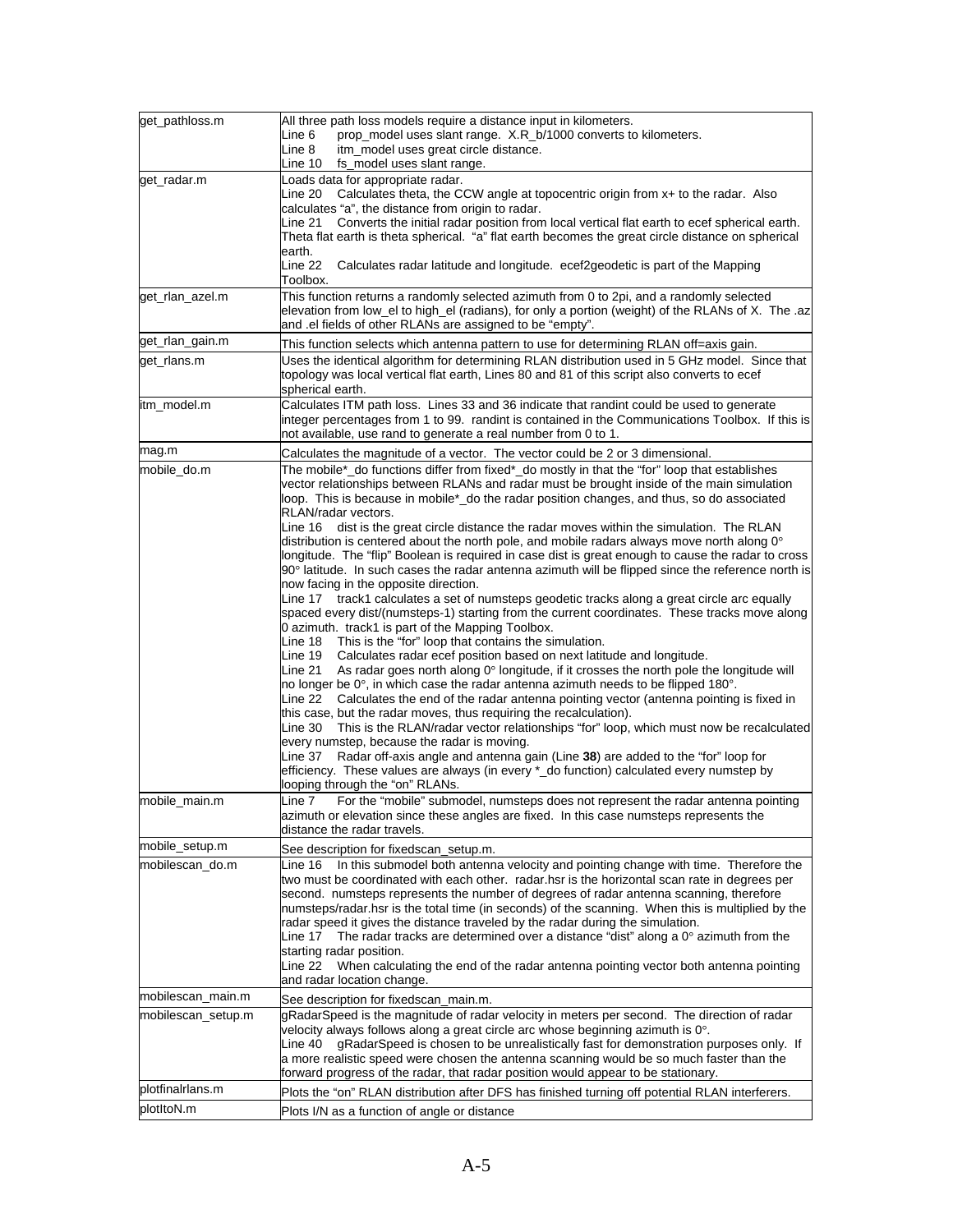|                 | Line 12 dist/numsteps is used rather than the more literal dist/(numsteps-1) because the plot<br>starts at 0, whereas numsteps starts at 1. |
|-----------------|---------------------------------------------------------------------------------------------------------------------------------------------|
| plotomega.m     | Plots the Omega vector as a function of angle or distance. The Omega vector identifies the "on"<br>RLAN <sub>s</sub> .                      |
| plotrlans.m     | Plots the initial RLAN distribution on a flat earth.                                                                                        |
| plotsphere.m    | Plots the RLAN distribution on a spherical earth.                                                                                           |
| prop model.m    | Calculates a propagation path loss.                                                                                                         |
| radar antenna.m | Calculates radar off-axis gain.                                                                                                             |
| rlan_antenna.m  | Calculates RLAN off-axis gain.                                                                                                              |
| watts2dBm.m     | Converts watts to decibels relative to a milliwatt.                                                                                         |

#### **A.3 MATLAB CODE**

 The MATLAB code used for each module in the 5 GHz Model is provided in this section.

```
1 function Ant=azelR2ecef(az,el,R,lat,lon,h)
 2 
global ellips
 3 
% az is azimuth, el is elevation, in radians
 4 
% R is range from topocentric origin
 5 
% lat is latitude, lon is longitude, both in radians
 6 
theta=pi/2-az;
 7 
phi=el;
 8 
[x1,y1,z1]=sph2cart(theta,phi,R);
 9 
[Ant(1),Ant(2),Ant(3)]=lv2ecef(x1,y1,z1,lat,lon,h,ellips);
 1 
function [StrXLabel,strLPID] = CreateLabelIdentifiers
 2 
global gStrSavedPathLossModelType gModelVerifyMode gOperationalMode
 3 
global gStrVersionNumber PROP_VALUE ModelType
 4 
if gOperationalMode
 5 
 6 
else
 7 
 8 
9 
10 
' domain Deg'];
11 
12 
13 
14 
15 
16 
end
17 
switch PROP_VALUE
18 
case{1}
19 
20 
case{2}
21 
22 
case{3}
23 
24 
otherwise
25 
26 
27 
end
       StrXLabel = ['Lp (dB) ' ModelType ' domain in Degrees'];
       if gModelVerifyMode == 0 
          gStrVersionNumber = [gStrVersionNumber 'U'];
          StrXLabel=['Lp (dB) V=' gStrVersionNumber ' SPRDMP //' ModelType 
       else
          gStrVersionNumber = [gStrVersionNumber 'X'];
          StrXLabel = ...
          ['Lp(dB) V=' gStrVersionNumber 'SPRDMP domain Deg'];
       end
       strLPID='prop-model'; gStrSavedPathLossModelType = strLPID;
       strLPID ='ITM'; gStrSavedPathLossModelType = strLPID;
       strLPID ='freespace'; gStrSavedPathLossModelType = strLPID;
      error('HEY!!! Invalid propagation model selection');
       gStrSavedPathLossModelType = 'UH OH'; return;
```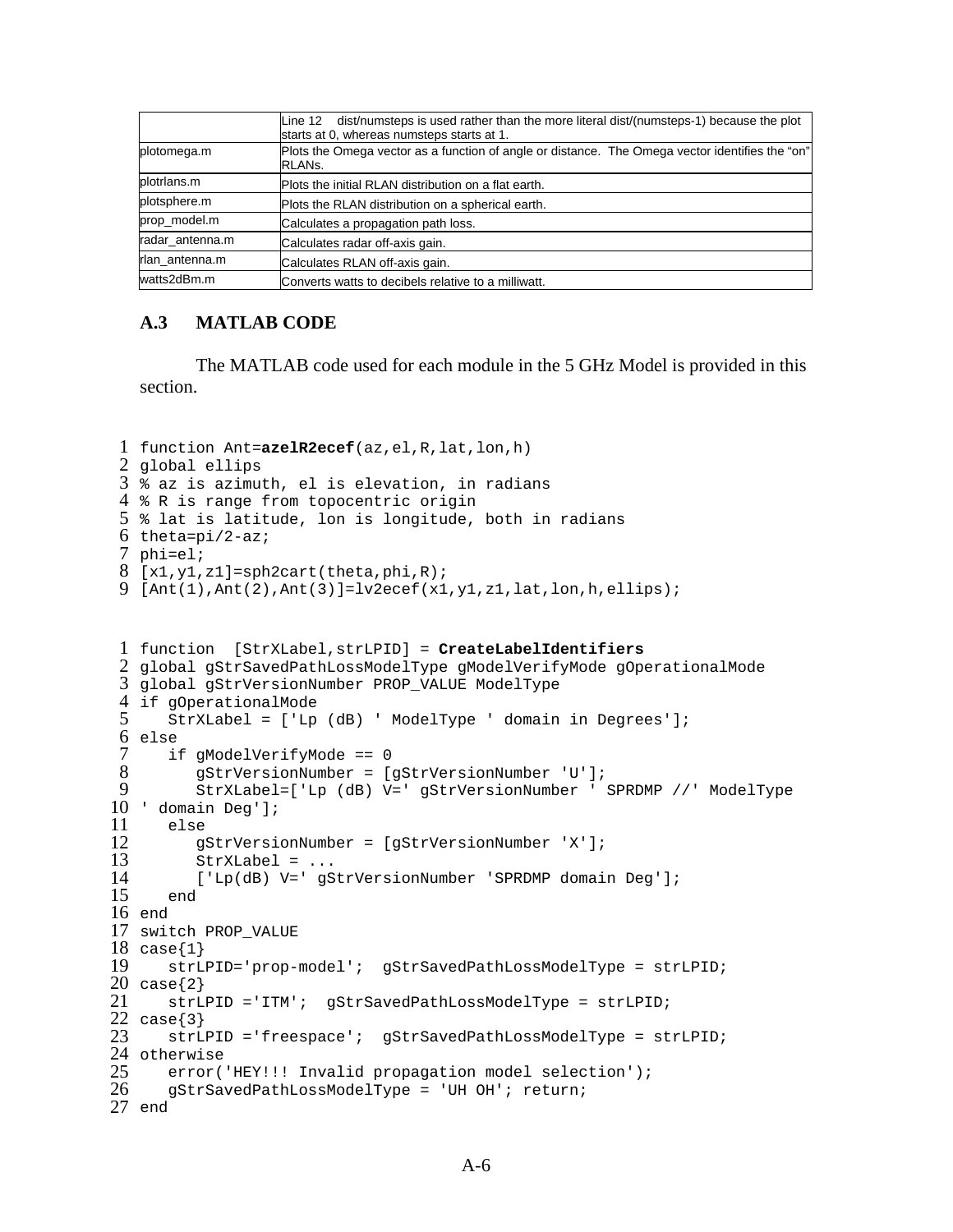```
1 function new_omega = do_DFS(I_rlan,rlan,omega, poc)2 j=0;3 
new_omega=[];
 4 
for i = 1:length(omega)
 5 
 6 
 7 
 8 
 9 
10 
11 
12 
13 
14 
15 
end
 1 
function [TT] = FDR(Btx,Brx)
 2 
TT = max(0,10*log10(Btx/Brx));
 1 
function ItoN = fixedscan_do(ItIndex,Az,El)
 2 
global rlan Irlan omega YMagOmega B_RLAN LT_RLAN LR_RLAN PROP_VALUE 
 3 
numsteps Animate
 4 
global radar Iradar Gradar_b gNiterations POC
 5 
omega = linspace(1,length(rlan),length(rlan));
 6 k = 1.38e-23; T = 290; B = radar.B*1000000; N = k*T*B;
 7 
YMagOmega=zeros(1,numsteps);Iradar=ones(1,numsteps)*1.000e-
 8 
5*N*10^(radar.NF/10);
 9 
if ItIndex == gNiterations YMagOmega(1) = length(omega); end
10 
VecLen=7000;
11 
if Animate & ItIndex == gNiterations
12 
13 
14 
15 
radar.AntTip(2)],...
16 
17 
','EraseMode','xor');%'background'
18 
end
19 
Gradar_b=zeros(1,length(rlan)); Irlan=zeros(1,length(rlan));
20 
if PROP_VALUE==2 loadlibrary('pmitm6','pmitm6'); end
21 for j = 1:length(omega)
22 
23 
24 
25 
26 
27 
28 
end
29 
if PROP_VALUE==2 unloadlibrary pmitm6; end
30 
for i = 1:numsteps
31 
32 
33 
      if I rlan(omega(i)) > rlan(omega(i)).threshold
         a = \text{rand};
          if a > poc 
             j = j+1;new omega(j) = omega(i);
          end
       else
          j = j+1;new\_omega(j) =omega(i); end
       close(figure(1)); plotsphere; zoom(400); view(0,90);
       radar.AntTip=azelR2ecef(Az,El,VecLen,radar.lat,radar.lon,radar.h);
       p=plot3([radar.Pos(1) radar.AntTip(1)],[radar.Pos(2) 
          [radar.Pos(3) radar.AntTip(3)], 'g-
       rlan(omega(j)).Rlan2Radar=radar.Pos-rlan(omega(j)).Pos;
      rlan(\text{omeqa}(j)).R b=mag(rlan(\text{omeqa}(j)).Rlan2Radar);
       rlan(omega(j)).gcd=get_gcd(radar.Pos,rlan(omega(j)).Pos);
       rlan(omega(j)).off_ax=get_off_ax(rlan(omega(j)));
      rlan(omega(j)).G_b = get_rlan_gain(rlan(omega(j)));
       rlan(omega(j)).Lp_b=get_pathloss(rlan(omega(j)));
       radar.AntTip=...
           azelR2ecef(Az+deg2rad(i),El,VecLen,radar.lat,radar.lon,radar.h);
       if Animate & ItIndex == gNiterations
```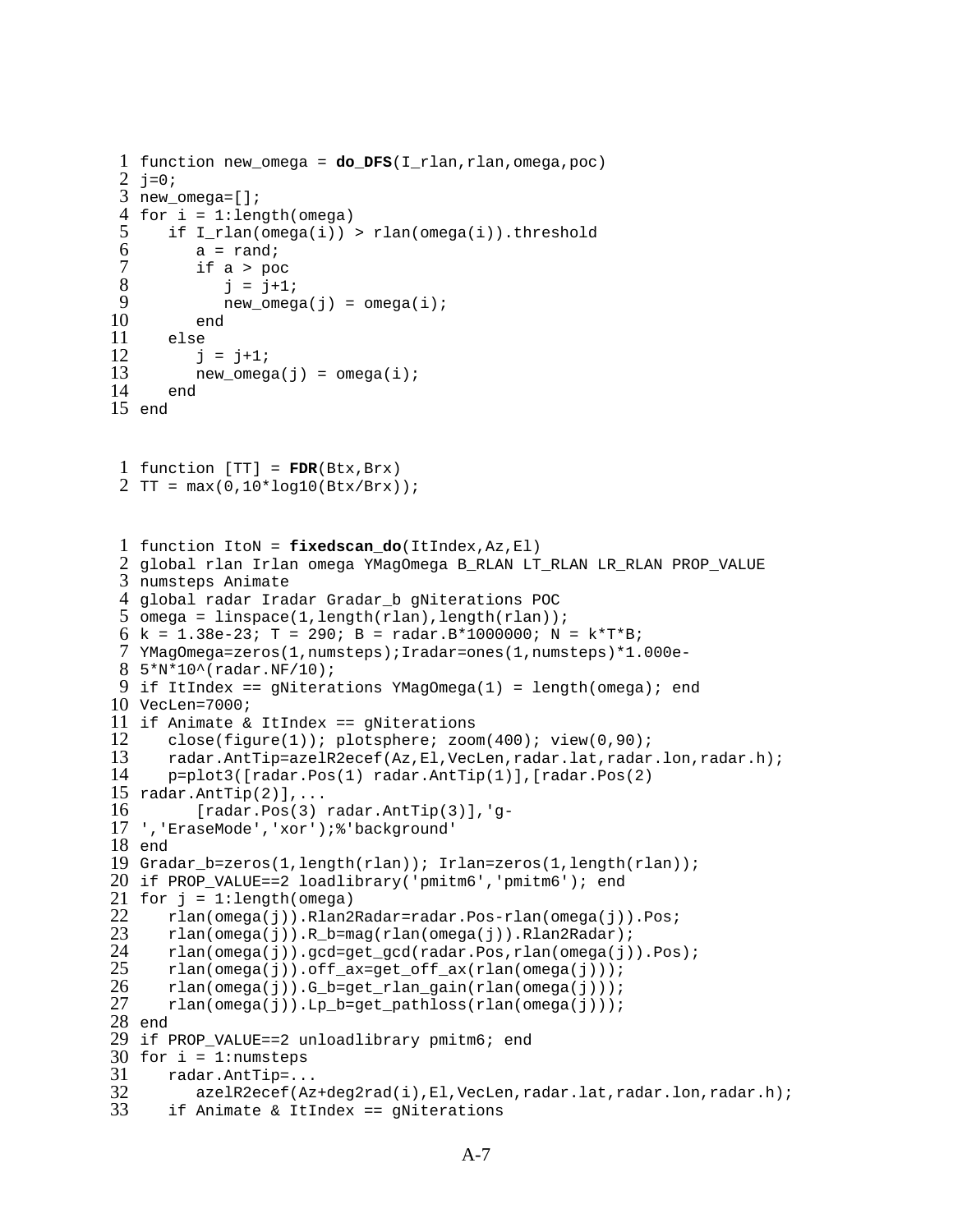```
34 set(p,'xdata',[radar.Pos(1) radar.AntTip(1)],'ydata',...
35 
36 
radar.AntTip(3)]);
37 
38 
39 
40 
41 
42 
43 
44 
45 
46 
FDR(radar.B,B_RLAN);
47 
48 
49 
50 
51 radar.Lr - ...
52 
53 
54 
55 
56 
57 
end
58 
Iradar = 10*log10(Iradar);
59 N = 10 * log10(N);60 
ItoN = Iradar - N - radar.NF;
 1 
%fixedscan_main.m
 2 
global gNiterations gFinalMatrix gStart_Az_deg gStart_El_deg
 3 
global Irlan Iradar Gradar_b
 4 
global Animate numsteps gHighGain
 5 
loadrlan=1; PercentHG=.1; lo_el=-10; hi_el=50;
 6 
fixedscan_setup;
 7 
numsteps = 360;
 8 
get_radar;
 9 
[gStrXLabel,strLPID] = CreateLabelIdentifiers;
10 
gNiterations = input('How many iterations this run??-------------------
11 
-------->');
12 
start_az_rad = deg2rad(gStart_Az_deg);
13 
start_el_rad = deg2rad(gStart_El_deg);
14 
gFinalMatrix=ones(numsteps,gNiterations)*-700; % Initial
15 
if loadrlan %provides ability to reuse previous rlan distribution
16 
17 
else
18 
19 
20 
end
21 
if gHighGain 
22 
rlan=get_rlan_azel(rlan,PercentHG,deg2rad(hi_el),deg2rad(lo_el)); end;
23 
for i = 1:gNiterations
24 
25 
26 
27 
end
             [radar.Pos(2) radar.AntTip(2)],'zdata',[radar.Pos(3)
          drawnow
       end
       radar.Ant=radar.AntTip-radar.Pos;
      for j = 1: length (omega)
          off_ax=get_angle(radar.Ant,-rlan(omega(j)).Rlan2Radar);
         Gradar_b(omega(j))=radar_antenna(off_ax, radar.G);
       end
      Irlan(omega) = watts2dBm(radar.P) - radar.Lt + Gradar_b(omega) - ... [rlan(omega).Lp_b] + [rlan(omega).G_b] - LR_RLAN - 
      omega = do_DFS(Irlan, rlan, omega, POC);
       if isempty(omega) break; end
      I = 0.001*power(10, (watts2dBm([rlan(omegaa).power]) - LT_RLAN + ... [rlan(omega).G_b] - [rlan(omega).Lp_b] + Gradar_b(omega) - 
           FDR(B_RLAN,radar.B))/10); %watts
      Iradar(i)=sum(T;i) if ItIndex == gNiterations
          if i < numsteps YMagOmega(i+1) = length(omega); end
       end
      load('fixedscan_rlan.mat','rlan');
       get_rlans;
       save('fixedscan_rlan.mat','rlan');
       clear ItoN;
       ItoN = fixedscan_do(i,start_az_rad,start_el_rad); 
      gFinalMatrix;,i) = ItoN;
```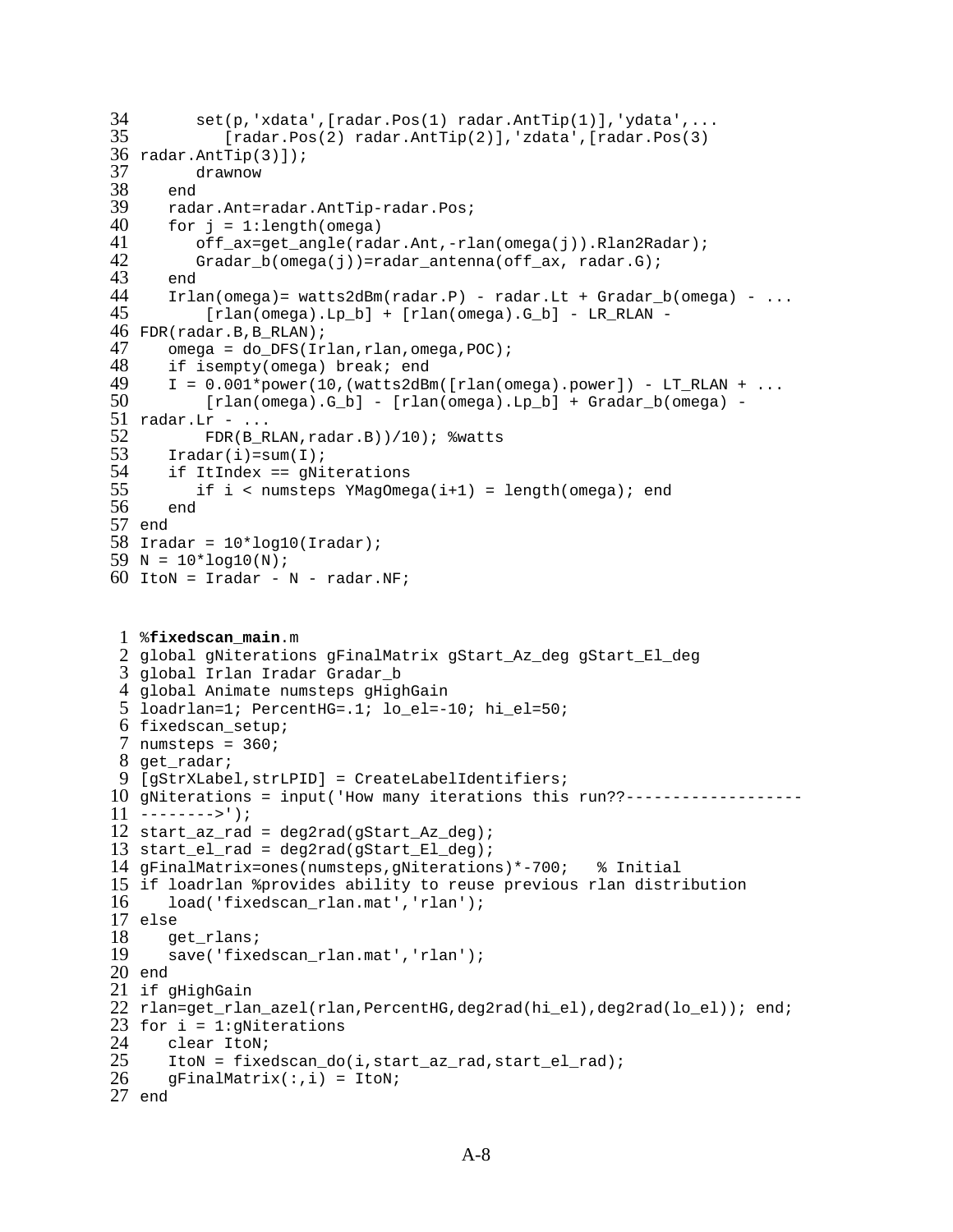```
28 clear i j
29 
if ~Animate
30 
31 
end
32 
close(figure(2)); plotfinalrlans;
33 
close(figure(3)); plotrlans;
34 
close(figure(4)); plotomega;
35 
close(figure(5)); plotItoN;
36 
% xlswrite('fixedscan_Gradar.xls',Gradar_b);
 1 
%fixedscan_setup.m
 2 
global URBAN_RADIUS SUBURBAN_RADIUS RURAL_RADIUS
 3 
global URBAN_WEIGHTING SUBURBAN_WEIGHTING RURAL_WEIGHTING
 4 
global MAX_URBAN_HEIGHT MAX_SUBURBAN_HEIGHT MAX_RURAL_HEIGHT
 5 
global B_RLAN LT_RLAN LR_RLAN NUM_RLANS RADAR_VALUE PROP_VALUE POC
 6 
global gStrVersionNumber gStart_Az_deg gStart_El_deg Re ellips
 7 
global gHighGain gModelVerifyMode gOperationalMode
 8 
global DFSthresh powers weights radar Animate ModelType
 9 
gModelVerifyMode = 0; 
10 
gOperationalMode = 0; 
11 
gHighGain = 0; 
12 gStart_Az_deg
13 gStart_El_deg = 0;14 
gStrVersionNumber = '5 GHz Model';
15 ModelType = 'fixedscan';
16 radar.x
17 
radar.y = 25000;
18 RURAL RADIUS
19 
20 
21 URBAN_WEIGHTING = 0.6;
22 SUBURBAN_WEIGHTING = 0.3;
23 RURAL_WEIGHTING = 0.1;
24 B_RLAN = 18;
25 LR_RLAN = 02;
26 LT_RLAN = 00;
27 MAX_URBAN_HEIGHT = 30;
28 
MAX_SUBURBAN_HEIGHT = 06;
29 
MAX_RURAL_HEIGHT = 6;%06
30 NUM RLANS
31 
2753 
32 RADAR VALUE
33 
Radar "C" 
34 PROP_VALUE
35 DFSthresh
36 powers
37 weights
38 POC
39 Re
40 ellips
41 Animate = 1;
       close(figure(1)); plotsphere; view(0,90);
                     = 180; %degrees
                     = 36000;= 25000; % in meters
   SUBURBAN_RADIUS = 12000; % in meters
   URBAN_RADIUS = 4000; % in meters
                      = 500; \frac{1477}{0025},1000,010,500,200,} 1377
                     = 3; %Set 08/29/03 t=0815 EDT for fixedscan
                      = 2; \textdegree\textdegree 1: \textdegree prop model 2: itm_model 3: fs_model
                    = [-62, -62, -64, -64];
                     = [1.00, 0.20, 0.10, 0.05];
                     = [.05, 0.25, .40, .30];= 1;= 6378000;= [Re 0];
```
1 function ItoN = **fixedtrack\_do**(ItIndex,Az,El)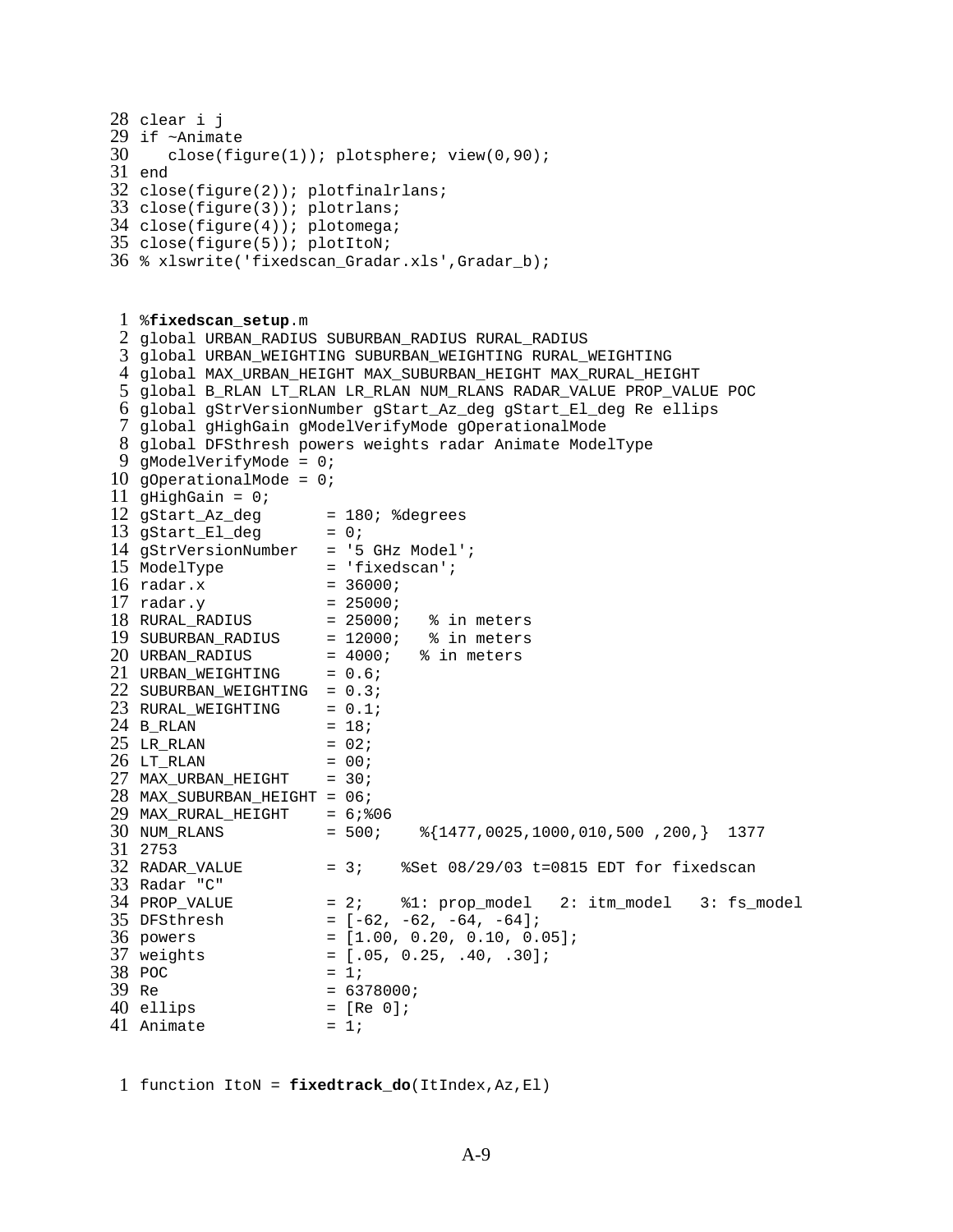```
2 
global rlan Irlan omega YMagOmega B_RLAN LT_RLAN LR_RLAN PROP_VALUE 
 3 
numsteps Animate
 4 
global radar Iradar Gradar_b gNiterations POC
 5 
omega = linspace(1,length(rlan),length(rlan));
 6 k = 1.38e-23; T = 290; B = radar.B*1000000; N = k*T*B;
 7 
YMagOmega=zeros(1,numsteps); Iradar=ones(1,numsteps)*1.000e-
 8 
5*N*10^(radar.NF/10);
 9 
if ItIndex == gNiterations YMagOmega(1) = length(omega); end
10 
VecLen=7000;
11 
if Animate & ItIndex == gNiterations
12 
13 
14 
15 
radar.AntTip(2)],...
16 
17 
','EraseMode','xor');%'background'
18 
end
19 
Gradar_b=zeros(1,length(rlan)); Irlan=zeros(1,length(rlan));
20 
if PROP_VALUE==2 loadlibrary('pmitm6','pmitm6'); end
21 for j = 1:length(omega)
22 
23 
24 
25 
26 
27 
28 
end
29 
if PROP_VALUE==2 unloadlibrary pmitm6; end
30 
for i = 1:numsteps
31 
32 
33 
34 
35 
36 
radar.AntTip(3)]);
37 
38 
39 
40 
41 
42 
43 
44 
45 
46 
FDR(radar.B,B_RLAN);
47 
48 
49 
50 
51 radar.Lr - ...
52 
53 
54 
55 
56 
57 
end
58 
Iradar = 10*log10(Iradar);
      close(figure(1)); plotsphere; zoom(400); view(0,0);
       radar.AntTip=azelR2ecef(Az,El,VecLen,radar.lat,radar.lon,radar.h);
       p=plot3([radar.Pos(1) radar.AntTip(1)],[radar.Pos(2) 
          [radar.Pos(3) radar.AntTip(3)],'g-
       rlan(omega(j)).Rlan2Radar=radar.Pos-rlan(omega(j)).Pos;
       rlan(omega(j)).R_b=mag(rlan(omega(j)).Rlan2Radar);
       rlan(omega(j)).gcd=get_gcd(radar.Pos,rlan(omega(j)).Pos);
       rlan(omega(j)).off_ax=get_off_ax(rlan(omega(j)));
       rlan(omega(j)).G_b=get_rlan_gain(rlan(omega(j)));
       rlan(omega(j)).Lp_b=get_pathloss(rlan(omega(j)));
       radar.AntTip=...
          azelR2ecef(Az,El+deg2rad(i),VecLen,radar.lat,radar.lon,radar.h);
       if Animate & ItIndex == gNiterations
          set(p,'xdata',[radar.Pos(1) radar.AntTip(1)],'ydata',...
              [radar.Pos(2) radar.AntTip(2)],'zdata',[radar.Pos(3) 
          drawnow
       end
       radar.Ant=radar.AntTip-radar.Pos;
      for j = 1: length (omega)
          off_ax=get_angle(radar.Ant,-rlan(omega(j)).Rlan2Radar);
          Gradar_b(omega(j))=radar_antenna(off_ax, radar.G);
       end
      Irlan(omega) = watts2dBm(radar.P) - radar.Lt + Gradar_b(omega_0) - ... [rlan(omega).Lp_b] + [rlan(omega).G_b] - LR_RLAN - 
      omega = do_DFS(Irlan, rlan, omega, POC);
       if isempty(omega) break; end
      I = 0.001*power(10, (watts2dBm([rlan(omegaa).power]) - LT_RLAN + ... [rlan(omega).G_b] - [rlan(omega).Lp_b] + Gradar_b(omega) - 
           FDR(B_RLAN,radar.B))/10); %watts
      Iradar(i)=sum(1); if ItIndex == gNiterations
         if i < numsteps YMagOmega(i+1) = length(omega); end
       end
```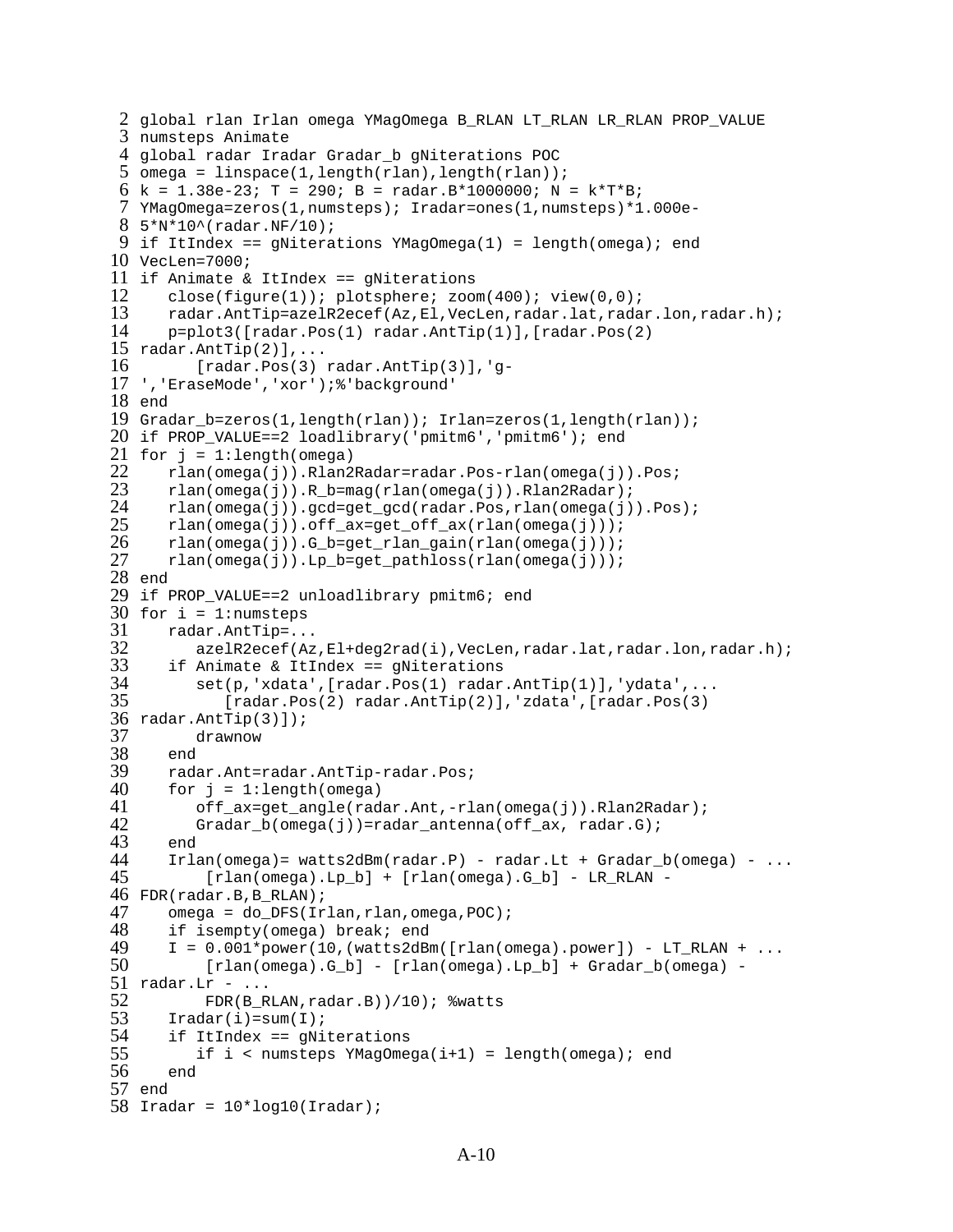```
59 N = 10*log10(N);60 
ItoN = Iradar - N - radar.NF;
```

```
1 
%fixedtrack_main.m
 2 
global gNiterations gFinalMatrix gStart_Az_deg gStart_El_deg
 3 
global Irlan Iradar Gradar_b gHighGain
 4 
global Animate numsteps
 5 
loadrlan=1; PercentHG=.1; lo_el=-10; hi_el=50;
 6 
fixedtrack_setup;
 7 
numsteps = 180;
 8 
get_radar;
 9 
[gStrXLabel,strLPID] = CreateLabelIdentifiers;
10 
gNiterations = input('How many iterations this run??-------------------
11 
-------->');
12 
start_az_rad = deg2rad(gStart_Az_deg);
13 
start_el_rad = deg2rad(gStart_El_deg);
14 
gFinalMatrix=ones(numsteps,gNiterations)*-700; % Initial
15 
if loadrlan %provides ability to reuse previous rlan distribution
16 
17 
else
18 
19 
20 
end
21 
if gHighGain 
22 
rlan=get_rlan_azel(rlan,PercentHG,deg2rad(hi_el),deg2rad(lo_el)); end;
23 
for i = 1:gNiterations
24 
25 
26 
27 
end
28 
clear i j
29 
if ~Animate
30 
31 
end 
32 
view(0,90);
33 
close(figure(2)); plotfinalrlans;
34 
close(figure(3)); plotrlans;
35 
close(figure(4)); plotomega;
36 
close(figure(5)); plotItoN;
37 
% xlswrite('fixedtrack_Gradar.xls',Gradar_b);
 1 
%fixedtrack_setup.m
 2 
global URBAN_RADIUS SUBURBAN_RADIUS RURAL_RADIUS
 3 
global URBAN_WEIGHTING SUBURBAN_WEIGHTING RURAL_WEIGHTING
 4 
global MAX_URBAN_HEIGHT MAX_SUBURBAN_HEIGHT MAX_RURAL_HEIGHT
 5 
global B_RLAN LT_RLAN LR_RLAN NUM_RLANS RADAR_VALUE PROP_VALUE POC
       load('fixedtrack_rlan.mat','rlan'); 
       get_rlans;
       save('fixedtrack_rlan.mat','rlan');
       clear ItoN;
       ItoN = fixedtrack_do(i,start_az_rad,start_el_rad); 
       gFinalMatrix(:,i) = ItoN;
       close(figure(1)); plotsphere;
```

```
6 
global gStrVersionNumber gStart_Az_deg gStart_El_deg Re ellips
```

```
7 
global gHighGain gModelVerifyMode gOperationalMode
```

```
8 
global DFSthresh powers weights radar Animate ModelType
```

```
9 
gModelVerifyMode = 0;
```

```
10 
gOperationalMode = 0;
```

```
11 
gHighGain = 0;
```

```
12 gStart_Az_deg = 180; %degrees
13 gStart_El_deg = 0;
```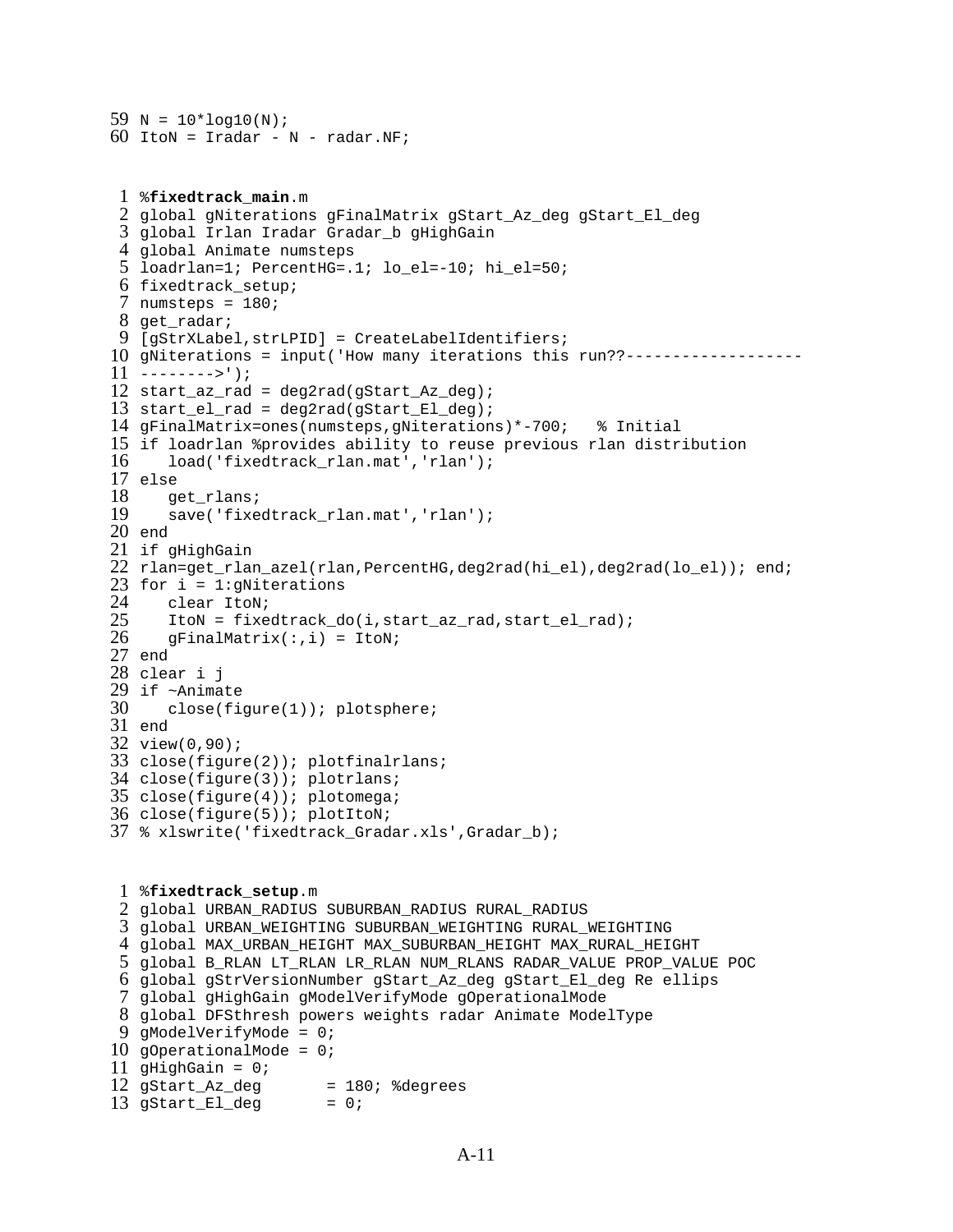```
14 gStrVersionNumber = 'SEAM 1.1';
15 ModelType
16 radar.x
17 radar.y
18 RURAL RADIUS
19 SUBURBAN RADIUS
20 URBAN RADIUS
21 URBAN_WEIGHTING = 0.6;
22 SUBURBAN_WEIGHTING = 0.3;
23 RURAL_WEIGHTING = 0.1;
24 B_RLAN = 18;
25 LR_RLAN = 02;
26 LT_RLAN = 00;
27 MAX_URBAN_HEIGHT = 30;
28 
MAX_SUBURBAN_HEIGHT = 06;
29 
MAX_RURAL_HEIGHT = 6;%06
30 NUM_RLANS
31 
2753 
32 RADAR_VALUE
33 
Radar "K"
34 PROP VALUE
35 DFSthresh
36 powers
37 
38 \text{ POC} = 1;39 Re
40 ellips
41 Animate = 1;
 1 
function Lp = fs_model(dist_km)
 2 
global radar
 3 
Lprt = 13;
 4 
Lpfs = 20*log10(radar.f) + 20*log10(dist_km) + 32.44;
 5 Lp = Lpfs + Lprt;
 1 
function theta=get_angle(A,B)
 2 theta=acos(dot(A,B)/(mag(A)*mag(B)));
 1 
function y=get_gcd(xPos,yPos)
 2 
global Re
 3 
y=Re*get_angle(xPos,yPos);
 1 
function ang=get_off_ax(X)
 2 
global gHighGain ellips
 3 
if gHighGain & ~isempty(X.az)
 4 
 5 
 6 
 7 
 8 
else
 9 
                   = 'fixedtrack';
                     = 36000;= 25000;= 25000; % in meters
                    = 12000; % in meters
                    = 4000; % in meters
                      = 500; \quad \frac{1477}{0025}, 1000, 010, 500, 200, 1377
                = 11; %Set 08/29/03 t=0815 EDT for fixedtrack
                    = 2; \$1: prop_model 2: itm_model 3: fs_model
                    = [-62, -62, -64, -64];= [1.00, 0.20, 0.10, 0.05];
                     = [.05, 0.25, .40, .30];= 6378000;= [Re 0];
      [lat,lon,h8]=ecef2geodetic(X.Pos(1),X.Pos(2),X.Pos(3),ellips);
      AntTip=azelR2ecef(X.az,X.el,1000,lat,lon,X.z_a);
      Ant=AntTip-X.Pos;
      ang=get_angle(Ant,X.Rlan2Radar);
     ang=pi/2-get_angle(X.Rlan2Radar,X.Pos);
```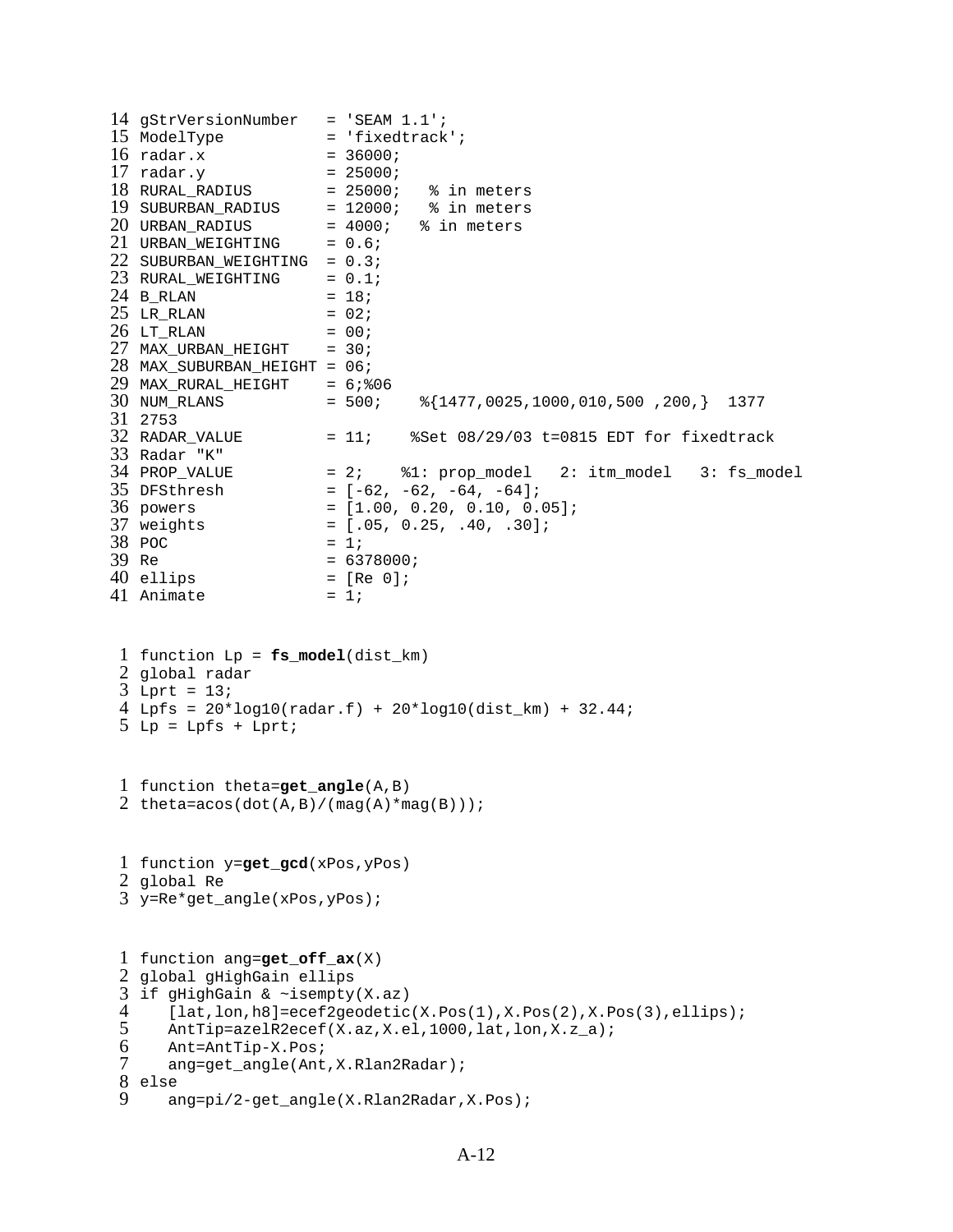end

```
1 
function Lp=get_pathloss(X)
 2 
global PROP_VALUE
 3 
global radar
 4 
switch PROP_VALUE
5 
6 
7 
8 
9 
10 
11 
12 
13 
end 
 1 
%get_radar.m
 2 
global radar RURAL_RADIUS Re RADAR_VALUE ellips
 3 
load radar_data
 4 
%Values from radar_data are taken from Tables 2 & 3 of Rec. ITU-R 
 5 
M.1638
 6 
% radar.B = radars(RADAR_VALUE).B; % Radar bandwidth in MHz
 7 
% radar.G = radars(RADAR_VALUE).G; % Radar mainbeam antenna 
 8 
gain in dBi
 9 
% radar.Lr = radars(RADAR_VALUE).Lr; % Radar receive insertion 
10 
loss in dB
11 
% radar.Lt = radars(RADAR_VALUE).Lt; % Radar transmit insertion 
12 
loss in dB
13 
% radar.NF = radars(RADAR_VALUE).NF; % Radar Noise Figure in dB
14 
15 
16 
% radar.h = radars(RADAR_VALUE).h; % Radar antenna height in 
17 
meters
18 
% radar.hsr = radars(RADAR_VALUE).hsr; % Horizontal antenna scan rate 
19 
in degrees/sec
20 
% radar.hs = radars(RADAR_VALUE).hs; % Horizontal antenna sector 
21 
in degrees
22 
% radar.vsr = radars(RADAR_VALUE).vsr; % Vertical antenna scan rate 
23 
in degrees/sec
24 
% radar.vs = radars(RADAR_VALUE).vs; % Vertical antenna sector 
25 
in degrees
26 
% radar.label=radars(RADAR_VALUE).label;%Radar letter identifier
27 
x=radar.x; y=radar.y;
28 
radar=radars(RADAR_VALUE); radar.x=x; radar.y=y;
29 
[theta,phi,a]=cart2sph(radar.x-RURAL_RADIUS,radar.y-RURAL_RADIUS,0);
30 
[radar.Pos(1),radar.Pos(2),radar.Pos(3)]=sph2cart(theta, pi/2-
31 
a/Re),Re+radar.h);
32 
[radar.lat,radar.lon,h8]=...
33 
34 
clear h8 theta phi a radars x y
      case{1}
         Lp = prop_model(X.R_b/1000); case{2}
         Lp = itm model(radar.h,X.z a,X.gcd/1000);
      case{3}Lp = fs_model(X.R_b/1000); otherwise
          error('Invalid propagation model selection'); return;
   % radar.P = radars(RADAR_VALUE).P; % Radar peak power in Watts
   % radar.f = radars(RADAR_VALUE).f; % Radar frequency in MHz
       ecef2geodetic(radar.Pos(1),radar.Pos(2),radar.Pos(3),ellips);
```

```
1 
function X=get_rlan_azel(X,weight,low_el,high_el)
2 
%Randomly selects X antenna azimuth and elevation for a certain
```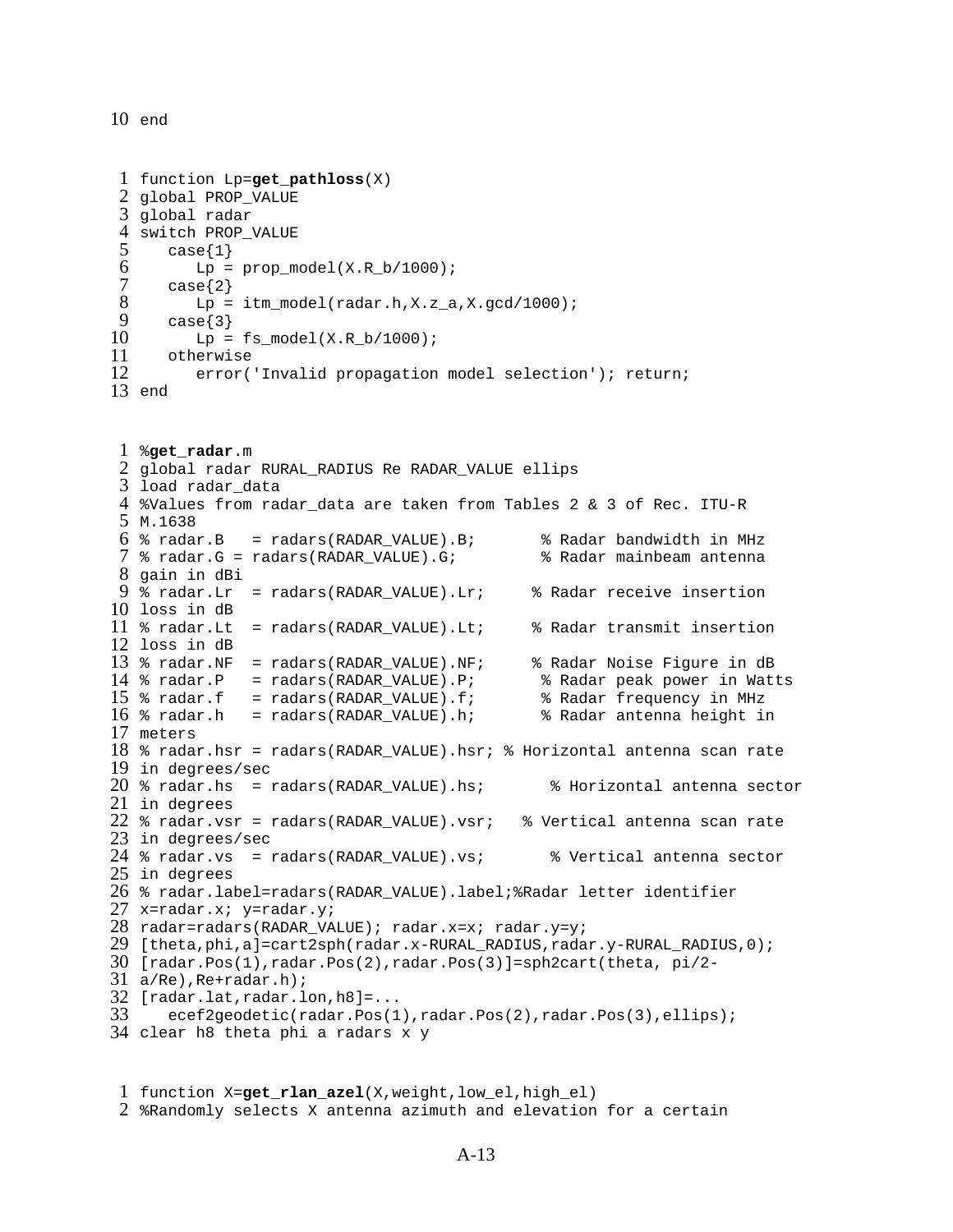```
3 %percentage of Xs. All angles in radians
 4 
for i=1:length(X)
 5 
 6 
 7 
 8 
 9 
10 
11 
12 
13 
end
 1 
function G=get_rlan_gain(X)
 2 
global gHighGain
 3 
if gHighGain & ~isempty(X.az)
 4 
 5 
else
 6 
 7 
end
 1 
%get_rlans.m
 2 
global DFSthresh powers weights rlan NUM_RLANS
 3 
global URBAN_WEIGHTING SUBURBAN_WEIGHTING RURAL_WEIGHTING
 4 
global URBAN_RADIUS SUBURBAN_RADIUS RURAL_RADIUS Re
 5 
global MAX_URBAN_HEIGHT MAX_SUBURBAN_HEIGHT MAX_RURAL_HEIGHT
 6 
rand('state',sum(100*clock));
 7 
for i = 1:NUM_RLANS
8 
9 
10 
11 
12 
SUBURBAN_WEIGHTING
13 
14 
15 
16 
17 
18 
19 
20 
21 
22 
23 
24 
25 
26 
27 
28 
29 
30 
31 
32 
33 
34 
       a=rand;
       if a<weight
          X(i).az=2*pi*rand;X(i).el=(high el-low el)*rand+low el;
       else
         X(i).az=[];
         X(i).el=[];
       end
       G=radar_antenna(X.off_ax, 26);
       G=rlan_antenna(X.off_ax,X.power);
      a = \text{rand}; if a >= 0 & a < URBAN_WEIGHTING
          rlan(i). region = 'urban ';
      elseif a >= URBAN_WEIGHTING & a < URBAN_WEIGHTING +
           rlan(i).region = 'suburban';
       elseif a >= URBAN_WEIGHTING + SUBURBAN_WEIGHTING & ...
             a <= URBAN_WEIGHTING + SUBURBAN_WEIGHTING + RURAL_WEIGHTING \ln(i). region = 'rural ';
         rlan(i).region = 'rural
       end
      j = 1; while(j <= length(powers))
          a = rand;
          if a \leq sum(weights(1:j))rlan(i). power = powers(j);
             rlan(i).threshold = DFSthresh(j);
             j = length(powers); end
          j = j+1; end
       if rlan(i).region == 'urban '
          rlan(i).x_a = rand*2*URBAN_RADIUS;rlan(i).y_a = rand*2*URBAN_RADIUS;while rlan(i).y_a > URBAN_RADIUS... + sqrt(URBAN_RADIUS^2-(rlan(i).x_a-URBAN_RADIUS)^2) |...
                                        rlan(i).y_a < URBAN_RADIUS ...
              - sqrt(URBAN_RADIUS^2-(rlan(i).x_a-URBAN_RADIUS)^2)
```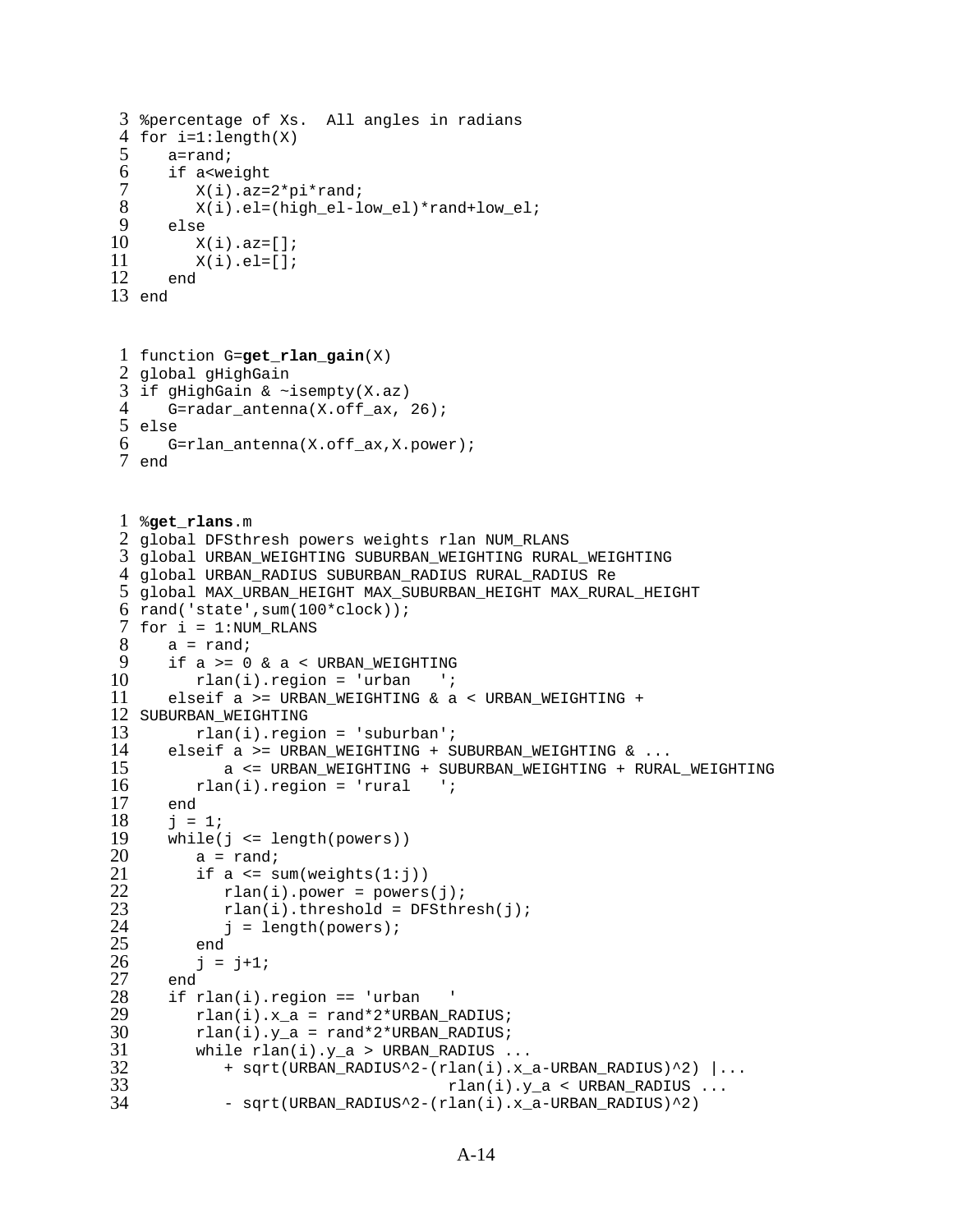```
35 rlan(i).x_a = rand*2*URBAN_RADIUS;
36 
37 
38 
39 
40 
41 
42 
43 
44 
45 
46 | ...
47 
48 
49 
|...
50 
51 
52 
53 
54 
55 
56 
57 
58 
59 
60 
61 
62 
63 
64 
65 
66 
67 
68 
69 
70 
71 
72 
73 
74 
75 
76 
77 
78 
79 
80 
81 
82 
83 
RURAL_RADIUS,0);
84 
85 
86 
end
            rlan(i).y_a = rand*2*URBAN_RADIUS; end
         rlan(i).x_a = rlan(i).x_a + RURAL_RADIUS-URBAN_RADIUS;rlan(i).y_a = rlan(i).y_a + RURAL_RADIUS-URBAN_RADIUS; end
       if rlan(i).region == 'suburban'
         rlan(i).x_a = rand*2*SUBURBAN_RADIUS;rlan(i).y_a = rand*2*SUBURBAN_RADIUS;while rlan(i).y_a < SUBURBAN_RADIUS - ...sqrt(SUBURBAN_RADIUS^2 - (rlan(i).x_a - SUBURBAN_RADIUS)^2)
                                         rlan(i).y_a > SUBURBAN_RADIUS + ...sqrt(SUBURBAN_RADIUS^2 - (rlan(i).x_a - SUBURBAN_RADIUS)^2)(rlan(i).y_a < SUBURBAN_RADIUS + ...sqrt(URBAN_RADIUS^2 - (rlan(i).x_a - SUBURBAN_RADIUS)^2) \&...rlan(i).y_a > SUBURBAN_RADIUS - ...sqrt(URBAN_RADIUS^2 - (rlan(i).x_a - SUBURBAN_RADIUS)^2))rlan(i).x_a = rand*2*SUBURBAN_RADIUS;rlan(i).y a = rand*2*SUBURBAN RADIUS;
          end
         rlan(i).x_a = rlan(i).x_a + RURAL_RADIUS-SUBURBAN_RADIUS;rlan(i).y_a = rlan(i).y_a + RURAL_RADIUS-SUBURBAN_RADIUS; end
      if rlan(i).region == 'rural
         rlan(i).x = \text{rand*2*RURAL RADIUS};rlan(i).y_a = rand*2*RURAL_RADIUS;while rlan(i) . y_a < RURAL_RADIUS - ...sqrt(RURAL_RADIUS^2 - (rlan(i).x_a - RURAL_RADIUS)^2) ...
                                     rlan(i).y_a > RURAL_RADIUS + ...sqrt(RURAL_RADIUS^2 - (rlan(i).x_a - RURAL_RADIUS)^2) ...
                                    (rlan(i).y_a < RURAL_RADIUS + ...sqrt(SUBURBAN_RADIUS^2 - (rlan(i).x_a - RURAL_RADIUS)^2) &...
                                    rlan(i).y_a > RURAL_RADIUS - ... sqrt(SUBURBAN_RADIUS^2 - (rlan(i).x_a - RURAL_RADIUS)^2))
            rlan(i).x a = rand*2*RURAL RADIUS;
            rlan(i).y_a = rand*2*RURAL_RADIUS; end
       end
      if rlan(i).region == 'urban
         rlan(i).z_a = rand*MAX_URBAN_HEIGHT; elseif rlan(i).region == 'suburban'
         rlan(i).z a = rand*MAX SUBURBAN HEIGHT;
       elseif rlan(i).region == 'rural '
         rlan(i).z_a = rand*MAX_RURAL_HEIGHT; end
      [theta,phi,a]=cart2sph(rlan(i).x_a-RURAL_RADIUS,rlan(i).y_a-
      [rlan(i).Pos(1),rlan(i).Pos(2),rlan(i).Pos(3)]=... sph2cart(theta, pi/2-a/Re,Re+rlan(i).z_a);
```

```
1 
function Lp = itm_model(rht_m,tht_m,gcd_km)
2 
global radar
```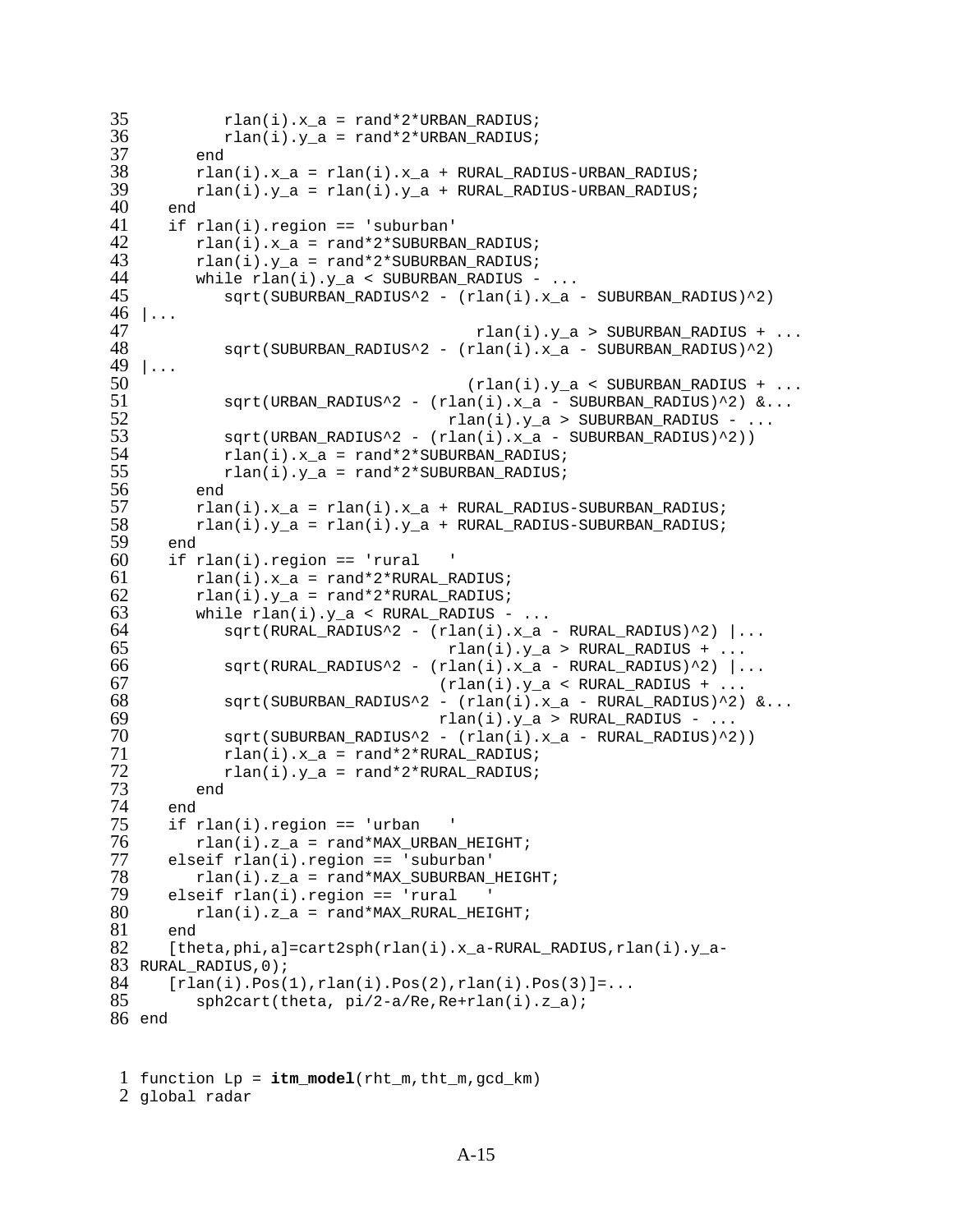```
3 eno_ns_surfref = 301.0;
 4 
sgm_conductivity = 0.005;
 5 eps_dielect = 15.0;
 6 
% pol: 0-Horizontal, 1-Vertical
 7 
% TSiteCriteria, RSiteCriteria: 0 - random, 1 - careful, 2 - very 
 8 
careful
 9 
% radio_climate: 1-Equatorial, 2-Continental Subtropical, 3-Maritime 
10 
Tropical,
11 
12 
Temperate, Over Land,
13 \times14 
% ModVar: 0 - Single: pctConf is "Time/Situation/Location", pctTime, 
15 
pctLoc not used
16*17 
"Confidence", 
18 
19*20 
pctConf is 
21 %
22 \div23 
pctConf is 
24 \; %
25 
% pctTime, pctLoc, pctConf: .01 to .99
26 
% errnum: 0- No Error.
27 *28*29 %
30 
impossible ones.
31 \text{ }32 %
33 
34 %
35 
% NOTE: strmode is not used at this time.
36 pol
37 
TSiteCriteria = 0;
38 
RSiteCriteria = 2;
39 radio_climate = 5:84;
40 ModVar = 0;
41 TIME
42 pctTime = TIME;
43 LOC
44 PCON
45 DH
46 
AdditionalLoss = 0;%20*rand;
47 
if gcd_km < 1
48 
49 
end
50 
Lp = calllib('pmitm6','ITMAreadBLoss',ModVar, DH, tht_m, rht_m,...
51 
52 
53 
                    % 4-Desert, 5-Continental Temperate, 6-Maritime 
                    7-Maritime Temperate, Over Sea
             % 1 - Individual: pctTime is "Situation/Location", pctConf is 
                 pctLoc not used
             % 2 - Mobile: pctTime is "Time/Locations (Reliability)", 
                  "Confidence", pctLoc not used
             % 3 - Broadcast: pctTime is "Time", pctLoc is "Location", 
                 "Confidence"
             1- Warning: Some parameters are nearly out of range.
                          Results should be used with caution.
             2- Note: Default parameters have been substituted for
             3- Warning: A combination of parameters is out of range.
                          Results are probably invalid.
             Other- Warning: Some parameters are out of range.
                               Results are probably invalid.
                  = 1;= .5; % randint(1,1,[1,99])/100;
                  = .5;= .5; * randint(1,1,[1,99])/100;
                  = 90; gcd_km = 1.0;
     gcd_km, TSiteCriteria, RSiteCriteria,...
        eps_dielect, sgm_conductivity, eno_ns_surfref,...
      radar.f, radio_climate, pol, pctTime, LOC, PCON) + AdditionalLoss;
```

```
1 
function y=mag(A)
2 
y=sqrt(sum(A.^2));
```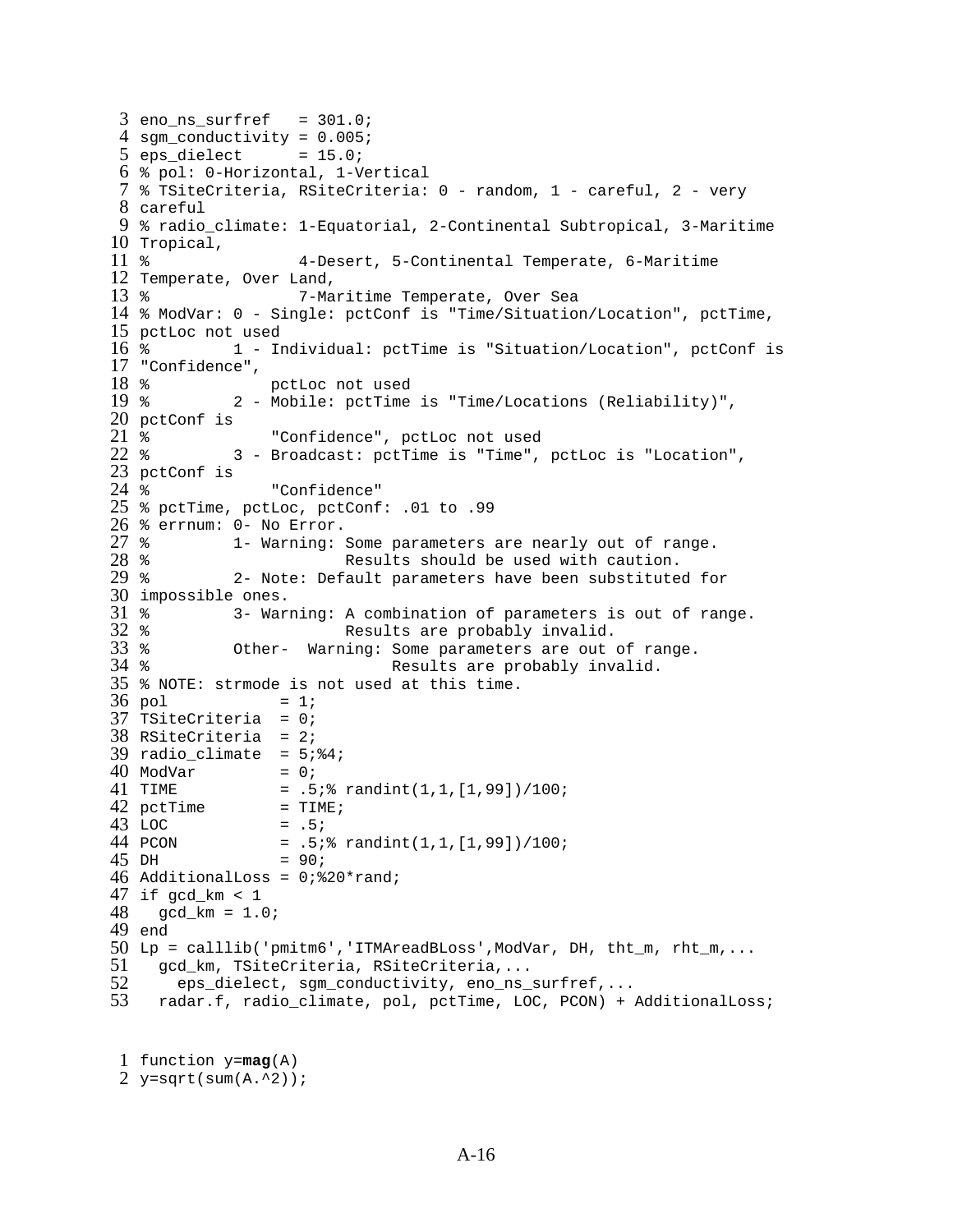```
1 function ItoN = mobile_do(ItIndex,Az,El)
 2 
global rlan Irlan omega YMagOmega B_RLAN LT_RLAN LR_RLAN PROP_VALUE 
 3 
numsteps Animate
 4 
global radar Iradar Gradar_b gNiterations POC radarlat radarlon ellips 
 5 
dist 
 6 
omega = linspace(1,length(rlan),length(rlan));
 7 k = 1.38e-23; T = 290; B = radar.B*1000000; N = k*T*B;8 
YMagOmega=zeros(1,numsteps); Iradar=ones(1,numsteps)*1.000e-
 9 
5*N*10^(radar.NF/10);
10 
if ItIndex == gNiterations YMagOmega(1) = length(omega); end
11 
VecLen=5000;
12 
if Animate & ItIndex == gNiterations
13 
14 
15 
16 
radar.AntTip(2)],...
17 
18 
','EraseMode','xor');%'background'
19 
end
20 
Gradar_b=zeros(1,length(rlan)); Irlan=zeros(1,length(rlan));
21 
dist=radar.x; flip=1;
22 
[radarlat,radarlon]=track1(radar.lat,radar.lon,0,dist,ellips,'radians',
23 
numsteps);
24 
for i = 1:numsteps
25 
26 
27 
28 
29 
radar.AntTip=azelR2ecef(Az,El,VecLen,radarlat(i),radarlon(i),radar.h);
30 
31 
32 
33 
radar.AntTip(3)]);
34 
35 
36 
37 
38 
39 
40 
41 
42 
43 
44 
45 
46 
47 
48 
49 
50 
51 
FDR(radar.B,B_RLAN);
52 
53 
54 
55 
56 
radar.Lr - ...
       close(figure(1)); plotsphere; zoom(200); view(0,90);
       radar.AntTip=azelR2ecef(Az,El,VecLen,radar.lat,radar.lon,radar.h);
       p=plot3([radar.Pos(1) radar.AntTip(1)],[radar.Pos(2) 
         [radar.Pos(3) radar.AntTip(3)], 'q-
      [radar.Pos(1),radar.Pos(2),radar.Pos(3)] = ... geodetic2ecef(radarlat(i),radarlon(i),radar.h,ellips);
       if flip & radarlon(i)~=0 Az=Az+pi; flip=0; end
       if Animate & ItIndex == gNiterations
          set(p,'xdata',[radar.Pos(1) radar.AntTip(1)],'ydata',...
              [radar.Pos(2) radar.AntTip(2)],'zdata',[radar.Pos(3) 
          drawnow
       end
       radar.Ant=radar.AntTip-radar.Pos;
       if PROP_VALUE==2 loadlibrary('pmitm6','pmitm6'); end
      for j = 1: length (omega)
          rlan(omega(j)).Rlan2Radar=radar.Pos-rlan(omega(j)).Pos;
          rlan(omega(j)).R_b=mag(rlan(omega(j)).Rlan2Radar);
          rlan(omega(j)).gcd=get_gcd(radar.Pos,rlan(omega(j)).Pos);
          rlan(omega(j)).off_ax=get_off_ax(rlan(omega(j)));
          rlan(omega(j)).G_b=get_rlan_gain(rlan(omega(j)));
          rlan(omega(j)).Lp_b=get_pathloss(rlan(omega(j)));
          off_ax=get_angle(radar.Ant,-rlan(omega(j)).Rlan2Radar);
         Gradar_b(omega(j))=radar_antenna(off_ax, radar.G);
       end
      if PROP VALUE==2 unloadlibrary pmitm6; end
      Irlan(omega) = watts2dBm(radar.P) - radar.Lt + Gradar_b(omega) - ...[rlan(\omega)] - Lp_b] + [rlan(\omega)] - Lp_c - LR_RLAN -
      omega = do_DFS(Irlan, rlan, omega, POC);
       if isempty(omega) break; end
      I = 0.001*power(10, (watts2dBm([rlan(omega, power])) - LT RLAN + ... [rlan(omega).G_b] - [rlan(omega).Lp_b] + Gradar_b(omega) -
```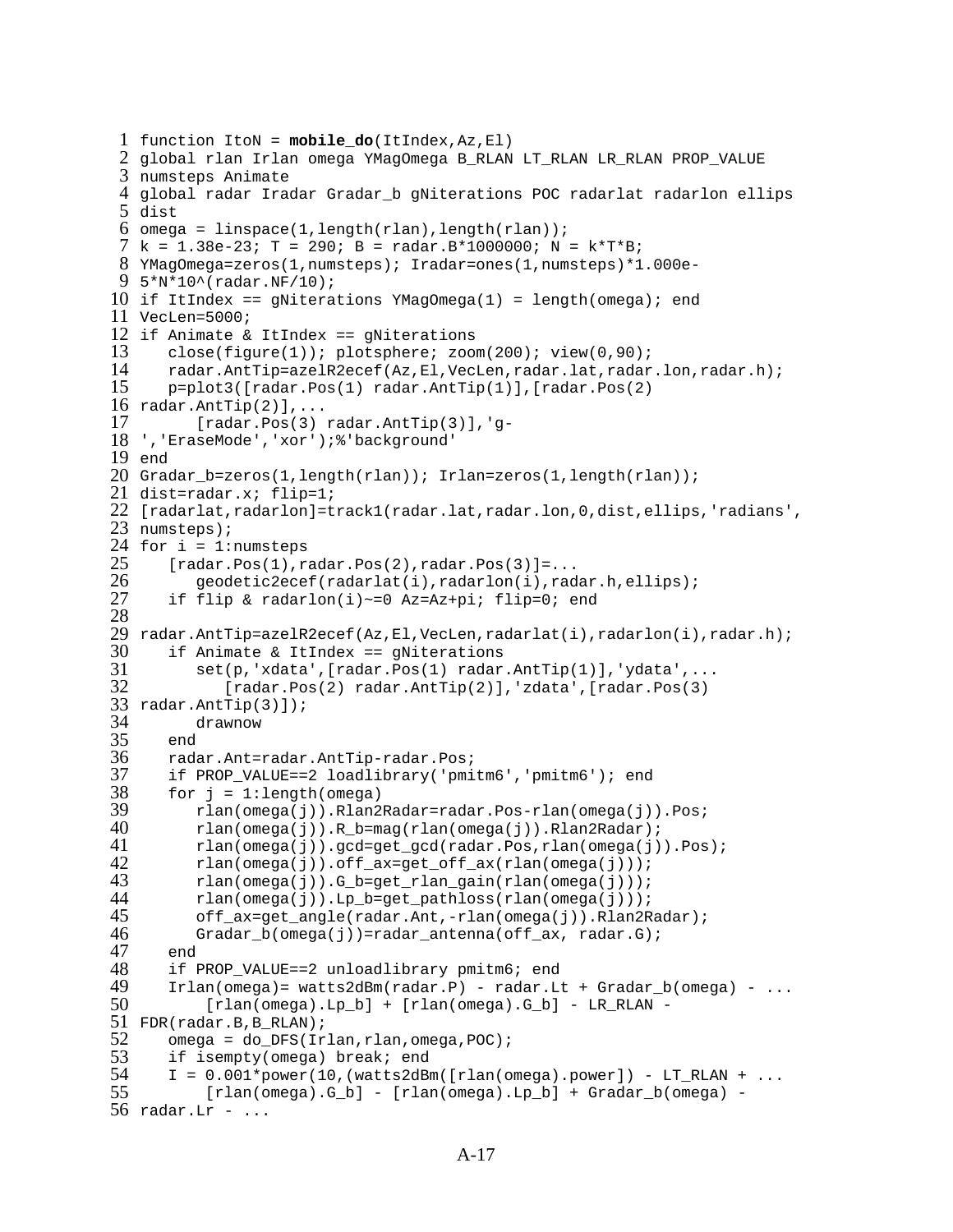```
57 FDR(B RLAN,radar.B))/10); %watts
58 
59 
60 
61 
62 
end
63 
Iradar = 10*log10(Iradar);
64 
N = 10*log10(N); 
65 
ItoN = Iradar - N - radar.NF;
 1 
%mobile_main.m
 2 
global gNiterations gFinalMatrix gStart_Az_deg gStart_El_deg
 3 
global Irlan Iradar Gradar_b
 4 
global Animate numsteps radarlat radarlon dist gHighGain
 5 
loadrlan=1; PercentHG=.1; lo_el=-10; hi_el=50;
 6 
mobile_setup;
 7 
numsteps = 100;
 8 
get_radar;
 9 
[gStrXLabel,strLPID] = CreateLabelIdentifiers;
10 
gNiterations = input('How many iterations this run??-------------------
11 
-------->');
12 
start_az_rad = deg2rad(gStart_Az_deg);
13 
start_el_rad = deg2rad(gStart_El_deg);
14 
gFinalMatrix=ones(numsteps,gNiterations)*-700; % Initial
15 
if loadrlan %provides ability to reuse previous rlan distribution
16 
17 
else
18 
19 
20 
end
21 
if gHighGain 
22 
rlan=get_rlan_azel(rlan,PercentHG,deg2rad(hi_el),deg2rad(lo_el)); end;
23 
for i = 1:gNiterations
24 
25 
26 
27 
end
28 
clear i j
29 
if ~Animate
30 
31 
end 
32 
view(0,90);
33 
close(figure(2)); plotfinalrlans;
34 
close(figure(3)); plotrlans;
35 
close(figure(4)); plotomega;
36 
close(figure(5)); plotItoN;
37 
% xlswrite('mobile_Gradar.xls',Gradar_b);
 1 
%mobile_setup.m
 2 
global URBAN_RADIUS SUBURBAN_RADIUS RURAL_RADIUS
 3 
global URBAN_WEIGHTING SUBURBAN_WEIGHTING RURAL_WEIGHTING
 4 
global MAX_URBAN_HEIGHT MAX_SUBURBAN_HEIGHT MAX_RURAL_HEIGHT
      Iradar(i)=sum(T;i) if ItIndex == gNiterations
         if i < numsteps YMagOmega(i+1) = length(omega); end
       end
      load('mobile_rlan.mat','rlan');
       get_rlans;
      save('mobile_rlan.mat','rlan');
       clear ItoN;
       ItoN = mobile_do(i,start_az_rad,start_el_rad); 
      gFinalMatrix(:,i) = ItoN; close(figure(1)); plotsphere;
```
- global B\_RLAN LT\_RLAN LR\_RLAN NUM\_RLANS RADAR\_VALUE PROP\_VALUE POC
- global gStrVersionNumber gStart\_Az\_deg gStart\_El\_deg Re ellips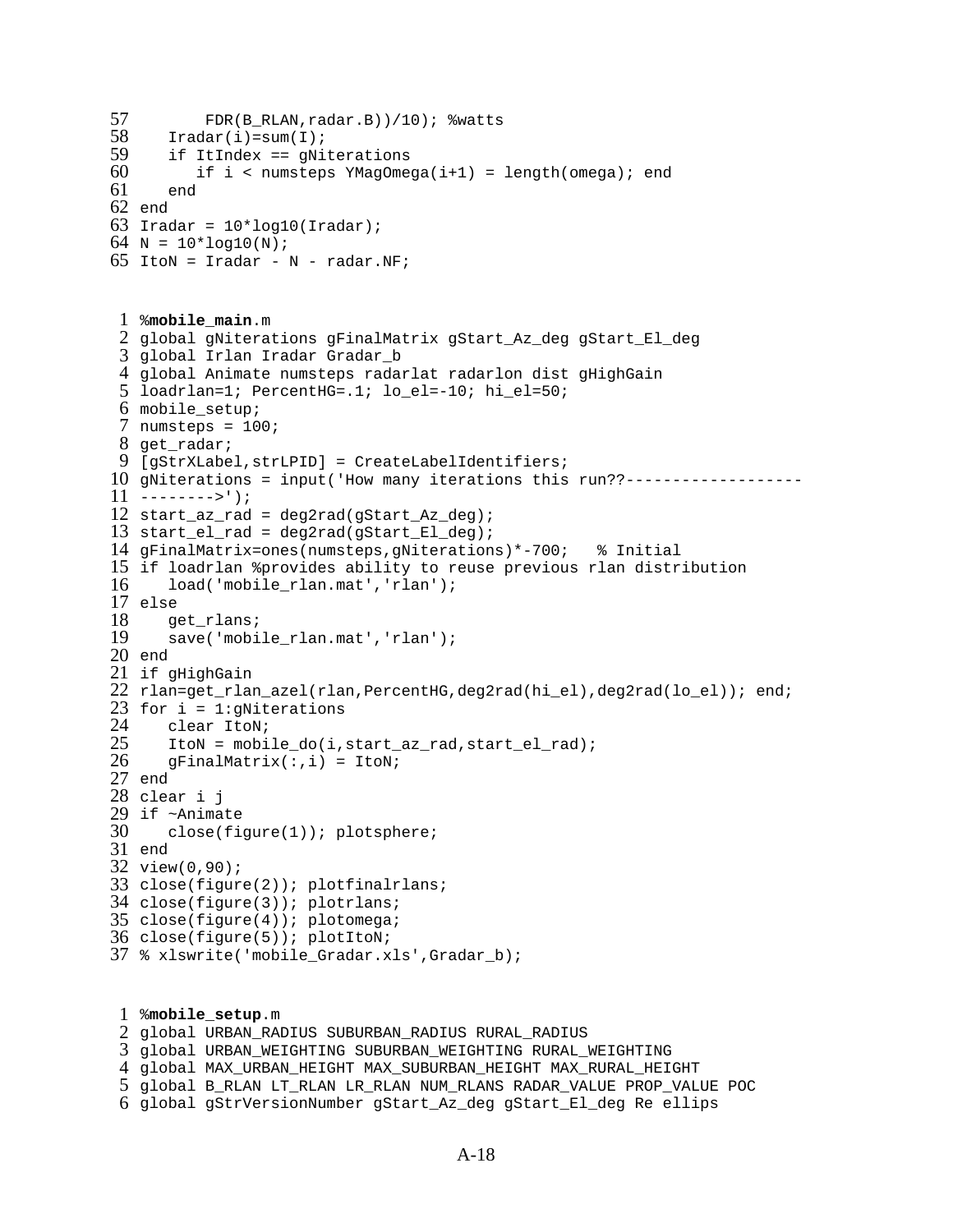```
7 global gHighGain gModelVerifyMode gOperationalMode
 8 
global DFSthresh powers weights radar Animate ModelType
 9 
gModelVerifyMode = 0; 
10 
gOperationalMode = 0; 
11 
gHighGain = 0; 
12 gStart_Az_deg = 0; %degrees
13 gStart_El_deg = -50;
14 
gStrVersionNumber = '5 GHz Model';
15 ModelType = 'mobile';
16 radar.x
17 radar.y
18 RURAL_RADIUS = 25000; % in meters
19 SUBURBAN_RADIUS
20 URBAN_RADIUS = 4000; \frac{1}{8} in meters
21 URBAN_WEIGHTING = 0.6;
22 SUBURBAN_WEIGHTING = 0.3;
23 RURAL_WEIGHTING = 0.1;
24 B_RLAN = 18;
25 LR_RLAN = 02;
26 LT_RLAN = 00;
27 MAX_URBAN_HEIGHT = 30;
28 
MAX_SUBURBAN_HEIGHT = 06;
29 
MAX_RURAL_HEIGHT = 6;%06
30 NUM_RLANS
31 
2753 
32 RADAR VALUE
33 PROP VALUE
34 DFSthresh
35 powers
36 weights
37 POC
38 Re
39 ellips
40 Animate = 1;
 1 
function ItoN = mobilescan_do(ItIndex,Az,El)
 2 
global rlan Irlan omega YMagOmega B_RLAN LT_RLAN LR_RLAN PROP_VALUE 
 3 
numsteps Animate
 4 
global radar Iradar Gradar_b gNiterations POC radarlat radarlon ellips 
 5 
gRadarSpeed
 6 
omega = linspace(1,length(rlan),length(rlan));
 7 
k = 1.38e-23; T = 290; B = radar.B*1000000; N = k*T*B;
 8 
YMagOmega=zeros(1,numsteps); Iradar=ones(1,numsteps)*1.000e-
 9 
5*N*10^(radar.NF/10);
10 
if ItIndex == gNiterations YMagOmega(1) = length(omega); end
11 
VecLen=5000;
12 
if Animate & ItIndex == gNiterations
13 
14 
15 
16 
radar.AntTip(2)],...
17 
18 
','EraseMode','xor');%'background'
19 
end
20 
Gradar_b=zeros(1,length(rlan)); Irlan=zeros(1,length(rlan));
                      = 50000; 2125000; 36000= 25000;<br>= 25000;
                    = 12000; % in meters<br>= 4000; % in meters
                      = 500; \{1477,0025,1000,010,500,200,\} 1377
                     = 18; %Airborne Radar 18 or 19
                      = 2; \$1: prop model 2: itm model 3: fs model
                     = [-62, -62, -64, -64];= [1.00, 0.20, 0.10, 0.05];
                     = [.05, 0.25, .40, .30];= 1;= 6378000;= [Re 0];
      close(fique(1)); plotsphere; zoom(1000); view(0,90);
       radar.AntTip=azelR2ecef(Az,El,VecLen,radar.lat,radar.lon,radar.h);
      p=plot3([radar.Pos(1) radar.AntTip(1)],[radar.Pos(2) 
          [radar.Pos(3) radar.AntTip(3)],'g-
```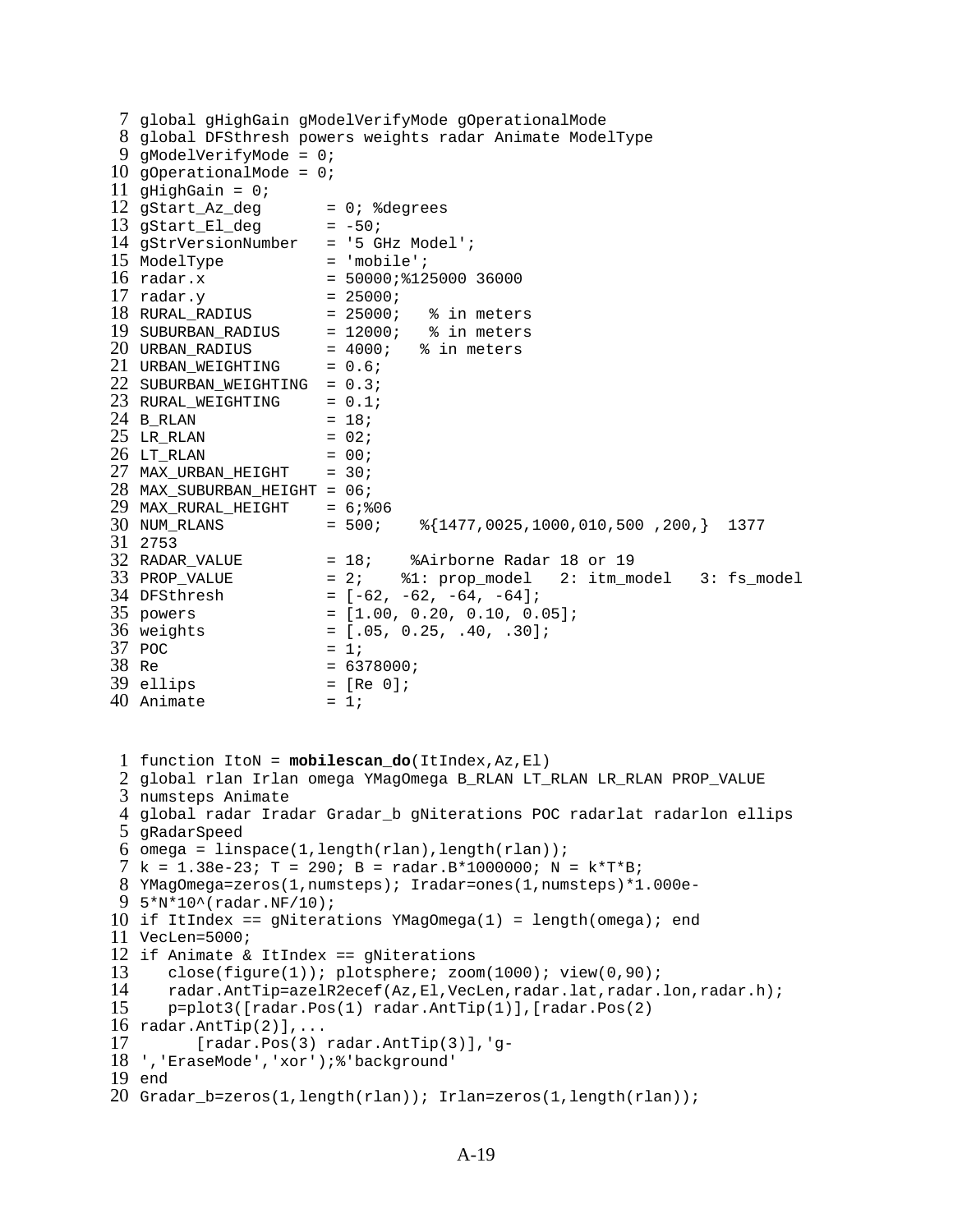```
21 dist=numsteps/radar.hsr*gRadarSpeed; flip=1;
22 
[radarlat,radarlon]=track1(radar.lat,radar.lon,0,dist,ellips,'radians',
23 
numsteps);
24 
for i = 1:numsteps
25 
26 
27 
28 
29 
30 
,radar.h);
31 
32 
33 
34 
radar.AntTip(3)]);
35 
36 
37 
38 
39 
40 
41 
42 
43 
44 
45 
46 
47 
48 
49 
50 
51 
52 
FDR(radar.B,B_RLAN);
53 
54 
55 
56 
57 
radar.Lr - ...
58 
59 
60 
61 
62 
63 
end
64 
Iradar = 10*log10(Iradar);
65 N = 10*log10(N);66 
ItoN = Iradar - N - radar.NF;
 1 
%mobilescan_main.m
 2 
global gNiterations gFinalMatrix gStart_Az_deg gStart_El_deg
 3 
global Irlan Iradar Gradar_b
 4 
global Animate numsteps radarlat radarlon gHighGain
      [radar.Pos(1),radar.Pos(2),radar.Pos(3)] = ... geodetic2ecef(radarlat(i),radarlon(i),radar.h,ellips);
       if flip & radarlon(i)~=0 Az=Az+pi; flip=0; end
   radar.AntTip=azelR2ecef(Az+deg2rad(i),El,VecLen,radarlat(i),radarlon(i)
       if Animate & ItIndex == gNiterations
          set(p,'xdata',[radar.Pos(1) radar.AntTip(1)],'ydata',...
              [radar.Pos(2) radar.AntTip(2)],'zdata',[radar.Pos(3) 
          drawnow
       end
       radar.Ant=radar.AntTip-radar.Pos;
       if PROP_VALUE==2 loadlibrary('pmitm6','pmitm6'); end
      for j = 1: length (omega)
          rlan(omega(j)).Rlan2Radar=radar.Pos-rlan(omega(j)).Pos;
          rlan(omega(j)).R_b=mag(rlan(omega(j)).Rlan2Radar);
          rlan(omega(j)).gcd=get_gcd(radar.Pos,rlan(omega(j)).Pos);
          rlan(omega(j)).off_ax=get_off_ax(rlan(omega(j)));
          rlan(omega(j)).G_b=get_rlan_gain(rlan(omega(j)));
          rlan(omega(j)).Lp_b=get_pathloss(rlan(omega(j)));
          off_ax=get_angle(radar.Ant,-rlan(omega(j)).Rlan2Radar);
         Gradar_b(omega(j))=radar_antenna(off_ax, radar.G);
       end
       if PROP_VALUE==2 unloadlibrary pmitm6; end
      Irlan(\omega) = watts2dBrm(\nu) - radar.Lt + Gradar_b(\omega) - ...[rlan(omega).Lp_b] + [rlan(omega).G_b] - LR_RLAN -omega = do_DFS(Irlan, rlan, omega, POC);
       if isempty(omega) break; end
      I = 0.001*power(10, (watts2dBm([rlan(omegaa).power]) - LT_RLAN + ... [rlan(omega).G_b] - [rlan(omega).Lp_b] + Gradar_b(omega) - 
          FDR(B RLAN,radar.B))/10); %watts
      Iradar(i)=sum(i);
       if ItIndex == gNiterations
         if i < numsteps YMagOmega(i+1) = length(omega); end
       end
```

```
5 
loadrlan=1; PercentHG=.1; lo_el=-10; hi_el=50;
```

```
6 
mobilescan_setup;
```

```
7 
numsteps = 180;
8 
get_radar;
```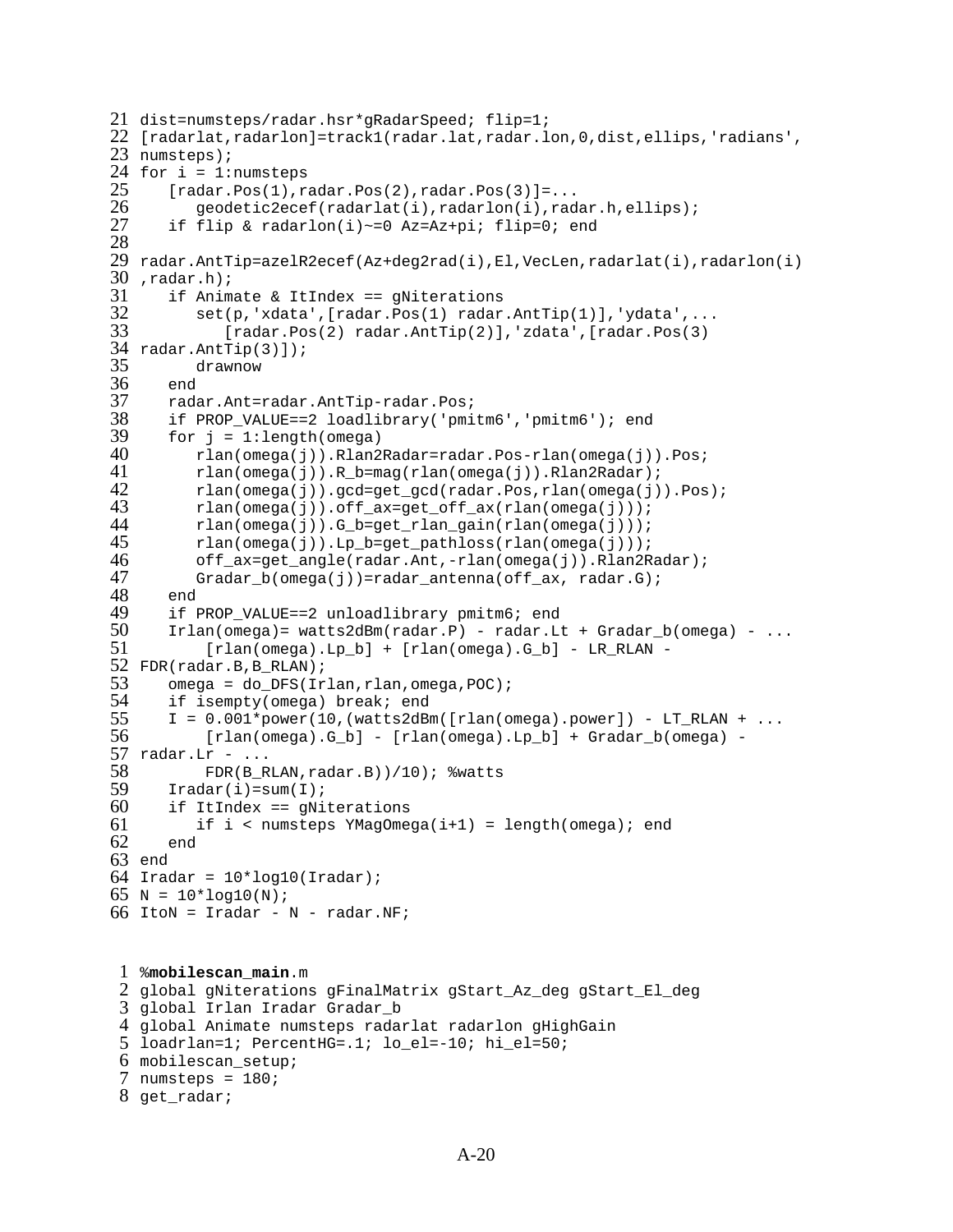```
9 [gStrXLabel,strLPID] = CreateLabelIdentifiers;
10 
gNiterations = input('How many iterations this run??-------------------
11 
-------->');
12 
start_az_rad = deg2rad(gStart_Az_deg);
13 
start_el_rad = deg2rad(gStart_El_deg);
14 
gFinalMatrix=ones(numsteps,gNiterations)*-700; % Initial
15 
if loadrlan %provides ability to reuse previous rlan distribution
16 
17 
else
18 
19 
20 
end
21 
if gHighGain 
22 
rlan=get_rlan_azel(rlan,PercentHG,deg2rad(hi_el),deg2rad(lo_el)); end;
23 
for i = 1:gNiterations
24 
25 
26 
27 
end
28 
clear i j
29 
if ~Animate
30 
31 
end 
32 
view(0,90);
33 
close(figure(2)); plotfinalrlans;
34 
close(figure(3)); plotrlans;
35 
close(figure(4)); plotomega;
36 
close(figure(5)); plotItoN;
37 
% xlswrite('mobilescan_Gradar.xls',Gradar_b);
 1 
%mobilescan_setup.m
 2 
global URBAN_RADIUS SUBURBAN_RADIUS RURAL_RADIUS
 3 
global URBAN_WEIGHTING SUBURBAN_WEIGHTING RURAL_WEIGHTING
 4 
global MAX_URBAN_HEIGHT MAX_SUBURBAN_HEIGHT MAX_RURAL_HEIGHT
 5 
global B_RLAN LT_RLAN LR_RLAN NUM_RLANS RADAR_VALUE PROP_VALUE POC
 6 
global gStrVersionNumber gStart_Az_deg gStart_El_deg Re ellips
 7 
global gHighGain gModelVerifyMode gOperationalMode
 8 
global DFSthresh powers weights radar Animate ModelType gRadarSpeed
 9 
gModelVerifyMode = 0; 
10 
gOperationalMode = 0; 
11 
gHighGain = 0; 
12 gStart_Az_deg
13 gStart_El_deg = 0;
14 
gStrVersionNumber = '5 GHz Model';
15 ModelType = 'mobilescan';
16 radar.x
17 radar.y
18 
19 
20 URBAN_RADIUS
21 URBAN_WEIGHTING = 0.6;
22 SUBURBAN_WEIGHTING = 0.3;
23 RURAL_WEIGHTING = 0.1;
24 B_RLAN = 18;
25 LR_RLAN = 02;
       load('mobilescan_rlan.mat','rlan'); 
      get_rlans;
      save('mobilescan_rlan.mat','rlan');
       clear ItoN;
       ItoN = mobilescan_do(i,start_az_rad,start_el_rad); 
      gFinalMatrix(:,i) = ItoN; close(figure(1)); plotsphere;
                     = 300; %degrees<br>= 0;
                     = 30000;%125000 36000
   radar.y = 25000iRURAL_RADIUS = 25000; % in meters
   SUBURBAN_RADIUS = 12000; % in meters
   URBAN_RADIUS = 4000; % in meters
```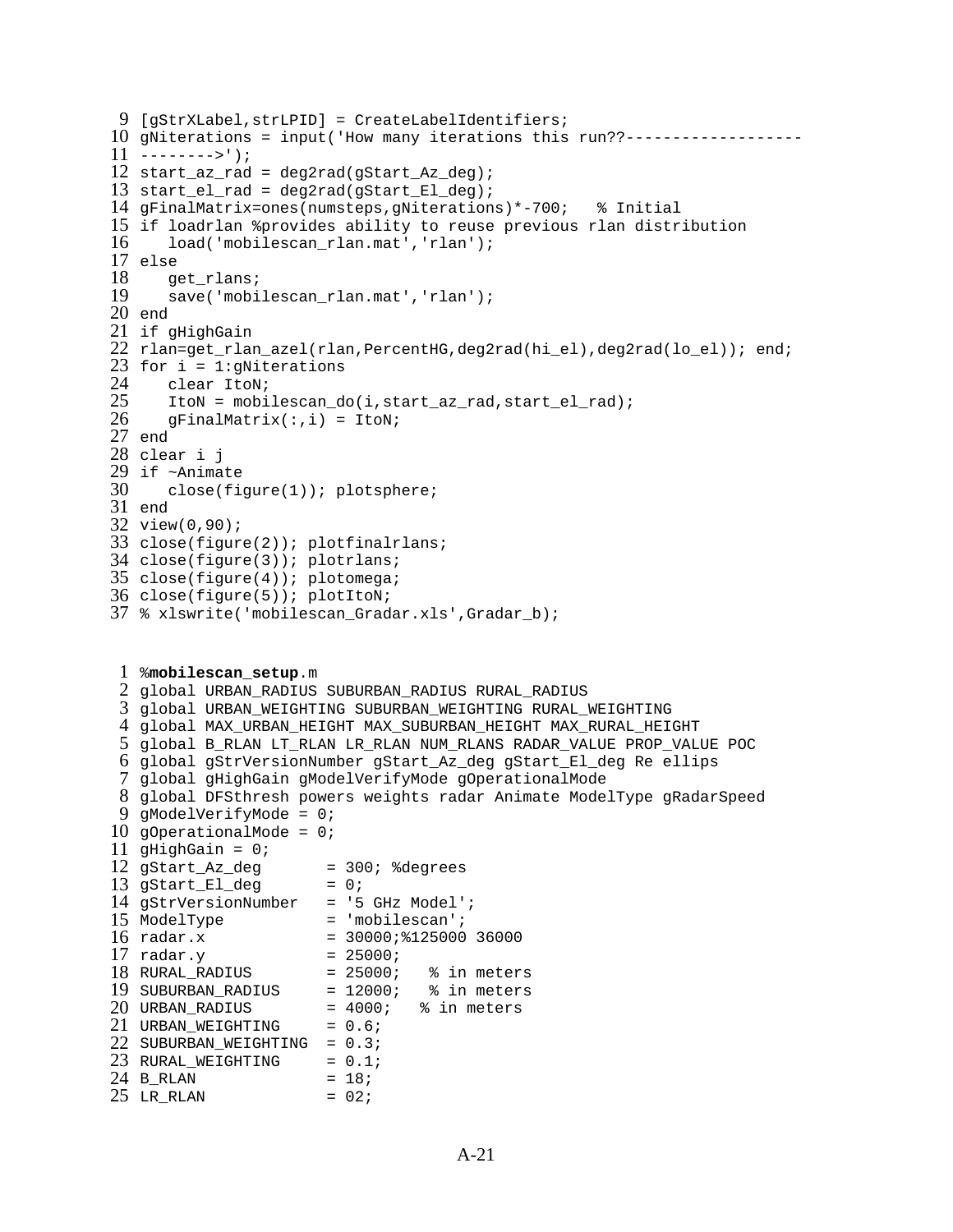| $26$ LT_RLAN                 | $= 00;$                                                 |
|------------------------------|---------------------------------------------------------|
| $27$ MAX_URBAN_HEIGHT = 30;  |                                                         |
| 28 MAX_SUBURBAN_HEIGHT = 06; |                                                         |
| 29 MAX_RURAL_HEIGHT          | $= 6;$ 806                                              |
| 30 NUM_RLANS                 | $= 500$ ; $\frac{1477}{6025}$ ,1000,010,500 ,200,} 1377 |
| 31 2753                      |                                                         |
| 32 RADAR VALUE               | = 16; %Maritime Radar 16 or 17                          |
| 33 PROP_VALUE                | = 2; %1: prop_model 2: itm_model 3: fs_model            |
| 34 DFSthresh                 | $= [-62, -62, -64, -64];$                               |
| 35 powers                    | $= [1.00, 0.20, 0.10, 0.05]$                            |
| 36 weights                   | $= [.05, 0.25, .40, .30];$                              |
| $37$ POC                     | $= 1i$                                                  |
| 38 Re                        | $= 6378000;$                                            |
| 39 ellips                    | $= [Re 0];$                                             |
| 40 Animate                   | $= 1i$                                                  |
| 41 gRadarSpeed               | $= 2000 \div \text{radar}$ speed in $m/sec$             |

```
1 
%plotfinalrlans.m
 2 
global URBAN_RADIUS SUBURBAN_RADIUS RURAL_RADIUS
 3 
global radar rlan omega
 4 
global DFSthresh POC
 5 
global gStart_Az_deg gStrSavedPathLossModelType ModelType
 6 
figure(2)
 7 
hold on;
 8 
for i=1:length(omega)
 9 
10 
plot(rlan(omega(i)).x_a,rlan(omega(i)).y_a,'ro','MarkerFaceColor','r',.
11 
..
12 
13 
end
14 
plot(radar.x,radar.y,'ko','MarkerFaceColor','k','markersize',3)
15 
t = linspace(0, 2 * pi, 360-0+1);
16 
axis square
17 
plot(RURAL_RADIUS+cos(t)*RURAL_RADIUS, 
18 
RURAL_RADIUS+sin(t)*RURAL_RADIUS,'g-')
19 
plot(RURAL_RADIUS+cos(t)*SUBURBAN_RADIUS, 
20 
RURAL_RADIUS+sin(t)*SUBURBAN_RADIUS,'b-')
21 
plot(RURAL_RADIUS+cos(t)*URBAN_RADIUS, 
22 
RURAL_RADIUS+sin(t)*URBAN_RADIUS,'r-')
23 
clear t i
24 
title([sprintf('%s:%5d RLANS, (X,Y)=(%5.0f,%5.0f) [%s] thresh=%0.2f 
25 
%0.2f',...
26 
27 
radar.x,radar.y,gStrSavedPathLossModelType,...
28 
29 
POC=%2.1f',gStart_Az_deg,POC)]);
30 
hold off;
           'markersize',1)
       ModelType, length(omega), 
       DFSthresh(2), DFSthresh(3)),sprintf(' StAz=%0.2f
```
 %**plotItoN**.m global gFinalMatrix gStrSavedPathLossModelType gStart\_Az\_deg gNiterations global rlan POC ModelType numsteps dist gStart\_El\_deg Abcissa = linspace(0,numsteps,numsteps); figure(5)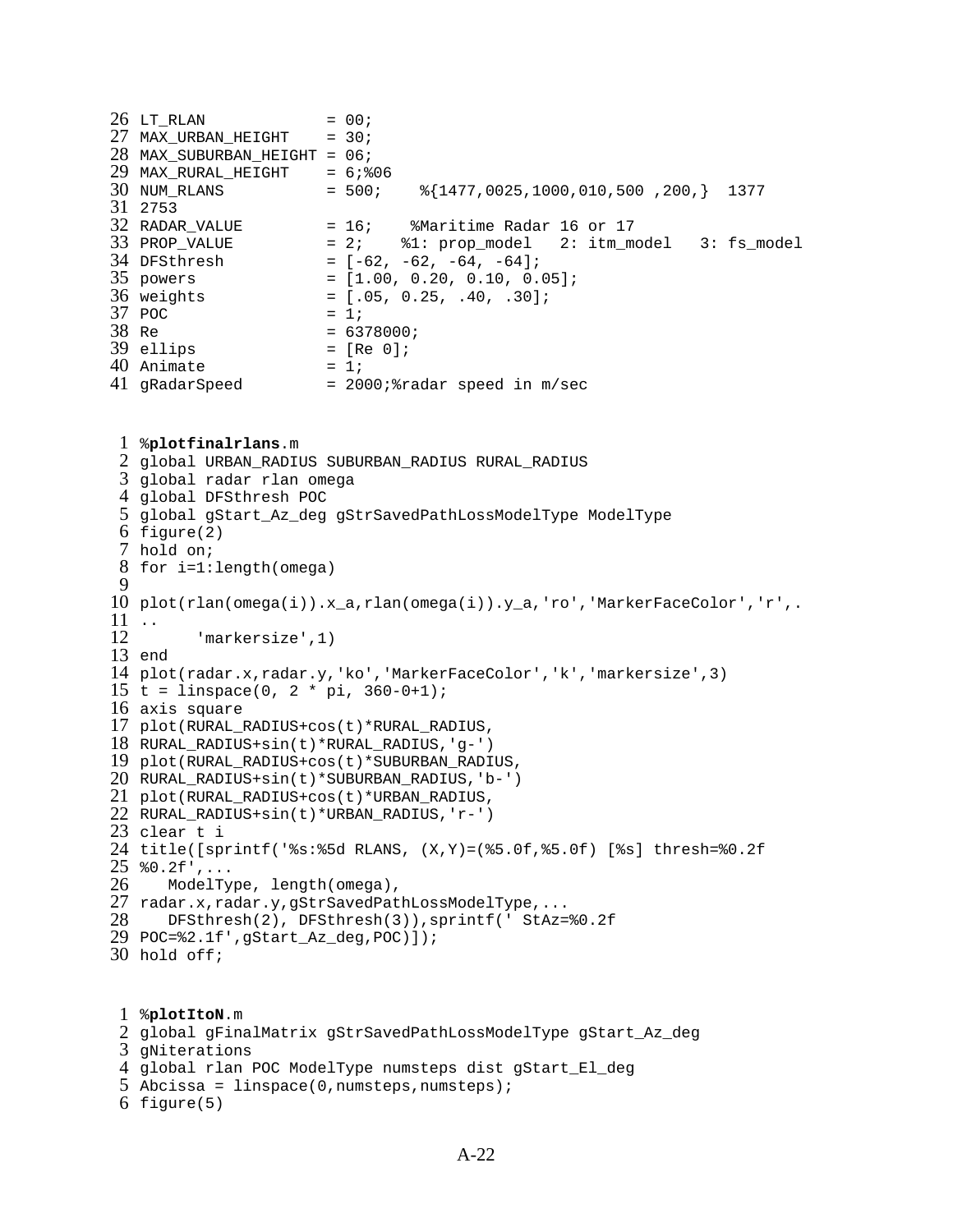```
7 hold on
 8 Minus6dB = ones(numsteps, 1)*-6.0;
 9 
plot(gFinalMatrix)
10 
plot(Abcissa,Minus6dB,'k--')
11 
if strcmp(ModelType,'mobile')
12 
13 
model[%s]', ...
14 
15 
else
16 
17 
model[%s]', ...
18 
19 
end
20 
ylabel('I/N in dB');
21 
title(sprintf(...
22 
23 
POC=%1.1f',...
24 
25 
ModelType,gStart_Az_deg,gStart_El_deg,gNiterations,length(rlan),POC));
26 
hold off
27 
clear Minus6dB Abcissa
 1 
%plotomega.m
 2 
global YMagOmega gStrSavedPathLossModelType gStart_Az_deg gNiterations
 3 
global rlan POC ModelType numsteps dist gStart_El_deg
 4 
Xdeg = linspace(1,length(YMagOmega),length(YMagOmega));
 5 
figure(4)
 6 
plot(Xdeg,YMagOmega,'r-')
 7 
title(sprintf(...
8 
 9 
POC=%1.1f',...
10 
11 
ModelType,gStart_Az_deg,gStart_El_deg,gNiterations,length(rlan),POC));
12 
if strcmp(ModelType,'mobile')
13 
14 
model[%s]', ...
15 
16 
else
17 
18 
model[%s]', ...
19 
20 
end
21 
ylabel(['MAGNITUDE of Omega Vector \mid\omega\mid ' 
22 
datestr(now,0)]);
23 legend('\omega( \theta(t))',0)
24 
clear Xdeg
 1 
%plotrlans.m
 2 
global URBAN_RADIUS SUBURBAN_RADIUS RURAL_RADIUS
 3 
global URBAN_WEIGHTING SUBURBAN_WEIGHTING RURAL_WEIGHTING
 4 
global radar rlan ModelType
 5 
figure(3)
 6 
hold on;
 7 
for i=1:length(rlan)
       xlabel(sprintf('distance in units of %2.0f meters Path Loss 
                     dist/numsteps, gStrSavedPathLossModelType))
       xlabel(sprintf('angle relative to start (degrees) Path Loss 
                     gStrSavedPathLossModelType))
       '%s: start az=%1.0f, start el=%1.0f, gNiterations=%1d, RLANS=%1d, 
       '%s: start az=%1.0f, start el=%1.0f, gNiterations=%1d, RLANS=%1d, 
       xlabel(sprintf('distance in units of %2.0f meters Path Loss 
                      dist/numsteps, gStrSavedPathLossModelType))
       xlabel(sprintf('angle relative to start (degrees) Path Loss 
                     gStrSavedPathLossModelType))
```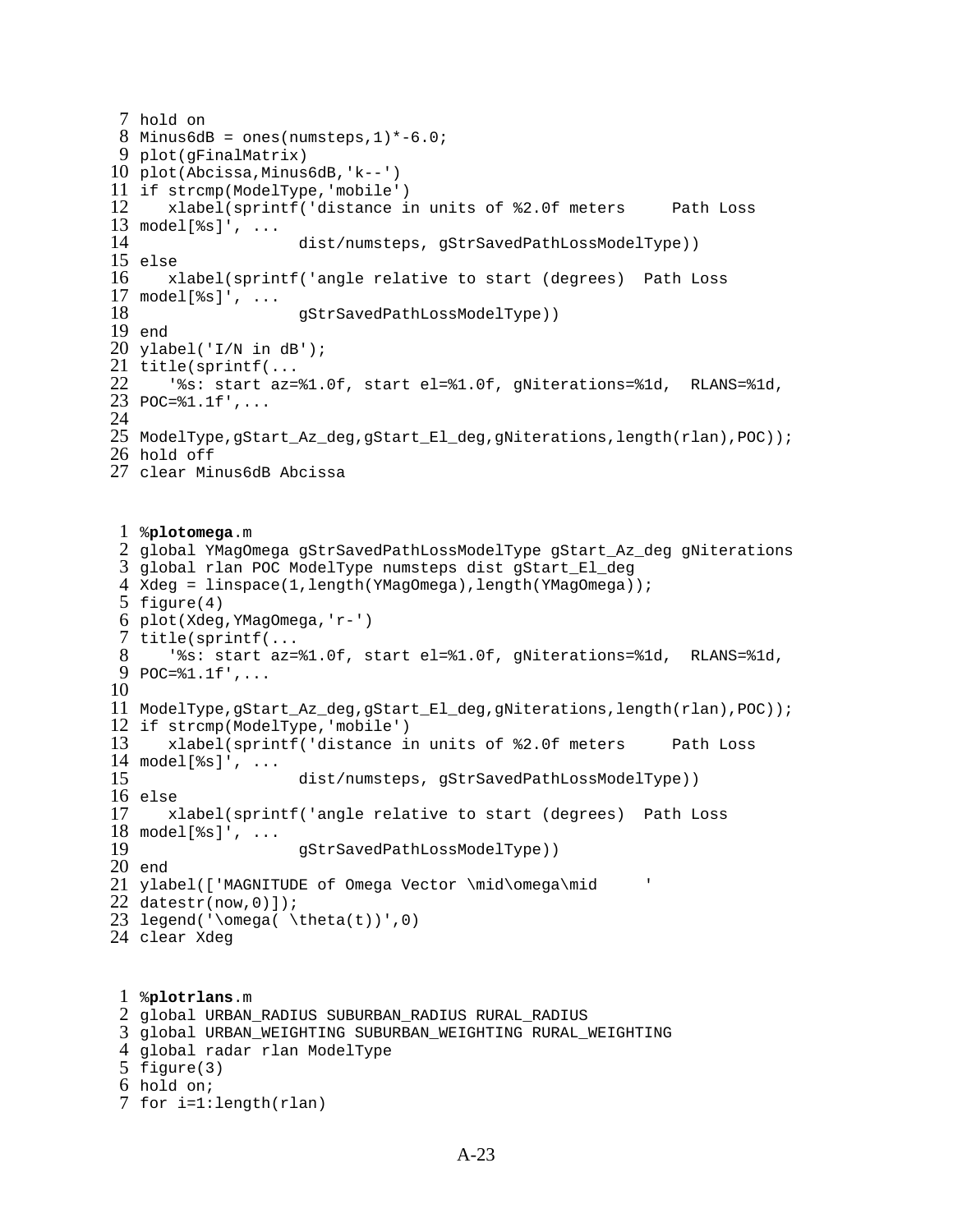```
8 
 9 
10 
end
11 
plot(radar.x,radar.y,'ko','MarkerFaceColor','k','markersize',3)
12 
t = linspace(0, 2 * pi, 360-0+1);
13 
plot(RURAL_RADIUS+cos(t)*RURAL_RADIUS, 
14 
RURAL_RADIUS+sin(t)*RURAL_RADIUS,'g-')
15 
plot(RURAL_RADIUS+cos(t)*SUBURBAN_RADIUS, 
16 
RURAL_RADIUS+sin(t)*SUBURBAN_RADIUS,'b-')
17 
plot(RURAL_RADIUS+cos(t)*URBAN_RADIUS, 
18 
RURAL_RADIUS+sin(t)*URBAN_RADIUS,'r-')
19 
clear t i
20 
axis square
21 
strTitle ='%s: %d rlans ';
22 
strXlabel ='(U,S,R):Radii=(%4d,%4d,%4d),Rel Wts=(%4.2f,%4.2f,%4.2f)';
23 
title(sprintf(strTitle, ModelType, length(rlan)))
24 
xlabel(sprintf(strXlabel,URBAN_RADIUS, SUBURBAN_RADIUS, RURAL_RADIUS, 
25 \ldots26 
27 
ylabel(['Date,time of Run=' datestr(now,0)])
28 
hold off;
 1 
%plotsphere.m
 2 
global radar rlan omega Re
 3 
figure(1)
 4 
[x,y,z]=sphere(36);
 5 
h=surf(Re*x,Re*y,Re*z);
 6 
clear x y z
 7 
set(h,'facealpha',0);%.2
 8 
lin=length(omega);
 9 
zer=zeros(lin,1);
10 
hold on;
11 
% for i=1:lin
12 
% plot3([zer(i) rlan(o(i)).Pos(1)],[zer(i) rlan(o(i)).Pos(2)],...
13*14 
rlan(o(i)).Pos(3)],'ro','MarkerFaceColor','r','markersize',2);
15 
% end
16 
for i=1:lin
17 
18 
rlan(omega(i)).Pos(2)],...
19 
   plot(rlan(i).x_a,rlan(i).y_a,'ro','MarkerFaceColor','r','markersize',1)
        URBAN_WEIGHTING, SUBURBAN_WEIGHTING, RURAL_WEIGHTING))
        [zer(i)] plot3([zer(i) rlan(omega(i)).Pos(1)],[zer(i) 
          [zer(i)
```

```
20 
rlan(omega(i)).Pos(3)],'ro','MarkerFaceColor','r','markersize',2);
21 \; *22 
rlan(omega(i)).Pos(2)],...
23 \text{ } %
        plot3([zer(i) rlan(omega(i)).Pos(1)],[zer(i)
```

```
24 \approx25 %
26 
rlan(omega(i)).Pos(3)],'-r');
           [zer(i) rlan(omeqa(i)).Pos(3)], ' -r');
        plot3([radar.Pos(1) rlan(omega(i)).Pos(1)],...
        [radar.Pos(2) rlan(omega(i)).Pos(2)], [radar.Pos(3)]
```

```
27 
end
```

```
28 
clear zer lin
29 
plot3([0 radar.Pos(1)],[0 radar.Pos(2)],[0
```

```
30 
radar.Pos(3)],'ko','MarkerFaceColor',...
31 
32 
% plot3([0 radar.Pos(1)],[0 radar.Pos(2)],[0 radar.Pos(3)],'k-');
33 
% hold off;
       'k','markersize',3);
```

```
A-24
```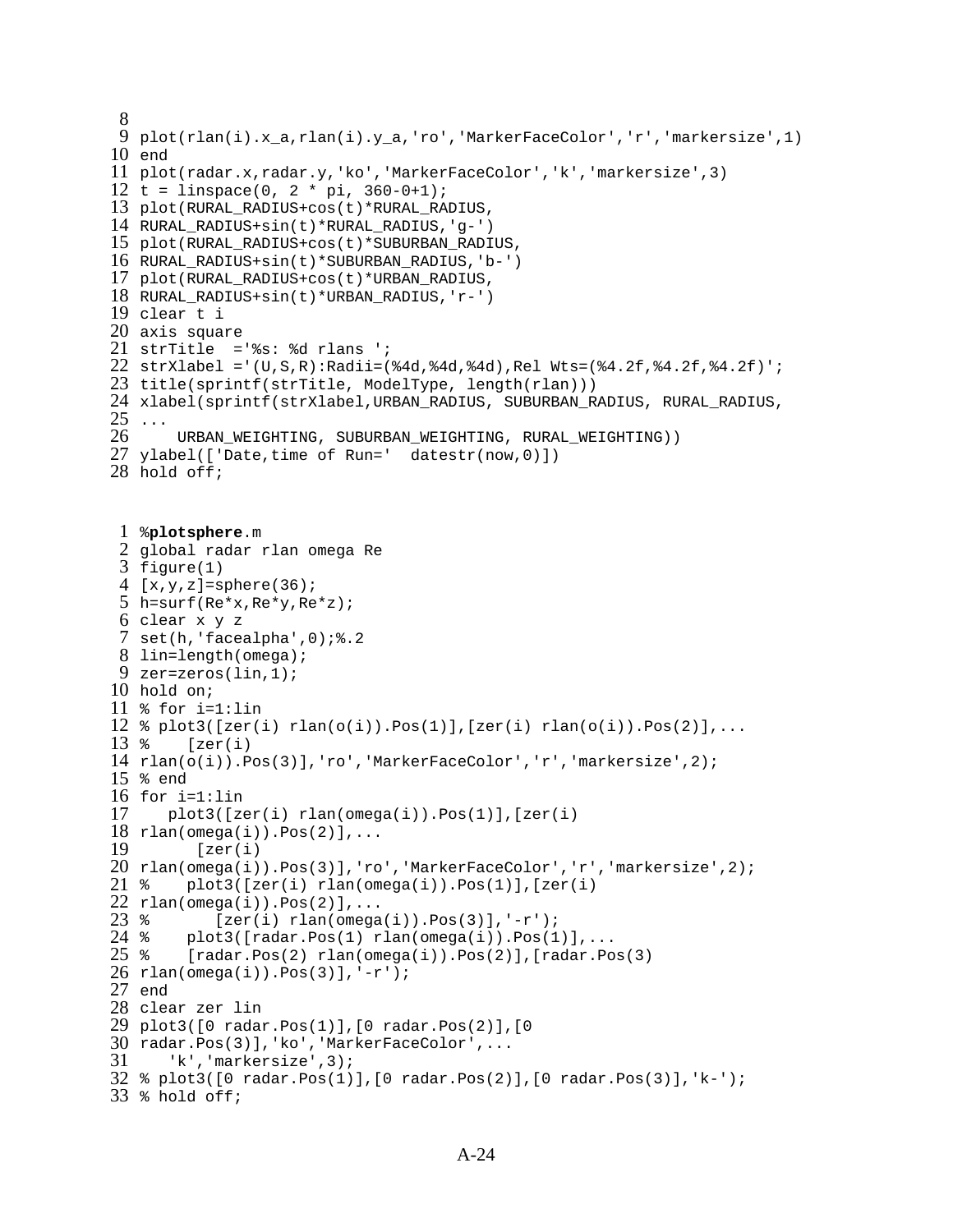```
34 xlim([-Re Re]); ylim([-Re Re]); zlim([0 2*Re]);
35 
axis square; rotate3d on;
36 
% view(0,90)
37 
% view(0,0)
 1 
function Lp = prop_model(dist_km)
 2 
global radar
 3 
Lp = 20*log10(radar.f) + (20 + 15*rand).*log10(dist_km) + 32.4 + 
 4 
20*rand;
 1 
function [G_radar] = radar_antenna(ang,G_max)
 2 
%Implements M.1652 Tables 8-11. ang is in radians, G_max in dBi
 3 ang = abs(ang*180/pi);
 4 
if G_max < 10
 5 
 6 
 7 
elseif G_max < 22
 8 
 9 
10 
11 
12 
13 
14 
15 
16 
17 
18 
19 
20 
elseif G_max < 48
21 
22 
23 
24 
25 
26 
27 
28 
29 
30 
31 
32 
33 
else
34 
35 
36 
37 
38 
39 
40 
41 
42 
43 
44 
       error('Radar gain must be at least 10 dBi')
       return;
      th_m = 50*sqrt(0.25*G_max + 7)/power(10,G_max/20);th_r = 250/power(10, G_max/20);th_b = 131.8257*power(10,-G_max/50);
       if ang < th_m
         G_radar = G_{max} - .0004* power(10, G_{max}/10) * ang^2;
       elseif ang < th_r
         G radar = 0.75 * G max - 7;
       elseif ang < th_b
         G_radar = 53 - (G_{max}/2) - 25 * log10(ang); else
          G_radar = 0; end
      th_m = 50*sqrt(0.25*G_max + 7)/power(10,G_max/20);th_r = 250/power(10, G_max/20);th_b = 48; if ang < th_m
          G_radar = G_{max} - .0004* power(10, G_{max}/10) * ang^2;
       elseif ang < th_r
          G_radar = 0.75 * G_max - 7;
       elseif ang < th_b
         G_radar = 53 - (G_{max}/2) - 25 * log10(ang); else
          G radar = 11-G max/2;
       end
       th m = 50*sqrt(0.25*G max + 7)/power(10,G max/20);th_r = 27.466*power(10,-0.3*G_max/10);th_b = 48; if ang < th_m
          G_radar = G_max - 0.0004* power(10, G_max/10) * ang^2;
       elseif ang < th_r
          G_radar = 0.75 * G_max - 7;
       elseif ang < th_b
         G_radar = 29 - 25 * log10(ang); else
         G_radar = -13;
```